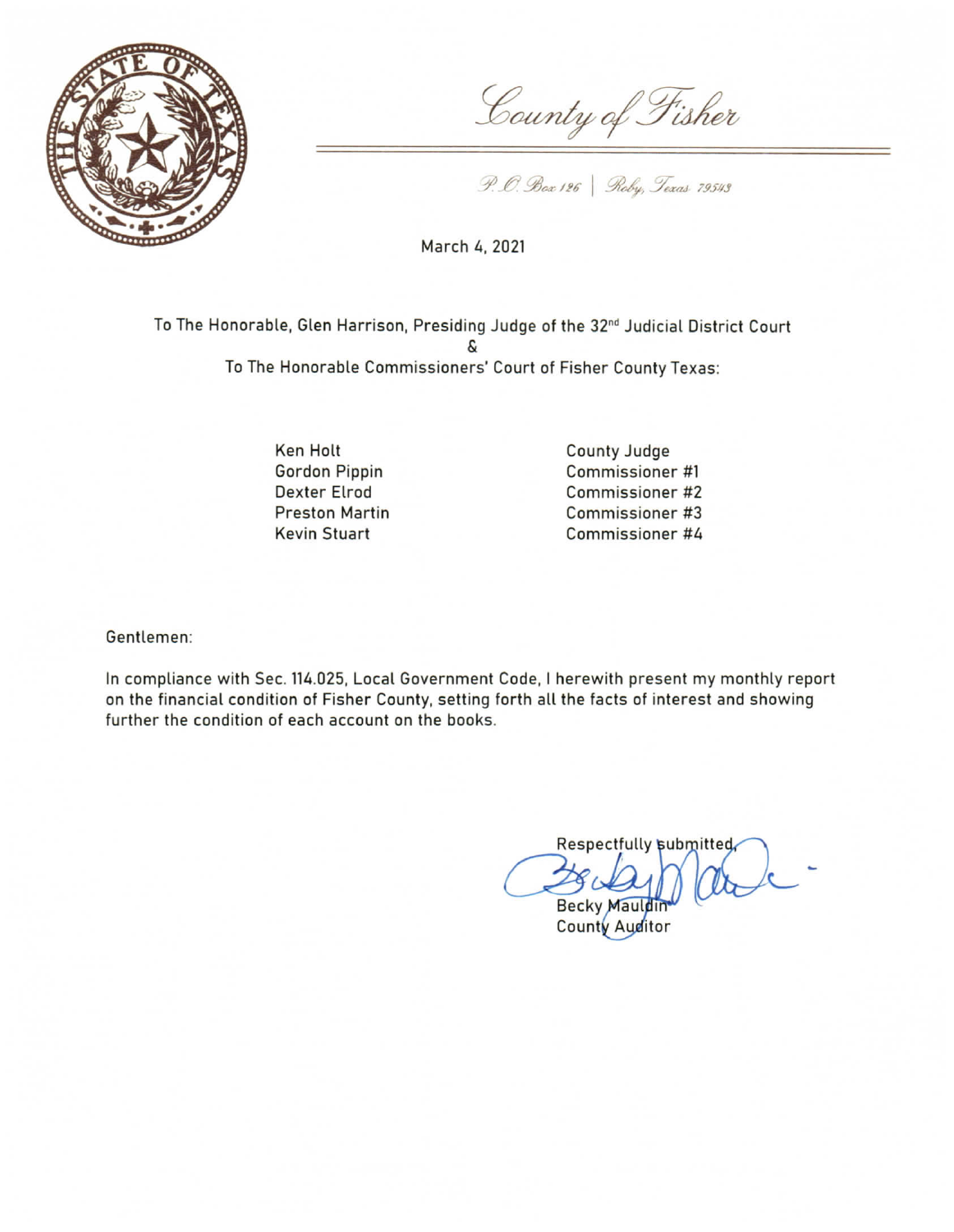

## FISHER COUNTY

## State of Financial Condition

March 8, 2021

COUNTY JUDGE

KEN HOLT

COMMISSIONERS

| PRECINCT#1 | GORDON PIPPIN       |
|------------|---------------------|
| PRECINCT#2 | DEXTER ELROD        |
| PRECINCT#3 | PRESTON MARTIN      |
| PRECINCT#4 | <b>KEVIN STUART</b> |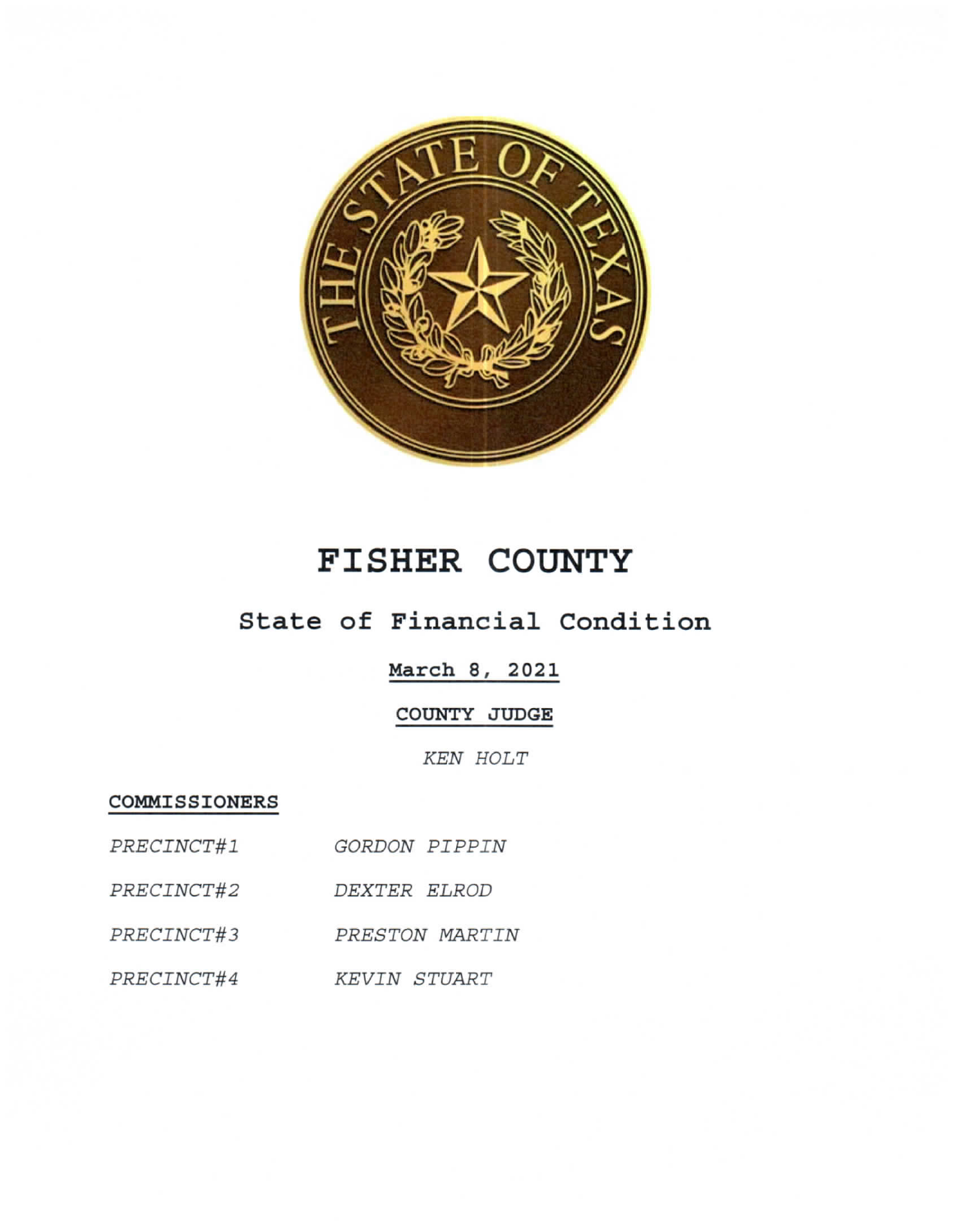|                     | ACCOUNT NO ACCOUNT-TITLE                                                               | ORIGINAL      | AMENDED                   | ENCUMBERED | ACTIVITY ACTIVITY<br>BUDGET-AMOUNT BUDGET-AMOUNT YEAR-TO-DATE YEAR-TO-DATE MONTH-TO-DATE |              | <b>CURRENT USED</b><br>BALANCE PCT |                |
|---------------------|----------------------------------------------------------------------------------------|---------------|---------------------------|------------|------------------------------------------------------------------------------------------|--------------|------------------------------------|----------------|
|                     | REPORTING FUND: 0010 GENERAL FUND                                                      |               |                           |            |                                                                                          |              | EFFECTIVE MONTH - 03               |                |
| 0100 CASH ACCOUNTS  |                                                                                        |               |                           |            |                                                                                          |              |                                    |                |
|                     |                                                                                        |               |                           |            |                                                                                          |              |                                    |                |
|                     | 10-100-100 CFC: GENERAL FUND                                                           |               |                           |            | 2,692,049.85 2,147.00- 4,412,073.93                                                      |              |                                    |                |
|                     | 10-100-130 MONEY MARKET CHECKING                                                       |               |                           |            | 720.69                                                                                   | 0.00         | 232,462.37                         |                |
|                     | 10-100-140 GRANT FUND CHECKING                                                         |               |                           |            | 0.00                                                                                     | 0.00         | 0.40                               |                |
|                     | 10-100-150 DRUG FORFEITURE CHECKING<br>10-100-185 DUE FROM I&S FUND                    |               |                           |            | 0.00<br>0.00                                                                             | 0.00<br>0.00 | 0.00<br>133,602.02                 |                |
|                     | 10-100-201 CERTIFICATE OF DEPOSIT - 1                                                  |               |                           |            | 151.53                                                                                   | 0.00         | 156,458.93                         |                |
|                     | 10-100-202 CERTIFICATE OF DEPOSIT - 2                                                  |               |                           |            | 151.53                                                                                   | 0.00         | 156,458.93                         |                |
|                     | 10-100-203 CERTIFICATE OF DEPOSIT - 3                                                  |               |                           |            | 151.53                                                                                   | 0.00         | 156,458.93                         |                |
|                     | 10-100-204 CERTIFICATE OF DEPOSIT - 4                                                  |               |                           |            | 151.53                                                                                   | 0.00         | 156,458.93                         |                |
|                     | 10-100-205 CERTIFICATE OF DEPOSIT - 5                                                  |               |                           |            | 151.53                                                                                   | 0.00         | 156,458.93                         |                |
|                     | 10-100-206 CERTIFICATE OF DEPOSIT - 6                                                  |               |                           |            | 168.58                                                                                   | 0.00         | 258,093.83                         |                |
|                     | 10-100-211 REIMBURSEMENT CLEARING<br>10-100-230 DISTRICT CLERK EFILE                   |               |                           |            | 0.00<br>26.82                                                                            | 0.00<br>0.00 | 4.00<br>76.82                      |                |
|                     | 10-100-231 COUNTY CLERK EFILE                                                          |               |                           |            | 1,229.66                                                                                 | 605.20       | 1,229.66                           |                |
|                     | 10-100-232 JP CREDIT CARD                                                              |               |                           |            | 4,046.92                                                                                 | 794.28       | 4,046.92                           |                |
|                     | 10-100-280 DELINQUENT TAXES RECEIVABLE                                                 |               |                           |            | 0.00                                                                                     | 0.00         | 108,436.19                         |                |
|                     | 10-100-285 ALLOWANCE-UNCOLLETABLE TAXES                                                |               |                           |            | 0.00                                                                                     | 0.00         | 23,734.89-                         |                |
|                     | 10-100-290 DUE FROM APPRAISAL DISTRICT                                                 |               |                           |            | 0.00<br>.                                                                                | 0.00         | 0.00<br>                           |                |
|                     | CASH ACCOUNTS                                                                          |               |                           |            | 2,699,000.17                                                                             |              | 747.52- 5,908,585.90               |                |
|                     | 0300 GENERAL REVENUE ACCOUNTS                                                          |               |                           |            |                                                                                          |              |                                    |                |
|                     |                                                                                        |               |                           |            |                                                                                          |              |                                    |                |
|                     | 10-300-100 ADVALOREM TAXES                                                             |               | 2,482,523.00 2,482,523.00 |            | 3,029,506.08                                                                             | 2,303.26     | 546,983.08+ 122                    |                |
|                     | 10-300-104 TDEM GRANT                                                                  | 0.00<br>0.00  | 0.00<br>0.00              |            | 56,550.77<br>0.00                                                                        | 0.00<br>0.00 | 56,550.77+<br>0.00                 |                |
|                     | 10-300-105 DELINQUENT ADVALOREM TAXES<br>10-300-106 DC EFILE CLEARING ACCOUNT          | 0.00          | 0.00                      |            | 0.00                                                                                     | 0.00         | 0.00                               |                |
|                     | 10-300-107 CC EFILE CLEARING ACCOUNT                                                   | 0.00          | 0.00                      |            | 0.00                                                                                     | 0.00         | 0.00                               |                |
|                     | 10-300-108 JP C-CARD CLEARING ACCOUNT                                                  | 0.00          | 0.00                      |            | 0.00                                                                                     | 0.00         | 0.00                               |                |
|                     | 10-300-109 CREDIT CARD INTEREST EARNED                                                 | 150.00        | 150.00                    |            | 5.82                                                                                     | 0.00         | 144.18                             | 04             |
|                     | 10-300-149 APPRAISAL DIST EXCESS REFUND                                                | 0.00          | 0.00                      |            | 0.00                                                                                     | 0.00         | 0.00                               |                |
|                     | 10-300-150 OTHER INCOME                                                                | 100.00        | 100.00                    |            | 0.00                                                                                     | 0.00         | 100.00                             | 00             |
|                     | 10-300-151 TAX COLLECTOR ANNUAL SALES TAX COMM                                         | 7,200.00      | 7,200.00                  |            | 0.00                                                                                     | 0.00         | 7,200.00                           | 00             |
|                     | 10-300-152 MISC REIMBURSEMENTS                                                         | 300.00        | 300.00                    |            | 50.34                                                                                    | 0.00         | 249.66                             | 17             |
|                     | 10-300-153 DPS REIMBURSEMENTS/PHONE& INTERNET                                          | 2,000.00      | 2,000.00                  |            | 0.00                                                                                     | 0.00         | 2,000.00                           | 0 <sup>0</sup> |
|                     | 10-300-155 DRUG FOR REIMBURSING GF JAIL ASSIST<br>10-300-156 DRUG FOR REIMBURSING FICA | 0.00          | 0.00                      |            | 0.00<br>0.00                                                                             | 0.00<br>0.00 | 0.00<br>0.00                       |                |
|                     | 10-300-157 DRUG FOR REIMBURSING RETIREMENT                                             | 0.00<br>0.00  | 0.00<br>0.00              |            | 0.00                                                                                     | 0.00         | 0.00                               |                |
|                     | 10-300-180 INTEREST EARNED                                                             | 24,500.00     | 24,500.00                 |            | 2,266.84                                                                                 | 0.00         | 22, 233.16                         | 09             |
|                     | 10-300-185 INSURANCE PROCEEDS                                                          | 0.00          | 0.00                      |            | 0.00                                                                                     | 0.00         | 0.00                               |                |
|                     | 10-300-190 INTEREST EARNED CD'S                                                        | 10,400.00     | 10,400.00                 |            | 926.23                                                                                   | 0.00         | 9,473.77                           | 09             |
|                     | 10-300-195 INSURANCE REMIBURSEMENTS                                                    | 1,000.00      | 1,000.00                  |            | 0.00                                                                                     | 0.00         | 1,000.00                           | 00             |
|                     | 10-300-200 COUNTY RESTITUTION INCOME                                                   | 1,600.00      | 1,600.00                  |            | 0.00                                                                                     | 0.00         | 1,600.00                           | 00             |
|                     | 10-300-202 DRUG PROG CCP - 10% COUNTY                                                  | 300.00        | 300.00                    |            | $5.26 -$                                                                                 | 0.00         | 305.26                             | 02             |
|                     | 10-300-204 OIL & GAS INCOME                                                            | 500.00        | 500.00                    |            | 230.07                                                                                   | 0.00         | 269.93                             | 46             |
|                     | 10-300-205 GAS PIPELINE INCOME<br>10-300-206 NSF INCOME                                | 0.00<br>0.00  | 0.00<br>0.00              |            | 0.00<br>0.00                                                                             | 0.00<br>0.00 | 0.00<br>0.00                       |                |
|                     | 10-300-212 HEALTHY COUNTY INCOME                                                       | 0.00          | 0.00                      |            | 0.00                                                                                     | 0.00         | 0.00                               |                |
|                     | $10-300-214$ COURT APPT ATTY - C & D CLERK                                             | 2,600.00      | 2,600.00                  |            | 0.00                                                                                     | 0.00         | 2,600.00 00                        |                |
|                     | 10-300-216 JUROR REIMBURSEMENT                                                         | 408.00        | 408.00                    |            | 340.00                                                                                   | 0.00         | 68.00 83                           |                |
|                     | 10-300-218 TX-TF-IND DEFENSE GRANT 2019                                                | 7,000.00      | 7,000.00                  |            | 0.00                                                                                     | 0.00         | 7,000.00 00                        |                |
|                     | 10-300-222 AD LITEM TAX SUIT T REES                                                    | 55.00         | 55.00                     |            | 0.00                                                                                     | 0.00         | 55.00 00                           |                |
|                     | 10-300-224 OUT OF COUNTY SHERIFF CITATIONS                                             | 0.00          | 0.00                      |            | 0.00                                                                                     | 0.00         | 0.00                               |                |
|                     | 10-300-225 OUT OF COUNTY SHERIFF SERVICE                                               | 400.00        | 400.00                    |            | 200.00                                                                                   | 0.00         | 200.00 50                          |                |
|                     | 10-300-226 INSURANCE BUILDING REPAIRS                                                  | 0.00          | 0.00                      |            | 0.00                                                                                     | 0.00         | 0.00                               |                |
|                     | 10-300-228 UNCLAIMED PROPERTY REFUND                                                   | 0.00          | 0.00                      |            | 0.00                                                                                     | 0.00         | 0.00                               |                |
|                     | 10-300-229 VOL FIRE DEPT REIMBURSEMENTS<br>10-300-230 TOBACCO SETTLEMENT INCOME        | 0.00<br>43.00 | 0.00<br>43.00             |            | 0.00<br>0.00                                                                             | 0.00<br>0.00 | 0.00<br>43.00 00                   |                |
|                     | 10-300-231 FISHER COUNTY SHERIFF'S POSSE                                               | 1.00          | 1.00                      |            | 2.00                                                                                     | 0.00         | $1.00 + 200$                       |                |
|                     | 10-300-232 WIND FARM TAX ABATEMENTS                                                    | 581,735.00    | 581,735.00                |            | 581,735.00                                                                               | 0.00         | 0.00 100                           |                |
|                     | 10-300-234 SHERIFF - DRUG FORF REIMBURSEMENT                                           | 0.00          | 0.00                      |            | 0.00                                                                                     | 0.00         | 0.00                               |                |
|                     | 10-300-236 SHERIFF - MISC INCOME                                                       | 15,140.00     | 15,140.00                 |            | 252.00                                                                                   | 0.00         | 14,888.00 02                       |                |
|                     | 10-300-237 SHERIFF BODY ARMOR GRANT                                                    | 0.00          | 0.00                      |            | 0.00                                                                                     | 0.00         | 0.00                               |                |
|                     | 10-300-239 SB1849 PRISONER SAFETY FUND GRANT                                           | 0.00          | 0.00                      |            | 0.00                                                                                     | 0.00         | 0.00                               |                |
|                     | 10-300-241 SHERIFF SALE INCOME                                                         | 930.00        | 930.00                    |            | 0.00                                                                                     | 0.00         | 930.00 00                          |                |
|                     | 10-300-242 NEW AG BARN 2020                                                            | 0.00          | 0.00                      |            | 0.00                                                                                     | 0.00         | 0.00                               |                |
|                     | 10-300-245 HAVA CARES ACT - 2020                                                       | 0.00          | 0.00                      |            | 0.00                                                                                     | 0.00         | 0.00                               |                |
|                     | 10-300-250 HAVA SECURITY GRANT<br>10-300-713 BUILDING RENT                             | 0.00<br>10.00 | 0.00<br>10.00             |            | 0.00<br>0.00                                                                             | 0.00<br>0.00 | 0.00<br>10.00 00                   |                |
|                     |                                                                                        |               |                           |            |                                                                                          |              |                                    |                |
|                     | GENERAL REVENUE ACCOUNTS 3,138,895.00 3,138,895.00                                     |               |                           |            | $0.00$ $3,672,059.89$ $2,303.26$ $533,164.89+117$                                        |              |                                    |                |
| 0310 FEES OF OFFICE |                                                                                        |               |                           |            |                                                                                          |              |                                    |                |
|                     | 10-310-400 FEES - COUNTY JUDGE                                                         | 100.00        | 100.00                    |            | 66.00                                                                                    |              | 6.00<br>34.00 66                   |                |

03-04-2021\*\*BUDGET ANALYSIS USAGE REPORT \*\* ASSET, INCOME, & EXPENSE ACCOUNTS PAGE 1<br>TIME:11:58 AM - EFFECTIVE MONTH:03

-------------------------------------------------------------------------------------------------------------------------------------------

TIME:11:58 AM - EFFECTIVE MONTH:03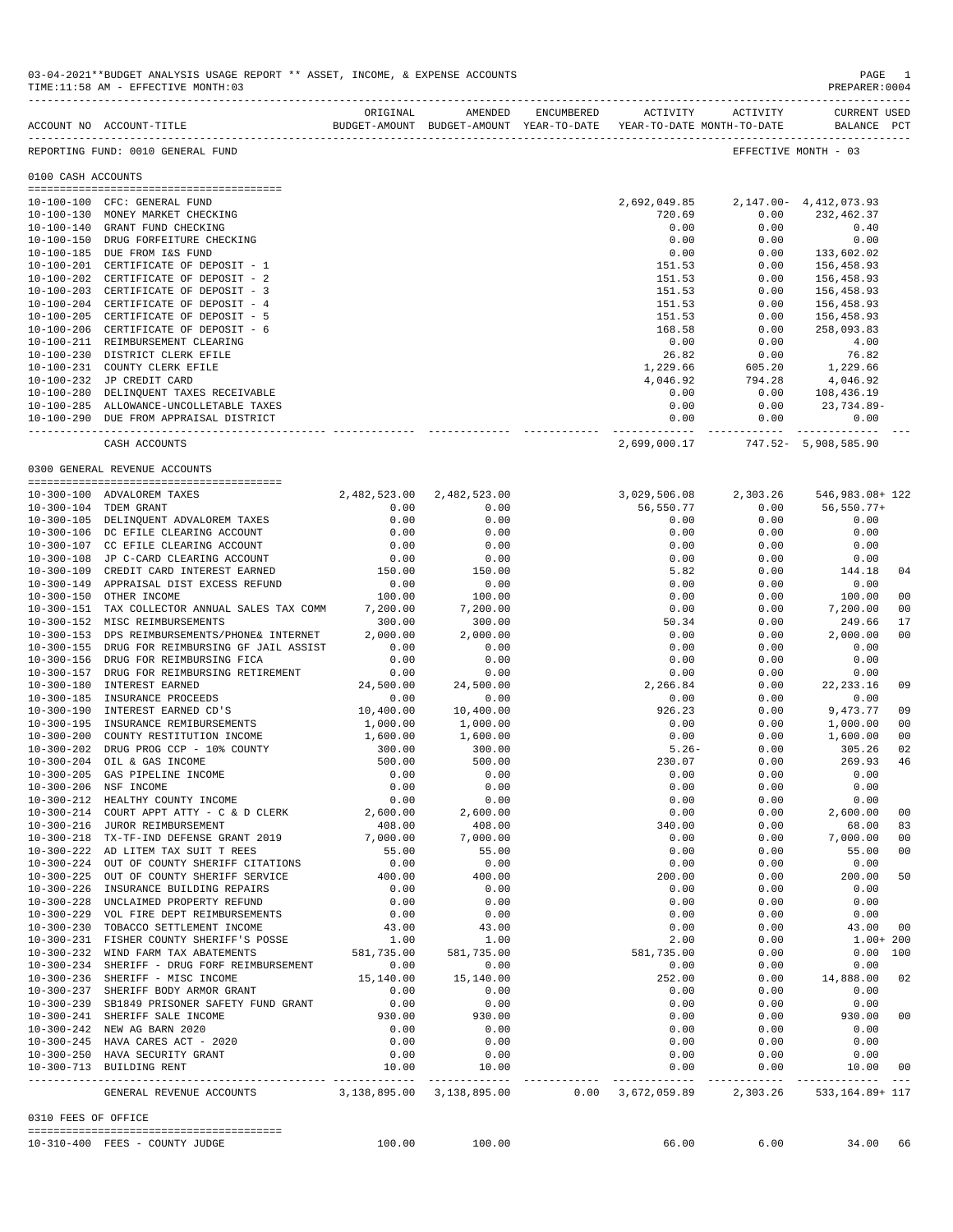| 03-04-2021**BUDGET ANALYSIS USAGE REPORT ** ASSET, INCOME, & EXPENSE ACCOUNTS | PAGE           |
|-------------------------------------------------------------------------------|----------------|
| TIME:11:58 AM - EFFECTIVE MONTH:03                                            | PREPARER: 0004 |

|                     | ACCOUNT NO ACCOUNT-TITLE                                                                                                                                  | ORIGINAL<br>BUDGET-AMOUNT BUDGET-AMOUNT YEAR-TO-DATE YEAR-TO-DATE MONTH-TO-DATE | AMENDED                                                   | ENCUMBERED                                      | ACTIVITY         | ACTIVITY                           | <b>CURRENT USED</b><br>BALANCE PCT |                |
|---------------------|-----------------------------------------------------------------------------------------------------------------------------------------------------------|---------------------------------------------------------------------------------|-----------------------------------------------------------|-------------------------------------------------|------------------|------------------------------------|------------------------------------|----------------|
|                     | REPORTING FUND: 0010 GENERAL FUND                                                                                                                         |                                                                                 |                                                           |                                                 |                  |                                    | EFFECTIVE MONTH - 03               |                |
|                     | 10-310-410 FEES - COUNTY CLERK                                                                                                                            | 65,000.00                                                                       | 65,000.00                                                 |                                                 | 31,350.11        | 1,143.40                           | 33,649.89                          | 48             |
|                     | 10-310-420 FEES - COUNTY & DISTRICT COURT                                                                                                                 | 500.00                                                                          | 500.00                                                    |                                                 | 160.00           | 0.00                               | 340.00                             | 32             |
|                     | 10-310-425 FEES - DISTRICT CLERK                                                                                                                          | 9,800.00                                                                        | 9,800.00                                                  |                                                 | 2,418.26         | 0.00                               | 7,381.74                           | 25             |
|                     | 10-310-426 FEES - DIST CLERK TAX RESEARCH                                                                                                                 | 700.00                                                                          | 700.00                                                    |                                                 | 751.00           | 0.00                               | 51.00+ 107                         |                |
|                     | 10-310-427 REPAYMENT OF REWARD FINE                                                                                                                       | 0.00                                                                            | 0.00                                                      |                                                 | 0.00             | 0.00                               |                                    |                |
|                     | 10-310-430 FEES - JP #1                                                                                                                                   | $0.00$<br>40,000.00                                                             | 40,000.00                                                 |                                                 | 13,350.38        | 630.03                             | 26,649.62<br>323.38                | 33             |
|                     |                                                                                                                                                           | 400.00                                                                          | 400.00                                                    |                                                 | 76.62            | 0.00                               |                                    | 19             |
|                     | 10-310-432 FEES - JP ATTY DELINQUENT COL<br>10-310-433 FEES - JP WRIT OF POSSESS<br>10-310-440 FEES - COUNTY ATTORNEY                                     | 0.00                                                                            | 0.00                                                      |                                                 | 0.00             | 0.00                               | 0.00                               |                |
|                     |                                                                                                                                                           | 600.00                                                                          | 600.00                                                    |                                                 | 93.33            | 0.00                               | 506.67                             | 16             |
|                     | 10-310-445 FEES - TAX COLLECTOR                                                                                                                           | 7,500.00                                                                        | 7,500.00                                                  |                                                 | 3, 441.15        | 0.00                               | 4,058.85                           | 46             |
|                     | $10-310-445$ FEES - TAX COLLECTOR<br>$10-310-447$ FEES - TITLE<br>$10-310-448$ FEES - LIQUOR LICENSE                                                      | 2,200.00                                                                        | 2,200.00                                                  |                                                 | 1,185.00         | 0.00                               | $1,015.00$<br>$1,015.00$           | 54             |
|                     |                                                                                                                                                           | 500.00                                                                          | 500.00                                                    |                                                 | 316.00           | 0.00                               |                                    | 63             |
|                     | 10-310-450 FEES - FAMILY PROTECTION                                                                                                                       | 0.00                                                                            | 0.00                                                      |                                                 | 0.00             | 0.00                               | 0.00                               |                |
|                     | 10-310-451 FEES - CHILD CARE                                                                                                                              | 0.00                                                                            | 0.00                                                      |                                                 | 0.00             | 0.00                               | 0.00                               |                |
|                     | 10-310-455 FEES - SHERIFF                                                                                                                                 | 3,400.00                                                                        | 3,400.00                                                  |                                                 |                  | $4,420.94$ $125.00$ $1,020.94+130$ |                                    |                |
|                     | 10-310-465 FEES - COUNTY COURT AT LAW JUDGE                                                                                                               | 0.00                                                                            | 0.00                                                      |                                                 | 0.00             | 0.00                               | 0.00                               |                |
|                     |                                                                                                                                                           | ----------                                                                      | ------------                                              |                                                 | ----------       | ------------                       |                                    |                |
|                     | FEES OF OFFICE                                                                                                                                            |                                                                                 | 130,700.00 130,700.00                                     | 0.00                                            | 57,628.79        | 1,904.43                           | 73,071.21 44                       |                |
|                     | 0320 STATE SUPPLEMENTS                                                                                                                                    |                                                                                 |                                                           |                                                 |                  |                                    |                                    |                |
|                     | 10-320-405 SUPPLEMENT - COUNTY JUDGE                                                                                                                      |                                                                                 |                                                           |                                                 |                  |                                    | 9,967.91 60                        |                |
|                     | 10-320-420 SUPPLEMENT - COUNTY ATTORNEY                                                                                                                   |                                                                                 |                                                           |                                                 |                  | 15,232.09 0.00<br>23,333.00 0.00   | 0.00 100                           |                |
|                     |                                                                                                                                                           |                                                                                 |                                                           |                                                 |                  | ------------                       |                                    |                |
|                     | STATE SUPPLEMENTS                                                                                                                                         | 48,533.00                                                                       |                                                           | 48,533.00 0.00                                  | 38,565.09        | 0.00                               | 9,967.91                           | 79             |
| 0400 COUNTY JUDGE   |                                                                                                                                                           |                                                                                 |                                                           |                                                 |                  |                                    |                                    |                |
|                     |                                                                                                                                                           |                                                                                 |                                                           |                                                 |                  |                                    |                                    |                |
|                     | 10-400-100 SALARY - COUNTY JUDGE                                                                                                                          |                                                                                 | 43,080.00 43,080.00                                       |                                                 | $0.00$ 16,924.25 | 0.00                               | 26,155.75                          | 39             |
|                     | 10-400-105 COUNTY JUDGE - STATE SUPPLEMENT                                                                                                                | 25,200.00                                                                       | 25,200.00                                                 | 0.00                                            | 10,661.53        | 0.00                               | 14,538.47                          | 42             |
|                     | 10-400-110 SALARY - ADMINISTRATIVE ASSISTANT                                                                                                              | 29,058.00                                                                       | 29,058.00                                                 | $0.00$<br>0.00                                  | 11,338.68        | 0.00                               | 17,719.32                          | 39             |
|                     | 10-400-115 LONGEVITY PAY                                                                                                                                  | 1,350.00                                                                        | 1,350.00                                                  |                                                 | 0.00             | 0.00                               | 1,350.00                           | 0 <sub>0</sub> |
|                     | 10-400-200 FICA EXPENSE                                                                                                                                   | 7,550.00                                                                        | 7,550.00                                                  | 0.00                                            | 2,961.29         | 0.00                               | 4,588.71                           | 39             |
|                     |                                                                                                                                                           | $\begin{array}{c} 0.00 \\ 8,122.00 \end{array}$                                 | 0.00                                                      | 0.00                                            | 277.56           | 0.00                               | $277.56 -$                         |                |
|                     | 10-400-202 TCDRS GROUP TERM LIFE<br>10-400-202 TCDRS GROUP TERM LIFE<br>10-400-201 MEDICAL INSURANCE<br>10-400-305 TRAVEL & SCHOOL<br>10-400-305 SUPPLIES |                                                                                 | 8,122.00                                                  | 0.00                                            | 3,203.48         | 0.00                               | 4,918.52<br>12,008.77              | 39             |
|                     |                                                                                                                                                           | 20,520.00                                                                       | 20,520.00                                                 | $\begin{array}{c} 0.00 \\ 1.186.35 \end{array}$ | 8,511.23         | 0.00                               |                                    | 41             |
|                     |                                                                                                                                                           | 2,500.00                                                                        | 2,500.00                                                  |                                                 | 590.00           | 0.00                               | 723.65                             | 71             |
| 10-400-305 SUPPLIES |                                                                                                                                                           | 2,000.00                                                                        | 2,000.00                                                  | 55.37                                           | 167.78           | 0.00                               | 1,776.85                           | 11             |
|                     | 10-400-310 COMMUNICATIONS                                                                                                                                 | 700.00                                                                          | 700.00                                                    | 0.00                                            | 154.51           | 0.00                               | 545.49                             | 22             |
|                     | 10-400-315 BONDS & NOTARY                                                                                                                                 | 1,420.00                                                                        | 1,420.00                                                  | 0.00                                            | 0.00             |                                    | $0.00$ 1,420.00                    | 00             |
|                     | 10-400-320 COMPUTER REPAIRS & MAINTENANCE                                                                                                                 | 0.00                                                                            | 0.00                                                      | 0.00                                            | 0.00             | 0.00                               | 0.00                               |                |
|                     | 10-400-325 SCHOOL & DUES                                                                                                                                  |                                                                                 | 475.00                                                    | 75.00                                           | 400.00           | 0.00                               | 0.00 100                           |                |
|                     | 10-400-333 LAST YEARS BILLS 2019                                                                                                                          | $475.00$<br>0.00                                                                | 0.00                                                      | 0.00                                            | 0.00             | 0.00                               | 0.00                               |                |
|                     | 10-400-334 LAST YEARD BILLS 2020                                                                                                                          |                                                                                 |                                                           |                                                 | 0.00             | 0.00<br>------                     | 0.00                               |                |
|                     | COUNTY JUDGE                                                                                                                                              |                                                                                 |                                                           |                                                 |                  | 55,190.31 0.00                     | 85,467.97 40                       |                |
| 0410 COUNTY CLERK   |                                                                                                                                                           |                                                                                 |                                                           |                                                 |                  |                                    |                                    |                |
|                     |                                                                                                                                                           |                                                                                 |                                                           |                                                 |                  |                                    |                                    |                |
|                     | 10-410-100 SALARY - COUNTY CLERK                                                                                                                          | 41,080.00                                                                       | 41,080.00                                                 | 0.00                                            | 16, 138.57       | 0.00                               | 24,941.43                          | 39             |
|                     | 10-410-105 LONGEVITY PAY                                                                                                                                  | 3,150.00                                                                        | 3,150.00                                                  | 0.00                                            | 0.00             | 0.00                               | 3,150.00                           | 00             |
|                     | 10-410-110 SALARY - ADMINISTRATIVE ASSISTANT                                                                                                              | 26,978.00                                                                       | 26,978.00                                                 | 0.00                                            | 10,598.38        | 0.00                               | 16,379.62                          | 39             |
|                     | 10-410-115 PHONE ALLOWANCE                                                                                                                                | 360.00                                                                          | 360.00                                                    | 0.00                                            | 141.37           | 0.00                               | 218.63                             | 39             |
|                     | 10-410-200 FICA EXPENSE                                                                                                                                   | 5,448.00                                                                        | 5,448.00                                                  | 0.00                                            | 2,034.70         | 0.00                               | 3,413.30                           | 37             |
|                     | 10-410-202 TCDRS GROUP TERM LIFE                                                                                                                          | 0.00                                                                            | 0.00                                                      | 0.00                                            | 191.77           | 0.00                               | 191.77-                            |                |
|                     | 10-410-205 RETIREMENT                                                                                                                                     | 5,861.00                                                                        | 5,861.00                                                  | 0.00                                            | 2,212.00         | 0.00                               | 3,649.00                           | 38             |
| $10 - 410 - 210$    | MEDICAL INSURANCE                                                                                                                                         | 20,520.00                                                                       | 20,520.00                                                 | 0.00                                            | 8,416.20         | 0.00                               | 12,103.80                          | 41             |
| $10 - 410 - 300$    | TRAVEL & SCHOOL                                                                                                                                           | 2,500.00                                                                        | 2,500.00                                                  | 791.20                                          | 394.10           | 0.00                               | 1,314.70                           | 47             |
| 10-410-305 SUPPLIES |                                                                                                                                                           | 3,000.00                                                                        | 3,000.00                                                  | 568.31                                          | 422.34           | 0.00                               | 2,009.35                           | 33             |
|                     | 10-410-310 COMMUNICATONS                                                                                                                                  | 0.00                                                                            | 0.00                                                      | 0.00                                            | 0.00             | 0.00                               | 0.00                               |                |
| 10-410-315 BONDS    |                                                                                                                                                           | 100.00                                                                          | 100.00                                                    | 0.00                                            | 0.00             | 0.00                               | 100.00                             | 0 <sub>0</sub> |
|                     | 10-410-320 COPY MACHINE                                                                                                                                   | 0.00                                                                            | 0.00                                                      | 0.00                                            | 0.00             | 0.00                               | 0.00                               |                |
|                     | 10-410-325 ELECTION SCHOOL                                                                                                                                | 1,500.00                                                                        | 1,500.00                                                  | 0.00                                            | 0.00             | 0.00                               | 1,500.00                           | 0 <sub>0</sub> |
|                     | 10-410-330 SOFTWARE MAINTENANCE                                                                                                                           | 10,140.00                                                                       | 10,140.00                                                 | 1,690.00                                        | 3,380.00         | 0.00                               | 5,070.00                           | 50             |
|                     | 10-410-334 LAST YEARS BILLS 2020                                                                                                                          | 0.00                                                                            | 0.00                                                      | 26.38                                           | 376.84           | 0.00                               | $403.22 -$                         |                |
|                     | 10-410-335 SUPPL GUAR FUND EXPENSE                                                                                                                        | 0.00                                                                            | 0.00                                                      | 0.00                                            | 0.00             | 0.00                               | 0.00                               |                |
|                     | 10-410-340 RESTITUTION EXPENSE                                                                                                                            | 0.00                                                                            | 0.00                                                      | 0.00                                            | 0.00             | 0.00                               | 0.00                               |                |
|                     | COUNTY CLERK                                                                                                                                              |                                                                                 | -------------<br>120,637.00 120,637.00 3,075.89 44,306.27 | -------------                                   | ------------     | -----------<br>0.00                | ----------<br>73, 254.84 39        |                |
| 0420 DISTRICT CLERK |                                                                                                                                                           |                                                                                 |                                                           |                                                 |                  |                                    |                                    |                |
|                     | 10-420-100 SALARY - DISTRICT CLERK                                                                                                                        | 41,080.00                                                                       | 41,080.00                                                 | 0.00                                            | 16,138.57        | 0.00                               | 24,941.43                          | 39             |
|                     | 10-420-120 SALARY - ADMINISTRATIVE ASSISTANT                                                                                                              | 10,000.00                                                                       | 10,000.00                                                 | 0.00                                            | 3,527.50         | 0.00                               | 6,472.50                           | 35             |
|                     | 10-420-200 FICA EXPENSE                                                                                                                                   | 3,908.00                                                                        | 3,908.00                                                  | 0.00                                            | 1,460.56         | 0.00                               | 2,447.44                           | 37             |
|                     | 10-420-202 TCDRS GROUP TERM LIFE                                                                                                                          | 0.00                                                                            | 0.00                                                      | 0.00                                            | 140.28           | 0.00                               | $140.28 -$                         |                |
|                     | 10-420-205 RETIREMENT                                                                                                                                     | 4,204.00                                                                        | 4,204.00                                                  | 0.00                                            | 1,618.49         | 0.00                               | 2,585.51                           | 38             |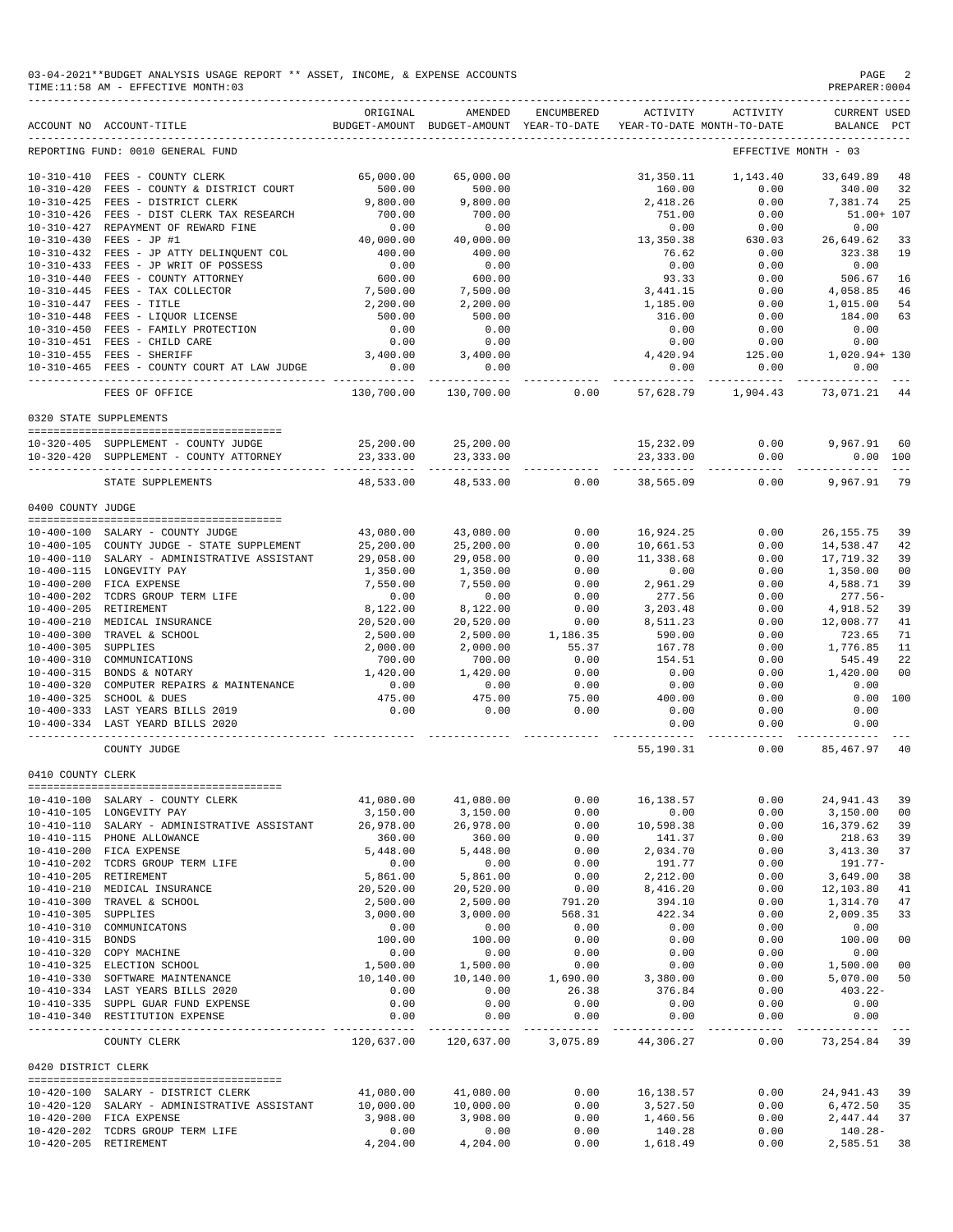|                      | 03-04-2021**BUDGET ANALYSIS USAGE REPORT ** ASSET, INCOME, & EXPENSE ACCOUNTS<br>TIME:11:58 AM - EFFECTIVE MONTH:03 |                                                                                 |                              |                                   |                    |                      | PAGE<br>PREPARER: 0004               | $\overline{\phantom{a}}$                                                                                                                                                                                                                                                                                                                                                                           |
|----------------------|---------------------------------------------------------------------------------------------------------------------|---------------------------------------------------------------------------------|------------------------------|-----------------------------------|--------------------|----------------------|--------------------------------------|----------------------------------------------------------------------------------------------------------------------------------------------------------------------------------------------------------------------------------------------------------------------------------------------------------------------------------------------------------------------------------------------------|
|                      | ACCOUNT NO ACCOUNT-TITLE                                                                                            | ORIGINAL<br>BUDGET-AMOUNT BUDGET-AMOUNT YEAR-TO-DATE YEAR-TO-DATE MONTH-TO-DATE | AMENDED                      | ENCUMBERED                        | ACTIVITY           | ACTIVITY             | <b>CURRENT USED</b><br>BALANCE PCT   |                                                                                                                                                                                                                                                                                                                                                                                                    |
|                      | REPORTING FUND: 0010 GENERAL FUND                                                                                   |                                                                                 |                              |                                   |                    |                      | EFFECTIVE MONTH - 03                 |                                                                                                                                                                                                                                                                                                                                                                                                    |
|                      | 10-420-210 MEDICAL INSURANCE                                                                                        | 10,260.00                                                                       | 10,260.00                    | 0.00                              | 4,272.30           | 0.00                 | 5,987.70                             | 42                                                                                                                                                                                                                                                                                                                                                                                                 |
| $10 - 420 - 300$     | TRAVEL/SCHOOL/TUITION/DUES                                                                                          | 2,500.00                                                                        | 2,500.00                     | 0.00                              | 125.00             | 0.00                 | 2,375.00                             | 05                                                                                                                                                                                                                                                                                                                                                                                                 |
| 10-420-305 SUPPLIES  |                                                                                                                     | 2,000.00                                                                        | 2,000.00                     | 0.00                              | 462.87             | 0.00                 | 1,537.13                             | 23                                                                                                                                                                                                                                                                                                                                                                                                 |
|                      | 10-420-310 COMMUNICATIONS                                                                                           | 0.00<br>250.00                                                                  | 0.00                         | 0.00                              | 0.00               | 0.00                 | 0.00                                 |                                                                                                                                                                                                                                                                                                                                                                                                    |
| 10-420-315 BONDS     | 10-420-320 SOFTWARE MAINTENANCE                                                                                     | 3,960.00                                                                        | 250.00<br>3,960.00           | 0.00<br>660.00                    | 51.58<br>1,320.00  | 0.00<br>0.00         | 198.42<br>1,980.00                   | 21<br>50                                                                                                                                                                                                                                                                                                                                                                                           |
|                      | 10-420-333 LAST YEARS BILLS 2019                                                                                    | 0.00                                                                            | 0.00                         | 0.00                              | 0.00               | 0.00                 | 0.00                                 |                                                                                                                                                                                                                                                                                                                                                                                                    |
|                      | 10-420-334 LAST YEARS BILLS 2020                                                                                    | 0.00                                                                            | 0.00                         | 0.00                              | 0.00               | 0.00                 | 0.00                                 |                                                                                                                                                                                                                                                                                                                                                                                                    |
|                      | 10-420-345 TAX RESEARCH FEE                                                                                         | 0.00                                                                            | 0.00                         |                                   | 0.00               | 0.00                 | 0.00                                 |                                                                                                                                                                                                                                                                                                                                                                                                    |
|                      | DISTRICT CLERK                                                                                                      | -----------<br>78,162.00-                                                       | 78,162.00-                   | 660.00                            | 29,117.15          | ----------           | ------------<br>$0.00$ 48,384.85+ 38 |                                                                                                                                                                                                                                                                                                                                                                                                    |
|                      | 0430 JUSTICE OF THE PEACE #1                                                                                        |                                                                                 |                              |                                   |                    |                      |                                      |                                                                                                                                                                                                                                                                                                                                                                                                    |
|                      | $10-430-100$ SALARY - JUSTICE OF THE PEACE #1 $41,080.00$                                                           |                                                                                 | 41,080.00                    | 0.00                              | 16,138.57          | 0.00                 | 24,941.43                            | 39                                                                                                                                                                                                                                                                                                                                                                                                 |
|                      | 10-430-105 LONGEVITY PAY                                                                                            | 600.00                                                                          | 600.00                       | 0.00                              | 0.00               | 0.00                 | 600.00                               | 00                                                                                                                                                                                                                                                                                                                                                                                                 |
|                      | 10-430-110 SALARY - ADMINISTRATIVE ASSISTANT                                                                        | 26,978.00                                                                       | 26,978.00                    | 0.00                              | 10,598.37          | 0.00                 | 16,379.63                            | 39                                                                                                                                                                                                                                                                                                                                                                                                 |
|                      | 10-430-200 FICA EXPENSE                                                                                             | 5,253.00                                                                        | 5,253.00                     | 0.00                              | 2,023.01           | 0.00                 | 3,229.99                             | 39                                                                                                                                                                                                                                                                                                                                                                                                 |
|                      | 10-430-202 TCDRS GROUP TERM LIFE                                                                                    | 0.00                                                                            | 0.00                         | 0.00                              | 190.75             | 0.00                 | 190.75-                              |                                                                                                                                                                                                                                                                                                                                                                                                    |
|                      | 10-430-205 RETIREMENT                                                                                               | 5,651.00                                                                        | 5,651.00                     | 0.00                              | 2,200.38           | 0.00                 | 3,450.62                             | 39                                                                                                                                                                                                                                                                                                                                                                                                 |
|                      | 10-430-210 MEDICAL INSURANCE                                                                                        | 20,520.00                                                                       | 20,520.00                    | 0.00                              | 8,544.60           | 0.00                 | 11,975.40                            | 42                                                                                                                                                                                                                                                                                                                                                                                                 |
| 10-430-305 SUPPLIES  | 10-430-300 TRAVEL/SCHOOL/TUITION/DUES                                                                               | 2,500.00                                                                        | 2,500.00                     | 0.00                              | 120.00             | 0.00                 | 2,380.00                             | 05                                                                                                                                                                                                                                                                                                                                                                                                 |
|                      | 10-430-310 COMMUNICATIONS                                                                                           | 2,000.00<br>0.00                                                                | 2,000.00<br>700.00           | 151.17<br>0.00                    | 122.24<br>154.51   | 0.00<br>0.00         | 1,726.59<br>545.49                   | 14<br>22                                                                                                                                                                                                                                                                                                                                                                                           |
| 10-430-315 BONDS     |                                                                                                                     | 200.00                                                                          | 200.00                       | 0.00                              | 43.34              | 0.00                 | 156.66                               | 22                                                                                                                                                                                                                                                                                                                                                                                                 |
|                      | 10-430-320 VIDEO MAGISTRATE OR LAW BOOKS                                                                            | 4,000.00                                                                        | 4,000.00                     | 458.00                            | 0.00               | 0.00                 | $\bf 3$ , $\bf 542$ . $\bf 00$       | 11                                                                                                                                                                                                                                                                                                                                                                                                 |
|                      | 10-430-330 SOFTWARE MAINTENANCE                                                                                     | 5,100.00                                                                        | 5,100.00                     | 250.00                            | 1,250.00           | 0.00                 | 3,600.00                             | 29                                                                                                                                                                                                                                                                                                                                                                                                 |
|                      | 10-430-333 LAST YEARS BILLS 2019                                                                                    | 0.00                                                                            | 0.00                         | 0.00                              | 0.00               | 0.00                 | 0.00                                 |                                                                                                                                                                                                                                                                                                                                                                                                    |
|                      | 10-430-334 LAST YEARS BILLS 2020                                                                                    | 0.00                                                                            | 0.00                         | 135.39                            | 44.52              | 0.00                 | 179.91-                              |                                                                                                                                                                                                                                                                                                                                                                                                    |
|                      | 10-430-350 OUT OF COUNTY SHERIFF CITATIONS                                                                          | 200.00                                                                          | 200.00                       | 0.00                              | 0.00               | 0.00                 | 200.00                               | 00                                                                                                                                                                                                                                                                                                                                                                                                 |
|                      | 10-430-355 PERMANENT RECORDS BINDERS<br>10-430-360 JUVENILE TRUANCY REINBURSE EXPENSE                               | 0.00<br>0.00                                                                    | 0.00<br>0.00                 | 0.00<br>0.00                      | 0.00<br>0.00       | 0.00<br>0.00         | 0.00<br>0.00                         |                                                                                                                                                                                                                                                                                                                                                                                                    |
|                      | JUSTICE OF THE PEACE #1                                                                                             | 114,082.00                                                                      | ______________<br>114,782.00 | -------------<br>994.56           | 41,430.29          | 0.00                 | -------------<br>72,357.15           | 37                                                                                                                                                                                                                                                                                                                                                                                                 |
|                      |                                                                                                                     |                                                                                 |                              |                                   |                    |                      |                                      |                                                                                                                                                                                                                                                                                                                                                                                                    |
|                      | 0450 DISTRICT ATTORNEY                                                                                              |                                                                                 |                              |                                   |                    |                      |                                      |                                                                                                                                                                                                                                                                                                                                                                                                    |
|                      | 10-450-105 D.A. - STATE SUPPLEMENT                                                                                  | 2,628.00                                                                        | 2,628.00                     | 0.00                              | 1,032.05           | 0.00                 | 1,595.95 39                          |                                                                                                                                                                                                                                                                                                                                                                                                    |
|                      | 10-450-110 SALARY - ASSISTANT D.A.                                                                                  | 11,403.00                                                                       | 11,403.00                    | 0.00                              | 2,973.49           | 0.00                 | 8,429.51                             | 26                                                                                                                                                                                                                                                                                                                                                                                                 |
|                      | 10-450-130 SALARY - D.A. SECRETARY                                                                                  | 6,066.00                                                                        | 6,066.00                     | 0.00                              | 2,395.45           | 0.00                 | 3,670.55                             | 39                                                                                                                                                                                                                                                                                                                                                                                                 |
|                      | 10-450-132 SALARY - ASST D.A. SECRETARY                                                                             | 6,066.00                                                                        | 6,066.00                     | 0.00                              | 2,382.79           | 0.00                 | 3,683.21                             | 39                                                                                                                                                                                                                                                                                                                                                                                                 |
|                      | 10-450-134 SALARY - D.A. INVESTIGATOR                                                                               | 7,264.00                                                                        | 7,264.00                     | 0.00                              | 2,853.67           | 0.00                 | 4,410.33                             | 39                                                                                                                                                                                                                                                                                                                                                                                                 |
|                      | 10-450-200 FICA EXPENSE                                                                                             | 2,267.00                                                                        | 2, 267.00                    | 0.00                              | 890.16             | 0.00                 | 1,376.84                             | 39                                                                                                                                                                                                                                                                                                                                                                                                 |
|                      | 10-450-202 TCDRS GROUP TERM LIFE<br>10-450-205 RETIREMENT                                                           | 0.00<br>2,438.00                                                                | 0.00<br>2,438.00             | 0.00<br>0.00                      | 83.09<br>957.79    | 0.00<br>0.00         | $83.09 -$                            | 39                                                                                                                                                                                                                                                                                                                                                                                                 |
|                      | 10-450-210 MEDICAL INSURANCE                                                                                        | 6,700.00                                                                        | 6,700.00                     | 0.00                              | 5,574.54           | 0.00                 | 1,480.21<br>1,125.46<br>1,125.46     | 83                                                                                                                                                                                                                                                                                                                                                                                                 |
| 10-450-300 TRAVEL    |                                                                                                                     | 1,200.00                                                                        | 1,200.00                     | 0.00                              | 240.17             | 0.00                 | 959.83 20                            |                                                                                                                                                                                                                                                                                                                                                                                                    |
| 10-450-305 SUPPLIES  |                                                                                                                     | 1,128.00                                                                        | 1,128.00                     | 0.00                              | 972.22             | 0.00                 | 155.78                               | 86                                                                                                                                                                                                                                                                                                                                                                                                 |
|                      | 10-450-308 COURT TRANSCRIPTS                                                                                        | 0.00                                                                            | 0.00                         | 0.00                              | 0.00               | 0.00                 | 0.00                                 |                                                                                                                                                                                                                                                                                                                                                                                                    |
|                      | 10-450-310 COMMUNICATIONS                                                                                           | 0.00                                                                            | 0.00                         | 0.00                              | 0.00               | 0.00                 | 0.00                                 |                                                                                                                                                                                                                                                                                                                                                                                                    |
|                      | 10-450-365 CRIME VICTIMS EXPENSE                                                                                    | 1,400.00                                                                        | 1,400.00                     | 0.00                              | 0.00               | 0.00                 | 1,400.00                             | 00                                                                                                                                                                                                                                                                                                                                                                                                 |
|                      | 10-450-538 LEGAL STATEMENTS OF FACT                                                                                 | 7,500.00                                                                        | 7,500.00<br>--------------   | 0.00<br>$\qquad \qquad - - - - -$ | 0.00<br>---------- | 0.00<br>------------ | 7,500.00<br>-------------            | 00<br>$\frac{1}{2} \frac{1}{2} \frac{1}{2} \frac{1}{2} \frac{1}{2} \frac{1}{2} \frac{1}{2} \frac{1}{2} \frac{1}{2} \frac{1}{2} \frac{1}{2} \frac{1}{2} \frac{1}{2} \frac{1}{2} \frac{1}{2} \frac{1}{2} \frac{1}{2} \frac{1}{2} \frac{1}{2} \frac{1}{2} \frac{1}{2} \frac{1}{2} \frac{1}{2} \frac{1}{2} \frac{1}{2} \frac{1}{2} \frac{1}{2} \frac{1}{2} \frac{1}{2} \frac{1}{2} \frac{1}{2} \frac{$ |
|                      | DISTRICT ATTORNEY                                                                                                   | 56,060.00                                                                       | 56,060.00                    | 0.00                              | 20, 355.42         | 0.00                 | 35,704.58                            | 36                                                                                                                                                                                                                                                                                                                                                                                                 |
| 0460 COUNTY ATTORNEY |                                                                                                                     |                                                                                 |                              |                                   |                    |                      |                                      |                                                                                                                                                                                                                                                                                                                                                                                                    |
|                      | 10-460-100 SALARY - COUNTY ATTORNEY                                                                                 | 41,080.00                                                                       | 41,080.00                    | 0.00                              | 16,138.57          | 0.00                 | 24,941.43 39                         |                                                                                                                                                                                                                                                                                                                                                                                                    |
|                      | 10-460-105 COUNTY ATTY - STATE SUPPLEMENT                                                                           | 23, 333.00                                                                      | 23, 333.00                   | 0.00                              | 9,871.62           | 0.00                 | 13,461.38 42                         |                                                                                                                                                                                                                                                                                                                                                                                                    |
|                      | 10-460-110 SALARY - ADMINISTRATIVE ASSISTANT                                                                        | 10,000.00                                                                       | 10,000.00                    | 0.00                              | 3,145.00           | 0.00                 | 6,855.00                             | 31                                                                                                                                                                                                                                                                                                                                                                                                 |
|                      | 10-460-200 FICA EXPENSE                                                                                             | 5,693.00                                                                        | 5,693.00                     | 0.00                              | 2,204.76           | 0.00                 | 3,488.24                             | 39                                                                                                                                                                                                                                                                                                                                                                                                 |
|                      | 10-460-202 TCDRS GROUP TERM LIFE                                                                                    | 0.00                                                                            | 0.00                         | 0.00                              | 208.01             | 0.00                 | $208.01-$                            |                                                                                                                                                                                                                                                                                                                                                                                                    |
|                      | 10-460-205 RETIREMENT                                                                                               | 6, 125.00                                                                       | 6,125.00                     | 0.00                              | 2,399.46           | 0.00                 | 3,725.54                             | 39                                                                                                                                                                                                                                                                                                                                                                                                 |
|                      | 10-460-210 MEDICAL INSURANCE                                                                                        | 10,260.00                                                                       | 10,260.00                    | 0.00                              | 4,272.30           | 0.00                 | 5,987.70                             | 42                                                                                                                                                                                                                                                                                                                                                                                                 |
| 10-460-305 SUPPLIES  | 10-460-300 TRAVEL/SCHOOL/TUITION                                                                                    | 2,500.00<br>2,000.00                                                            | 2,500.00<br>2,000.00         | 0.00<br>75.00                     | 0.00<br>31.63      | 0.00<br>0.00         | 2,500.00<br>1,893.37                 | 00<br>05                                                                                                                                                                                                                                                                                                                                                                                           |
|                      | 10-460-310 COMMUNICATIONS                                                                                           | 700.00                                                                          | 700.00                       | 0.00                              | 154.51             | 0.00                 | 545.49                               | 22                                                                                                                                                                                                                                                                                                                                                                                                 |
| 10-460-315 BONDS     |                                                                                                                     | 250.00                                                                          | 250.00                       | 0.00                              | 177.50             | 0.00                 | 72.50                                | 71                                                                                                                                                                                                                                                                                                                                                                                                 |
|                      | 10-460-330 COMPUTER SOFTWARE & MAINTENCE                                                                            | 0.00                                                                            | 0.00                         | 0.00                              | 0.00               | 0.00                 | 0.00                                 |                                                                                                                                                                                                                                                                                                                                                                                                    |
|                      | 10-460-333 LAST YEARS BILLS 2019                                                                                    | 0.00                                                                            | 0.00                         | 0.00                              | 0.00               | 0.00                 | 0.00                                 |                                                                                                                                                                                                                                                                                                                                                                                                    |
|                      | 10-460-334 LAST YEARS BILLS 2020                                                                                    | 0.00                                                                            | 0.00                         | 0.00                              | 0.00               | 0.00                 | 0.00                                 |                                                                                                                                                                                                                                                                                                                                                                                                    |
|                      | 10-460-370 ELECTRONIC FORMS/ LEGAL RESEARCH                                                                         | 2,000.00                                                                        | 2,000.00<br>------------     | 168.00                            | 840.00             | 0.00<br>----------   | 992.00                               | 50                                                                                                                                                                                                                                                                                                                                                                                                 |
|                      | COUNTY ATTORNEY                                                                                                     | 103,941.00                                                                      | 103,941.00                   | 243.00                            | 39,443.36          | 0.00                 | 64, 254. 64 38                       |                                                                                                                                                                                                                                                                                                                                                                                                    |

0470 MAINTENANCE - BUILDING & GROUNDS

========================================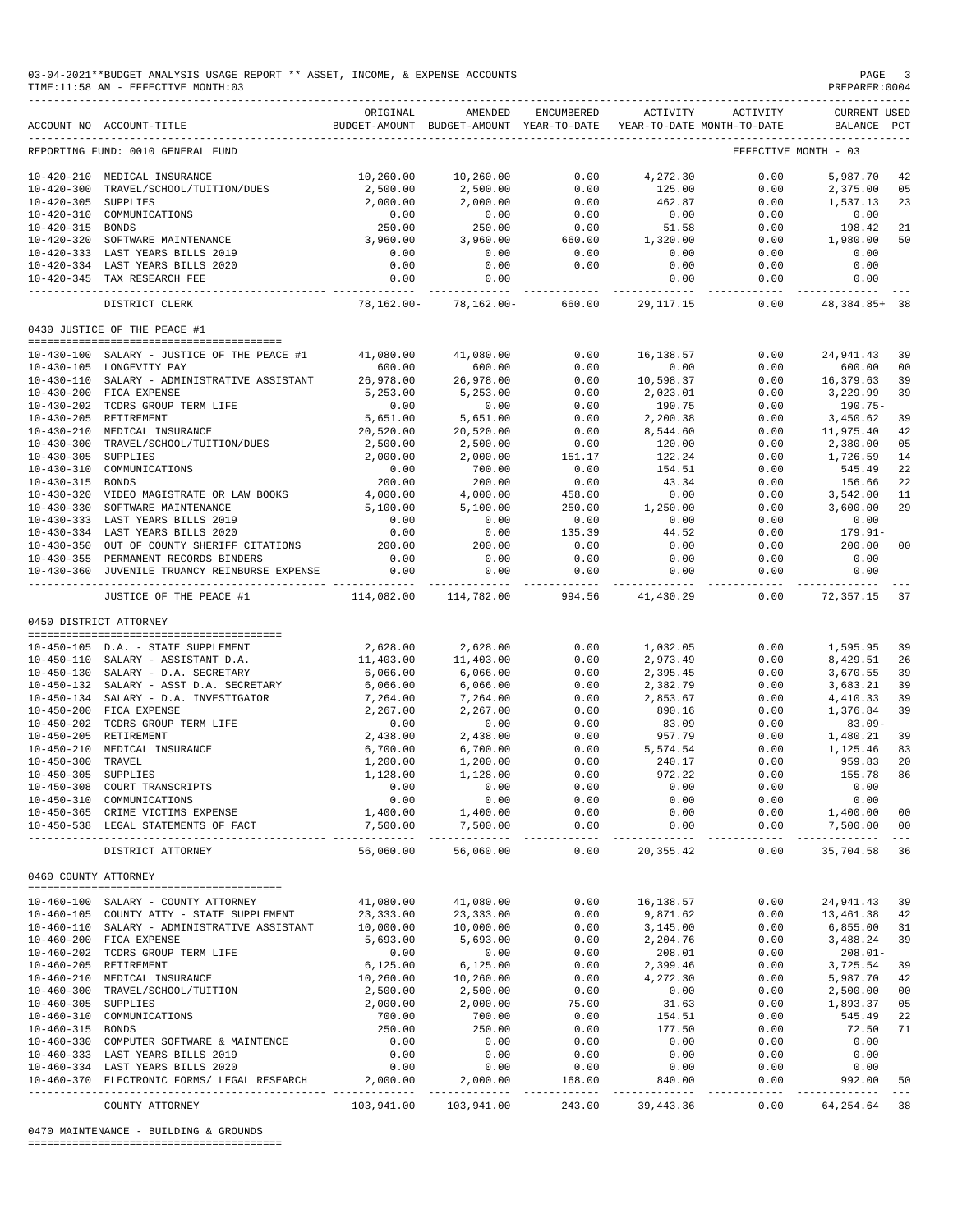|                       | 03-04-2021**BUDGET ANALYSIS USAGE REPORT ** ASSET, INCOME, & EXPENSE ACCOUNTS<br>TIME: 11:58 AM - EFFECTIVE MONTH: 03                                                   |                      |                                                                    |                         |                                                                     |                                          | PAGE<br>PREPARER: 0004             |     |
|-----------------------|-------------------------------------------------------------------------------------------------------------------------------------------------------------------------|----------------------|--------------------------------------------------------------------|-------------------------|---------------------------------------------------------------------|------------------------------------------|------------------------------------|-----|
|                       | ACCOUNT NO ACCOUNT-TITLE                                                                                                                                                | ORIGINAL             | AMENDED                                                            | ENCUMBERED              | BUDGET-AMOUNT BUDGET-AMOUNT YEAR-TO-DATE YEAR-TO-DATE MONTH-TO-DATE | ACTIVITY ACTIVITY                        | <b>CURRENT USED</b><br>BALANCE PCT |     |
|                       | REPORTING FUND: 0010 GENERAL FUND                                                                                                                                       |                      |                                                                    |                         |                                                                     | EFFECTIVE MONTH - 03                     |                                    |     |
| 10-470-305 SUPPLIES   |                                                                                                                                                                         |                      | 6,000.00                                                           | 605.11                  | 1,889.76                                                            | 0.00                                     | 3,505.13                           | 42  |
|                       | $\begin{array}{c} 6 \, , \, 0 \, 0 \, 0 \, . \, 0 \, 0 \\ 0 \, . \, 0 \, 0 \\ 2 \, 0 \, , \, 0 \, 0 \, 0 \, . \, 0 \\ \end{array}$ ENANCE<br>10-470-333 LAST YEARS BILL |                      | 0.00                                                               | 0.00                    | 0.00                                                                | 0.00                                     | 0.00                               |     |
|                       | 10-470-375 COURTHOUSE MAINTENANCE                                                                                                                                       |                      | 20,000.00                                                          | 11,961.00               | 3,176.27                                                            | 700.00                                   | 4,862.73                           | 76  |
|                       | 10-470-376 EXTERMINATOR SERVICES                                                                                                                                        | 5,000.00             | 5,000.00                                                           | 350.00                  | 1,050.00                                                            |                                          | 3,600.00                           | 28  |
| 10-470-380 UTILITIES  |                                                                                                                                                                         | 35,000.00            | 35,000.00                                                          | $0.00$<br>400.00        | 10,524.38                                                           | $1,323.56$<br>0.00                       | 24, 475.62                         | 30  |
|                       | 10-470-385 REPAIRS - BUILDINGS                                                                                                                                          | 10,000.00            | 10,000.00                                                          |                         | 715.00                                                              |                                          | 8,885.00                           | 11  |
|                       | 10-470-387 REPAIRS - AC AND HEATING                                                                                                                                     | 15,000.00            | 15,000.00                                                          | 0.00                    | 0.00                                                                | 0.00                                     | 15,000.00                          | 00  |
|                       | 10-470-390 REPAIRS - FC LAW ENFORCEMENT CENTER 2,000.00                                                                                                                 |                      | 2,000.00                                                           | 0.00                    | 0.00                                                                | 0.00                                     | 2,000.00                           | 00  |
|                       | 10-470-392 REPAIRS - EXTENSION SERVICES                                                                                                                                 | 1,000.00             | 1,000.00                                                           | 0.00                    | 0.00                                                                | 0.00                                     | 1,000.00                           | 00  |
|                       | 10-470-395 REPAIRS - YARD SERVICES<br>$10-470-395$ REPAIRS - IARD SERVICES<br>$10-470-397$ REPAIRS - HISTORICAL SOCIETY 2,000.00                                        | 8,400.00             | $\begin{array}{c} 8,400. \ 8,900.00 \ 2,000.00 \ 0.00 \end{array}$ | $0.00$<br>$0.00$        | 3,100.00                                                            | 500.00                                   | 5,300.00                           | 37  |
|                       |                                                                                                                                                                         |                      |                                                                    |                         | 0.00                                                                | 0.00                                     | 2,000.00                           | 00  |
|                       | 10-470-398 REPAIRS TO DAMAGED ELECTRIC LINES                                                                                                                            | 0.00<br>0.00         |                                                                    | 0.00                    | 0.00                                                                | 0.00                                     | 0.00                               |     |
|                       | 10-470-399 REPAIRS TO CH ELECTRIC BOXES                                                                                                                                 |                      | 0.00                                                               | 0.00                    | 0.00                                                                | 0.00                                     | 0.00                               |     |
|                       | MAINTENANCE - BUILDING & GROUNDS 104,400.00 104,400.00 13,316.11 20,455.41 2,523.56                                                                                     |                      |                                                                    |                         |                                                                     |                                          | 70,628.48 32                       |     |
| 0480 COUNTY AUDITOR   |                                                                                                                                                                         |                      |                                                                    |                         |                                                                     |                                          |                                    |     |
|                       | $10-480-100$ SALARY - COUNTY AUDITOR 43,680.00                                                                                                                          |                      | 43,680.00                                                          | 0.00                    | 17,159.90                                                           | 0.00                                     | 26,520.10                          | -39 |
|                       | 10-480-105 PHONE ALLOWANCE                                                                                                                                              | 360.00               | 360.00                                                             | 0.00                    | 141.37                                                              | 0.00                                     | 218.63                             | 39  |
|                       | $10-480-110 \quad \mathtt{SALARY} \texttt{ - ASSISTANT ADD} \texttt{.} \tag{27,233.00}$                                                                                 |                      | 27, 233.00                                                         | 0.00                    | 10,688.23                                                           | 0.00                                     | 16,544.77                          | 39  |
|                       | 10-480-115 LONGEVITY PAY                                                                                                                                                | 600.00               | 600.00                                                             | 0.00                    | 0.00                                                                | 0.00                                     | 600.00                             | 00  |
|                       |                                                                                                                                                                         | 5,499.00             | 5,499.00                                                           | 0.00                    | 2,141.12                                                            | 0.00                                     | 3,357.88                           | 39  |
|                       | 10-480-200 FICA EXPENSE<br>10-480-202 TCDRS GROUP TERM LIFE                                                                                                             | 0.00                 | 0.00                                                               | 0.00                    | 199.71                                                              | 0.00                                     | 199.71-                            |     |
|                       |                                                                                                                                                                         | 5,916.00             | 5,916.00                                                           | 0.00                    | 2,303.53                                                            | 0.00                                     | 3,612.47                           | 39  |
|                       | 10-480-210 MEDICAL INSURANCE                                                                                                                                            | 20,520.00            | 20,520.00                                                          | 0.00                    | 8,544.60                                                            | 0.00                                     | 11,975.40                          | 42  |
|                       | 10-480-300 TRAVEL/TUITION/DUES                                                                                                                                          | 2,500.00             | 2,500.00                                                           | 0.00                    | 0.00                                                                | 0.00                                     | 2,500.00                           | 00  |
| 10-480-305 SUPPLIES   |                                                                                                                                                                         | 2,000.00             | 2,000.00                                                           | 16.49                   | 199.15                                                              | 0.00                                     | 1,784.36                           | 11  |
|                       | 10-480-310 COMMUNICATIONS - IPAD EXPENSE                                                                                                                                | 500.00               | 500.00                                                             | 0.00                    | 189.95                                                              | 0.00                                     | 310.05                             | 38  |
|                       | 10-480-315 BONDS & NOTARY                                                                                                                                               | 150.00               | 150.00                                                             | 0.00                    | 92.50                                                               | 0.00                                     | 57.50                              | 62  |
|                       | 10-480-320 COMPUTER SOFTWARE & MAINTENANCE                                                                                                                              | 0.00                 | 0.00                                                               | 0.00                    | 0.00                                                                | 0.00                                     | 0.00                               |     |
|                       | 10-480-333 LAST YEARS BILLS 2019                                                                                                                                        | 0.00                 | 0.00                                                               | 0.00                    | 0.00                                                                | 0.00                                     | 0.00                               |     |
|                       | 10-480-333 LAST YEARS BILLS 2020<br>10-480-334 LAST YEARS BILLS 2020                                                                                                    | 0.00                 | 0.00                                                               | 75.05                   | 0.00                                                                | 0.00                                     | $75.05 -$                          |     |
|                       | 10-480-400 NEW EQUIPMENT                                                                                                                                                |                      | 1,000.00 1,000.00                                                  | 0.00<br>------ -        | 0.00<br>----------- ----                                            |                                          | $0.00$ 1,000.00 00                 |     |
|                       | COUNTY AUDITOR                                                                                                                                                          | 109,958.00           | 109,958.00                                                         |                         | 91.54 41,660.06                                                     | 0.00                                     | 68,206.40                          | 38  |
| 0490 COUNTY TREASURER |                                                                                                                                                                         |                      |                                                                    |                         |                                                                     |                                          |                                    |     |
|                       | $10-490-100$ SALARY - COUNTY TREASURER                                                                                                                                  | 41,080.00            | 41,080.00                                                          | 0.00                    | 16,138.57                                                           | 0.00                                     | 24, 941. 43 39                     |     |
|                       | 10-490-105 LONGEVITY PAY                                                                                                                                                | 0.00                 | 0.00                                                               | 0.00                    | 0.00                                                                | 0.00                                     | 0.00                               |     |
|                       | 10-490-110 SALARY - ADMINISTRATIVE ASSISTANT                                                                                                                            | 10,000.00            | 10,000.00                                                          | 0.00                    | 3,890.00                                                            | 0.00                                     | 6,110.00 39                        |     |
|                       | 10-490-200 FICA EXPENSE                                                                                                                                                 | 3,908.00             | 3,908.00                                                           | 0.00                    | 1,532.22                                                            | 0.00                                     | 2,375.78                           | 39  |
|                       | 10-490-202 TCDRS GROUP TERM LIFE                                                                                                                                        | 0.00                 | 0.00                                                               | 0.00                    | 142.86                                                              | 0.00                                     | 142.86-                            |     |
|                       | 10-490-205 RETIREMENT                                                                                                                                                   | 4,204.00             | 4,204.00                                                           | 0.00                    | 1,648.30                                                            | 0.00                                     | 2,555.70                           | 39  |
| $10 - 490 - 210$      | MEDICAL INSURANCE                                                                                                                                                       | 10,260.00            | 10,260.00                                                          | 0.00                    | 4,272.30                                                            | 0.00                                     | 5,987.70                           | 42  |
| $10 - 490 - 300$      | TRAVEL/SCHOOL/TUITIONS/DUES                                                                                                                                             | 2,500.00             | 2,500.00                                                           | 359.43                  | 330.00                                                              | 0.00                                     | 1,810.57 28                        |     |
| 10-490-305 SUPPLIES   |                                                                                                                                                                         | 2,000.00             | 2,000.00                                                           | 183.49                  | 0.00                                                                | 0.00                                     | 1,816.51 09                        |     |
|                       | 10-490-310 COMMUNICATIONS                                                                                                                                               | 0.00                 | 0.00                                                               | 0.00                    | 0.00                                                                | 0.00                                     | 0.00                               |     |
| 10-490-315 BONDS      |                                                                                                                                                                         | 200.00               | 200.00                                                             | 0.00                    | 200.00                                                              | 0.00                                     | 0.00 100                           |     |
|                       | 10-490-320 COMPUTER SOFTWARE & MAINTENANCE                                                                                                                              | 0.00                 | 0.00                                                               | 0.00                    | 0.00                                                                | 0.00                                     | 0.00                               |     |
|                       | 10-490-333 LAST YEARS BILLS 2019                                                                                                                                        | 0.00                 | 0.00                                                               | 0.00                    | 0.00                                                                | 0.00                                     | 0.00                               |     |
|                       | 10-490-334 LAST YEARS BILLS 2020                                                                                                                                        | 0.00                 | 0.00                                                               | 46.38                   | 0.00                                                                | 0.00                                     | $46.38 -$                          |     |
|                       | 10-490-400 NEW EQUIPMENT                                                                                                                                                | 1,000.00             | 1,000.00                                                           | 0.00                    | 0.00<br>------------                                                | 0.00<br>------------- -------------- --- | 1,000.00 00                        |     |
|                       | COUNTY TREASURER                                                                                                                                                        | 75,152.00            | 75,152.00                                                          | 589.30                  | 28, 154. 25                                                         | 0.00                                     | 46, 408. 45 38                     |     |
|                       | 0500 TAX ASSESSOR/COLLECTOR                                                                                                                                             |                      |                                                                    |                         |                                                                     |                                          |                                    |     |
|                       |                                                                                                                                                                         |                      |                                                                    |                         |                                                                     |                                          |                                    |     |
|                       | 10-500-100 SALARY - TAX COLLECTOR                                                                                                                                       | 41,080.00            | 41,080.00                                                          | 0.00                    | 16,138.57                                                           | 0.00                                     | 24,941.43 39                       |     |
|                       | 10-500-105 LONGEVITY PAY                                                                                                                                                | 4,500.00             | 4,500.00                                                           | 0.00                    | 0.00                                                                | 0.00                                     | 4,500.00 00                        |     |
|                       | 10-500-110 SALARY - ADMINISTRATIVE ASSISTANT                                                                                                                            | 26,978.00<br>350.00  | 26,978.00                                                          | 0.00                    | 10,624.29<br>338.55                                                 | 0.00                                     | 16, 353. 71 39                     |     |
|                       | 10-500-115 VOTER REGISTRAR<br>10-500-200 FICA EXPENSE                                                                                                                   | 5,551.00             | 350.00<br>5,551.00                                                 | 0.00<br>0.00            | 2,047.39                                                            | 0.00<br>0.00                             | 11.45 97<br>3,503.61 37            |     |
|                       | 10-500-202 TCDRS GROUP TERM LIFE                                                                                                                                        | 0.00                 | 0.00                                                               | 0.00                    | 190.95                                                              | 0.00                                     | 190.95-                            |     |
|                       | 10-500-205 RETIREMENT                                                                                                                                                   | 5,972.00             | 5,972.00                                                           | 0.00                    | 2,202.50                                                            | 0.00                                     | 3,769.50                           | 37  |
|                       | 10-500-210 MEDICAL INSURANCE                                                                                                                                            | 20,520.00            | 20,520.00                                                          | 0.00                    | 8,544.60                                                            | 0.00                                     | 11,975.40                          | 42  |
| 10-500-300 TRAVEL     |                                                                                                                                                                         |                      | 2,500.00                                                           | 0.00                    | 1,454.28                                                            | 0.00                                     |                                    |     |
| 10-500-305 SUPPLIES   |                                                                                                                                                                         | 2,500.00<br>1,500.00 | 1,500.00                                                           | 125.00                  | 162.73                                                              | 0.00                                     | 1,045.72 58<br>1,212.27            | 19  |
|                       | 10-500-310 COMMUNICATIONS                                                                                                                                               | 0.00                 | 0.00                                                               | 0.00                    | 0.00                                                                | 0.00                                     | 0.00                               |     |
| 10-500-315 BONDS      |                                                                                                                                                                         | 450.00               | 450.00                                                             | 0.00                    | 422.25                                                              | 0.00                                     | 27.75 94                           |     |
|                       | 10-500-334 LAST YEARS BILLS 2020                                                                                                                                        | 0.00                 | 0.00                                                               | 0.00                    | 0.00                                                                | 0.00                                     | 0.00                               |     |
|                       | TAX ASSESSOR/COLLECTOR                                                                                                                                                  | 109,401.00           | 109,401.00                                                         | -------------<br>125.00 | 42,126.11                                                           | 0.00                                     | 67, 149.89 39                      |     |
|                       |                                                                                                                                                                         |                      |                                                                    |                         |                                                                     |                                          |                                    |     |

## 0530 NON DEPARTMENTAL

========================================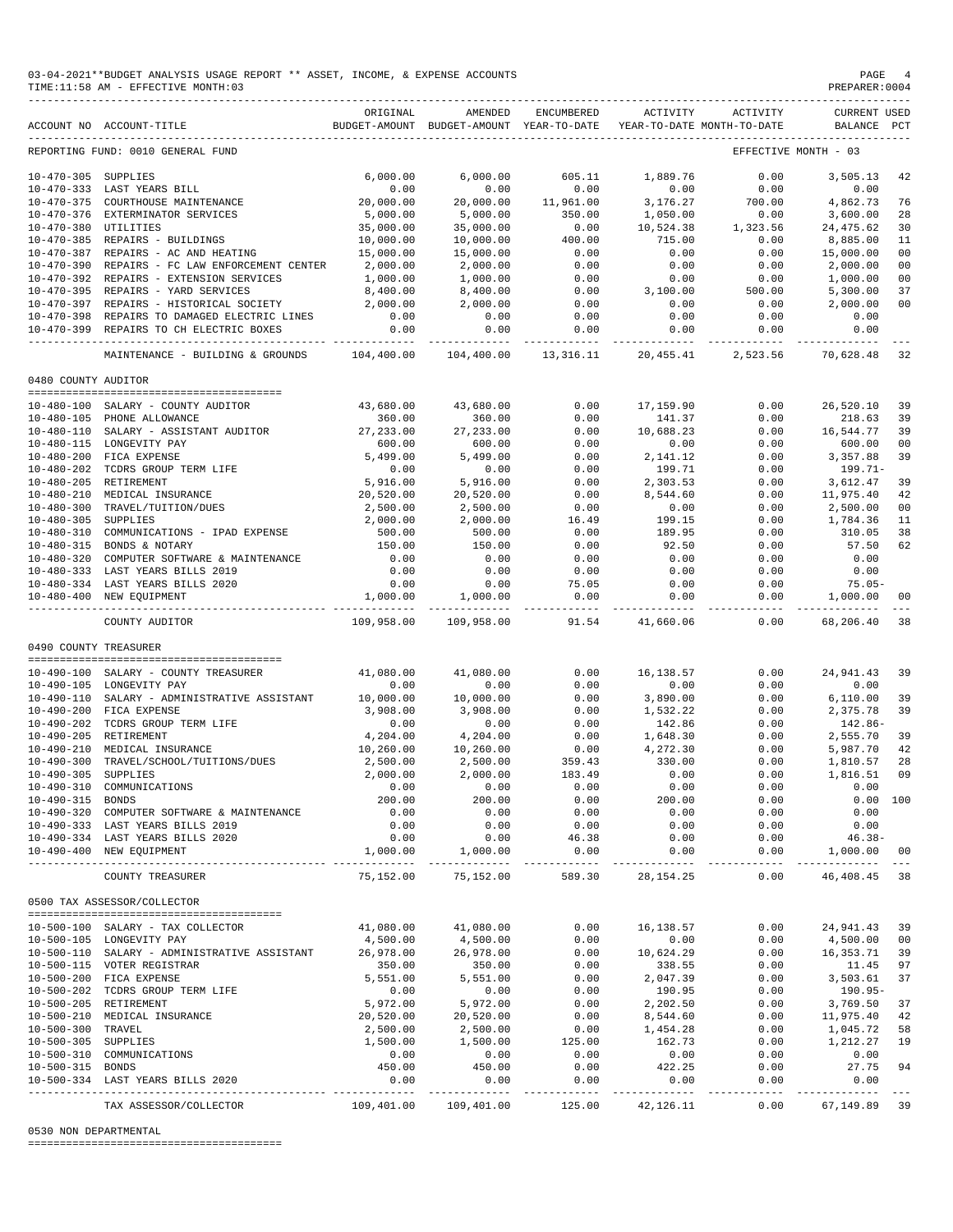| 03-04-2021**BUDGET ANALYSIS USAGE REPORT ** ASSET, INCOME, & EXPENSE ACCOUNTS | PAGE           |
|-------------------------------------------------------------------------------|----------------|
| TIME:11:58 AM - EFFECTIVE MONTH:03                                            | PREPARER: 0004 |

|                      |                                                                                                                                                                                                                                                                                                          | ORIGINAL                           | AMENDED                                                                                                                                                                                                                          | ENCUMBERED                                           | ACTIVITY             | ACTIVITY               | <b>CURRENT USED</b><br>BALANCE PCT                                                                                                                                                  |                                  |
|----------------------|----------------------------------------------------------------------------------------------------------------------------------------------------------------------------------------------------------------------------------------------------------------------------------------------------------|------------------------------------|----------------------------------------------------------------------------------------------------------------------------------------------------------------------------------------------------------------------------------|------------------------------------------------------|----------------------|------------------------|-------------------------------------------------------------------------------------------------------------------------------------------------------------------------------------|----------------------------------|
|                      | REPORTING FUND: 0010 GENERAL FUND                                                                                                                                                                                                                                                                        |                                    |                                                                                                                                                                                                                                  |                                                      |                      |                        | EFFECTIVE MONTH - 03                                                                                                                                                                |                                  |
|                      |                                                                                                                                                                                                                                                                                                          | 120.00                             | 120.00                                                                                                                                                                                                                           | 0.00                                                 | 436.18               | 0.00                   | $316.18 - 363$                                                                                                                                                                      |                                  |
|                      |                                                                                                                                                                                                                                                                                                          | 0.00                               | 0.00                                                                                                                                                                                                                             | 0.00                                                 | 26.30                | 0.00                   | $26.30-$                                                                                                                                                                            |                                  |
|                      | 10-530-200 FICA EXPENSE<br>10-530-202 TCDRS GROUP TERM LIFE<br>10-530-205 RETIREMENT<br>10-530-210 MEDICAL INSURANCE<br>10-530-305 SUPPLIES                                                                                                                                                              | $0.00$<br>125.00<br>0.00           |                                                                                                                                                                                                                                  | 0.00                                                 | 301.29               | 0.00                   | 176.29- 241                                                                                                                                                                         |                                  |
|                      |                                                                                                                                                                                                                                                                                                          |                                    | $125.00$<br>$0.00$                                                                                                                                                                                                               | 0.00                                                 | 63.70                | 0.00                   | $63.70 -$                                                                                                                                                                           |                                  |
| 10-530-305 SUPPLIES  |                                                                                                                                                                                                                                                                                                          | 2,500.00                           | $2,500.00$ $239.65$ $337.71$ $0.00$<br>$0.00$ $0.00$ $0.00$ $0.00$ $0.00$ $0.00$ $0.00$ $0.00$ $0.00$ $0.00$ $0.00$ $0.00$ $0.00$ $0.00$ $0.00$ $0.00$ $0.00$ $0.00$ $0.00$ $0.00$ $0.00$ $0.00$ $0.00$ $0.00$ $0.00$ $0.00$ $0$ |                                                      |                      |                        | $\begin{array}{cccc} 0.00 & 63.70- \ 0.00 & 1,922.64 \ 0.00 & 69.836.52- \ 0.65 & 69.836.52- \ 0.00 & 40,000.00 \ 0.00 & 0.00 & 0.00 \ 0.00 & 1,961.72- \ 0.00 & 98.66 \end{array}$ | 23                               |
|                      | 10-530-306 CORONAVIRUS EXPENSE 2020 TDEM 20,000.00                                                                                                                                                                                                                                                       |                                    |                                                                                                                                                                                                                                  |                                                      |                      |                        |                                                                                                                                                                                     |                                  |
|                      | 10-530-310 COMMUNICATIONS                                                                                                                                                                                                                                                                                | 55,000.00                          |                                                                                                                                                                                                                                  |                                                      |                      |                        |                                                                                                                                                                                     | 28                               |
|                      | 10-530-311 SOFTWARE FOR AUDITOR & TREASURER 40,000.00                                                                                                                                                                                                                                                    |                                    |                                                                                                                                                                                                                                  |                                                      |                      |                        |                                                                                                                                                                                     | 0 <sub>0</sub>                   |
|                      | 10-530-333 LAST YEARS BILLS 2019                                                                                                                                                                                                                                                                         | 0.00                               |                                                                                                                                                                                                                                  |                                                      |                      |                        |                                                                                                                                                                                     |                                  |
|                      | 10-530-334 LAST YEARS BILLS 2020                                                                                                                                                                                                                                                                         | $0.00$<br>0.00<br>300.00<br>900.00 |                                                                                                                                                                                                                                  |                                                      |                      |                        |                                                                                                                                                                                     |                                  |
|                      | 10-530-415 MISCELLANEOUS REIMBURSEMENTS<br>10-530-415 MISCELLANEOUS REIMBURSEMENTS<br>10-530-419 IRS TAX PENALTY<br>10-530-420 EMPLOYEE INSURANCE EXPENSE<br>10-530-425 HEALTHY COUNTY EXPENSE                                                                                                           |                                    |                                                                                                                                                                                                                                  |                                                      |                      |                        |                                                                                                                                                                                     | 0 <sup>0</sup>                   |
|                      |                                                                                                                                                                                                                                                                                                          | 800.00                             |                                                                                                                                                                                                                                  |                                                      |                      |                        |                                                                                                                                                                                     | 88                               |
|                      |                                                                                                                                                                                                                                                                                                          | 0.00                               | 0.00                                                                                                                                                                                                                             | 0.00                                                 | 0.00                 | $0.00$<br>0.00<br>0.00 | 0.00                                                                                                                                                                                |                                  |
|                      |                                                                                                                                                                                                                                                                                                          | 0.00                               | 0.00                                                                                                                                                                                                                             | $0.00$<br>$0.00$                                     | 0.00                 |                        | 0.00                                                                                                                                                                                |                                  |
|                      | $10-530-420$ $10-530-426$ $10-530-426$ $10-530-426$ COUNTY RESTITUTION EXPENSE<br>$10-530-427$ TAX COLLECTOR REG FEE REFUND<br>$10-530-427$ TAX COLLECTOR REG FEE REFUND<br>$100.00$ $100.00$                                                                                                            |                                    | 0.00                                                                                                                                                                                                                             |                                                      | 0.00                 | $0.00$<br>0.00<br>00   | 0.00                                                                                                                                                                                |                                  |
|                      |                                                                                                                                                                                                                                                                                                          |                                    | 89.00                                                                                                                                                                                                                            | 0.00                                                 |                      | 0.00                   | 89.00                                                                                                                                                                               | 0 <sub>0</sub>                   |
|                      |                                                                                                                                                                                                                                                                                                          |                                    | $56.00$<br>$100.00$                                                                                                                                                                                                              | $0.00$<br>$0.00$                                     |                      | 0.00                   | 56.00                                                                                                                                                                               | 0 <sub>0</sub>                   |
|                      |                                                                                                                                                                                                                                                                                                          |                                    |                                                                                                                                                                                                                                  |                                                      | 0.00                 |                        |                                                                                                                                                                                     | 0 <sub>0</sub>                   |
|                      | 10-530-435 ELECTION SUPPLIES/BOXES/JUDGES 25,000.00                                                                                                                                                                                                                                                      |                                    |                                                                                                                                                                                                                                  |                                                      |                      |                        |                                                                                                                                                                                     | 64                               |
|                      | 10-530-436 REDISTRICTING CENUS                                                                                                                                                                                                                                                                           | 10,000.00                          | $100000$<br>$10,000.00$<br>$10,000.00$<br>$250.00$                                                                                                                                                                               | $975.48$ $15,126.06$<br>0.00 0.00<br>467.47 2,651.68 |                      |                        | $\begin{array}{cccc} 0.00 & 100.00 \\ 0.00 & 8,898.46 \\ 0.00 & 8,898.46 \\ 0.00 & 10,000.00 \\ 0.00 & 6,880.85 \\ 0.00 & 250.00 \\ 0.00 & 4,500.00 \\ \end{array}$                 | 0 <sub>0</sub>                   |
|                      | 10-530-445 PAPER & POSTAGE                                                                                                                                                                                                                                                                               | 10,000.00                          |                                                                                                                                                                                                                                  |                                                      |                      |                        |                                                                                                                                                                                     | 31                               |
|                      | ning<br>.<br>10-530-450 ANIMAL CONTROL                                                                                                                                                                                                                                                                   | 250.00                             |                                                                                                                                                                                                                                  | $467.47$<br>0.00<br>0.00<br>0.00                     |                      |                        |                                                                                                                                                                                     | 0 <sub>0</sub>                   |
|                      | 10-530-455 LEGAL FEES                                                                                                                                                                                                                                                                                    | 4,500.00                           |                                                                                                                                                                                                                                  |                                                      |                      |                        |                                                                                                                                                                                     | 0 <sub>0</sub>                   |
| $10 - 530 - 457$     | SAFETY PROGRAM                                                                                                                                                                                                                                                                                           | 0.00<br>500.00                     |                                                                                                                                                                                                                                  |                                                      |                      |                        |                                                                                                                                                                                     |                                  |
|                      | 10-530-458 GAME WARDEN TRAINING                                                                                                                                                                                                                                                                          |                                    |                                                                                                                                                                                                                                  |                                                      |                      |                        | $\begin{array}{ccc} 0\, .\, 00 & 0\, .\, 00 \\ 0\, .\, 00 & 500\, .\, 00 \\ 0\, .\, 00 & 2\, ,\, 863\, .\, 00 \\ \end{array}$                                                       | 0 <sub>0</sub><br>52             |
| $10 - 530 - 460$     | EMERGENCY MANAGEMENT COORDINATOR<br>10-530-462 NSF EXPENSE                                                                                                                                                                                                                                               | 6,000.00                           |                                                                                                                                                                                                                                  |                                                      |                      |                        |                                                                                                                                                                                     | 0 <sub>0</sub>                   |
| $10 - 530 - 467$     |                                                                                                                                                                                                                                                                                                          | 150.00                             |                                                                                                                                                                                                                                  |                                                      |                      | 0.00<br>0.00           | $150.00$<br>$10,000.00$                                                                                                                                                             | 0 <sub>0</sub>                   |
|                      | ${\tt SUPPLEMENTAL} \quad {\tt DEATH} \quad {\tt BENEFITS} \qquad \qquad {\tt 10,000.00}$<br>10-530-470 WORKERS COMP INSURANCE                                                                                                                                                                           | 25,000.00                          |                                                                                                                                                                                                                                  |                                                      |                      | 0.00                   |                                                                                                                                                                                     | 44                               |
|                      |                                                                                                                                                                                                                                                                                                          |                                    |                                                                                                                                                                                                                                  |                                                      |                      |                        | 14,008.00                                                                                                                                                                           | 35                               |
|                      | 10-530-472 UNEMPLOYMENT INSURANCE<br>10-530-475 COPY MACHINE/SUPPLIES/TONER 5,000.00<br>10-530-477 OUTSIDE AUDITOR 28,000.00                                                                                                                                                                             |                                    |                                                                                                                                                                                                                                  |                                                      |                      |                        |                                                                                                                                                                                     |                                  |
|                      |                                                                                                                                                                                                                                                                                                          |                                    |                                                                                                                                                                                                                                  |                                                      |                      |                        |                                                                                                                                                                                     | 0 <sub>0</sub>                   |
|                      | 10-530-480 DUES & FEES - COG MATCH $6,000.00$<br>10-530-482 LIABILITY INSURANCE 60,000.00<br>10-530-485 LEGAL ADS 2,700.00                                                                                                                                                                               |                                    |                                                                                                                                                                                                                                  |                                                      |                      |                        |                                                                                                                                                                                     | 01                               |
|                      |                                                                                                                                                                                                                                                                                                          |                                    |                                                                                                                                                                                                                                  |                                                      |                      |                        |                                                                                                                                                                                     | 49                               |
|                      |                                                                                                                                                                                                                                                                                                          |                                    |                                                                                                                                                                                                                                  |                                                      |                      |                        |                                                                                                                                                                                     | 51                               |
|                      | 10-530-486 RURAL FIRE DEPT FUEL EXPENSE                                                                                                                                                                                                                                                                  |                                    |                                                                                                                                                                                                                                  |                                                      |                      |                        |                                                                                                                                                                                     | 04                               |
|                      | 10-530-487 RURAL FIRE EQUIPMENT<br>10-530-488 RURAL FIRE SCHOOL                                                                                                                                                                                                                                          |                                    |                                                                                                                                                                                                                                  |                                                      |                      |                        |                                                                                                                                                                                     | 31                               |
|                      |                                                                                                                                                                                                                                                                                                          |                                    |                                                                                                                                                                                                                                  |                                                      |                      |                        |                                                                                                                                                                                     | 0 <sub>0</sub>                   |
|                      | 10-530-489 RURAL FIRE INSURANCE TRUCKS $5,000.00$                                                                                                                                                                                                                                                        |                                    |                                                                                                                                                                                                                                  |                                                      |                      |                        |                                                                                                                                                                                     | 0 <sub>0</sub>                   |
|                      | 10-530-490 COUNTY LIBRARIES                                                                                                                                                                                                                                                                              |                                    |                                                                                                                                                                                                                                  |                                                      |                      |                        | 0.00 100                                                                                                                                                                            |                                  |
|                      | 10-530-492 INTERLOCAL AGREEMENTS-LUBBOCK                                                                                                                                                                                                                                                                 |                                    |                                                                                                                                                                                                                                  |                                                      |                      |                        | 0.00 100                                                                                                                                                                            |                                  |
|                      | 10-530-495 D.A. LEGAL STATEMENT OF FACTS                                                                                                                                                                                                                                                                 |                                    |                                                                                                                                                                                                                                  |                                                      |                      |                        |                                                                                                                                                                                     | 0 <sub>0</sub>                   |
|                      | 10-530-497 CASH MATCH SENIOR CITIZENS                                                                                                                                                                                                                                                                    |                                    |                                                                                                                                                                                                                                  |                                                      |                      |                        |                                                                                                                                                                                     | 08                               |
|                      | 10-530-500 DRUG & ALCOHOL TESTING                                                                                                                                                                                                                                                                        |                                    |                                                                                                                                                                                                                                  |                                                      |                      |                        |                                                                                                                                                                                     | 14                               |
|                      | $\begin{array}{cccccccc} 30-479 & \text{WORKERS COVE}\ \text{MSE} & 5000.00 & 50 & 5000.00 & 5000.00 & 5000.00 & 5000.00 & 5000.00 & 5000.00 & 5000.00 & 5000.00 & 5000.00 & 5000.00 & 5000.00 & 5000.00 & 5000.00 & 5000.00 & 5000.00 & 5000.00 & 5000.00 & 5000.00 & 5000.00 & 50$<br>NON DEPARTMENTAL |                                    | $392,190.00 \qquad 372,190.00 \qquad \quad 7,548.97 \qquad 161,562.61 \qquad \quad 1,376.54 \qquad \quad 203,078.42$                                                                                                             |                                                      |                      |                        |                                                                                                                                                                                     | 45                               |
|                      | 0540 COUNTY & DISTRICT COURT                                                                                                                                                                                                                                                                             |                                    |                                                                                                                                                                                                                                  |                                                      |                      |                        |                                                                                                                                                                                     |                                  |
|                      |                                                                                                                                                                                                                                                                                                          |                                    |                                                                                                                                                                                                                                  |                                                      |                      |                        |                                                                                                                                                                                     |                                  |
|                      | 10-540-310 COMMUNICATIONS                                                                                                                                                                                                                                                                                | 0.00                               | 0.00                                                                                                                                                                                                                             | 0.00                                                 | 0.00                 | 0.00                   | 0.00                                                                                                                                                                                |                                  |
|                      | 10-540-502 AD LITEM TAX SUITS - T REES                                                                                                                                                                                                                                                                   | 1,000.00                           | 1,000.00                                                                                                                                                                                                                         | 0.00                                                 | 0.00                 | 0.00                   | 1,000.00                                                                                                                                                                            | 0 <sub>0</sub>                   |
|                      | 10-540-504 ADULT PROBATION SUPPLIES                                                                                                                                                                                                                                                                      | 200.00                             | 200.00                                                                                                                                                                                                                           | 0.00                                                 | 0.00                 | 0.00                   | 200.00                                                                                                                                                                              | 0 <sub>0</sub>                   |
|                      | 10-540-506 JUVENILE OFFICER EXPENSES                                                                                                                                                                                                                                                                     | 19,460.00                          | 19,460.00                                                                                                                                                                                                                        | 0.00                                                 | 5,040.89             | 0.00                   | 14, 419.11                                                                                                                                                                          | 26                               |
|                      | 10-540-508 GRAND JURY                                                                                                                                                                                                                                                                                    | 3,000.00                           | 3,000.00                                                                                                                                                                                                                         | 0.00                                                 | 1,120.00             | 0.00                   | 1,880.00                                                                                                                                                                            | 37                               |
|                      | 10-540-510 PETIT JURY                                                                                                                                                                                                                                                                                    | 3,000.00                           | 3,000.00                                                                                                                                                                                                                         | 0.00                                                 | 0.00                 | 0.00                   | 3,000.00                                                                                                                                                                            | 0 <sub>0</sub>                   |
| 10-540-512 J.P. JURY |                                                                                                                                                                                                                                                                                                          | 100.00                             | 100.00                                                                                                                                                                                                                           | 0.00                                                 | 0.00                 | 0.00                   | 100.00                                                                                                                                                                              | 0 <sub>0</sub>                   |
|                      | 10-540-513 J.P. ATTORNEY COLLECTIONS                                                                                                                                                                                                                                                                     | 2,000.00                           | 2,000.00                                                                                                                                                                                                                         | 0.00                                                 | 757.11               | $266.25-$              | 1,242.89                                                                                                                                                                            | 38                               |
|                      | 10-540-514 JURY LODGING & MEALS                                                                                                                                                                                                                                                                          | 600.00                             | 600.00                                                                                                                                                                                                                           | 0.00                                                 | 0.00                 | 0.00                   | 600.00                                                                                                                                                                              | 0 <sub>0</sub>                   |
|                      | 10-540-516 JURY COMMISSION                                                                                                                                                                                                                                                                               | 200.00                             | 200.00                                                                                                                                                                                                                           | 0.00                                                 | 0.00                 | 0.00                   | 200.00                                                                                                                                                                              | 0 <sub>0</sub>                   |
|                      | 10-540-517 COUNTY COURT VISTING COURT REPORTER                                                                                                                                                                                                                                                           | 1,000.00                           | 1,000.00                                                                                                                                                                                                                         | 0.00                                                 | 0.00                 | 0.00                   | 1,000.00                                                                                                                                                                            | 0 <sub>0</sub>                   |
|                      | 10-540-518 COURT APPOINTED ATTORNEY                                                                                                                                                                                                                                                                      | 25,000.00                          | 25,000.00                                                                                                                                                                                                                        | 1,050.00                                             | 12,368.50            | 0.00                   | 11,581.50                                                                                                                                                                           | 54                               |
|                      | 10-540-520 INTERPRETOR                                                                                                                                                                                                                                                                                   | 250.00                             | 250.00                                                                                                                                                                                                                           | 0.00                                                 | 0.00                 | 0.00                   | 250.00                                                                                                                                                                              | 0 <sub>0</sub>                   |
|                      | 10-540-522 PSYCHIATRIC EVALUATION                                                                                                                                                                                                                                                                        | 2,500.00                           | 2,500.00                                                                                                                                                                                                                         | 0.00                                                 | 3,000.00             | 0.00                   | $500.00 - 120$                                                                                                                                                                      |                                  |
|                      | 10-540-524 JUVENILE DETENTION                                                                                                                                                                                                                                                                            | 5,000.00                           | 5,000.00                                                                                                                                                                                                                         | 0.00                                                 | 0.00                 | 0.00                   | 5,000.00                                                                                                                                                                            | 0 <sub>0</sub>                   |
|                      | 10-540-525 OUT OF COUNTY CITATIONS<br>10-540-526 DA & CA DRUG TESTING                                                                                                                                                                                                                                    | 180.00<br>5,000.00                 | 180.00<br>5,000.00                                                                                                                                                                                                               | 0.00<br>0.00                                         | 0.00<br>0.00         | 0.00<br>0.00           | 180.00<br>5,000.00                                                                                                                                                                  | 0 <sub>0</sub><br>0 <sub>0</sub> |
|                      | COUNTY & DISTRICT COURT                                                                                                                                                                                                                                                                                  | ______________<br>68,490.00        | -----------<br>68,490.00                                                                                                                                                                                                         | $- - - - -$<br>1,050.00                              | 22,286.50            | $266.25 -$             | 45, 153.50 34                                                                                                                                                                       | $- - -$                          |
| 0550 32ND JUDICIAL   |                                                                                                                                                                                                                                                                                                          |                                    |                                                                                                                                                                                                                                  |                                                      |                      |                        |                                                                                                                                                                                     |                                  |
|                      |                                                                                                                                                                                                                                                                                                          |                                    |                                                                                                                                                                                                                                  |                                                      |                      |                        |                                                                                                                                                                                     |                                  |
|                      | 10-550-100 SALARY - DIST COURT ADMINISTRATOR                                                                                                                                                                                                                                                             | 8,553.00                           | 8,553.00                                                                                                                                                                                                                         | 0.00                                                 | 3,359.79             | 0.00                   | 5,193.21                                                                                                                                                                            | 39                               |
|                      | 10-550-105 DIST JUDGE - STATE SUPPLEMENT<br>10-550-117 SALARY - COURT REPORTER                                                                                                                                                                                                                           | 2,628.00<br>13,106.00              | 2,628.00<br>13,106.00                                                                                                                                                                                                            | 0.00<br>0.00                                         | 1,032.05<br>5,148.61 | 0.00<br>0.00           | 1,595.95<br>7,957.39                                                                                                                                                                | 39<br>39                         |
|                      | 10-550-200 FICA EXPENSE                                                                                                                                                                                                                                                                                  | 1,858.00                           | 1,858.00                                                                                                                                                                                                                         | 0.00                                                 | 729.81               | 0.00                   | 1,128.19                                                                                                                                                                            | 39                               |
|                      | 10-550-202 TCDRS GROUP TERM LIFE                                                                                                                                                                                                                                                                         | 0.00                               | 0.00                                                                                                                                                                                                                             | 0.00                                                 | 68.13                | 0.00                   | $68.13 -$                                                                                                                                                                           |                                  |
|                      |                                                                                                                                                                                                                                                                                                          |                                    |                                                                                                                                                                                                                                  |                                                      |                      |                        |                                                                                                                                                                                     |                                  |

10-550-205 RETIREMENT 1,999.00 1,999.00 0.00 785.17 0.00 1,213.83 39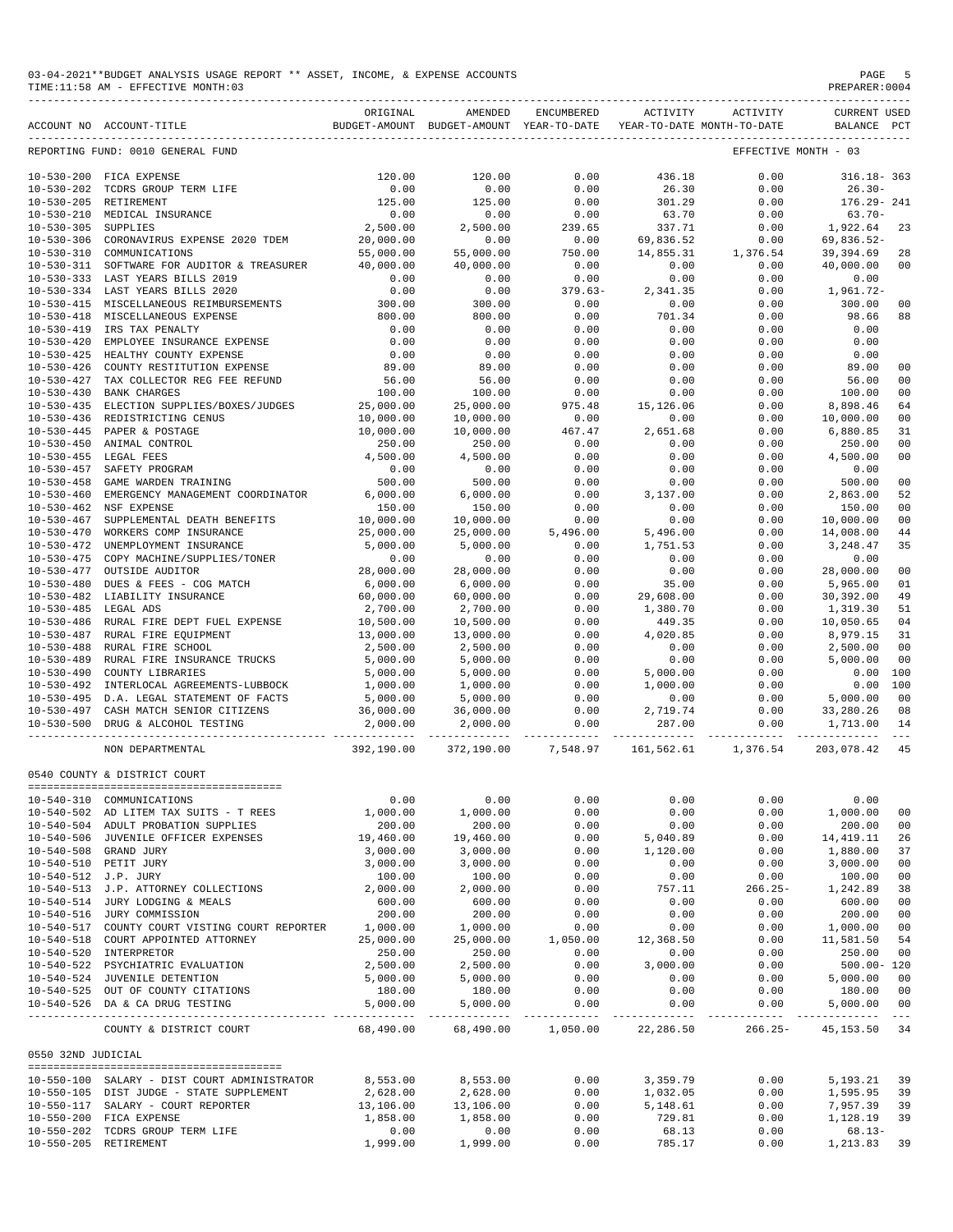| 03-04-2021**BUDGET ANALYSIS USAGE REPORT ** ASSET, INCOME, & EXPENSE ACCOUNTS | PAGE           |
|-------------------------------------------------------------------------------|----------------|
| TIME:11:58 AM - EFFECTIVE MONTH:03                                            | PREPARER: 0004 |

|                       | ACCOUNT NO ACCOUNT-TITLE                       | ORIGINAL             | AMENDED<br>BUDGET-AMOUNT BUDGET-AMOUNT YEAR-TO-DATE | ENCUMBERED | ACTIVITY   | ACTIVITY<br>YEAR-TO-DATE MONTH-TO-DATE | <b>CURRENT USED</b><br>BALANCE PCT |                      |
|-----------------------|------------------------------------------------|----------------------|-----------------------------------------------------|------------|------------|----------------------------------------|------------------------------------|----------------------|
|                       | REPORTING FUND: 0010 GENERAL FUND              |                      |                                                     |            |            |                                        | EFFECTIVE MONTH - 03               |                      |
|                       | 10-550-210 MEDICAL INSURANCE                   | 2,000.00             | 2,000.00                                            | 0.00       | 1,276.12   | 0.00                                   | 723.88                             | 64                   |
| $10 - 550 - 300$      | TRAVEL                                         | 1,000.00             | 1,000.00                                            | 0.00       | 0.00       | 0.00                                   | 1,000.00                           | 00                   |
| 10-550-305 SUPPLIES   |                                                | 1,127.00             | 1,127.00                                            | 0.00       | 266.59     | 0.00                                   | 860.41                             | 24                   |
|                       | 10-550-310 COMMUNICATIONS                      | 0.00                 | 0.00                                                | 0.00       | 0.00       | 0.00                                   | 0.00                               |                      |
|                       | 10-550-530 7TH ADM REGION ASSESSMENT           | 669.00               | 669.00                                              | 0.00       | 668.42     | 0.00                                   | $0.58$ 100                         |                      |
|                       | 10-550-532 COURT REPORTER INSURANCE            | 1,300.00             | 1,300.00                                            | 0.00       | 0.00       | 0.00                                   | 1,300.00                           | 00                   |
|                       | 10-550-534 LUNACY COMMITMENT                   |                      |                                                     |            |            |                                        |                                    |                      |
|                       |                                                | 3,500.00<br>2,000.00 | 3,500.00<br>2,000.00                                | 469.00     | 881.00     | 0.00                                   | 2,150.00                           | 39                   |
|                       | 10-550-536 VISITING JUDGE/COURT REPORTER       |                      |                                                     | 0.00       | 79.35      | 0.00                                   | 1,920.65                           | 04<br>0 <sup>0</sup> |
|                       | 10-550-538 D.J. LEGAL STATEMENT OF FACTS       | 7,900.00             | 7,900.00                                            | 0.00       | 0.00       | 0.00<br>-------                        | 7,900.00<br>--------------         | $\sim$ $ \sim$       |
|                       | 32ND JUDICIAL                                  | 47,640.00            | 47,640.00                                           | 469.00     | 14,295.04  | 0.00                                   | 32,875.96                          | 31                   |
| 0560 INDIGENT WELFARE |                                                |                      |                                                     |            |            |                                        |                                    |                      |
|                       | 10-560-560 CHILD CARE                          | 500.00               | 500.00                                              | 0.00       | 0.00       | 0.00                                   | 500.00                             | 00                   |
|                       | 10-560-562 DOCTOR'S SERVICES                   | 5,000.00             | 5,000.00                                            | $210.00 -$ | 535.00     | 0.00                                   | 4,675.00                           | 07                   |
|                       |                                                |                      |                                                     |            |            |                                        |                                    |                      |
|                       | 10-560-563 OUT OF COUNTY COURT COST            | 400.00               | 400.00                                              | 0.00       | 0.00       | 0.00                                   | 400.00                             | 00                   |
| 10-560-564 BURIALS    |                                                | 5,000.00             | 5,000.00                                            | 800.00     | 800.00     | 0.00                                   | 3,400.00                           | 32                   |
|                       | 10-560-566 EMERGENCY AID                       | 100.00               | 100.00                                              | 0.00       | 0.00       | 0.00                                   | 100.00                             | 00                   |
| 10-560-568 CLOTHING   |                                                | 100.00               | 100.00                                              | 0.00       | 0.00       | 0.00                                   | 100.00                             | 0 <sub>0</sub>       |
|                       | 10-560-570 MEALS, ROOM, CARE                   | 100.00               | 100.00                                              | 0.00       | 0.00       | 0.00                                   | 100.00                             | 0 <sub>0</sub>       |
| 10-560-572 HOSPITAL   |                                                | 100.00               | 100.00                                              | 0.00       | 0.00       | 0.00                                   | 100.00                             | 0 <sub>0</sub>       |
|                       | 10-560-574 MEDICAL BILLS                       | 100.00               | 100.00                                              | 0.00       | 0.00       | 0.00                                   | 100.00                             | 0 <sub>0</sub>       |
|                       | 10-560-576 MEDICAL SUPPLIES                    | 100.00               | 100.00                                              | 0.00       | 0.00       | 0.00                                   | 100.00                             | 0 <sub>0</sub>       |
|                       | 10-560-579 AUTOPSY EXPENSE                     | 7,500.00             | 7,500.00                                            | 5,552.50   | 402.50     | 0.00                                   | 1,545.00                           | 79                   |
|                       | INDIGENT WELFARE                               | 19,000.00            | 19,000.00                                           | 6,142.50   | 1,737.50   | 0.00                                   | 11,120.00                          | 41                   |
| 0580 COUNTY SHERIFF   |                                                |                      |                                                     |            |            |                                        |                                    |                      |
|                       |                                                |                      |                                                     |            |            |                                        |                                    |                      |
|                       | 10-580-100 SALARY - SHERIFF                    | 48,485.00            | 48,485.00                                           | 0.00       | 19,047.70  | 0.00                                   | 29, 437.30                         | 39                   |
|                       | 10-580-105 LONGEVITY PAY                       | 1,500.00             | 1,500.00                                            | 0.00       | 0.00       | 0.00                                   | 1,500.00                           | 0 <sub>0</sub>       |
|                       | 10-580-108 SALARY - CHIEF DEPUTY               | 45,950.00            | 45,950.00                                           | 0.00       | 17,878.50  | 0.00                                   | 28,071.50                          | 39                   |
|                       | 10-580-110 SALARY - FULL TIME DEPUTIES         | 128,257.00           | 128,257.00                                          | 0.00       | 44,281.92  | 0.00                                   | 83,975.08                          | 35                   |
|                       | 10-580-115 PHONE ALLOWANCE                     | 1,500.00             | 1,500.00                                            | 0.00       | 520.99     | 0.00                                   | 979.01                             | 35                   |
| 10-580-120            | SALARY - PART TIME DEPUTIES                    | 10,000.00            | 10,000.00                                           | 0.00       | 420.64     | 0.00                                   | 9,579.36                           | 04                   |
| $10 - 580 - 145$      | SALARY - OVERTIME CHIEF DEPUTY                 | 0.00                 | 0.00                                                | 0.00       | 4,115.81   | 0.00                                   | $4, 115.81 -$                      |                      |
| $10 - 580 - 146$      | SALARY - OVER TIME                             | 0.00                 | 0.00                                                | 0.00       | 3,552.02   | 0.00                                   | $3,552.02-$                        |                      |
| $10 - 580 - 160$      | SALARY - HOLIDAYS CHIEF DEPUTY                 | 3,206.00             | 3,206.00                                            | 0.00       | 1,520.70   | 0.00                                   | 1,685.30                           | 47                   |
| $10 - 580 - 161$      | SALARY - HOLIDAYS DEPUTIES FT                  | 13,000.00            | 13,000.00                                           | 0.00       | 5,659.52   | 0.00                                   | 7,340.48                           | 44                   |
| $10 - 580 - 200$      | FICA EXPENSE                                   | 19,000.00            | 19,000.00                                           | 0.00       | 7,420.38   | 0.00                                   | 11,579.62                          | 39                   |
| $10 - 580 - 202$      |                                                |                      |                                                     |            |            | 0.00                                   | $692.06 -$                         |                      |
|                       | TCDRS GROUP TERM LIFE                          | 0.00                 | 0.00                                                | 0.00       | 692.06     |                                        |                                    |                      |
| $10 - 580 - 205$      | RETIREMENT                                     | 23,082.00            | 23,082.00                                           | 0.00       | 7,982.90   | 0.00                                   | 15,099.10                          | 35                   |
| $10 - 580 - 210$      | MEDICAL INSURANCE                              | 41,300.00            | 41,300.00                                           | 0.00       | 13,716.66  | 0.00                                   | 27,583.34                          | 33                   |
|                       | 10-580-212 CHILD SUPPORT                       | 0.00                 | 0.00                                                | 0.00       | 0.00       | 0.00                                   | 0.00                               |                      |
| $10 - 580 - 300$      | TRAVEL                                         | 2,500.00             | 2,500.00                                            | 0.00       | 19.00      | 0.00                                   | 2,481.00                           | 01                   |
| $10 - 580 - 305$      | SUPPLIES                                       | 2,000.00             | 2,000.00                                            | 0.00       | 154.81     | 0.00                                   | 1,845.19                           | 08                   |
| $10 - 580 - 310$      | COMMUNICATIONS                                 | 1,200.00             | 1,200.00                                            | 0.00       | 361.62     | 0.00                                   | 838.38                             | 30                   |
|                       | 10-580-315 BONDS & NOTARY                      | 200.00               | 200.00                                              | 0.00       | 355.00     | 0.00                                   | 155.00- 178                        |                      |
|                       | 10-580-320 COMPUTER SOFTWARE & REPAIRS         | 0.00                 | 0.00                                                | 0.00       | 0.00       | 0.00                                   | 0.00                               |                      |
|                       | 10-580-333 LAST YEARS BILLS 2019               | 0.00                 | 0.00                                                | 0.00       | 0.00       | 0.00                                   | 0.00                               |                      |
|                       | 10-580-334 LAST YEARS BILLS 2020               | 0.00                 | 0.00                                                | 0.00       | 797.98     | 0.00                                   | $797.98 -$                         |                      |
|                       | 10-580-475 COPY MACHINE EXPENSE                | 0.00                 | 0.00                                                | 0.00       | 0.00       | 0.00                                   | 0.00                               |                      |
|                       | 10-580-602 REIMBURSEMENT DRUG FORFEITURE EXPEN | 0.00                 | 0.00                                                | 0.00       | 0.00       | 0.00                                   | 0.00                               |                      |
|                       | 10-580-603 SANE TEST CRIM VICTIMS EXPENSE      | 0.00                 | 0.00                                                | 0.00       | 0.00       | 0.00                                   | 0.00                               |                      |
|                       | 10-580-604 NEW HIRE PSYCHIATRIC TESTING        | 0.00                 | 0.00                                                | 0.00       | 0.00       | 0.00                                   | 0.00                               |                      |
|                       |                                                |                      |                                                     |            | 1,512.05   | 0.00                                   |                                    | 19                   |
|                       | 10-580-608 VEHICLE EXPENSE                     | 10,000.00            | 10,000.00                                           | 428.00     |            |                                        | 8,059.95                           |                      |
|                       | 10-580-609 NEW VEHICLES                        | 105,000.00           | 105,000.00                                          | 0.00       | 104,567.32 | 0.00                                   | 432.68 100                         |                      |
|                       | 10-580-615 BODY ARMOUR GRANT 3511801 2018      | 0.00                 | 0.00                                                | 0.00       | 0.00       | 0.00                                   | 0.00                               |                      |
|                       | 10-580-616 VEHICLE GAS                         | 30,000.00            | 30,000.00                                           | 2,106.03   | 7,711.86   | 0.00                                   | 20, 182. 11 33                     |                      |
|                       | 10-580-618 VEHICLE TIRES                       | 0.00                 | 0.00                                                | 0.00       | 0.00       | 0.00                                   | 0.00                               |                      |
|                       | 10-580-625 BUILDING INSURANCE                  | 0.00                 | 0.00                                                | 0.00       | 0.00       | 0.00<br>-------------                  | 0.00                               |                      |
|                       | COUNTY SHERIFF                                 | 486,180.00           | 486,180.00                                          | 2,534.03   | 242,289.44 | 0.00                                   | 241,356.53 50                      |                      |
|                       | 0585 FC LAW ENFORCEMENT CENTER                 |                      |                                                     |            |            |                                        |                                    |                      |
|                       | 10-585-105 LONGEVITY PAY                       | 0.00                 | 0.00                                                | 0.00       | 0.00       | 0.00                                   | 0.00                               |                      |
|                       |                                                |                      |                                                     |            |            |                                        |                                    |                      |
|                       | 10-585-110 SALARY - JAIL ADMINISTRATOR         | 34,480.00            | 34,480.00                                           | 0.00       | 11,649.81  | 0.00                                   | 22,830.19                          | 34                   |
|                       | 10-585-111 SALARY - LEC COOK                   | 27,325.00            | 27,325.00                                           | 0.00       | 0.00       | 0.00                                   | 27,325.00                          | 00                   |
|                       | 10-585-115 PHONE ALLOWANCE                     | 360.00               | 360.00                                              | 0.00       | 141.37     | 0.00                                   | 218.63                             | 39                   |
|                       | 10-585-142 SALARY - FULL TIME JAILERS          | 323,326.00           | 323, 326.00                                         | 0.00       | 86,398.50  | 0.00                                   | 236,927.50                         | 27                   |
|                       | 10-585-144 SALARY - PART TIME JAILERS          | 15,600.00            | 15,600.00                                           | 0.00       | 0.00       | 0.00                                   | 15,600.00                          | 0 <sub>0</sub>       |
|                       | 10-585-145 SALARY - OVERTIME JAIL ADMIN        | 0.00                 | 0.00                                                | 0.00       | 612.95     | 0.00                                   | $612.95 -$                         |                      |
|                       | 10-585-146 SALARY - OVER TIME                  | 7,900.00             | 7,900.00                                            | 0.00       | 8,708.56   | 0.00                                   | $808.56 - 110$                     |                      |
|                       | 10-585-160 SALARY - HOLIDAY PAY JAIL ADMIN     | 1,396.00             | 1,396.00                                            | 0.00       | 1,249.02   | 0.00                                   | 146.98 89                          |                      |
|                       | 10-585-161 SALARY - HOLIDAY PAY FT JAILERS     | 15,551.00            | 15,551.00                                           | 0.00       | 12,666.96  | 0.00                                   | 2,884.04                           | 81                   |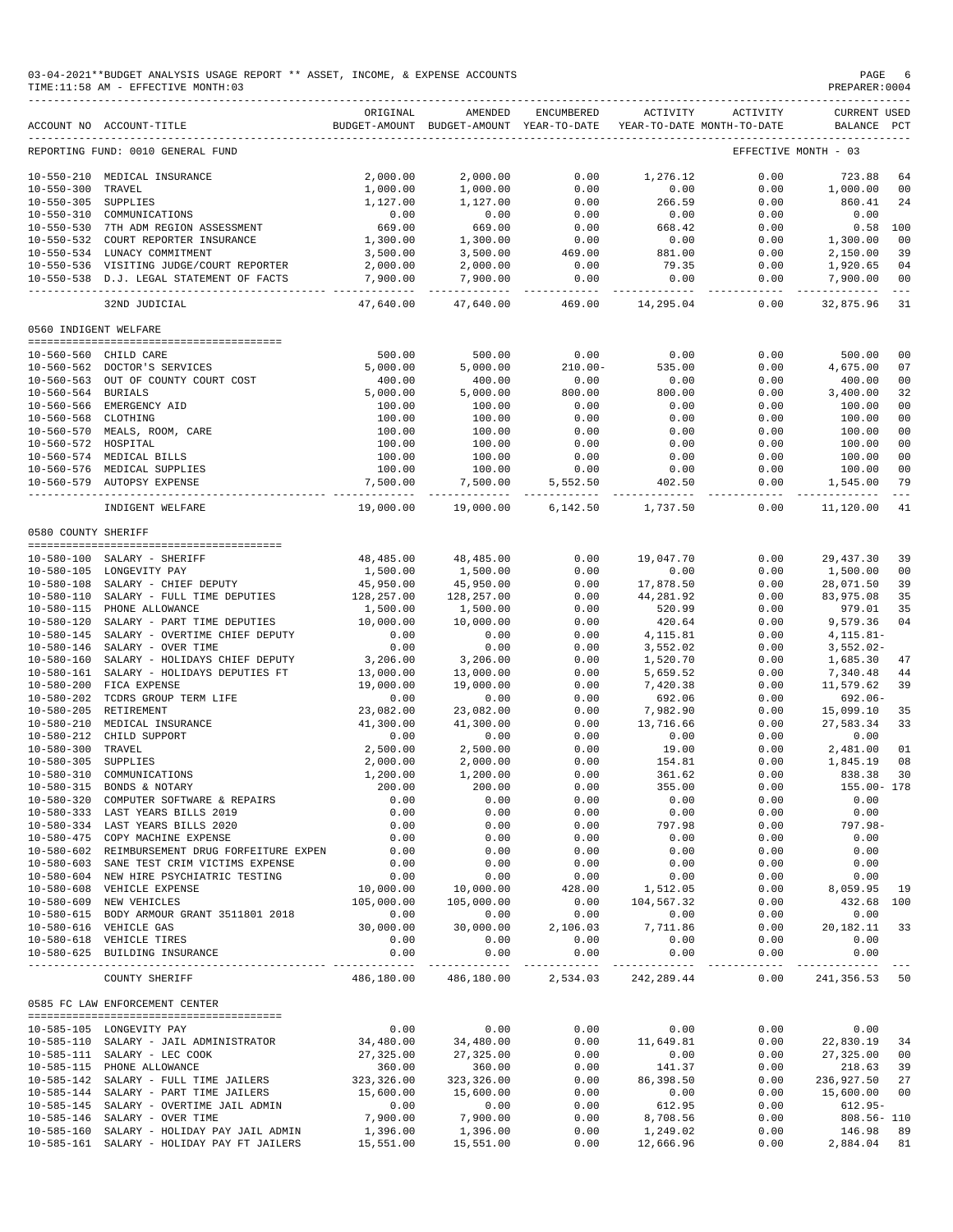| 03-04-2021**BUDGET ANALYSIS USAGE REPORT ** ASSET, INCOME, | ", & EXPENSE ACCOUNTS | PAGE |
|------------------------------------------------------------|-----------------------|------|
|                                                            |                       |      |

TIME:11:58 AM - EFFECTIVE MONTH:03 PREPARER:0004

ORIGINAL AMENDED ENCUMBERED ACTIVITY ACTIVITY CURRENT USED ACCOUNT NO ACCOUNT-TITLE BUDGET-AMOUNT BUDGET-AMOUNT YEAR-TO-DATE YEAR-TO-DATE MONTH-TO-DATE BALANCE PCT ------------------------------------------------------------------------------------------------------------------------------------------- REPORTING FUND: 0010 GENERAL FUND 10-585-200 FICA EXPENSE 29,248.00 29,248.00 0.00 9,255.78 0.00 19,992.22 32 10-585-202 TCDRS GROUP TERM LIFE 0.00 0.00 0.00 868.61 0.00 868.61-  $112,860.00$ <br>  $112,860.00$ <br>  $112,860.00$ <br>  $112,860.00$ <br>  $112,860.00$ <br>  $112,860.00$ <br>  $112,860.00$ <br>  $112,860.00$ <br>  $112,860.00$ <br>  $112,860.00$ <br>  $112,860.00$ <br>  $112,860.00$ <br>  $112,860.00$ <br>  $112,860.00$ <br>  $112,860.00$ <br>  $112,860.00$ 10-585-210 MEDICAL INSURANCE 112,860.00 112,860.00 0.00 30,760.56 0.00 82,099.44 27 10-585-300 TRAVEL 3,000.00 3,000.00 0.00 0.00 0.00 3,000.00 00  $10-585-305$  SUPPLIES  $5,500.00$   $5,500.00$   $259.29$   $1,221.38$   $0.00$   $4,019.33$   $27$ 10-585-310 COMMUNICATIONS 16,000.00 16,000.00 0.00 3,347.45 0.00 12,652.55 21 10-585-313 INSPECTIONS & MAINTENCE 1,500.00 1,500.00 0.00 1,175.75 0.00 324.25 78 10-585-315 BONDS FOR EMPLOYEES 500.00 500.00 0.00 0.00 0.00 500.00 00 10-585-320 COMPUTER SOFTWARE & MAINTENCE 12,060.00 12,060.00 0.00 1,007.46 0.00 11,052.54 08  $10-585-325 \quad \begin{tabular}{lcccccc} \text{ERT TRAINING FOR JALL STATE} & \text{STRPF} & \text{RCHOD} & \text{RCHOD} & \text{RCHOD} & \text{RCHOD} & \text{RCHOD} & \text{RCHOD} & \text{RCHOD} & \text{RCHOD} & \text{RCHOD} & \text{RCHOD} & \text{RCHOD} & \text{RCHOD} & \text{RCHOD} & \text{RCHOD} & \text{RCHOD} & \text{RCHOD} & \text{RCHOD} & \text{RCHOD} & \text{RCHOD} & \text{RCHOD} & \text{RCHOD} & \text{RCHOD} &$ 10-585-326 TELECOMMUNICATIONS SCHOOL 0.00 0.00 0.00 0.00 0.00 0.00 10-585-333 LAST YEARS BILLS 2019 0.00 0.00 0.00 0.00 0.00 0.00 10-585-334 LAST YEARS BILLS 2020 0.00 0.00 0.00 2,310.25 0.00 2,310.25- 10-585-380 UTILITIES FOR LAW CENTER 35,000.00 35,000.00 0.00 11,733.17 1,321.36 23,266.83 34 10-585-385 LAW CENTER REPAIRS 5,000.00 5,000.00 0.00 2,343.00 0.00 2,657.00 47 10-585-475 COPY EXPENSE FOR LAW CENTER 3,600.00 3,600.00 0.00 0.00 0.00 3,600.00 00 10-585-604 NEW HIRE PSYCHIATRIC TESTING 4,200.00 4,200.00 190.00 1,205.00 0.00 2,805.00 33 10-585-605 OUT OF COUNTY HOUSING 10,000.00 10,000.00 8,680.00 24,520.00 0.00 23,200.00- 332 10-585-612 INMATE EXPENSE 25,000.00 25,000.00 0.00 757.65 0.00 24,242.35 03 10-585-614 INMATE MEDICAL 15,000.00 15,000.00 789.48 1,142.34 0.00 13,068.18 13  $10-585-625\quad \text{LAW CENTER BULDING INSURANCE} \begin{array}{l} \text{10--585--625} \end{array} \begin{array}{l} \text{10--585--625} \end{array} \begin{array}{l} \text{10--585--625} \end{array} \begin{array}{l} \text{10--585--626} \end{array} \begin{array}{l} \text{10--585--626} \end{array} \begin{array}{l} \text{10--585--626} \end{array} \begin{array}{l} \text{10--585--626} \end{array} \begin{array}{l} \text{1$ 10-585-626 SB1849 PRISONER SAFETY FUND GRANT 0.00 0.00 0.00 0.00 0.00 0.00  $10-585$ <br> $0.00$ <br> $0.00$ <br> $0.00$ <br> $0.00$ <br> $0.00$ ----------------------------------------------- ------------- ------------- ------------ ------------- ------------ ------------- --- FC LAW ENFORCEMENT CENTER 760,279.00 760,279.00 9,918.77 223,069.19 1,321.36 527,291.04 31 0590 EXTENSION AGENT ======================================== 10-590-100 SALARY - CEA-AG 16,224.00 16,224.00 0.00 6,373.71 0.00 9,850.29 39 10-590-110 SALARY - ADMINISTRATIVE ASSISTANT 10,000.00 10,000.00 0.00 2,682.50 0.00 7,317.50 27 10-590-200 FICA EXPENSE 2,007.00 2,007.00 0.00 692.86 0.00 1,314.14 35 10-590-202 TCDRS GROUP TERM LIFE 0.00 0.00 0.00 19.36 0.00 19.36- 10-590-205 RETIREMENT 2,159.00 2,159.00 0.00 220.77 0.00 1,938.23 10 10-590-305 SUPPLIES 2,750.00 2,750.00 0.00 389.99 0.00 2,360.01 14 10-590-310 COMMUNICATIONS 0.00 0.00 0.00 0.00 0.00 0.00 10-590-333 LAST YEARS BILLS 2019 0.00 0.00 0.00 0.00 0.00 0.00 10-590-334 LAST YEARS BILLS 2020 0.00 0.00 0.00 0.00 0.00 0.00 10-590-640 CAR ALLOWANCE 6,000.00 6,000.00 0.00 1,126.44 0.00 4,873.56 19 10-590-642 STOCK SHOW EXPENSE 6,000.00 6,000.00 689.99 1,490.15 0.00 3,819.86 36 10-590-646 CONCESSION STAND 0.00 0.00 0.00 0.00 0.00 0.00 ----------------------------------------------- ------------- ------------- ------------ ------------- ------------ ------------- --- 45,140.00 45,140.00 0600 APPRAISAL DISTRICT ======================================== 10-600-644 APPRAISAL DISTRICT FEES 173,529.00 173,529.00 42,389.82 42,389.82 0.00 88,749.36 49 10-600-645 APPRAISAL DISTRICT TAX REFUND 0.00 0.00 0.00 0.00 0.00 0.00 ----------------------------------------------- ------------- ------------- ------------ ------------- ------------ ------------- --- APPRAISAL DISTRICT 173,529.00 173,529.00 42,389.82 42,389.82 0605 GRANTS ======================================== 10-605-646 HOMELAND SECURITY GRANT EXPENSE 0.00 0.00 0.00 0.00 0.00 0.00 10-605-648 HAVA CARES ACT 0.00 0.00 0.00 0.00 0.00 0.00 10-605-649 HAVA SECURITY GRANT 0.00 33,252.27 1,947.50 5,026.00 0.00 26,278.77 21 10-605-648 HAWELAND SECURITY GRANT EXPENSE  $10-605-648$  HAWELAND SECURITY GRANT EXPENSE  $10-605-649$  HAWA CARES ACT  $0.00$  0.00  $0.00$  0.00  $0.00$  0.00  $0.00$  0.00  $0.00$  0.00  $0.00$  0.00  $0.00$  0.00  $0.00$  0.00  $0.00$  0.0 10-605-652 SAFE COMMUNITY GRANT EXPENSE 0.00 0.00 0.00 0.00 0.00 0.00 ----------------------------------------------- ------------- ------------- ------------ ------------- ------------ ------------- --- GRANTS 0.00 33,252.27 1,947.50 5,026.00 0.00 26,278.77 21 0610 COUNTY COURT AT LAW ======================================== 10-610-654 COUNTY COURT AT LAW JUDGE EXPENSE 11,000.00 11,000.00 0.00 0.00 0.00 11,000.00 00

-------------------------------------------------------------------------------------------------------------------------------------------

| COUNTY COURT AT LAW | 11,000.00    | 11,000.00                 | 0.00      | 0.00         | 0.00     | 11,000.00       | 00 |
|---------------------|--------------|---------------------------|-----------|--------------|----------|-----------------|----|
| GENERAL FUND        |              |                           |           |              |          |                 |    |
| INCOME TOTALS       | 3,318,128.00 | 3,318,128.00              |           | 3,768,253.77 | 4,207.69 | 450,125.77+ 114 |    |
| EXPENSE TOTALS      |              | 3,017,216.00 3,031,168.27 | 93,102.70 | 1,087,890.51 | 4,955.21 | 1,850,175.06 39 |    |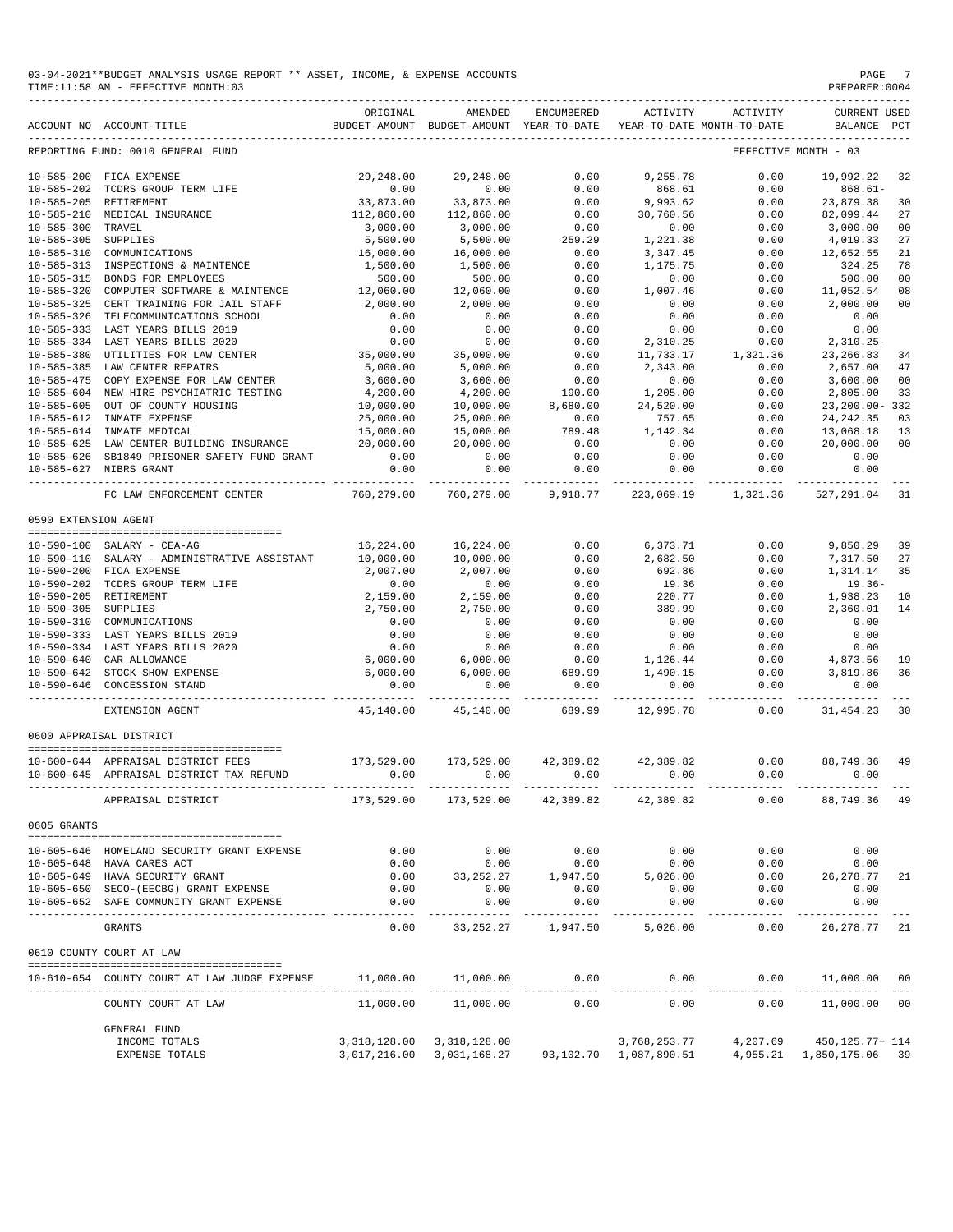|                       | 03-04-2021**BUDGET ANALYSIS USAGE REPORT ** ASSET, INCOME, & EXPENSE ACCOUNTS<br>TIME:11:58 AM - EFFECTIVE MONTH:03 |                                                                                 |                             |                |                   |                                                     | PAGE<br>PREPARER: 0004                  | 8              |
|-----------------------|---------------------------------------------------------------------------------------------------------------------|---------------------------------------------------------------------------------|-----------------------------|----------------|-------------------|-----------------------------------------------------|-----------------------------------------|----------------|
|                       | ACCOUNT NO ACCOUNT-TITLE                                                                                            | ORIGINAL<br>BUDGET-AMOUNT BUDGET-AMOUNT YEAR-TO-DATE YEAR-TO-DATE MONTH-TO-DATE | AMENDED                     | ENCUMBERED     |                   | ACTIVITY ACTIVITY                                   | <b>CURRENT USED</b><br>BALANCE PCT      |                |
|                       | REPORTING FUND: 0011 ROAD & BRIDGE PRECINCT 1                                                                       |                                                                                 |                             |                |                   |                                                     | EFFECTIVE MONTH - 03                    |                |
| 0100 CASH ACCOUNTS    |                                                                                                                     |                                                                                 |                             |                |                   |                                                     |                                         |                |
|                       | 11-100-100 CFC: ROAD & BRIDGE PRECINCT 1                                                                            |                                                                                 |                             |                |                   |                                                     |                                         |                |
|                       | 11-100-185 DUE FROM I&S FUND                                                                                        |                                                                                 |                             |                | 0.00              | $73,521.24 - 105.48 - 17,140.04$<br>0.00            | 0.00                                    |                |
|                       | 11-100-197 DUE FROM GENERAL FUND                                                                                    |                                                                                 |                             |                | 0.00              | 0.00                                                | 0.00                                    |                |
|                       | 11-100-280 DELINQUENT TAXES RECEIVABLE                                                                              |                                                                                 |                             |                | 0.00              |                                                     | $0.00$ 2,998.17                         |                |
|                       | 11-100-285 ALLOWANCE-UNCOLLECTABLE TAXES                                                                            |                                                                                 |                             |                | 0.00              | 0.00                                                | 655.69-                                 |                |
|                       | 11-100-290 DUE FROM APPRAISAL DISTRICT                                                                              |                                                                                 |                             |                | 0.00              | 0.00                                                | 0.00                                    |                |
|                       | CASH ACCOUNTS                                                                                                       |                                                                                 |                             |                | --------------    | ------------<br>73, 521. 24 - 105. 48 - 19, 482. 52 | --------------                          |                |
|                       | 0311 REVENUE ACCOUNTS                                                                                               |                                                                                 |                             |                |                   |                                                     |                                         |                |
|                       | 11-311-100 ADVALOREM TAXES                                                                                          | 170,000.00                                                                      | 170,000.00                  |                | 0.00              | 0.00                                                | 170,000.00                              | 0 <sub>0</sub> |
|                       | 11-311-105 ROAD & BRIDGE                                                                                            | 26,767.00                                                                       | 26,767.00                   |                | 25,623.67         | 19.38                                               | 1,143.33                                | 96             |
|                       | 11-311-110 MOTOR VEHICLE REGISTRATION                                                                               | 47,000.00                                                                       | 47,000.00                   |                | 20,496.79         | 0.00                                                | 26,503.21                               | 44             |
|                       | 11-311-120 GROSS WEIGHT AND AXLE FEES                                                                               | 14,000.00                                                                       | 14,000.00                   |                | 6,246.85          | 0.00                                                | 7,753.15                                | 45             |
|                       | 11-311-125 I&S REVENUE FOR COMM DEB                                                                                 | 19,343.00                                                                       | 19,343.00                   |                | 0.00              | 0.00                                                | 19,343.00                               | 0 <sub>0</sub> |
|                       | 11-311-130 LONG TERM FINANCING INCOME                                                                               | 0.00                                                                            | 0.00                        |                | 0.00              | 0.00                                                | 0.00                                    |                |
|                       | 11-311-140 BRIDGE REPAIR INSURANCE                                                                                  | 0.00                                                                            | 0.00                        |                | 0.00              | 0.00                                                | 0.00                                    |                |
|                       | 11-311-145 RESERVE FEMA FUNDS                                                                                       | 0.00                                                                            | 0.00                        |                | 0.00              | 0.00                                                | 0.00                                    |                |
|                       | 11-311-150 OTHER INCOME<br>11-311-155 RESERVE FUNDS                                                                 | 0.00<br>0.00                                                                    | 0.00<br>0.00                |                | 0.00<br>0.00      | 0.00<br>0.00                                        | 0.00<br>0.00                            |                |
|                       | 11-311-160 SALE OF FIXED ASSETS                                                                                     | 0.00                                                                            | 0.00                        |                | 0.00              | 0.00                                                | 0.00                                    |                |
|                       | 11-311-165 RESERVE CERTZ FUNDS                                                                                      | 0.00                                                                            | 0.00                        |                | 0.00              | 0.00                                                | 0.00                                    |                |
|                       | 11-311-170 INSURANCE PROCEEDS                                                                                       | 0.00                                                                            | 0.00                        |                | 36,500.00         | 0.00                                                | $36,500.00+$                            |                |
|                       | 11-311-180 INTEREST EARNED                                                                                          | 0.00                                                                            | 0.00<br>------------        |                | 0.00              | 0.00                                                | 0.00                                    |                |
|                       | REVENUE ACCOUNTS                                                                                                    | -------------                                                                   | 277,110.00 277,110.00       | 0.00           | 88,867.31         | 19.38                                               | ----------- -------------<br>188,242.69 | -32            |
| 0611 EXPENSE ACCOUNTS |                                                                                                                     |                                                                                 |                             |                |                   |                                                     |                                         |                |
|                       |                                                                                                                     |                                                                                 |                             |                |                   |                                                     |                                         |                |
|                       | 11-611-100 SALARY - COMMISSIONER PCT 1<br>11-611-105 LONGEVITY PAY                                                  | 37,415.00<br>3,750.00                                                           | 37,415.00<br>3,750.00       | 0.00<br>0.00   | 14,704.69<br>0.00 | 0.00<br>0.00                                        | 22,710.31<br>3,750.00                   | 39<br>00       |
|                       | 11-611-110 SALARY - ROAD FOREMAN                                                                                    | 37,216.00                                                                       | 37,216.00                   | 0.00           | 14,501.00         | 0.00                                                | 22,715.00                               | 39             |
|                       | 11-611-112 SALARY - ROAD HAND                                                                                       | 31,221.00                                                                       | 31,221.00                   | 0.00           | 12,218.14         | 0.00                                                | 19,002.86                               | 39             |
|                       | 11-611-115 PHONE ALLOWANCE                                                                                          | 720.00                                                                          | 720.00                      | 0.00           | 282.74            | 0.00                                                | 437.26                                  | 39             |
|                       | 11-611-120 SALARY - OVERTIME & PART TIME                                                                            | 10,000.00                                                                       | 10,000.00                   | 0.00           | 3,690.00          | 0.00                                                | 6,310.00                                | 37             |
|                       | 11-611-200 FICA EXPENSE                                                                                             | 9,205.00                                                                        | 9,205.00                    | 0.00           | 3,458.37          | 0.00                                                | 5,746.63                                | 38             |
|                       | 11-611-202 TCDRS GROUP TERM LIFE                                                                                    | 0.00                                                                            | 0.00                        | 0.00           | 324.43            | 0.00                                                | $324.43-$                               |                |
|                       | 11-611-205 RETIREMENT                                                                                               | 9,903.00                                                                        | 9,903.00                    | 0.00           | 3,736.11          | 0.00                                                | 6,166.89                                | 38             |
|                       | 11-611-210 MEDICAL INSURANCE<br>11-611-212 CHILD SUPPORT                                                            | 30,780.00<br>0.00                                                               | 30,780.00<br>0.00           | 0.00<br>0.00   | 12,816.90         | 0.00<br>0.00                                        | 17,963.10<br>0.00                       | 42             |
|                       | 11-611-300 TRAVEL & SCHOOL                                                                                          | 2,500.00                                                                        | 2,500.00                    | 0.00           | 0.00<br>110.00    | 0.00                                                | 2,390.00                                | 04             |
| 11-611-305 SUPPLIES   |                                                                                                                     | 8,600.00                                                                        | 8,600.00                    | 2,018.69       | 3,013.18          | 0.00                                                | 3,568.13                                | 59             |
|                       | 11-611-310 COMMUNICATIONS                                                                                           | 500.00                                                                          | 500.00                      | 0.00           | 189.95            | 0.00                                                | 310.05                                  | 38             |
| 11-611-315 BONDS      |                                                                                                                     | 200.00                                                                          | 200.00                      | 0.00           | 177.50            | 0.00                                                | 22.50                                   | 89             |
|                       | 11-611-320 REPAIRS & MAINTENANCE                                                                                    | 30,000.00                                                                       | 30,000.00                   | 4,649.60       | 10,106.20         | 0.00                                                | 15, 244. 20 49                          |                |
|                       | 11-611-333 LAST YEARS BILLS 2019                                                                                    | 0.00                                                                            | 0.00                        | 0.00           | 0.00              | 0.00                                                | 0.00                                    |                |
|                       | 11-611-334 LAST YEARS BILLS 2020                                                                                    | 0.00                                                                            | 0.00                        | 800.00         | 375.00            | 0.00                                                | $1, 175.00 -$                           |                |
| 11-611-380 UTILITIES  |                                                                                                                     | 2,100.00                                                                        | 2,100.00                    | 0.00           | 902.96            | 124.86                                              | 1,197.04                                | 43             |
|                       | 11-611-620 CAPITAL OUTLAY UNIT COST<br>11-611-622 DEBT SERVICE - EQUIPMENT PRINCIPAL                                | 0.00<br>16,590.00                                                               | 0.00<br>16,590.00           | 0.00<br>0.00   | 0.00<br>17,445.42 | 0.00<br>0.00                                        | 0.00<br>855.42- 105                     |                |
|                       | 11-611-624 DEBT SERVICE - EQUIPMENT INTEREST                                                                        | 2,753.00                                                                        | 2,753.00                    | 0.00           | 1,895.81          | 0.00                                                | 857.19                                  | 69             |
|                       | 11-611-625 NEW EQUIPMENT                                                                                            | 0.00                                                                            | 55,900.00                   | 0.00           | 55,900.00         | 0.00                                                |                                         | 0.00 100       |
|                       | 11-611-700 DIESEL, OIL, AND GASOLINE                                                                                | 25,000.00                                                                       | 25,000.00                   | 2,822.55       | 7,636.68          | 0.00                                                | 14,540.77                               | 42             |
|                       | 11-611-705 ROAD MATERIAL & CONSTRUCTION                                                                             | 13,000.00                                                                       | 13,000.00                   | 0.00           | 0.00              | 0.00                                                | 13,000.00                               | 0 <sub>0</sub> |
|                       | 11-611-710 LOCAL MATCHING CETRZ GT                                                                                  | 0.00                                                                            | 0.00                        | 0.00           | 0.00              | 0.00                                                | 0.00                                    |                |
|                       | 11-611-715 FEE REIMBURSEMENT                                                                                        | 0.00                                                                            | 0.00                        | 0.00           | 0.00              | 0.00                                                | 0.00                                    |                |
|                       | 11-611-720 BRIDGE REPAIR                                                                                            | 0.00                                                                            | 0.00                        | 0.00           | 0.00              | 0.00                                                | 0.00                                    |                |
|                       | 11-611-725 TIRES & TUBES                                                                                            | 8,000.00                                                                        | 8,000.00                    | 155.00         | 354.48            | 0.00                                                | 7,490.52                                | 06             |
|                       | 11-611-730 RESERVE MONEY<br>11-611-735 CERTZ RESERVE                                                                | 0.00<br>0.00                                                                    | 0.00<br>0.00                | 0.00<br>0.00   | 0.00<br>0.00      | 0.00<br>0.00                                        | 0.00<br>0.00                            |                |
|                       | 11-611-740 FEMA RESERVE                                                                                             | 0.00                                                                            | 0.00                        | 0.00           | 0.00              | 0.00                                                | 0.00                                    |                |
|                       | EXPENSE ACCOUNTS                                                                                                    | 279,453.00                                                                      | ------------<br>335, 353.00 | .<br>10,445.84 | .<br>163,839.56   | ------------<br>124.86                              | ----------<br>161,067.60                | 52             |
|                       | ROAD & BRIDGE PRECINCT 1                                                                                            |                                                                                 |                             |                |                   |                                                     |                                         |                |
|                       | INCOME TOTALS                                                                                                       | 277,110.00                                                                      | 277,110.00                  |                | 88,867.31         | 19.38                                               | 188,242.69                              | 32             |
|                       | EXPENSE TOTALS                                                                                                      | 279,453.00                                                                      | 335, 353.00                 | 10,445.84      | 163,839.56        | 124.86                                              | 161,067.60                              | 52             |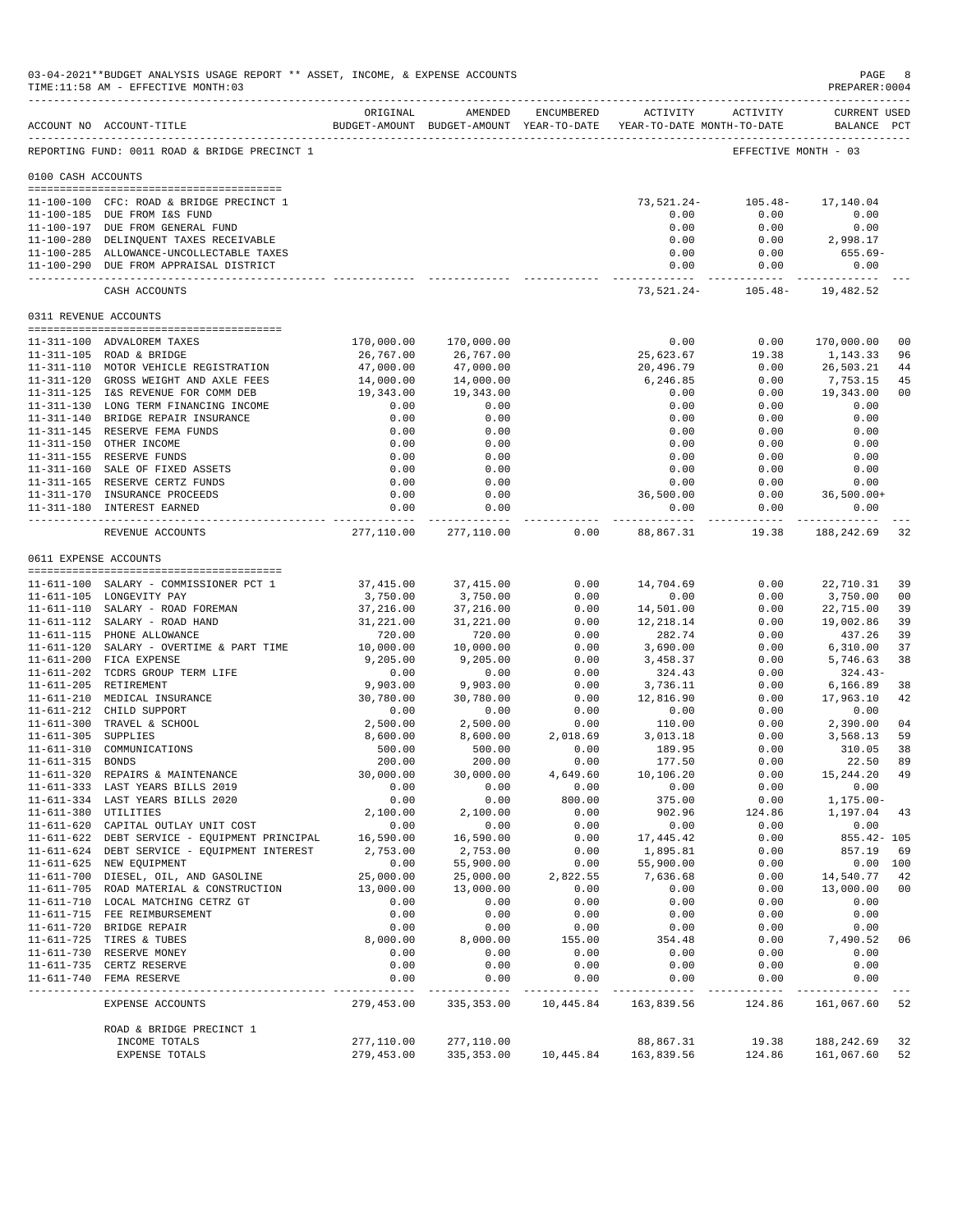|                       | 03-04-2021**BUDGET ANALYSIS USAGE REPORT ** ASSET, INCOME, & EXPENSE ACCOUNTS<br>TIME:11:58 AM - EFFECTIVE MONTH:03<br>______________________________________ |                       |                                                                                |               |                               |                     | $\mathtt{PAGE}$<br>PREPARER: 0004  | 9              |
|-----------------------|---------------------------------------------------------------------------------------------------------------------------------------------------------------|-----------------------|--------------------------------------------------------------------------------|---------------|-------------------------------|---------------------|------------------------------------|----------------|
|                       | ACCOUNT NO ACCOUNT-TITLE                                                                                                                                      | ORIGINAL              | AMENDED<br>BUDGET-AMOUNT BUDGET-AMOUNT YEAR-TO-DATE YEAR-TO-DATE MONTH-TO-DATE | ENCUMBERED    | ACTIVITY                      | ACTIVITY            | <b>CURRENT USED</b><br>BALANCE PCT |                |
|                       | REPORTING FUND: 0012 ROAD & BRIDGE PRECINCT 2                                                                                                                 |                       |                                                                                |               |                               |                     | EFFECTIVE MONTH - 03               |                |
| 0100 CASH ACCOUNTS    |                                                                                                                                                               |                       |                                                                                |               |                               |                     |                                    |                |
|                       | 12-100-100 CFC: ROAD & BRIDGE PRECINCT 2                                                                                                                      |                       |                                                                                |               | $67,421.51-$                  | 19.38               | 81,036.17                          |                |
|                       | 12-100-185 DUE FROM I&S FUND                                                                                                                                  |                       |                                                                                |               | 0.00                          | 0.00                | 0.00                               |                |
|                       | 12-100-186 DUE FROM GENERAL FUND                                                                                                                              |                       |                                                                                |               | 0.00                          | 0.00                | 0.00                               |                |
|                       | 12-100-280 DELINQUENT TAXES RECEIVABLE                                                                                                                        |                       |                                                                                |               | 0.00                          | 0.00                | 2,998.17                           |                |
|                       | 12-100-285 ALLOWANCE-UNCOLLECTABLE TAXES<br>12-100-290 DUE FROM APPRAISAL DISTRICT                                                                            |                       |                                                                                |               | 0.00<br>0.00                  | 0.00<br>0.00        | $655.70 -$<br>0.00                 |                |
|                       | CASH ACCOUNTS                                                                                                                                                 |                       |                                                                                |               | --------------<br>67, 421.51- | ----------<br>19.38 | ------------<br>83, 378.64         |                |
| 0312 REVENUE ACCOUNTS |                                                                                                                                                               |                       |                                                                                |               |                               |                     |                                    |                |
|                       | 12-312-100 ADVALOREM TAXES                                                                                                                                    | 170,000.00            | 170,000.00                                                                     |               | 0.00                          | 0.00                | 170,000.00                         | 00             |
|                       | 12-312-105 ROAD & BRIDGE                                                                                                                                      | 26,767.00             | 26,767.00                                                                      |               | 25,623.64                     | 19.38               | 1,143.36                           | 96             |
|                       | 12-312-110 MOTOR VEHICLE REGISTRATION                                                                                                                         | 47,000.00             | 47,000.00                                                                      |               | 20,496.81                     | 0.00                | 26,503.19                          | 44             |
|                       | 12-312-120 GROSS WEIGHT AND AXLE FEES                                                                                                                         | 14,000.00             | 14,000.00                                                                      |               | 6,246.86                      | 0.00                | 7,753.14                           | 45             |
|                       | 12-312-125 I&S REVENUE FOR COMM DEB                                                                                                                           | 39,896.00             | 39,896.00                                                                      |               | 0.00                          | 0.00                | 39,896.00                          | 00             |
|                       | 12-312-130 LONG TERM FINANCING INCOME                                                                                                                         | 0.00                  | 0.00                                                                           |               | 0.00                          | 0.00                | 0.00                               |                |
|                       | 12-312-140 BRIDGE REPAIR INSURANCE                                                                                                                            | 0.00                  | 0.00                                                                           |               | 0.00                          | 0.00                | 0.00                               |                |
|                       | 12-312-145 RESERVE FEMA FUNDS                                                                                                                                 | 24,710.66             | 24,710.66                                                                      |               | 0.00                          | 0.00                | 24,710.66                          | 00             |
|                       | 12-312-150 OTHER INCOME                                                                                                                                       | 0.00                  | 0.00                                                                           |               | 0.00                          | 0.00                | 0.00                               |                |
|                       | 12-312-155 RESERVE FUNDS<br>12-312-160 SALE OF FIXED ASSETS                                                                                                   | 0.00<br>0.00          | 0.00<br>0.00                                                                   |               | 0.00<br>0.00                  | 0.00<br>0.00        | 0.00<br>0.00                       |                |
|                       | 12-312-165 RESERVE CERTZ FUNDS                                                                                                                                | 0.00                  | 0.00                                                                           |               | 0.00                          | 0.00                | 0.00                               |                |
|                       | 12-312-170 INSURANCE PROCEEDS                                                                                                                                 | 0.00                  | 0.00                                                                           |               | 0.00                          | 0.00                | 0.00                               |                |
|                       | 12-312-180 INTEREST EARNED                                                                                                                                    | 0.00<br>.             | 0.00<br>.                                                                      |               | 0.00<br>-----------           | 0.00<br>-------     | 0.00                               |                |
|                       | REVENUE ACCOUNTS                                                                                                                                              | 322,373.66            | 322,373.66                                                                     | 0.00          | 52,367.31                     | 19.38               | 270,006.35                         | 16             |
| 0612 EXPENSE ACCOUNTS |                                                                                                                                                               |                       |                                                                                |               |                               |                     |                                    |                |
|                       | 12-612-100 SALARY - COMMISSIONER PCT 2                                                                                                                        | 37, 415.00            | 37, 415.00                                                                     | 0.00          | 14,704.69                     | 0.00                | 22,710.31                          | 39             |
|                       | 12-612-105 LONGEVITY PAY                                                                                                                                      | 0.00                  | 0.00                                                                           | 0.00          | 0.00                          | 0.00                | 0.00                               |                |
|                       | 12-612-110 SALARY - ROAD FOREMAN                                                                                                                              | 37,216.00             | 37,216.00                                                                      | 0.00          | 14,501.00                     | 0.00                | 22,715.00                          | 39             |
|                       | 12-612-112 SALARY - ROAD HAND                                                                                                                                 | 31,221.00             | 31,221.00                                                                      | 0.00          | 9,456.30                      | 0.00                | 21,764.70                          | 30             |
|                       | 12-612-115 PHONE ALLOWANCE                                                                                                                                    | 720.00                | 720.00                                                                         | 0.00          | 255.06                        | 0.00                | 464.94                             | 35             |
|                       | 12-612-120 SALARY - OVERTIME & PART TIME                                                                                                                      | 10,000.00             | 10,000.00                                                                      | 0.00          | 3,525.00                      | 0.00                | 6,475.00                           | 35             |
|                       | 12-612-200 FICA EXPENSE                                                                                                                                       | 8,946.00              | 8,946.00                                                                       | 0.00          | 3,246.87                      | 0.00                | 5,699.13                           | 36             |
|                       | 12-612-202 TCDRS GROUP TERM LIFE                                                                                                                              | 0.00                  | 0.00                                                                           | 0.00          | 304.11                        | 0.00                | $304.11-$                          |                |
|                       | 12-612-205 RETIREMENT<br>12-612-210 MEDICAL INSURANCE                                                                                                         | 9,624.00<br>30,780.00 | 9,624.00<br>30,780.00                                                          | 0.00<br>0.00  | 3,492.98<br>9,816.63          | 0.00<br>0.00        | 6,131.02<br>20,963.37              | 36<br>32       |
|                       | 12-612-212 CHILD SUPPORT                                                                                                                                      | 0.00                  | 0.00                                                                           | 0.00          | 0.00                          | 0.00                | 0.00                               |                |
|                       | 12-612-300 TRAVEL & SCHOOL                                                                                                                                    | 2,500.00              | 2,500.00                                                                       | 0.00          | 128.80                        | 0.00                | 2,371.20                           | 05             |
| 12-612-305 SUPPLIES   |                                                                                                                                                               | 8,600.00              | 8,600.00                                                                       | 2,457.61      | 1,387.02                      | 0.00                | 4,755.37                           | 45             |
|                       | 12-612-310 COMMUNICATIONS                                                                                                                                     | 500.00                | 500.00                                                                         | 0.00          | 189.95                        | 0.00                | 310.05                             | 38             |
| 12-612-315 BONDS      |                                                                                                                                                               | 200.00                | 200.00                                                                         | 0.00          | 0.00                          | 0.00                | 200.00                             | 00             |
|                       | 12-612-320 REPAIRS & MAINTENANCE                                                                                                                              | 30,000.00             | 30,000.00                                                                      | 2,600.76      | 4,181.14                      | 0.00                | 23,218.10                          | 23             |
|                       | 12-612-333 LAST YEARS BILLS 2019                                                                                                                              | 0.00                  | 0.00                                                                           | 0.00          | 0.00                          | 0.00                | 0.00                               |                |
|                       | 12-612-334 LAST YEARS BILLS 2020                                                                                                                              | 0.00                  | 0.00                                                                           | 141.94        | 428.08                        | 0.00                | $570.02 -$                         |                |
| 12-612-380 UTILITIES  | 12-612-620 CAPITAL OUTLAY UNIT COST                                                                                                                           | 2,550.00<br>0.00      | 2,550.00<br>0.00                                                               | 0.00<br>0.00  | 902.86<br>0.00                | 0.00<br>0.00        | 1,647.14<br>0.00                   | 35             |
|                       | 12-612-622 DEBT SERVICE - EQUIPMENT PRINICPAL                                                                                                                 | 39,896.00             | 39,896.00                                                                      | 0.00          | 38, 227.65                    | 0.00                | 1,668.35                           | 96             |
|                       | 12-612-624 DEBT SERVICE - EQUIPMENT INTEREST                                                                                                                  | 0.00                  | 0.00                                                                           | 0.00          | 1,197.61                      | 0.00                | $1, 197.61 -$                      |                |
|                       | 12-612-625 NEW EQUIPMENT                                                                                                                                      | 0.00                  | 0.00                                                                           | 0.00          | 0.00                          | 0.00                | 0.00                               |                |
|                       | 12-612-700 DIESEL, OIL, AND GASOLINE                                                                                                                          | 25,000.00             | 25,000.00                                                                      | 23.64         | 11,018.62                     | 0.00                | 13,957.74                          | 44             |
|                       | 12-612-705 ROAD MATERIAL & CONSTRUCTION                                                                                                                       | 12,000.00             | 12,000.00                                                                      | 0.00          | 1,106.00                      | 0.00                | 10,894.00                          | 09             |
|                       | 12-612-710 LOCAL MATCHING CETRZ GT                                                                                                                            | 0.00                  | 0.00                                                                           | 0.00          | 0.00                          | 0.00                | 0.00                               |                |
|                       | 12-612-715 FEE REIMBURSEMENT                                                                                                                                  | 0.00                  | 0.00                                                                           | 0.00          | 0.00                          | 0.00                | 0.00                               |                |
|                       | 12-612-720 BRIDGE REPAIR                                                                                                                                      | 0.00                  | 0.00                                                                           | 0.00          | 0.00                          | 0.00                | 0.00                               |                |
|                       | 12-612-725 TIRES & TUBES                                                                                                                                      | 8,000.00              | 8,000.00                                                                       | 337.00        | 2,750.00                      | 0.00                | 4,913.00                           | 39             |
|                       | 12-612-730 RESERVE MONEY                                                                                                                                      | 0.00<br>0.00          | 0.00<br>0.00                                                                   | 0.00<br>0.00  | 0.00<br>0.00                  | 0.00                | 0.00                               |                |
|                       | 12-612-735 CERTZ RESERVE<br>12-612-740 FEMA RESERVE                                                                                                           | 24,710.66             | 24,710.66                                                                      | 0.00          | 0.00                          | 0.00<br>0.00        | 0.00<br>24,710.66                  | 00             |
|                       |                                                                                                                                                               |                       | ______________                                                                 | _____________ | -------------                 | ------------        | -------------                      | $\sim$ $ \sim$ |
|                       | EXPENSE ACCOUNTS                                                                                                                                              | 319,878.66            | 319,878.66                                                                     | 5,560.95      | 120,820.37                    | 0.00                | 193,497.34                         | 40             |
|                       | ROAD & BRIDGE PRECINCT 2                                                                                                                                      |                       |                                                                                |               |                               |                     |                                    |                |
|                       | INCOME TOTALS                                                                                                                                                 | 322, 373.66           | 322, 373.66                                                                    |               | 52,367.31                     | 19.38               | 270,006.35                         | 16             |
|                       | EXPENSE TOTALS                                                                                                                                                | 319,878.66            | 319,878.66                                                                     | 5,560.95      | 120,820.37                    | 0.00                | 193,497.34                         | 40             |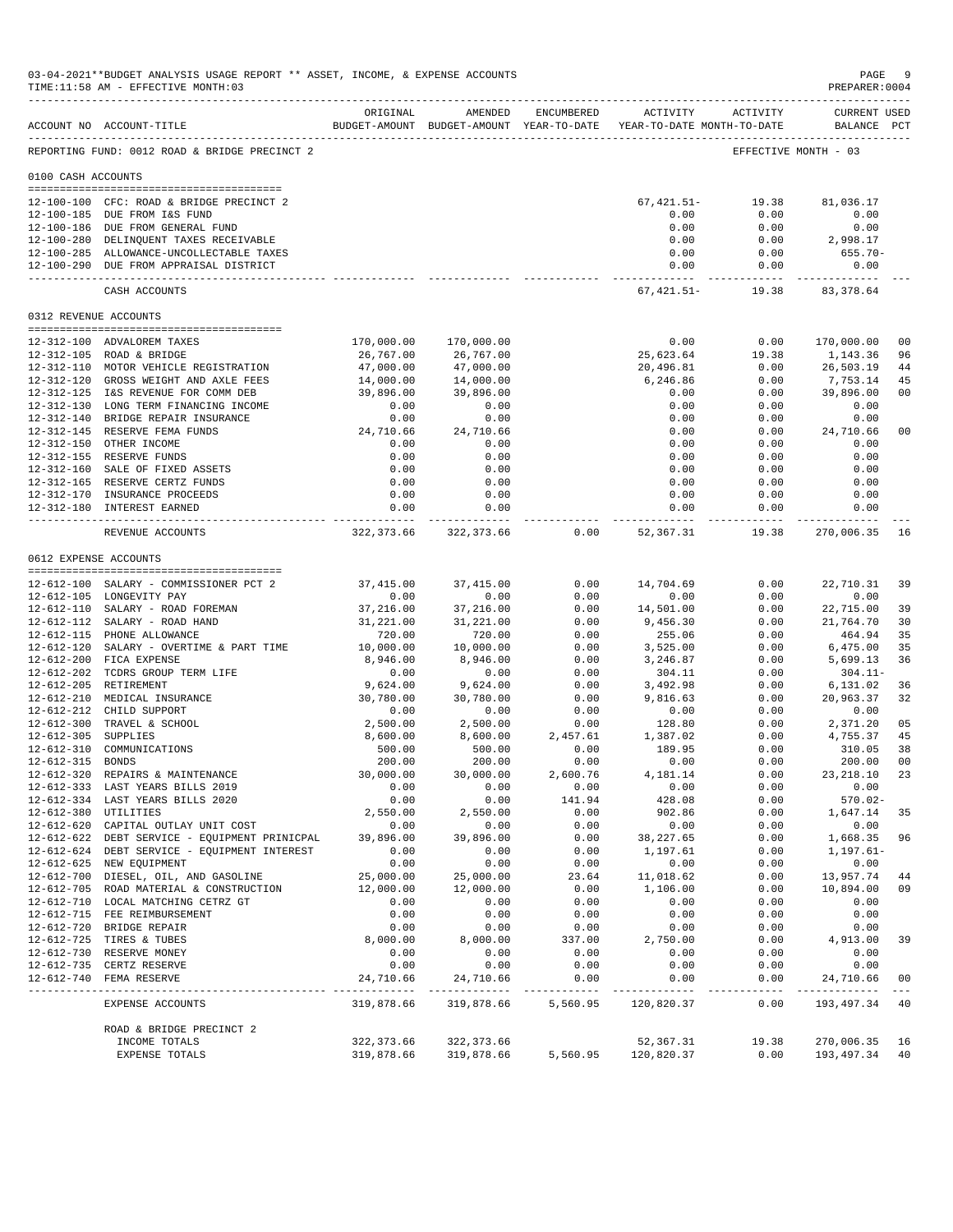|                     | 03-04-2021**BUDGET ANALYSIS USAGE REPORT ** ASSET, INCOME, & EXPENSE ACCOUNTS<br>TIME:11:58 AM - EFFECTIVE MONTH:03 |                        |                                                                                |                  |                                                  |                                    | PAGE 10<br>PREPARER: 0004          |                |
|---------------------|---------------------------------------------------------------------------------------------------------------------|------------------------|--------------------------------------------------------------------------------|------------------|--------------------------------------------------|------------------------------------|------------------------------------|----------------|
|                     | ACCOUNT NO ACCOUNT-TITLE                                                                                            | ORIGINAL               | AMENDED<br>BUDGET-AMOUNT BUDGET-AMOUNT YEAR-TO-DATE YEAR-TO-DATE MONTH-TO-DATE | ENCUMBERED       |                                                  | ACTIVITY ACTIVITY                  | <b>CURRENT USED</b><br>BALANCE PCT |                |
|                     | REPORTING FUND: 0013 ROAD & BRIDGE PRECINCT 3                                                                       |                        |                                                                                |                  |                                                  |                                    | EFFECTIVE MONTH - 03               |                |
| 0100 CASH ACCOUNTS  |                                                                                                                     |                        |                                                                                |                  |                                                  |                                    |                                    |                |
|                     | 13-100-100 CFC: ROAD & BRIDGE PRECINCT 3                                                                            |                        |                                                                                |                  | $20, 242, 70 -$                                  | $41.66-$                           | 65,769.71                          |                |
|                     | 13-100-185 DUE FROM I&S FUND                                                                                        |                        |                                                                                |                  | 0.00                                             | 0.00                               | 0.00                               |                |
|                     | 13-100-186 DUE TO GENERAL FUND<br>13-100-280 DELINQUENT TAXES RECEIVABLE                                            |                        |                                                                                |                  | 0.00<br>0.00                                     | 0.00<br>0.00                       | 0.00<br>2,998.17                   |                |
|                     | 13-100-285 ALLOWANCE-UNCOLLECTABLE TAXES                                                                            |                        |                                                                                |                  | 0.00                                             | 0.00                               | $655.70 -$                         |                |
|                     | 13-100-290 DUE FROM APPRAISAL DISTRICT                                                                              |                        |                                                                                |                  | 0.00                                             | 0.00                               | 0.00                               |                |
|                     | CASH ACCOUNTS                                                                                                       |                        |                                                                                |                  |                                                  | 20, 242. 70 - 41. 66 - 68, 112. 18 |                                    |                |
|                     | 0313 REVENUE ACCOUNTS                                                                                               |                        |                                                                                |                  |                                                  |                                    |                                    |                |
|                     | 13-313-100 ADVALOREM TAXES                                                                                          | 170,000.00             | 170,000.00                                                                     |                  | 0.00                                             | 0.00                               | 170,000.00                         | 0 <sub>0</sub> |
|                     | 13-313-105 ROAD & BRIDGE                                                                                            | 26,767.00              | 26,767.00                                                                      |                  | 25,623.62                                        | 19.38                              | 1,143.38                           | 96             |
|                     | 13-313-110 MOTOR VEHICLE REGISTRATION                                                                               | 47,000.00              | 47,000.00                                                                      |                  | 20,496.81                                        | 0.00                               | 26,503.19                          | 44             |
|                     | 13-313-120 GROSS WEIGHT AND AXLE FEES                                                                               | 14,000.00              | 14,000.00                                                                      |                  | 6,246.86                                         | 0.00                               | 7,753.14                           | 45             |
|                     | 13-313-125 I&S REVENUE FOR COMM DEB                                                                                 | 54,484.00              | 54,484.00                                                                      |                  | 0.00                                             | 0.00                               | 54,484.00                          | 00             |
|                     | 13-313-130 LONG TERM FINANCING INCOME<br>13-313-140 BRIDGE REPAIR INSURANCE                                         | 0.00<br>0.00           | 0.00<br>0.00                                                                   |                  | 0.00<br>0.00                                     | 0.00<br>0.00                       | 0.00<br>0.00                       |                |
|                     | 13-313-145 RESERVE FEMA FUNDS                                                                                       | 0.00                   | 0.00                                                                           |                  | 0.00                                             | 0.00                               | 0.00                               |                |
|                     | 13-313-150 OTHER INCOME                                                                                             | 0.00                   | 0.00                                                                           |                  | 0.00                                             | 0.00                               | 0.00                               |                |
|                     | 13-313-155 RESERVE FUNDS                                                                                            | 0.00                   | 0.00                                                                           |                  | 0.00                                             | 0.00                               | 0.00                               |                |
|                     | 13-313-160 SALE OF FIXED ASSETS                                                                                     | 0.00                   | 0.00                                                                           |                  | 59,292.50                                        | 0.00                               | 59,292.50+                         |                |
|                     | 13-313-165 RESERVE CERTZ FUNDS                                                                                      | 0.00                   | 0.00                                                                           |                  | 0.00                                             | 0.00                               | 0.00                               |                |
|                     | 13-313-170 INSURANCE PROCEEDS<br>13-313-180 INTEREST EARNED                                                         | 0.00<br>0.00           | 0.00<br>0.00                                                                   |                  | 0.00<br>0.00                                     | 0.00<br>0.00                       | 0.00<br>0.00                       |                |
|                     | 13-313-185 PIPELINE INCOME                                                                                          | 0.00                   | 0.00                                                                           |                  | 4,625.00                                         | 0.00                               | $4,625.00+$                        |                |
|                     | REVENUE ACCOUNTS                                                                                                    |                        | 312, 251.00 312, 251.00                                                        |                  | ----------- ------------- -<br>$0.00$ 116,284.79 | 19.38                              | 195,966.21                         | 37             |
|                     | 0613 EXPENSE ACCOUNTS                                                                                               |                        |                                                                                |                  |                                                  |                                    |                                    |                |
|                     |                                                                                                                     |                        |                                                                                |                  |                                                  |                                    |                                    |                |
|                     | 13-613-100 SALARY - COMMISSIONER PCT 3                                                                              | 37,415.00              | 37,415.00                                                                      | 0.00             | 14,704.69                                        | 0.00                               | 22,710.31                          | 39             |
|                     | 13-613-105 LONGEVITY PAY                                                                                            | 3,300.00               | 3,300.00                                                                       | 0.00             | 0.00                                             | 0.00                               | 3,300.00                           | 00             |
|                     | 13-613-110 SALARY - ROAD FOREMAN<br>13-613-112 SALARY - ROAD HAND                                                   | 37,216.00<br>31,221.00 | 37,216.00<br>31,221.00                                                         | 0.00<br>0.00     | 14,501.00<br>11,857.90                           | 0.00<br>0.00                       | 22,715.00<br>19,363.10             | 39<br>38       |
|                     | 13-613-115 PHONE ALLOWANCE                                                                                          | 720.00                 | 720.00                                                                         | 0.00             | 282.74                                           | 0.00                               | 437.26                             | 39             |
|                     | 13-613-120 SALARY - OVERTIME & PART TIME                                                                            | 3,000.00               | 3,000.00                                                                       | 0.00             | 300.00                                           | 0.00                               | 2,700.00                           | 10             |
|                     | 13-613-200 FICA EXPENSE                                                                                             | 9,143.00               | 9,143.00                                                                       | 0.00             | 3,164.96                                         | 0.00                               | 5,978.04                           | 35             |
|                     | 13-613-202 TCDRS GROUP TERM LIFE                                                                                    | 0.00                   | 0.00                                                                           | 0.00             | 297.36                                           | 0.00                               | 297.36-                            |                |
|                     | 13-613-205 RETIREMENT<br>13-613-210 MEDICAL INSURANCE                                                               | 9,836.00               | 9,836.00                                                                       | 0.00             | 3,427.46                                         | 0.00                               | 6,408.54                           | 35             |
|                     | 13-613-212 CHILD SUPPORT                                                                                            | 30,780.00<br>0.00      | 30,780.00<br>0.00                                                              | 0.00<br>0.00     | 12,816.90                                        | 0.00<br>0.00                       | 17,963.10<br>0.00                  | 42             |
|                     | 13-613-300 TRAVEL & SCHOOL                                                                                          | 2,500.00               | 2,500.00                                                                       | 0.00             | $0.00$<br>378.80                                 | 0.00                               | 2,121.20                           | 15             |
| 13-613-305 SUPPLIES |                                                                                                                     | 15,600.00              | 15,600.00                                                                      | 0.00             | 589.09                                           | 0.00                               | 15,010.91                          | 04             |
|                     | 13-613-310 COMMUNICATIONS                                                                                           | 500.00                 | 500.00                                                                         | 0.00             | 189.95                                           | 0.00                               | 310.05                             | 38             |
| 13-613-315 BONDS    |                                                                                                                     | 200.00                 | 200.00                                                                         | 0.00             | 178.00                                           | 0.00                               | 22.00                              | 89             |
|                     | 13-613-320 REPAIRS & MAINTENANCE<br>13-613-333 LAST YEARS BILLS 2019                                                | 30,000.00<br>0.00      | 30,000.00<br>0.00                                                              | 1,823.57<br>0.00 | 5,701.62<br>0.00                                 | 0.00<br>0.00                       | 22, 474.81<br>0.00                 | 25             |
|                     | 13-613-334 LAST YEARS BILLS 2020                                                                                    | 0.00                   | 0.00                                                                           | 0.00             | 6,452.06                                         | 0.00                               | $6,452.06-$                        |                |
|                     | 13-613-380 UTILITIES                                                                                                | 1,500.00               | 1,500.00                                                                       | 0.00             | 357.24                                           | 61.04                              | 1,142.76                           | 24             |
|                     | 13-613-620 CAPITAL OUTLAY UNIT COST                                                                                 | 0.00                   | 0.00                                                                           | 0.00             | 0.00                                             | 0.00                               | 0.00                               |                |
|                     | 13-613-622 DEBT SERVICE - EQUIPMENT PRINICIPAL                                                                      | 52,052.00              | 52,052.00                                                                      | 0.00             | 52,747.14                                        | 0.00                               | 695.14- 101                        |                |
|                     | 13-613-624 DEBT SERVICE - EQUIPMENT INTEREST                                                                        | 2,432.00               | 2,432.00                                                                       | 0.00<br>0.00     | 1,550.63<br>0.00                                 | 0.00                               | 881.37                             | 64             |
|                     | 13-613-625 NEW EQUIPMENT<br>13-613-700 DIESEL, OIL, AND GASOLINE                                                    | 0.00<br>25,000.00      | 0.00<br>25,000.00                                                              | 2,145.98         | 8,318.05                                         | 0.00<br>0.00                       | 0.00<br>14,535.97                  | 42             |
|                     | 13-613-705 ROAD MATERIAL & CONSTRUCTION                                                                             | 12,000.00              | 12,000.00                                                                      | 0.00             | 0.00                                             | 0.00                               | 12,000.00                          | 00             |
|                     | 13-613-710 LOCAL MATCHING CETRZ GT                                                                                  | 0.00                   | 0.00                                                                           | 0.00             | 0.00                                             | 0.00                               | 0.00                               |                |
|                     | 13-613-715 FEE REIMBURSEMENT                                                                                        | 0.00                   | 0.00                                                                           | 0.00             | 0.00                                             | 0.00                               | 0.00                               |                |
|                     | 13-613-720 BRIDGE REPAIR                                                                                            | 0.00                   | 0.00                                                                           | 0.00             | 0.00                                             | 0.00                               | 0.00                               |                |
|                     | 13-613-725 TIRES & TUBES<br>13-613-730 RESERVE MONEY                                                                | 8,000.00<br>0.00       | 8,000.00<br>0.00                                                               | 275.00<br>0.00   | 70.00<br>0.00                                    | 0.00<br>0.00                       | 7,655.00<br>0.00                   | 04             |
|                     | 13-613-735 CERTZ RESERVE                                                                                            | 0.00                   | 0.00                                                                           | 0.00             | 0.00                                             | 0.00                               | 0.00                               |                |
|                     | 13-613-740 FEMA RESERVE                                                                                             | 0.00                   | 0.00                                                                           | 0.00             | 0.00                                             | 0.00                               | 0.00                               |                |
|                     | EXPENSE ACCOUNTS                                                                                                    | 312,415.00             | 312,415.00                                                                     | 4,244.55         | 137,885.59                                       | 61.04                              | 170,284.86 45                      |                |
|                     | ROAD & BRIDGE PRECINCT 3                                                                                            |                        |                                                                                |                  |                                                  |                                    |                                    |                |
|                     | INCOME TOTALS                                                                                                       | 312,251.00             | 312,251.00                                                                     |                  | 116,284.79                                       | 19.38                              | 195,966.21                         | 37             |
|                     | EXPENSE TOTALS                                                                                                      | 312,415.00             | 312, 415.00                                                                    | 4,244.55         | 137,885.59                                       | 61.04                              | 170,284.86                         | 45             |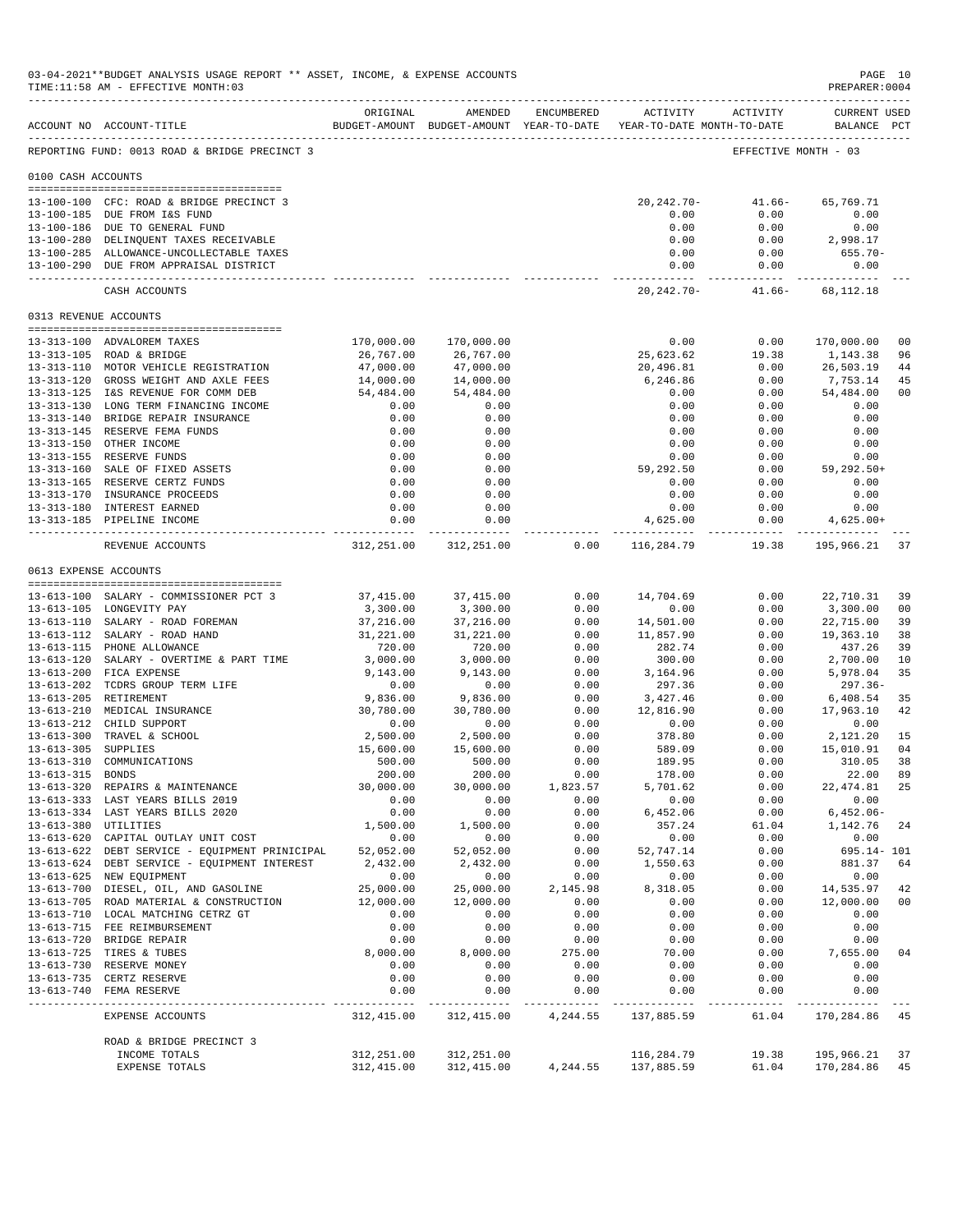|                     | 03-04-2021**BUDGET ANALYSIS USAGE REPORT ** ASSET, INCOME, & EXPENSE ACCOUNTS<br>TIME:11:58 AM - EFFECTIVE MONTH:03 |                      |                                                                                |                  |                                           |                    | PAGE 11<br>PREPARER: 0004          |                      |
|---------------------|---------------------------------------------------------------------------------------------------------------------|----------------------|--------------------------------------------------------------------------------|------------------|-------------------------------------------|--------------------|------------------------------------|----------------------|
|                     | ACCOUNT NO ACCOUNT-TITLE                                                                                            | ORIGINAL             | AMENDED<br>BUDGET-AMOUNT BUDGET-AMOUNT YEAR-TO-DATE YEAR-TO-DATE MONTH-TO-DATE | ENCUMBERED       | ACTIVITY                                  | ACTIVITY           | <b>CURRENT USED</b><br>BALANCE PCT |                      |
|                     | REPORTING FUND: 0014 ROAD & BRIDGE PRECINCT 4                                                                       |                      |                                                                                |                  |                                           |                    | EFFECTIVE MONTH - 03               |                      |
| 0100 CASH ACCOUNTS  |                                                                                                                     |                      |                                                                                |                  |                                           |                    |                                    |                      |
|                     | 14-100-100 CFC: ROAD & BRIDGE PRECINCT 4                                                                            |                      |                                                                                |                  | $80,039.77-$                              | $26.61-$           | $2,346.72-$                        |                      |
|                     | 14-100-185 DUE FROM I&S FUND                                                                                        |                      |                                                                                |                  | 0.00                                      | 0.00               | 0.00                               |                      |
|                     | 14-100-186 DUE FROM GENERAL FUND                                                                                    |                      |                                                                                |                  | 0.00                                      | 0.00               | 0.00                               |                      |
|                     | 14-100-280 DELINQUENT TAXES RECEIVABLE                                                                              |                      |                                                                                |                  | 0.00                                      | 0.00               | 2,998.17                           |                      |
|                     | 14-100-285 ALLOWANCE-UNCOLLECTABLE TAXES                                                                            |                      |                                                                                |                  | 0.00                                      | 0.00               | 655.70-                            |                      |
|                     | 14-100-290 DUE FROM APPRAISAL DISTRICT                                                                              |                      |                                                                                |                  | 0.00<br>-------------                     | 0.00<br>---------- | 0.00                               |                      |
|                     | CASH ACCOUNTS                                                                                                       |                      |                                                                                |                  | 80,039.77-                                | $26.61-$           | $4.25 -$                           |                      |
|                     | 0314 REVENUE ACCOUNTS                                                                                               |                      |                                                                                |                  |                                           |                    |                                    |                      |
|                     | 14-314-100 ADVALOREM TAXES                                                                                          | 170,000.00           | 170,000.00                                                                     |                  | 0.00                                      | 0.00               | 170,000.00                         | 0 <sub>0</sub>       |
|                     | 14-314-105 ROAD & BRIDGE                                                                                            | 26,767.00            | 26,767.00                                                                      |                  | 25,623.63                                 | 19.38              | 1,143.37                           | 96                   |
|                     | 14-314-110 MOTOR VEHICLE REGISTRATION                                                                               | 47,000.00            | 47,000.00                                                                      |                  | 20,496.82                                 | 0.00               | 26,503.18                          | 44                   |
|                     | 14-314-120 GROSS WEIGHT AND AXLE FEES                                                                               | 14,000.00            | 14,000.00                                                                      |                  | 6,246.86                                  | 0.00               | 7,753.14                           | 45                   |
|                     | 14-314-125 I&S REVENUE FOR COMM DEB                                                                                 | 43,151.00            | 43,151.00                                                                      |                  | 0.00                                      | 0.00               | 43,151.00                          | 0 <sub>0</sub>       |
|                     | 14-314-130 LONG TERM FINANCING INCOME                                                                               | 0.00                 | 0.00                                                                           |                  | 0.00                                      | 0.00               | 0.00<br>0.00                       |                      |
|                     | 14-314-140 BRIDGE REPAIR INSURANCE<br>14-314-145 RESERVE FEMA FUNDS                                                 | 0.00<br>33,984.49    | 0.00<br>33,984.49                                                              |                  | 0.00<br>0.00                              | 0.00<br>0.00       | 33,984.49                          | 0 <sub>0</sub>       |
|                     | 14-314-150 OTHER INCOME                                                                                             | 0.00                 | 0.00                                                                           |                  | 180.00                                    | 0.00               | 180.00+                            |                      |
|                     | 14-314-155 RESERVE FUNDS                                                                                            | 0.00                 | 0.00                                                                           |                  | 0.00                                      | 0.00               | 0.00                               |                      |
|                     | 14-314-160 SALE OF FIXED ASSETS                                                                                     | 0.00                 | 0.00                                                                           |                  | 24,836.25                                 | 0.00               | 24,836.25+                         |                      |
|                     | 14-314-165 RESERVE CERTZ FUNDS                                                                                      | 0.00                 | 0.00                                                                           |                  | 0.00                                      | 0.00               | 0.00                               |                      |
|                     | 14-314-170 INSURANCE PROCEEDS                                                                                       | 0.00                 | 0.00                                                                           |                  | 0.00                                      | 0.00               | 0.00                               |                      |
|                     | 14-314-180 INTEREST EARNED                                                                                          | 0.00<br>------------ | 0.00<br>------------                                                           |                  | 0.00<br>-----------                       | 0.00<br>---------  | 0.00<br>-----------                |                      |
|                     | REVENUE ACCOUNTS                                                                                                    |                      | 334,902.49 334,902.49                                                          | 0.00             | 77,383.56                                 | 19.38              | 257,518.93                         | 23                   |
|                     | 0614 EXPENSE ACCOUNTS                                                                                               |                      |                                                                                |                  |                                           |                    |                                    |                      |
|                     | 14-614-100 SALARY - COMMISSIONER PCT 4                                                                              | 37,415.00            | 37, 415.00                                                                     | 0.00             | 14,704.69                                 | 0.00               | 22,710.31                          | 39                   |
|                     | 14-614-105 LONGEVITY PAY                                                                                            | 600.00               | 600.00                                                                         | 0.00             | 0.00                                      | 0.00               | 600.00                             | 00                   |
|                     | 14-614-110 SALARY - ROAD FOREMAN                                                                                    | 37,216.00            | 37,216.00                                                                      | 0.00             | 14,534.38                                 | 0.00               | 22,681.62                          | 39                   |
|                     | 14-614-112 SALARY - ROAD HAND                                                                                       | 31,221.00            | 31,221.00                                                                      | 0.00             | 12,158.10                                 | 0.00               | 19,062.90                          | 39                   |
|                     | 14-614-115 PHONE ALLOWANCE                                                                                          | 720.00               | 720.00                                                                         | 0.00             | 282.74                                    | 0.00               | 437.26                             | 39                   |
|                     | 14-614-120 SALARY - OVERTIME & PART TIME                                                                            | 3,000.00             | 3,000.00                                                                       | 0.00             | 1,447.22                                  | 0.00               | 1,552.78                           | 48                   |
|                     | 14-614-200 FICA EXPENSE<br>14-614-202 TCDRS GROUP TERM LIFE                                                         | 8,992.00<br>0.00     | 8,992.00<br>0.00                                                               | 0.00<br>0.00     | 3,299.25<br>308.11                        | 0.00<br>0.00       | 5,692.75<br>$308.11 -$             | 37                   |
|                     | 14-614-205 RETIREMENT                                                                                               | 9,673.00             | 9,673.00                                                                       | 0.00             | 3,549.34                                  | 0.00               | 6,123.66                           | 37                   |
|                     | 14-614-210 MEDICAL INSURANCE                                                                                        | 30,780.00            | 30,780.00                                                                      | 0.00             | 13,990.23                                 | 0.00               | 16,789.77                          | 45                   |
|                     | 14-614-212 CHILD SUPPORT                                                                                            | 0.00                 | 0.00                                                                           | 0.00             | 0.00                                      | 0.00               | 0.00                               |                      |
|                     | 14-614-300 TRAVEL & SCHOOL                                                                                          | 2,500.00             | 2,500.00                                                                       | 0.00             | 128.80                                    | 0.00               | 2,371.20                           | 05                   |
| 14-614-305 SUPPLIES |                                                                                                                     | 15,600.00            | 15,600.00                                                                      | 456.21           | 639.65                                    | 0.00               | 14,504.14                          | 07                   |
| 14-614-315 BONDS    | 14-614-310 COMMUNICATIONS                                                                                           | 500.00<br>200.00     | 500.00<br>200.00                                                               | 0.00<br>0.00     | 189.95<br>0.00                            | 0.00<br>0.00       | 310.05<br>200.00                   | 38<br>0 <sub>0</sub> |
|                     | 14-614-320 REPAIRS & MAINTENANCE                                                                                    | 30,000.00            | 30,000.00                                                                      | 1,083.93         | 10,805.55                                 | 0.00               | 18, 110. 52 40                     |                      |
|                     | 14-614-333 LAST YEARS BILLS 2019                                                                                    | 0.00                 | 0.00                                                                           | 0.00             | 0.00                                      | 0.00               | 0.00                               |                      |
|                     | 14-614-334 LAST YEARS BILLS 2020                                                                                    | 0.00                 | 0.00                                                                           | 5,000.00         | 4,077.33                                  | 0.00               | $9,077.33-$                        |                      |
|                     | 14-614-380 UTILITIES                                                                                                | 1,500.00             | 1,500.00                                                                       | 0.00             | 582.66                                    | 45.99              | 917.34 39                          |                      |
|                     | 14-614-620 CAPITAL OUTLAY UNIT COST                                                                                 | 0.00                 | 0.00                                                                           | 0.00             | 0.00                                      | 0.00               | 0.00                               |                      |
|                     | 14-614-622 DEBT SERVICE - EQUIPMENT PRINICIPAL                                                                      | 40,844.00            | 40,844.00                                                                      | 0.00             | 40,844.00                                 | 0.00               |                                    | 0.00 100             |
|                     | 14-614-624 DEBT SERVICE - EQUIPMENT INTEREST                                                                        | 2,307.00             | 2,307.00                                                                       | 0.00             | 2,306.15                                  | 0.00               |                                    | $0.85$ 100           |
|                     | 14-614-625 NEW EQUIPMENT<br>14-614-700 DIESEL, OIL, AND GASOLINE                                                    | 0.00<br>25,000.00    | 28,250.00<br>25,000.00                                                         | 0.00<br>2,426.97 | 28,250.00<br>5,463.02                     | 0.00<br>0.00       | 17,110.01                          | 0.00 100<br>32       |
|                     | 14-614-705 ROAD MATERIAL & CONSTRUCTION                                                                             | 12,000.00            | 12,000.00                                                                      | 2,000.00         | 1,000.80                                  | 0.00               | 8,999.20                           | 25                   |
|                     | 14-614-710 LOCAL MATCHING CETRZ GT                                                                                  | 0.00                 | 0.00                                                                           | 0.00             | 0.00                                      | 0.00               | 0.00                               |                      |
|                     | 14-614-715 FEE REIMBURSEMENT                                                                                        | 0.00                 | 0.00                                                                           | 0.00             | 0.00                                      | 0.00               | 0.00                               |                      |
|                     | 14-614-720 BRIDGE REPAIR                                                                                            | 0.00                 | 0.00                                                                           | 0.00             | 0.00                                      | 0.00               | 0.00                               |                      |
|                     | 14-614-725 TIRES & TUBES                                                                                            | 8,000.00             | 8,000.00                                                                       | 550.00           | 1,421.80                                  | 0.00               | 6,028.20                           | 25                   |
|                     | 14-614-735 CERTZ RESERVE<br>14-614-740 FEMA RESERVE                                                                 | 0.00<br>33,984.49    | 0.00<br>33,984.49                                                              | 0.00<br>0.00     | 0.00<br>0.00                              | 0.00<br>0.00       | 0.00<br>33,984.49                  | 0 <sub>0</sub>       |
|                     |                                                                                                                     |                      |                                                                                |                  |                                           |                    |                                    |                      |
|                     | EXPENSE ACCOUNTS                                                                                                    | 332,052.49           | 360,302.49                                                                     | 11,517.11        | 159,983.77                                | 45.99              | 188,801.61                         | 48                   |
|                     | ROAD & BRIDGE PRECINCT 4                                                                                            |                      |                                                                                |                  |                                           |                    |                                    |                      |
|                     | INCOME TOTALS                                                                                                       | 334,902.49           | 334,902.49                                                                     |                  | 77,383.56                                 | 19.38              | 257,518.93                         | 23                   |
|                     | EXPENSE TOTALS                                                                                                      | 332,052.49           |                                                                                |                  | 360, 302. 49   11, 517. 11   159, 983. 77 | 45.99              | 188,801.61                         | 48                   |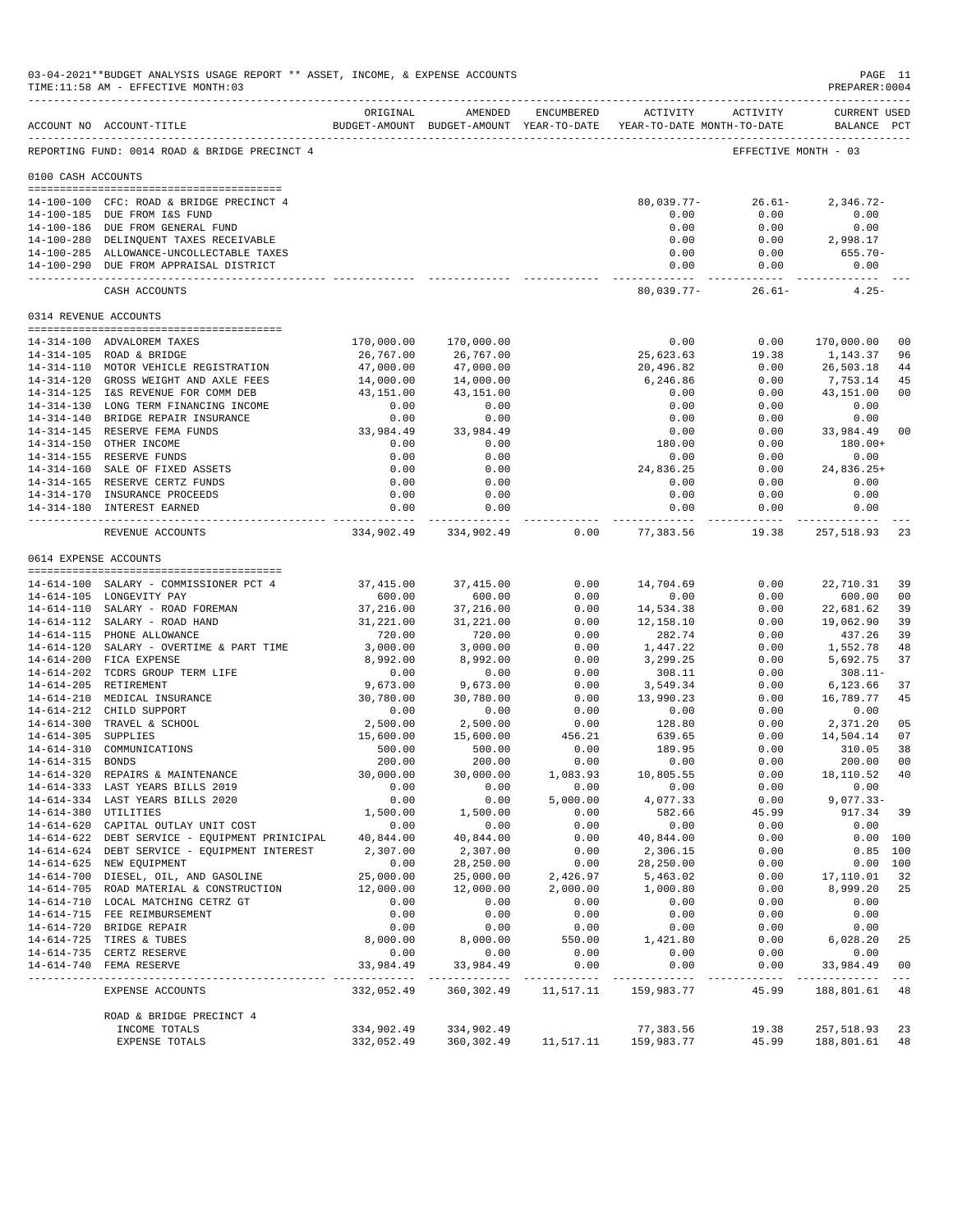|                       | 03-04-2021**BUDGET ANALYSIS USAGE REPORT ** ASSET, INCOME, & EXPENSE ACCOUNTS<br>TIME: 11:58 AM - EFFECTIVE MONTH: 03 |                                                                        |                                                     |                     |                    |                                        | PAGE 12<br>PREPARER: 0004   |  |
|-----------------------|-----------------------------------------------------------------------------------------------------------------------|------------------------------------------------------------------------|-----------------------------------------------------|---------------------|--------------------|----------------------------------------|-----------------------------|--|
|                       | ACCOUNT NO ACCOUNT-TITLE                                                                                              | ORIGINAL                                                               | AMENDED<br>BUDGET-AMOUNT BUDGET-AMOUNT YEAR-TO-DATE | ENCUMBERED          | ACTIVITY           | ACTIVITY<br>YEAR-TO-DATE MONTH-TO-DATE | CURRENT USED<br>BALANCE PCT |  |
|                       | REPORTING FUND: 0020 JAIL BOND I&S                                                                                    |                                                                        |                                                     |                     |                    |                                        | EFFECTIVE MONTH - 03        |  |
| 0100 CASH ACCOUNT     |                                                                                                                       |                                                                        |                                                     |                     |                    |                                        |                             |  |
|                       |                                                                                                                       |                                                                        |                                                     |                     |                    |                                        |                             |  |
|                       | 20-100-190 I&S ACCOUNT JAIL BOND                                                                                      |                                                                        |                                                     |                     | 201,813.06<br>0.00 | 452.67                                 | 529,112.22                  |  |
|                       | 20-100-280 DELINQUENT TAXES RECEIVABLE<br>20-100-285 ALLOWANCE-UNCOLLETABLE TAXES                                     |                                                                        |                                                     |                     | 0.00               | 0.00<br>0.00                           | 21,178.79<br>4,635.69-      |  |
|                       | 20-100-290 DUE FROM APPRAISAL DISTRICT                                                                                |                                                                        |                                                     |                     | 0.00               | 0.00                                   |                             |  |
|                       | 20-100-295 DUE FROM GENERAL FUND                                                                                      |                                                                        |                                                     |                     | 0.00               | 0.00                                   | 0.00<br>0.00                |  |
|                       |                                                                                                                       |                                                                        |                                                     |                     |                    |                                        |                             |  |
|                       | CASH ACCOUNT                                                                                                          |                                                                        |                                                     |                     | 201,813.06         |                                        | 452.67 545.655.32           |  |
|                       | 0315 JAIL BOND I&S REVENUE                                                                                            |                                                                        |                                                     |                     |                    |                                        |                             |  |
|                       | 20-315-100 BOND TAXES                                                                                                 | $464, 214.00$ $464, 214.00$ $594, 886.06$ $452.67$ $130, 672.06 + 128$ |                                                     |                     |                    |                                        |                             |  |
|                       | 20-315-180 BOND TAXES INTEREST                                                                                        | 2,500.00                                                               | 2,500.00                                            |                     |                    | 636.38 0.00 1,863.62 25                |                             |  |
|                       | JAIL BOND I&S REVENUE 466.714.00 466.714.00 0.00 595.522.44 452.67 128.808.44+ 128                                    |                                                                        |                                                     |                     |                    |                                        |                             |  |
| 0615 EXPENSE ACCOUNTS |                                                                                                                       |                                                                        |                                                     |                     |                    |                                        |                             |  |
|                       |                                                                                                                       |                                                                        |                                                     |                     |                    |                                        |                             |  |
|                       | 20-615-622 BOND PAYMENT PRINCIPAL                                                                                     |                                                                        | 320,000.00 320,000.00                               |                     | $0.00$ 320,000.00  | 0.00                                   | $0.00$ 100                  |  |
|                       | 20-615-624 BOND PAYMENT INTEREST                                                                                      | 143,869.00                                                             | 143,869.00                                          | 0.00                | 73,534.38          |                                        | $0.00$ $70,334.62$ 51       |  |
| $20 - 615 - 625$      | BOND WIRE TRANSFER CHARGE                                                                                             | 400.00<br>------------                                                 | 400.00                                              | 0.00<br>----------- | 175.00             | 0.00                                   | 225.00 44                   |  |
|                       | EXPENSE ACCOUNTS                                                                                                      |                                                                        | 464,269.00 464,269.00                               |                     | $0.00$ 393.709.38  |                                        | $0.00$ 70,559.62 85         |  |
|                       | JAIL BOND I&S                                                                                                         |                                                                        |                                                     |                     |                    |                                        |                             |  |
|                       | INCOME TOTALS                                                                                                         | 466,714.00 466,714.00                                                  |                                                     |                     |                    | $595,522.44$ $452.67$ $128,808.44+128$ |                             |  |
|                       | <b>EXPENSE TOTALS</b>                                                                                                 |                                                                        | 464, 269.00 464, 269.00                             | $0.00$ 393,709.38   |                    | $0.00$ 70,559.62 85                    |                             |  |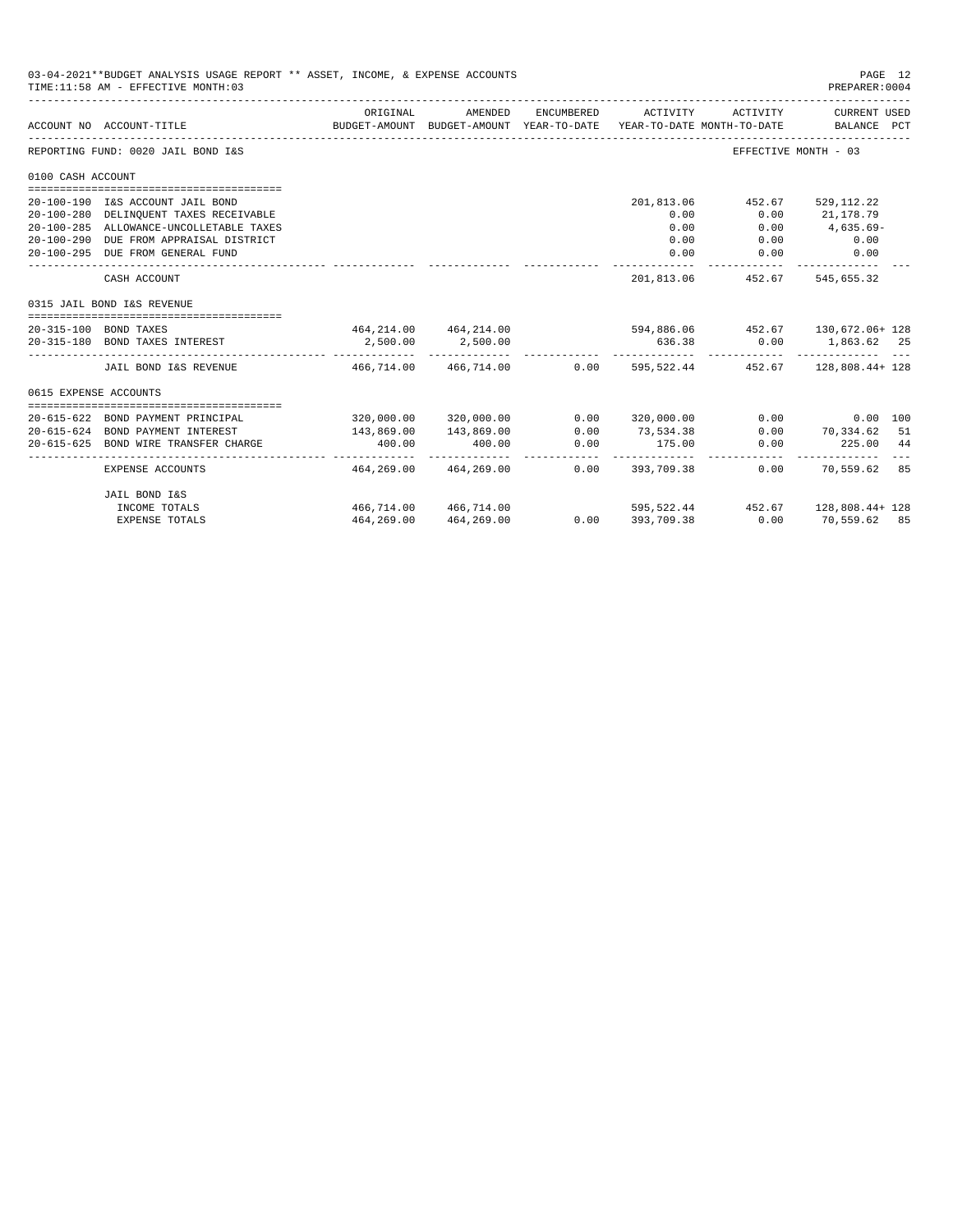| 03-04-2021**BUDGET ANALYSIS USAGE REPORT ** ASSET, INCOME, & EXPENSE ACCOUNTS<br>PAGE 13<br>TIME: 11:58 AM - EFFECTIVE MONTH: 03<br>PREPARER: 0004<br>ORIGINAL<br>AMENDED<br>ENCUMBERED ACTIVITY ACTIVITY CURRENT USED<br>ACCOUNT NO ACCOUNT-TITLE CONTROL BUDGET-AMOUNT BUDGET-AMOUNT YEAR-TO-DATE YEAR-TO-DATE MONTH-TO-DATE BALANCE PCT<br>REPORTING FUND: 0021 LATERAL ROAD PRECINCT 1<br>EFFECTIVE MONTH - 03<br>0100 CASH ACCOUNTS<br>21-100-100 CFC: LATERAL ROAD PRECINCT 1<br>5,109.39 0.00 6,422.47<br>5,109.39<br>6.422.47<br>0.00<br>CASH ACCOUNTS<br>0321 REVENUE ACCOUNTS<br>5,109.39 0.00 23.61 100<br>5, 133.00 5, 133.00<br>21-321-190 STATE ROAD FUND<br>5,133.00 5,133.00 0.00 5,109.39 0.00 23.61 100<br>REVENUE ACCOUNTS<br>0621 EXPENSE ACCOUNTS<br>$0.00$ $0.00$ $0.00$ $0.00$<br>0.00<br>21-621-333 LAST YEARS BILLS<br>$0.00$ 0.00<br>21-621-700 DIESEL, OIL, AND GASOLINE 2,567.00 2,567.00<br>0.00<br>0.00<br>0.00<br>2,567,00 00<br>2,566.00 0.00<br>21-621-705 ROAD MATERIAL & CONSTRUCTION<br>2,566.00<br>0.00<br>0.00<br>2,566.00 00<br>$0.00$ and $0.00$<br>0.00<br>5,133.00 00<br>5,133,00 5,133,00<br>0.00<br>EXPENSE ACCOUNTS |          |                   |  |               |      |                  |  |
|------------------------------------------------------------------------------------------------------------------------------------------------------------------------------------------------------------------------------------------------------------------------------------------------------------------------------------------------------------------------------------------------------------------------------------------------------------------------------------------------------------------------------------------------------------------------------------------------------------------------------------------------------------------------------------------------------------------------------------------------------------------------------------------------------------------------------------------------------------------------------------------------------------------------------------------------------------------------------------------------------------------------------------------------------------------------------------------------------------------------------------------------------------------|----------|-------------------|--|---------------|------|------------------|--|
|                                                                                                                                                                                                                                                                                                                                                                                                                                                                                                                                                                                                                                                                                                                                                                                                                                                                                                                                                                                                                                                                                                                                                                  |          |                   |  |               |      |                  |  |
|                                                                                                                                                                                                                                                                                                                                                                                                                                                                                                                                                                                                                                                                                                                                                                                                                                                                                                                                                                                                                                                                                                                                                                  |          |                   |  |               |      |                  |  |
|                                                                                                                                                                                                                                                                                                                                                                                                                                                                                                                                                                                                                                                                                                                                                                                                                                                                                                                                                                                                                                                                                                                                                                  |          |                   |  |               |      |                  |  |
|                                                                                                                                                                                                                                                                                                                                                                                                                                                                                                                                                                                                                                                                                                                                                                                                                                                                                                                                                                                                                                                                                                                                                                  |          |                   |  |               |      |                  |  |
|                                                                                                                                                                                                                                                                                                                                                                                                                                                                                                                                                                                                                                                                                                                                                                                                                                                                                                                                                                                                                                                                                                                                                                  |          |                   |  |               |      |                  |  |
|                                                                                                                                                                                                                                                                                                                                                                                                                                                                                                                                                                                                                                                                                                                                                                                                                                                                                                                                                                                                                                                                                                                                                                  |          |                   |  |               |      |                  |  |
|                                                                                                                                                                                                                                                                                                                                                                                                                                                                                                                                                                                                                                                                                                                                                                                                                                                                                                                                                                                                                                                                                                                                                                  |          |                   |  |               |      |                  |  |
|                                                                                                                                                                                                                                                                                                                                                                                                                                                                                                                                                                                                                                                                                                                                                                                                                                                                                                                                                                                                                                                                                                                                                                  |          |                   |  |               |      |                  |  |
|                                                                                                                                                                                                                                                                                                                                                                                                                                                                                                                                                                                                                                                                                                                                                                                                                                                                                                                                                                                                                                                                                                                                                                  |          |                   |  |               |      |                  |  |
|                                                                                                                                                                                                                                                                                                                                                                                                                                                                                                                                                                                                                                                                                                                                                                                                                                                                                                                                                                                                                                                                                                                                                                  |          |                   |  |               |      |                  |  |
|                                                                                                                                                                                                                                                                                                                                                                                                                                                                                                                                                                                                                                                                                                                                                                                                                                                                                                                                                                                                                                                                                                                                                                  |          |                   |  |               |      |                  |  |
|                                                                                                                                                                                                                                                                                                                                                                                                                                                                                                                                                                                                                                                                                                                                                                                                                                                                                                                                                                                                                                                                                                                                                                  |          |                   |  |               |      |                  |  |
|                                                                                                                                                                                                                                                                                                                                                                                                                                                                                                                                                                                                                                                                                                                                                                                                                                                                                                                                                                                                                                                                                                                                                                  |          |                   |  |               |      |                  |  |
| LATERAL ROAD PRECINCT 1                                                                                                                                                                                                                                                                                                                                                                                                                                                                                                                                                                                                                                                                                                                                                                                                                                                                                                                                                                                                                                                                                                                                          |          |                   |  |               |      |                  |  |
| INCOME TOTALS                                                                                                                                                                                                                                                                                                                                                                                                                                                                                                                                                                                                                                                                                                                                                                                                                                                                                                                                                                                                                                                                                                                                                    |          | 5,133.00 5,133.00 |  | 5,109,39      |      | $0.00$ 23.61 100 |  |
| <b>EXPENSE TOTALS</b>                                                                                                                                                                                                                                                                                                                                                                                                                                                                                                                                                                                                                                                                                                                                                                                                                                                                                                                                                                                                                                                                                                                                            | 5,133.00 | 5,133.00          |  | $0.00$ $0.00$ | 0.00 | 5,133.00 00      |  |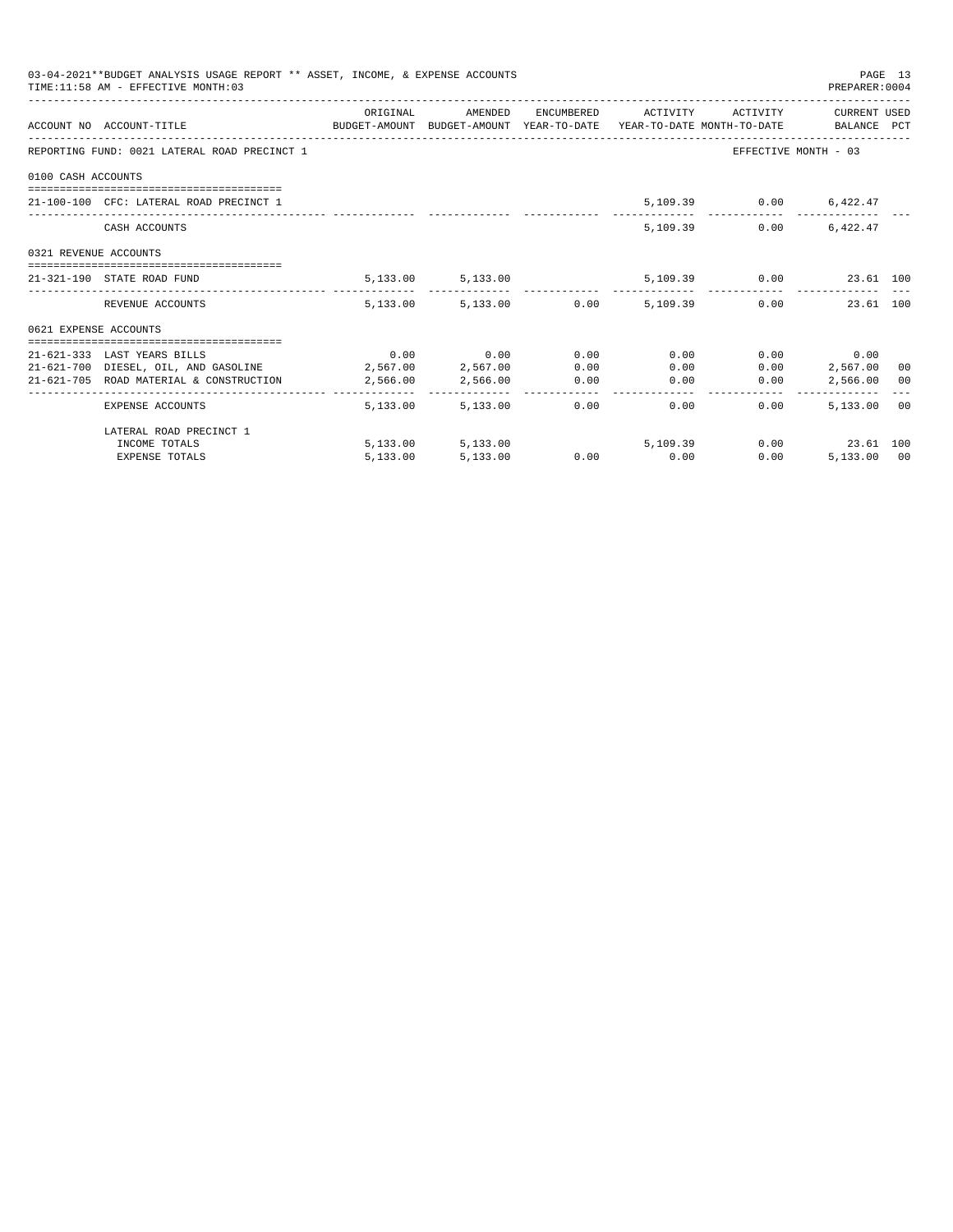| 03-04-2021**BUDGET ANALYSIS USAGE REPORT ** ASSET, INCOME, & EXPENSE ACCOUNTS<br>PAGE 14<br>TIME: 11:58 AM - EFFECTIVE MONTH: 03<br>PREPARER:0004<br>ORIGINAL AMENDED ENCUMBERED ACTIVITY ACTIVITY CURRENT USED<br>ACCOUNT NO ACCOUNT-TITLE CONTROL BUDGET-AMOUNT BUDGET-AMOUNT YEAR-TO-DATE YEAR-TO-DATE MONTH-TO-DATE BALANCE PCT<br>REPORTING FUND: 0022 LATERAL ROAD PRECINCT 2<br>EFFECTIVE MONTH - 03<br>0100 CASH ACCOUNTS<br>2,543.39 0.00 4,423.82<br>22-100-100 CFC: LATERAL ROAD PRECINCT 2<br>2,543.39 0.00 4,423.82<br>CASH ACCOUNTS<br>0322 REVENUE ACCOUNTS<br>$5,133.00$ $5,133.00$ $5,109.39$ $0.00$ $23.61$ $100$<br>22-322-190 STATE ROAD FUND<br>5,133.00 5,133.00 0.00 5,109.39 0.00 23.61 100<br>REVENUE ACCOUNTS<br>0622 EXPENSE ACCOUNTS<br>$0.00$ $0.00$ $0.00$ $0.00$ $0.00$ $0.00$<br>0.00<br>0.00<br>22-622-333 LAST YEARS BILLS<br>$22-622-700$ DIESEL, OIL, AND GASOLINE $2,567.00$ $2,567.00$ $0.00$ $0.00$<br>$0.00$ 2,567.00 00 |  |                        |  |                                           |      |             |  |
|------------------------------------------------------------------------------------------------------------------------------------------------------------------------------------------------------------------------------------------------------------------------------------------------------------------------------------------------------------------------------------------------------------------------------------------------------------------------------------------------------------------------------------------------------------------------------------------------------------------------------------------------------------------------------------------------------------------------------------------------------------------------------------------------------------------------------------------------------------------------------------------------------------------------------------------------------------------|--|------------------------|--|-------------------------------------------|------|-------------|--|
|                                                                                                                                                                                                                                                                                                                                                                                                                                                                                                                                                                                                                                                                                                                                                                                                                                                                                                                                                                  |  |                        |  |                                           |      |             |  |
|                                                                                                                                                                                                                                                                                                                                                                                                                                                                                                                                                                                                                                                                                                                                                                                                                                                                                                                                                                  |  |                        |  |                                           |      |             |  |
|                                                                                                                                                                                                                                                                                                                                                                                                                                                                                                                                                                                                                                                                                                                                                                                                                                                                                                                                                                  |  |                        |  |                                           |      |             |  |
|                                                                                                                                                                                                                                                                                                                                                                                                                                                                                                                                                                                                                                                                                                                                                                                                                                                                                                                                                                  |  |                        |  |                                           |      |             |  |
|                                                                                                                                                                                                                                                                                                                                                                                                                                                                                                                                                                                                                                                                                                                                                                                                                                                                                                                                                                  |  |                        |  |                                           |      |             |  |
|                                                                                                                                                                                                                                                                                                                                                                                                                                                                                                                                                                                                                                                                                                                                                                                                                                                                                                                                                                  |  |                        |  |                                           |      |             |  |
|                                                                                                                                                                                                                                                                                                                                                                                                                                                                                                                                                                                                                                                                                                                                                                                                                                                                                                                                                                  |  |                        |  |                                           |      |             |  |
|                                                                                                                                                                                                                                                                                                                                                                                                                                                                                                                                                                                                                                                                                                                                                                                                                                                                                                                                                                  |  |                        |  |                                           |      |             |  |
|                                                                                                                                                                                                                                                                                                                                                                                                                                                                                                                                                                                                                                                                                                                                                                                                                                                                                                                                                                  |  |                        |  |                                           |      |             |  |
|                                                                                                                                                                                                                                                                                                                                                                                                                                                                                                                                                                                                                                                                                                                                                                                                                                                                                                                                                                  |  |                        |  |                                           |      |             |  |
|                                                                                                                                                                                                                                                                                                                                                                                                                                                                                                                                                                                                                                                                                                                                                                                                                                                                                                                                                                  |  |                        |  |                                           |      |             |  |
|                                                                                                                                                                                                                                                                                                                                                                                                                                                                                                                                                                                                                                                                                                                                                                                                                                                                                                                                                                  |  |                        |  |                                           |      |             |  |
| 22-622-705 ROAD MATERIAL & CONSTRUCTION $2,566.00$ $2,566.00$ $0.00$ $2,566.00$                                                                                                                                                                                                                                                                                                                                                                                                                                                                                                                                                                                                                                                                                                                                                                                                                                                                                  |  |                        |  |                                           |      | 0.00 100    |  |
| EXPENSE ACCOUNTS                                                                                                                                                                                                                                                                                                                                                                                                                                                                                                                                                                                                                                                                                                                                                                                                                                                                                                                                                 |  | 5,133.00 5,133.00 0.00 |  | 2,566.00                                  | 0.00 | 2,567,00 50 |  |
| LATERAL ROAD PRECINCT 2                                                                                                                                                                                                                                                                                                                                                                                                                                                                                                                                                                                                                                                                                                                                                                                                                                                                                                                                          |  |                        |  |                                           |      |             |  |
| INCOME TOTALS                                                                                                                                                                                                                                                                                                                                                                                                                                                                                                                                                                                                                                                                                                                                                                                                                                                                                                                                                    |  |                        |  | 5,133.00 5,133.00 5,109.39 0.00 23.61 100 |      |             |  |
| <b>EXPENSE TOTALS</b>                                                                                                                                                                                                                                                                                                                                                                                                                                                                                                                                                                                                                                                                                                                                                                                                                                                                                                                                            |  | 5,133.00 5,133.00      |  | $0.00$ $2,566.00$                         | 0.00 | 2,567.00 50 |  |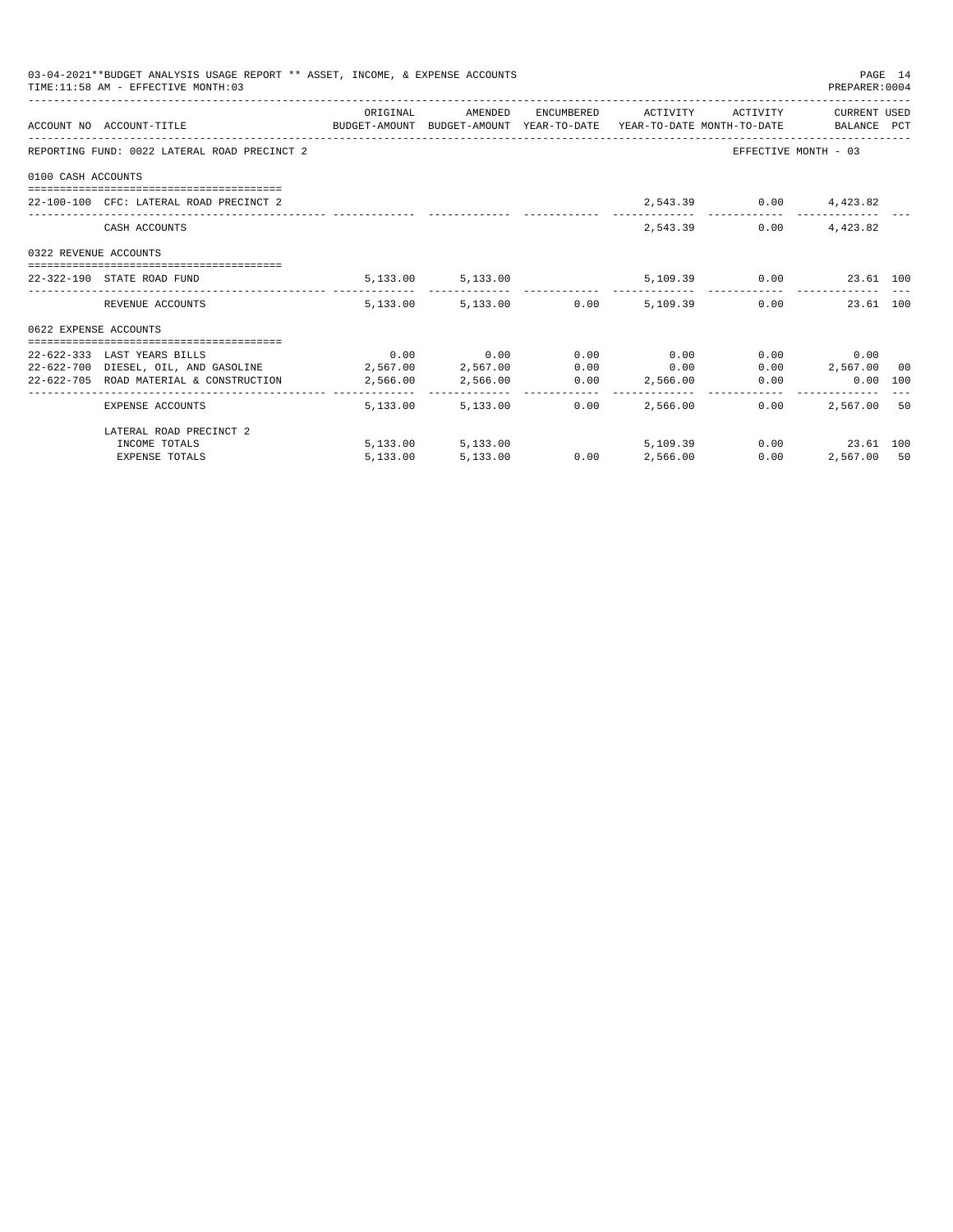|                       | 03-04-2021**BUDGET ANALYSIS USAGE REPORT ** ASSET, INCOME, & EXPENSE ACCOUNTS<br>TIME: 11:58 AM - EFFECTIVE MONTH: 03 |          |                                 |             |      |                                                                                                                                                                                                                                     | PREPARER: 0004       | PAGE 15 |
|-----------------------|-----------------------------------------------------------------------------------------------------------------------|----------|---------------------------------|-------------|------|-------------------------------------------------------------------------------------------------------------------------------------------------------------------------------------------------------------------------------------|----------------------|---------|
|                       | ACCOUNT NO ACCOUNT-TITLE COMPUTE SUDGET-AMOUNT BUDGET-AMOUNT YEAR-TO-DATE YEAR-TO-DATE MONTH-TO-DATE BALANCE PCT      | ORIGINAL | AMENDED                         |             |      | ENCUMBERED ACTIVITY ACTIVITY                                                                                                                                                                                                        | CURRENT USED         |         |
|                       | REPORTING FUND: 0023 LATERAL ROAD PRECINCT 3                                                                          |          |                                 |             |      |                                                                                                                                                                                                                                     | EFFECTIVE MONTH - 03 |         |
| 0100 CASH ACCOUNTS    |                                                                                                                       |          |                                 |             |      |                                                                                                                                                                                                                                     |                      |         |
|                       | 23-100-100 CFC: LATERAL ROAD PRECINCT 3                                                                               |          |                                 |             |      | 5,109.40 0.00                                                                                                                                                                                                                       | 5,089.49             |         |
|                       | CASH ACCOUNTS                                                                                                         |          |                                 |             |      | 5,109.40<br>0.00                                                                                                                                                                                                                    | 5,089.49             |         |
| 0323 REVENUE ACCOUNTS |                                                                                                                       |          |                                 |             |      |                                                                                                                                                                                                                                     |                      |         |
|                       | 23-323-190 STATE ROAD FUND                                                                                            |          | 5, 133.00 5, 133.00             |             |      | 5,109.40   0.00   23.60   100                                                                                                                                                                                                       |                      |         |
|                       | REVENUE ACCOUNTS                                                                                                      |          | 5,133.00 5,133.00 0.00 5,109.40 |             |      |                                                                                                                                                                                                                                     | 0.00<br>23.60 100    |         |
| 0623 EXPENSE ACCOUNTS |                                                                                                                       |          |                                 |             |      |                                                                                                                                                                                                                                     |                      |         |
|                       | 23-623-700 DIESEL, OIL, AND GASOLINE $2,567.00$ $2,567.00$ $0.00$ $0.00$                                              |          |                                 |             |      |                                                                                                                                                                                                                                     | $0.00$ 2.567.00 00   |         |
|                       | 23-623-705 ROAD MATERIAL & CONSTRUCTION                                                                               | 2,566.00 | 2,566.00                        | 0.00        | 0.00 | 0.00                                                                                                                                                                                                                                | 2,566.00 00          |         |
|                       | EXPENSE ACCOUNTS                                                                                                      |          | 5,133,00 5,133,00               |             | 0.00 | $0.00$ and $0.00$ and $0.00$ and $0.00$ and $0.00$ and $0.00$ and $0.00$ and $0.00$ and $0.00$ and $0.00$ and $0.00$ and $0.00$ and $0.00$ and $0.00$ and $0.00$ and $0.00$ and $0.00$ and $0.00$ and $0.00$ and $0.00$ and<br>0.00 | 5,133,00 00          |         |
|                       | LATERAL ROAD PRECINCT 3                                                                                               |          |                                 |             |      |                                                                                                                                                                                                                                     |                      |         |
|                       | INCOME TOTALS                                                                                                         |          | 5,133.00 5,133.00               |             |      | 5,109,40                                                                                                                                                                                                                            | 0.00 23.60 100       |         |
|                       | <b>EXPENSE TOTALS</b>                                                                                                 | 5,133.00 | 5,133.00                        | $0.00$ 0.00 |      | 0.00                                                                                                                                                                                                                                | 5,133.00 00          |         |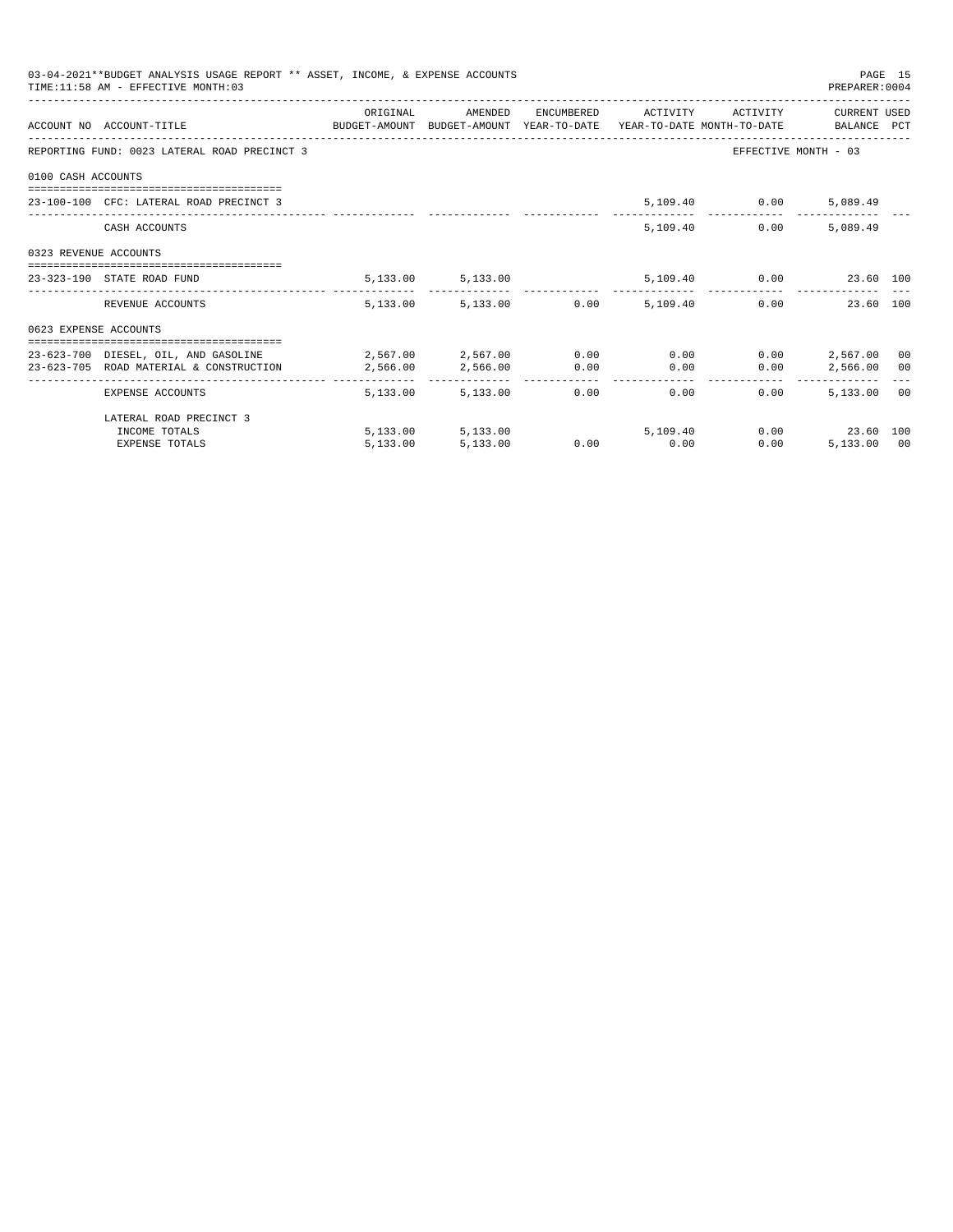|                       | 03-04-2021**BUDGET ANALYSIS USAGE REPORT ** ASSET, INCOME, & EXPENSE ACCOUNTS<br>TIME: 11:58 AM - EFFECTIVE MONTH: 03 |          |                                  |  |                                      | PREPARER: 0004       | PAGE 16 |
|-----------------------|-----------------------------------------------------------------------------------------------------------------------|----------|----------------------------------|--|--------------------------------------|----------------------|---------|
|                       | ACCOUNT NO ACCOUNT-TITLE COMPUTE SUDGET-AMOUNT BUDGET-AMOUNT YEAR-TO-DATE YEAR-TO-DATE MONTH-TO-DATE BALANCE PCT      | ORIGINAL |                                  |  | AMENDED ENCUMBERED ACTIVITY ACTIVITY | CURRENT USED         |         |
|                       | REPORTING FUND: 0024 LATERAL ROAD PRECINCT 4                                                                          |          |                                  |  |                                      | EFFECTIVE MONTH - 03 |         |
| 0100 CASH ACCOUNTS    |                                                                                                                       |          |                                  |  |                                      |                      |         |
|                       | 24-100-100 CFC: LATERAL ROAD PRECINCT 4                                                                               |          |                                  |  | 5,109.39 0.00 8,275.83               |                      |         |
|                       | CASH ACCOUNTS                                                                                                         |          |                                  |  | 5,109.39                             | $0.00$ $8,275.83$    |         |
| 0324 REVENUE ACCOUNTS |                                                                                                                       |          |                                  |  |                                      |                      |         |
|                       | 24-324-190 STATE ROAD FUND                                                                                            |          | 5, 133.00 5, 133.00              |  | 5,109.39 0.00 23.61 100              |                      |         |
|                       | REVENUE ACCOUNTS                                                                                                      |          | 5,133.00 5,133.00 0.00 5,109.39  |  |                                      | 0.00<br>23.61 100    |         |
| 0624 EXPENSE ACCOUNTS |                                                                                                                       |          |                                  |  |                                      |                      |         |
|                       | 24-624-700 DIESEL, OIL, AND GASOLINE $2,567.00$ $2,567.00$ $0.00$ $0.00$                                              |          |                                  |  |                                      | $0.00$ 2.567.00 00   |         |
|                       | 24-624-705 ROAD MATERIAL & CONSTRUCTION                                                                               | 2,566.00 | 2,566.00 1,000.00 0.00           |  |                                      | $0.00$ 1,566.00 39   |         |
|                       | EXPENSE ACCOUNTS                                                                                                      |          | 5,133.00 5,133.00 1,000.00 0.00  |  |                                      | $0.00$ $4.133.00$ 19 |         |
|                       | LATERAL ROAD PRECINCT 4                                                                                               |          |                                  |  |                                      |                      |         |
|                       | INCOME TOTALS                                                                                                         |          | $5,133.00$ $5,133.00$ $5,109.39$ |  |                                      | $0.00$ 23.61 100     |         |
|                       | <b>EXPENSE TOTALS</b>                                                                                                 |          | 5,133.00 5,133.00 1,000.00 0.00  |  | 0.00                                 | 4,133.00 19          |         |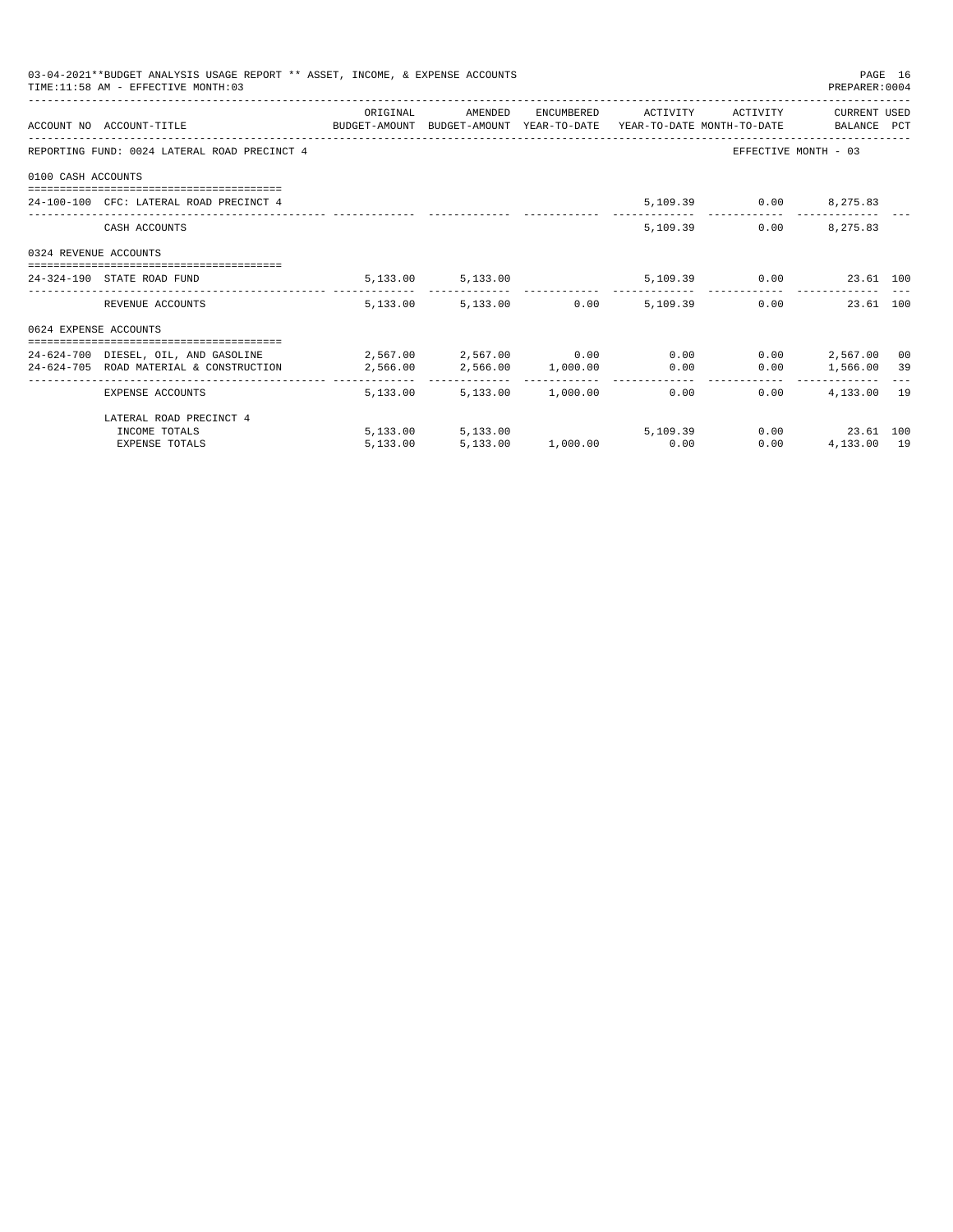|                  | 03-04-2021**BUDGET ANALYSIS USAGE REPORT ** ASSET, INCOME, & EXPENSE ACCOUNTS<br>PAGE 17<br>TIME:11:58 AM - EFFECTIVE MONTH:03<br>PREPARER: 0004<br>ACTIVITY<br>ORIGINAL<br>AMENDED<br>ENCUMBERED<br>ACTIVITY<br>ACCOUNT NO ACCOUNT-TITLE<br>BUDGET-AMOUNT BUDGET-AMOUNT YEAR-TO-DATE<br>YEAR-TO-DATE MONTH-TO-DATE<br>REPORTING FUND: 0026 IT YEARLY SERVICES<br>EFFECTIVE MONTH - 03<br>0100 IT YEARLY SERVICES CASH<br>56,911.81- 0.00<br>26-100-100 IT YEARLY SERVICES CASH ACCOUNT<br>$56, 911.81 -$<br>0.00<br>IT YEARLY SERVICES CASH<br>0200 LIABILITY ACCOUNT<br>0.00<br>0.00<br>0.00<br>0.00<br>0.00<br>26-200-999 SYSTEM ADDED FUND BALANCE<br>0.00<br>0.00<br>0.00<br>0.00<br>0.00<br>0.00<br>LIABILITY ACCOUNT<br>0330 IT YEARLY SERVICES REVENUE<br>0.00<br>0.00<br>0.00<br>0.00<br>26-330-185 IT YEARLY REVENUE<br>---------------------------<br>0.00<br>0.00<br>0.00<br>0.00<br>0.00<br>IT YEARLY SERVICES REVENUE<br>0660 IT YEARLY SERVICES EXPENSE<br>26-660-600 COPIERS & PRINTERS<br>25,000.00<br>25,000.00<br>2,224.11<br>12,041.36<br>0.00<br>10,734.53<br>21,780.00<br>0.00<br>9,075.00<br>0.00<br>12,705.00<br>26-660-601 BACKUP & DISASTER<br>21,780.00<br>26-660-602 CORE FIREWALL<br>0.00<br>4,176.00<br>4,176.00<br>1,740.00<br>0.00<br>2,436.00<br>26-660-603 LEC NETWORK<br>0.00<br>6,360.00<br>6,360.00<br>2,650.00<br>0.00<br>3,710.00<br>26-660-604 CH NETWORK<br>7,920.00<br>7,920.00<br>0.00<br>3,300.00<br>0.00<br>4,620.00<br>26-660-605 LEC SECURITY SOFTWARE<br>0.00<br>0.00<br>6,468.00<br>6,468.00<br>2,040.00<br>4,428.00<br>26-660-606<br>0.00<br>0.00<br>CH SECURITY SOFTWARE<br>5,760.00<br>5,760.00<br>3,060.00<br>2,700.00<br>0.00<br>3,052.00<br>26-660-607 NEW SECURE EMAIL<br>6,720.00<br>6,720.00<br>0.00<br>3,668.00<br>26-660-608 EXISTING HOST TAC WEBSITE<br>804.00<br>804.00<br>800.00<br>0.00<br>0.00<br>4.00<br>2,275.00<br>2,225.00<br>$26 - 660 - 609$<br>OFFICE 365<br>4,500.00<br>4,500.00<br>0.00<br>0.00 |            |            |          |            |      |                                    |                |  |
|------------------|----------------------------------------------------------------------------------------------------------------------------------------------------------------------------------------------------------------------------------------------------------------------------------------------------------------------------------------------------------------------------------------------------------------------------------------------------------------------------------------------------------------------------------------------------------------------------------------------------------------------------------------------------------------------------------------------------------------------------------------------------------------------------------------------------------------------------------------------------------------------------------------------------------------------------------------------------------------------------------------------------------------------------------------------------------------------------------------------------------------------------------------------------------------------------------------------------------------------------------------------------------------------------------------------------------------------------------------------------------------------------------------------------------------------------------------------------------------------------------------------------------------------------------------------------------------------------------------------------------------------------------------------------------------------------------------------------------------------------------------------------------------------------------------------------------------------------------------------------------------------------------------------------------------------------------------------------------------------------|------------|------------|----------|------------|------|------------------------------------|----------------|--|
|                  |                                                                                                                                                                                                                                                                                                                                                                                                                                                                                                                                                                                                                                                                                                                                                                                                                                                                                                                                                                                                                                                                                                                                                                                                                                                                                                                                                                                                                                                                                                                                                                                                                                                                                                                                                                                                                                                                                                                                                                            |            |            |          |            |      | <b>CURRENT USED</b><br>BALANCE PCT |                |  |
|                  |                                                                                                                                                                                                                                                                                                                                                                                                                                                                                                                                                                                                                                                                                                                                                                                                                                                                                                                                                                                                                                                                                                                                                                                                                                                                                                                                                                                                                                                                                                                                                                                                                                                                                                                                                                                                                                                                                                                                                                            |            |            |          |            |      |                                    |                |  |
|                  |                                                                                                                                                                                                                                                                                                                                                                                                                                                                                                                                                                                                                                                                                                                                                                                                                                                                                                                                                                                                                                                                                                                                                                                                                                                                                                                                                                                                                                                                                                                                                                                                                                                                                                                                                                                                                                                                                                                                                                            |            |            |          |            |      |                                    |                |  |
|                  |                                                                                                                                                                                                                                                                                                                                                                                                                                                                                                                                                                                                                                                                                                                                                                                                                                                                                                                                                                                                                                                                                                                                                                                                                                                                                                                                                                                                                                                                                                                                                                                                                                                                                                                                                                                                                                                                                                                                                                            |            |            |          |            |      | 130,991.31-                        |                |  |
|                  |                                                                                                                                                                                                                                                                                                                                                                                                                                                                                                                                                                                                                                                                                                                                                                                                                                                                                                                                                                                                                                                                                                                                                                                                                                                                                                                                                                                                                                                                                                                                                                                                                                                                                                                                                                                                                                                                                                                                                                            |            |            |          |            |      | 130,991.31-                        |                |  |
|                  |                                                                                                                                                                                                                                                                                                                                                                                                                                                                                                                                                                                                                                                                                                                                                                                                                                                                                                                                                                                                                                                                                                                                                                                                                                                                                                                                                                                                                                                                                                                                                                                                                                                                                                                                                                                                                                                                                                                                                                            |            |            |          |            |      |                                    |                |  |
|                  |                                                                                                                                                                                                                                                                                                                                                                                                                                                                                                                                                                                                                                                                                                                                                                                                                                                                                                                                                                                                                                                                                                                                                                                                                                                                                                                                                                                                                                                                                                                                                                                                                                                                                                                                                                                                                                                                                                                                                                            |            |            |          |            |      | 0.00                               |                |  |
|                  |                                                                                                                                                                                                                                                                                                                                                                                                                                                                                                                                                                                                                                                                                                                                                                                                                                                                                                                                                                                                                                                                                                                                                                                                                                                                                                                                                                                                                                                                                                                                                                                                                                                                                                                                                                                                                                                                                                                                                                            |            |            |          |            |      |                                    |                |  |
|                  |                                                                                                                                                                                                                                                                                                                                                                                                                                                                                                                                                                                                                                                                                                                                                                                                                                                                                                                                                                                                                                                                                                                                                                                                                                                                                                                                                                                                                                                                                                                                                                                                                                                                                                                                                                                                                                                                                                                                                                            |            |            |          |            |      |                                    |                |  |
|                  |                                                                                                                                                                                                                                                                                                                                                                                                                                                                                                                                                                                                                                                                                                                                                                                                                                                                                                                                                                                                                                                                                                                                                                                                                                                                                                                                                                                                                                                                                                                                                                                                                                                                                                                                                                                                                                                                                                                                                                            |            |            |          |            |      |                                    |                |  |
|                  |                                                                                                                                                                                                                                                                                                                                                                                                                                                                                                                                                                                                                                                                                                                                                                                                                                                                                                                                                                                                                                                                                                                                                                                                                                                                                                                                                                                                                                                                                                                                                                                                                                                                                                                                                                                                                                                                                                                                                                            |            |            |          |            |      | 0.00                               |                |  |
|                  |                                                                                                                                                                                                                                                                                                                                                                                                                                                                                                                                                                                                                                                                                                                                                                                                                                                                                                                                                                                                                                                                                                                                                                                                                                                                                                                                                                                                                                                                                                                                                                                                                                                                                                                                                                                                                                                                                                                                                                            |            |            |          |            |      | 0.00                               |                |  |
|                  |                                                                                                                                                                                                                                                                                                                                                                                                                                                                                                                                                                                                                                                                                                                                                                                                                                                                                                                                                                                                                                                                                                                                                                                                                                                                                                                                                                                                                                                                                                                                                                                                                                                                                                                                                                                                                                                                                                                                                                            |            |            |          |            |      |                                    |                |  |
|                  |                                                                                                                                                                                                                                                                                                                                                                                                                                                                                                                                                                                                                                                                                                                                                                                                                                                                                                                                                                                                                                                                                                                                                                                                                                                                                                                                                                                                                                                                                                                                                                                                                                                                                                                                                                                                                                                                                                                                                                            |            |            |          |            |      |                                    |                |  |
|                  |                                                                                                                                                                                                                                                                                                                                                                                                                                                                                                                                                                                                                                                                                                                                                                                                                                                                                                                                                                                                                                                                                                                                                                                                                                                                                                                                                                                                                                                                                                                                                                                                                                                                                                                                                                                                                                                                                                                                                                            |            |            |          |            |      |                                    | 57             |  |
|                  |                                                                                                                                                                                                                                                                                                                                                                                                                                                                                                                                                                                                                                                                                                                                                                                                                                                                                                                                                                                                                                                                                                                                                                                                                                                                                                                                                                                                                                                                                                                                                                                                                                                                                                                                                                                                                                                                                                                                                                            |            |            |          |            |      |                                    | 42             |  |
|                  |                                                                                                                                                                                                                                                                                                                                                                                                                                                                                                                                                                                                                                                                                                                                                                                                                                                                                                                                                                                                                                                                                                                                                                                                                                                                                                                                                                                                                                                                                                                                                                                                                                                                                                                                                                                                                                                                                                                                                                            |            |            |          |            |      |                                    | 42             |  |
|                  |                                                                                                                                                                                                                                                                                                                                                                                                                                                                                                                                                                                                                                                                                                                                                                                                                                                                                                                                                                                                                                                                                                                                                                                                                                                                                                                                                                                                                                                                                                                                                                                                                                                                                                                                                                                                                                                                                                                                                                            |            |            |          |            |      |                                    | 42             |  |
|                  |                                                                                                                                                                                                                                                                                                                                                                                                                                                                                                                                                                                                                                                                                                                                                                                                                                                                                                                                                                                                                                                                                                                                                                                                                                                                                                                                                                                                                                                                                                                                                                                                                                                                                                                                                                                                                                                                                                                                                                            |            |            |          |            |      |                                    | 42             |  |
|                  |                                                                                                                                                                                                                                                                                                                                                                                                                                                                                                                                                                                                                                                                                                                                                                                                                                                                                                                                                                                                                                                                                                                                                                                                                                                                                                                                                                                                                                                                                                                                                                                                                                                                                                                                                                                                                                                                                                                                                                            |            |            |          |            |      |                                    | 32<br>53       |  |
|                  |                                                                                                                                                                                                                                                                                                                                                                                                                                                                                                                                                                                                                                                                                                                                                                                                                                                                                                                                                                                                                                                                                                                                                                                                                                                                                                                                                                                                                                                                                                                                                                                                                                                                                                                                                                                                                                                                                                                                                                            |            |            |          |            |      |                                    | 45             |  |
|                  |                                                                                                                                                                                                                                                                                                                                                                                                                                                                                                                                                                                                                                                                                                                                                                                                                                                                                                                                                                                                                                                                                                                                                                                                                                                                                                                                                                                                                                                                                                                                                                                                                                                                                                                                                                                                                                                                                                                                                                            |            |            |          |            |      |                                    | 100            |  |
|                  |                                                                                                                                                                                                                                                                                                                                                                                                                                                                                                                                                                                                                                                                                                                                                                                                                                                                                                                                                                                                                                                                                                                                                                                                                                                                                                                                                                                                                                                                                                                                                                                                                                                                                                                                                                                                                                                                                                                                                                            |            |            |          |            |      |                                    | 51             |  |
|                  | 26-660-610 ADOBE PDF SOFTWARE                                                                                                                                                                                                                                                                                                                                                                                                                                                                                                                                                                                                                                                                                                                                                                                                                                                                                                                                                                                                                                                                                                                                                                                                                                                                                                                                                                                                                                                                                                                                                                                                                                                                                                                                                                                                                                                                                                                                              | 4,200.00   | 4,200.00   | 1,610.50 | 192.92     | 0.00 | 2,396.58                           | 43             |  |
|                  | 26-660-611 LEC MONITOR GENERATOR                                                                                                                                                                                                                                                                                                                                                                                                                                                                                                                                                                                                                                                                                                                                                                                                                                                                                                                                                                                                                                                                                                                                                                                                                                                                                                                                                                                                                                                                                                                                                                                                                                                                                                                                                                                                                                                                                                                                           | 1,680.00   | 1,680.00   | 0.00     | 0.00       | 0.00 | 1,680.00                           | 0 <sub>0</sub> |  |
| $26 - 660 - 612$ | EST BACKUP INTERNET                                                                                                                                                                                                                                                                                                                                                                                                                                                                                                                                                                                                                                                                                                                                                                                                                                                                                                                                                                                                                                                                                                                                                                                                                                                                                                                                                                                                                                                                                                                                                                                                                                                                                                                                                                                                                                                                                                                                                        | 2,400.00   | 2,400.00   | 0.00     | 800.00     | 0.00 | 1,600.00                           | 33             |  |
|                  | 26-660-613 INTERNET FOR PATROL CARS                                                                                                                                                                                                                                                                                                                                                                                                                                                                                                                                                                                                                                                                                                                                                                                                                                                                                                                                                                                                                                                                                                                                                                                                                                                                                                                                                                                                                                                                                                                                                                                                                                                                                                                                                                                                                                                                                                                                        | 2,280.00   | 2,280.00   | 0.00     | 379.90     | 0.00 | 1,900.10                           | 17             |  |
|                  | 26-660-614 INTERNET FOR SENIOR CITIZENS                                                                                                                                                                                                                                                                                                                                                                                                                                                                                                                                                                                                                                                                                                                                                                                                                                                                                                                                                                                                                                                                                                                                                                                                                                                                                                                                                                                                                                                                                                                                                                                                                                                                                                                                                                                                                                                                                                                                    | 1,200.00   | 1,200.00   | 0.00     | 75.98      | 0.00 | 1,124.02                           | 06             |  |
|                  | 26-660-615 AT& FIBER CH                                                                                                                                                                                                                                                                                                                                                                                                                                                                                                                                                                                                                                                                                                                                                                                                                                                                                                                                                                                                                                                                                                                                                                                                                                                                                                                                                                                                                                                                                                                                                                                                                                                                                                                                                                                                                                                                                                                                                    | 9,000.00   | 9,000.00   | 0.00     | 0.00       | 0.00 | 9,000.00                           | 0 <sub>0</sub> |  |
|                  | 26-660-616 PHONE LINE COST                                                                                                                                                                                                                                                                                                                                                                                                                                                                                                                                                                                                                                                                                                                                                                                                                                                                                                                                                                                                                                                                                                                                                                                                                                                                                                                                                                                                                                                                                                                                                                                                                                                                                                                                                                                                                                                                                                                                                 | 5,400.00   | 5,400.00   | 0.00     | 0.00       | 0.00 | 5,400.00                           | 0 <sub>0</sub> |  |
|                  | 26-660-617 SPARE SUPPLIES KEPT ON SITE                                                                                                                                                                                                                                                                                                                                                                                                                                                                                                                                                                                                                                                                                                                                                                                                                                                                                                                                                                                                                                                                                                                                                                                                                                                                                                                                                                                                                                                                                                                                                                                                                                                                                                                                                                                                                                                                                                                                     | 1,500.00   | 1,500.00   | 0.00     | 229.65     | 0.00 | 1,270.35                           | 15             |  |
| 26-660-618       | SUPPORT FOR IT SYSTEMS                                                                                                                                                                                                                                                                                                                                                                                                                                                                                                                                                                                                                                                                                                                                                                                                                                                                                                                                                                                                                                                                                                                                                                                                                                                                                                                                                                                                                                                                                                                                                                                                                                                                                                                                                                                                                                                                                                                                                     | 38,400.00  | 38,400.00  | 0.00     | 16,000.00  | 0.00 | 22,400.00                          | 42             |  |
|                  | IT YEARLY SERVICES EXPENSE                                                                                                                                                                                                                                                                                                                                                                                                                                                                                                                                                                                                                                                                                                                                                                                                                                                                                                                                                                                                                                                                                                                                                                                                                                                                                                                                                                                                                                                                                                                                                                                                                                                                                                                                                                                                                                                                                                                                                 | 155,548.00 | 155,548.00 | 4,634.61 | 56,911.81  | 0.00 | 94,001.58                          | 40             |  |
|                  | IT YEARLY SERVICES                                                                                                                                                                                                                                                                                                                                                                                                                                                                                                                                                                                                                                                                                                                                                                                                                                                                                                                                                                                                                                                                                                                                                                                                                                                                                                                                                                                                                                                                                                                                                                                                                                                                                                                                                                                                                                                                                                                                                         |            |            |          |            |      |                                    |                |  |
|                  | INCOME TOTALS                                                                                                                                                                                                                                                                                                                                                                                                                                                                                                                                                                                                                                                                                                                                                                                                                                                                                                                                                                                                                                                                                                                                                                                                                                                                                                                                                                                                                                                                                                                                                                                                                                                                                                                                                                                                                                                                                                                                                              | 0.00       | 0.00       |          | 0.00       | 0.00 | 0.00                               |                |  |
|                  | EXPENSE TOTALS                                                                                                                                                                                                                                                                                                                                                                                                                                                                                                                                                                                                                                                                                                                                                                                                                                                                                                                                                                                                                                                                                                                                                                                                                                                                                                                                                                                                                                                                                                                                                                                                                                                                                                                                                                                                                                                                                                                                                             | 155,548.00 | 155,548.00 | 4,634.61 | 56, 911.81 | 0.00 | 94,001.58                          | 40             |  |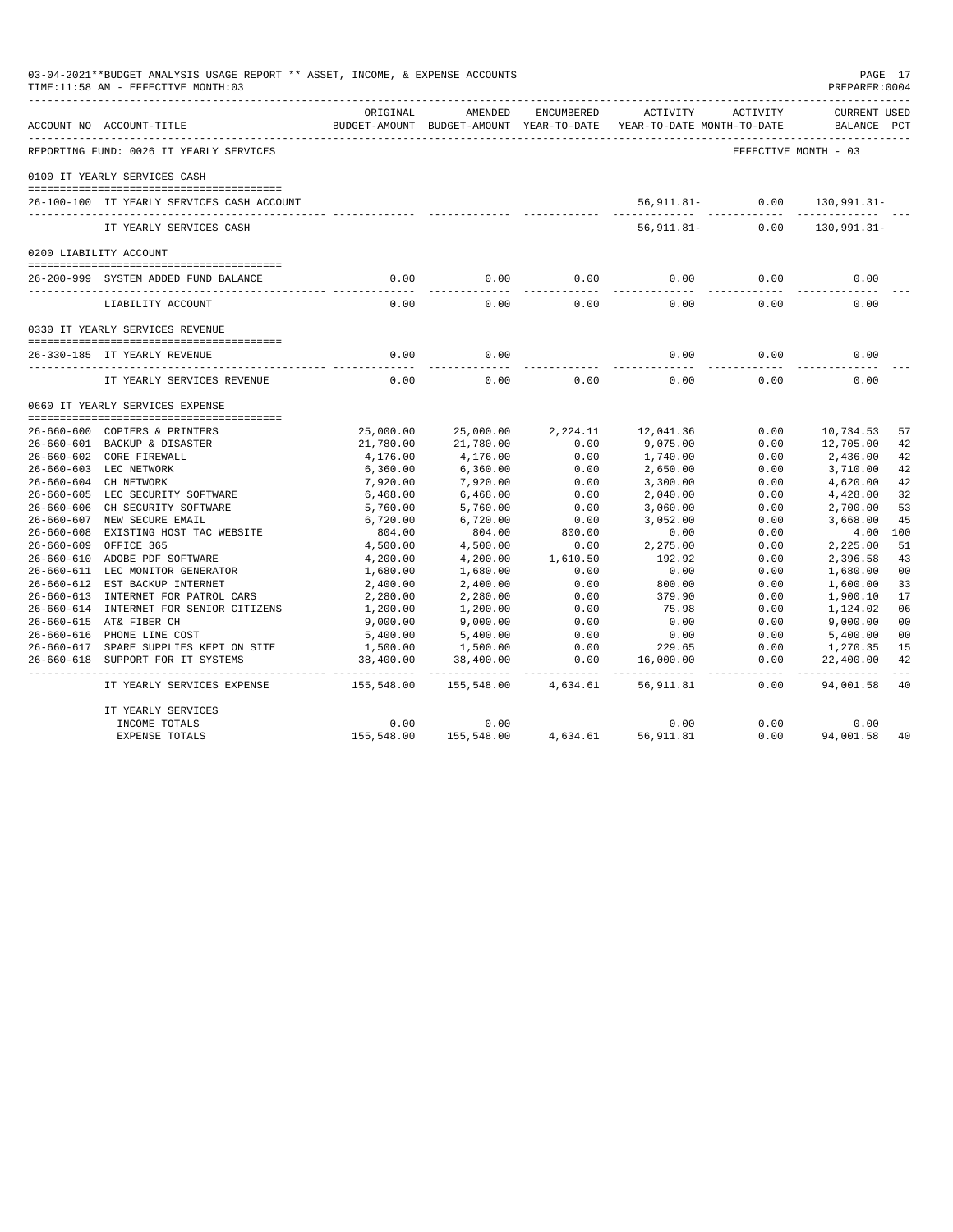| 03-04-2021**BUDGET ANALYSIS USAGE REPORT ** ASSET, INCOME, & EXPENSE ACCOUNTS<br>PAGE 18<br>PREPARER: 0004<br>TIME:11:58 AM - EFFECTIVE MONTH:03<br>ENCUMBERED<br>ACTIVITY<br>ACTIVITY<br>ORIGINAL<br>AMENDED<br><b>CURRENT USED</b><br>BUDGET-AMOUNT YEAR-TO-DATE<br>ACCOUNT NO ACCOUNT-TITLE<br>BUDGET-AMOUNT<br>YEAR-TO-DATE MONTH-TO-DATE<br>BALANCE<br>REPORTING FUND: 0027 IT DEPARTMENT CAPITAL NOV 2019<br>EFFECTIVE MONTH - 03<br>0100 IT CASH ACCOUNT<br>49, 211.50-<br>0.00<br>$228,669.33-$<br>27-100-100 IT DEPARTMENT CHECKING<br>IT CASH ACCOUNT<br>$49.211.50 -$<br>0.00<br>$228,669.33-$<br>0200 LIABILITY ACCOUNT<br>0.00<br>0.00<br>$27,910.50 -$<br>27-200-180 ACCOUNTS PAYABLE<br>0.00<br>0.00<br>0.00<br>0.00<br>0.00<br>27-200-999 SYSTEM ADDED FUND BALANCE<br>0.00<br>LIABILITY ACCOUNT<br>0.00<br>0.00<br>0.00<br>0.00<br>0.00<br>$27,910.50 -$<br>0327 IT REVENUE ACCOUNT<br>0.00<br>0.00<br>0.00<br>0.00<br>0.00<br>27-327-180 IT INTEREST<br>0.00<br>0.00<br>0.00<br>27-327-181 IT REVENUE<br>0.00<br>0.00<br>0.00<br>0.00<br>0.00<br>0.00<br>0.00<br>0.00<br>IT REVENUE ACCOUNT<br>0627 IT EXPENSE ACCOUNT<br>0.00<br>0.00<br>0.00<br>0.00<br>0.00<br>0.00<br>27-627-333 LAST YEARS BILLS<br>0.00<br>27-627-621 PROJECT MANAGEMENT<br>0.00<br>0.00<br>0.00<br>0.00<br>0.00<br>27-627-622 NTEGRATION & SUPPORT<br>0.00<br>0.00<br>0.00<br>0.00<br>0.00<br>0.00<br>0.00<br>27-627-625 HARDWARE<br>0.00<br>8,026.99<br>538.19<br>0.00<br>7,488.80<br>$27 - 627 - 626$<br>CABLING<br>0.00<br>47,000.00<br>0.00<br>43,427.60<br>0.00<br>3,572.40<br>27-627-627<br>PHONE SYSTEM CHANGES<br>0.00<br>0.00<br>0.00<br>0.00<br>0.00<br>0.00<br>27-627-628 ELECTRICAL & HVAC<br>0.00<br>0.00<br>5,245.71<br>$5, 245.71 -$<br>0.00<br>0.00<br>$27 - 627 - 629$<br>CONTRACT PAY-OFF<br>0.00<br>1,946.50<br>0.00<br>0.00<br>0.00<br>1,946.50<br>0.00<br>0.00<br>$27 - 627 - 630$<br>PROJECT INTEGRATION & SUPPORT<br>1,325.00<br>0.00<br>0.00<br>1,325.00<br>0.00<br>58,298.49<br>0.00<br>0.00<br>9,086.99<br>IT EXPENSE ACCOUNT<br>49,211.50 |                                |      |           |      |             |      |          |     |
|---------------------------------------------------------------------------------------------------------------------------------------------------------------------------------------------------------------------------------------------------------------------------------------------------------------------------------------------------------------------------------------------------------------------------------------------------------------------------------------------------------------------------------------------------------------------------------------------------------------------------------------------------------------------------------------------------------------------------------------------------------------------------------------------------------------------------------------------------------------------------------------------------------------------------------------------------------------------------------------------------------------------------------------------------------------------------------------------------------------------------------------------------------------------------------------------------------------------------------------------------------------------------------------------------------------------------------------------------------------------------------------------------------------------------------------------------------------------------------------------------------------------------------------------------------------------------------------------------------------------------------------------------------------------------------------------------------------------------------------------------------------------------------------------------------------------------------------------------------------------------------------------------------------------------------------------------------------------------------------------------------------------------------------------------------------|--------------------------------|------|-----------|------|-------------|------|----------|-----|
|                                                                                                                                                                                                                                                                                                                                                                                                                                                                                                                                                                                                                                                                                                                                                                                                                                                                                                                                                                                                                                                                                                                                                                                                                                                                                                                                                                                                                                                                                                                                                                                                                                                                                                                                                                                                                                                                                                                                                                                                                                                               |                                |      |           |      |             |      |          | PCT |
|                                                                                                                                                                                                                                                                                                                                                                                                                                                                                                                                                                                                                                                                                                                                                                                                                                                                                                                                                                                                                                                                                                                                                                                                                                                                                                                                                                                                                                                                                                                                                                                                                                                                                                                                                                                                                                                                                                                                                                                                                                                               |                                |      |           |      |             |      |          |     |
|                                                                                                                                                                                                                                                                                                                                                                                                                                                                                                                                                                                                                                                                                                                                                                                                                                                                                                                                                                                                                                                                                                                                                                                                                                                                                                                                                                                                                                                                                                                                                                                                                                                                                                                                                                                                                                                                                                                                                                                                                                                               |                                |      |           |      |             |      |          |     |
|                                                                                                                                                                                                                                                                                                                                                                                                                                                                                                                                                                                                                                                                                                                                                                                                                                                                                                                                                                                                                                                                                                                                                                                                                                                                                                                                                                                                                                                                                                                                                                                                                                                                                                                                                                                                                                                                                                                                                                                                                                                               |                                |      |           |      |             |      |          |     |
|                                                                                                                                                                                                                                                                                                                                                                                                                                                                                                                                                                                                                                                                                                                                                                                                                                                                                                                                                                                                                                                                                                                                                                                                                                                                                                                                                                                                                                                                                                                                                                                                                                                                                                                                                                                                                                                                                                                                                                                                                                                               |                                |      |           |      |             |      |          |     |
|                                                                                                                                                                                                                                                                                                                                                                                                                                                                                                                                                                                                                                                                                                                                                                                                                                                                                                                                                                                                                                                                                                                                                                                                                                                                                                                                                                                                                                                                                                                                                                                                                                                                                                                                                                                                                                                                                                                                                                                                                                                               |                                |      |           |      |             |      |          |     |
|                                                                                                                                                                                                                                                                                                                                                                                                                                                                                                                                                                                                                                                                                                                                                                                                                                                                                                                                                                                                                                                                                                                                                                                                                                                                                                                                                                                                                                                                                                                                                                                                                                                                                                                                                                                                                                                                                                                                                                                                                                                               |                                |      |           |      |             |      |          |     |
|                                                                                                                                                                                                                                                                                                                                                                                                                                                                                                                                                                                                                                                                                                                                                                                                                                                                                                                                                                                                                                                                                                                                                                                                                                                                                                                                                                                                                                                                                                                                                                                                                                                                                                                                                                                                                                                                                                                                                                                                                                                               |                                |      |           |      |             |      |          |     |
|                                                                                                                                                                                                                                                                                                                                                                                                                                                                                                                                                                                                                                                                                                                                                                                                                                                                                                                                                                                                                                                                                                                                                                                                                                                                                                                                                                                                                                                                                                                                                                                                                                                                                                                                                                                                                                                                                                                                                                                                                                                               |                                |      |           |      |             |      |          |     |
|                                                                                                                                                                                                                                                                                                                                                                                                                                                                                                                                                                                                                                                                                                                                                                                                                                                                                                                                                                                                                                                                                                                                                                                                                                                                                                                                                                                                                                                                                                                                                                                                                                                                                                                                                                                                                                                                                                                                                                                                                                                               |                                |      |           |      |             |      |          |     |
|                                                                                                                                                                                                                                                                                                                                                                                                                                                                                                                                                                                                                                                                                                                                                                                                                                                                                                                                                                                                                                                                                                                                                                                                                                                                                                                                                                                                                                                                                                                                                                                                                                                                                                                                                                                                                                                                                                                                                                                                                                                               |                                |      |           |      |             |      |          |     |
|                                                                                                                                                                                                                                                                                                                                                                                                                                                                                                                                                                                                                                                                                                                                                                                                                                                                                                                                                                                                                                                                                                                                                                                                                                                                                                                                                                                                                                                                                                                                                                                                                                                                                                                                                                                                                                                                                                                                                                                                                                                               |                                |      |           |      |             |      |          |     |
|                                                                                                                                                                                                                                                                                                                                                                                                                                                                                                                                                                                                                                                                                                                                                                                                                                                                                                                                                                                                                                                                                                                                                                                                                                                                                                                                                                                                                                                                                                                                                                                                                                                                                                                                                                                                                                                                                                                                                                                                                                                               |                                |      |           |      |             |      |          |     |
|                                                                                                                                                                                                                                                                                                                                                                                                                                                                                                                                                                                                                                                                                                                                                                                                                                                                                                                                                                                                                                                                                                                                                                                                                                                                                                                                                                                                                                                                                                                                                                                                                                                                                                                                                                                                                                                                                                                                                                                                                                                               |                                |      |           |      |             |      |          |     |
|                                                                                                                                                                                                                                                                                                                                                                                                                                                                                                                                                                                                                                                                                                                                                                                                                                                                                                                                                                                                                                                                                                                                                                                                                                                                                                                                                                                                                                                                                                                                                                                                                                                                                                                                                                                                                                                                                                                                                                                                                                                               |                                |      |           |      |             |      |          |     |
|                                                                                                                                                                                                                                                                                                                                                                                                                                                                                                                                                                                                                                                                                                                                                                                                                                                                                                                                                                                                                                                                                                                                                                                                                                                                                                                                                                                                                                                                                                                                                                                                                                                                                                                                                                                                                                                                                                                                                                                                                                                               |                                |      |           |      |             |      |          |     |
|                                                                                                                                                                                                                                                                                                                                                                                                                                                                                                                                                                                                                                                                                                                                                                                                                                                                                                                                                                                                                                                                                                                                                                                                                                                                                                                                                                                                                                                                                                                                                                                                                                                                                                                                                                                                                                                                                                                                                                                                                                                               |                                |      |           |      |             |      |          |     |
|                                                                                                                                                                                                                                                                                                                                                                                                                                                                                                                                                                                                                                                                                                                                                                                                                                                                                                                                                                                                                                                                                                                                                                                                                                                                                                                                                                                                                                                                                                                                                                                                                                                                                                                                                                                                                                                                                                                                                                                                                                                               |                                |      |           |      |             |      |          |     |
|                                                                                                                                                                                                                                                                                                                                                                                                                                                                                                                                                                                                                                                                                                                                                                                                                                                                                                                                                                                                                                                                                                                                                                                                                                                                                                                                                                                                                                                                                                                                                                                                                                                                                                                                                                                                                                                                                                                                                                                                                                                               |                                |      |           |      |             |      |          |     |
|                                                                                                                                                                                                                                                                                                                                                                                                                                                                                                                                                                                                                                                                                                                                                                                                                                                                                                                                                                                                                                                                                                                                                                                                                                                                                                                                                                                                                                                                                                                                                                                                                                                                                                                                                                                                                                                                                                                                                                                                                                                               |                                |      |           |      |             |      |          |     |
|                                                                                                                                                                                                                                                                                                                                                                                                                                                                                                                                                                                                                                                                                                                                                                                                                                                                                                                                                                                                                                                                                                                                                                                                                                                                                                                                                                                                                                                                                                                                                                                                                                                                                                                                                                                                                                                                                                                                                                                                                                                               |                                |      |           |      |             |      |          | 07  |
|                                                                                                                                                                                                                                                                                                                                                                                                                                                                                                                                                                                                                                                                                                                                                                                                                                                                                                                                                                                                                                                                                                                                                                                                                                                                                                                                                                                                                                                                                                                                                                                                                                                                                                                                                                                                                                                                                                                                                                                                                                                               |                                |      |           |      |             |      |          | 92  |
|                                                                                                                                                                                                                                                                                                                                                                                                                                                                                                                                                                                                                                                                                                                                                                                                                                                                                                                                                                                                                                                                                                                                                                                                                                                                                                                                                                                                                                                                                                                                                                                                                                                                                                                                                                                                                                                                                                                                                                                                                                                               |                                |      |           |      |             |      |          |     |
|                                                                                                                                                                                                                                                                                                                                                                                                                                                                                                                                                                                                                                                                                                                                                                                                                                                                                                                                                                                                                                                                                                                                                                                                                                                                                                                                                                                                                                                                                                                                                                                                                                                                                                                                                                                                                                                                                                                                                                                                                                                               |                                |      |           |      |             |      |          |     |
|                                                                                                                                                                                                                                                                                                                                                                                                                                                                                                                                                                                                                                                                                                                                                                                                                                                                                                                                                                                                                                                                                                                                                                                                                                                                                                                                                                                                                                                                                                                                                                                                                                                                                                                                                                                                                                                                                                                                                                                                                                                               |                                |      |           |      |             |      |          | 00  |
|                                                                                                                                                                                                                                                                                                                                                                                                                                                                                                                                                                                                                                                                                                                                                                                                                                                                                                                                                                                                                                                                                                                                                                                                                                                                                                                                                                                                                                                                                                                                                                                                                                                                                                                                                                                                                                                                                                                                                                                                                                                               |                                |      |           |      |             |      |          | 00  |
|                                                                                                                                                                                                                                                                                                                                                                                                                                                                                                                                                                                                                                                                                                                                                                                                                                                                                                                                                                                                                                                                                                                                                                                                                                                                                                                                                                                                                                                                                                                                                                                                                                                                                                                                                                                                                                                                                                                                                                                                                                                               |                                |      |           |      |             |      |          | 84  |
|                                                                                                                                                                                                                                                                                                                                                                                                                                                                                                                                                                                                                                                                                                                                                                                                                                                                                                                                                                                                                                                                                                                                                                                                                                                                                                                                                                                                                                                                                                                                                                                                                                                                                                                                                                                                                                                                                                                                                                                                                                                               | IT DEPARTMENT CAPITAL NOV 2019 |      |           |      |             |      |          |     |
|                                                                                                                                                                                                                                                                                                                                                                                                                                                                                                                                                                                                                                                                                                                                                                                                                                                                                                                                                                                                                                                                                                                                                                                                                                                                                                                                                                                                                                                                                                                                                                                                                                                                                                                                                                                                                                                                                                                                                                                                                                                               | INCOME TOTALS                  | 0.00 | 0.00      |      | 0.00        | 0.00 | 0.00     |     |
|                                                                                                                                                                                                                                                                                                                                                                                                                                                                                                                                                                                                                                                                                                                                                                                                                                                                                                                                                                                                                                                                                                                                                                                                                                                                                                                                                                                                                                                                                                                                                                                                                                                                                                                                                                                                                                                                                                                                                                                                                                                               | <b>EXPENSE TOTALS</b>          | 0.00 | 58,298.49 | 0.00 | 49, 211, 50 | 0.00 | 9,086.99 | 84  |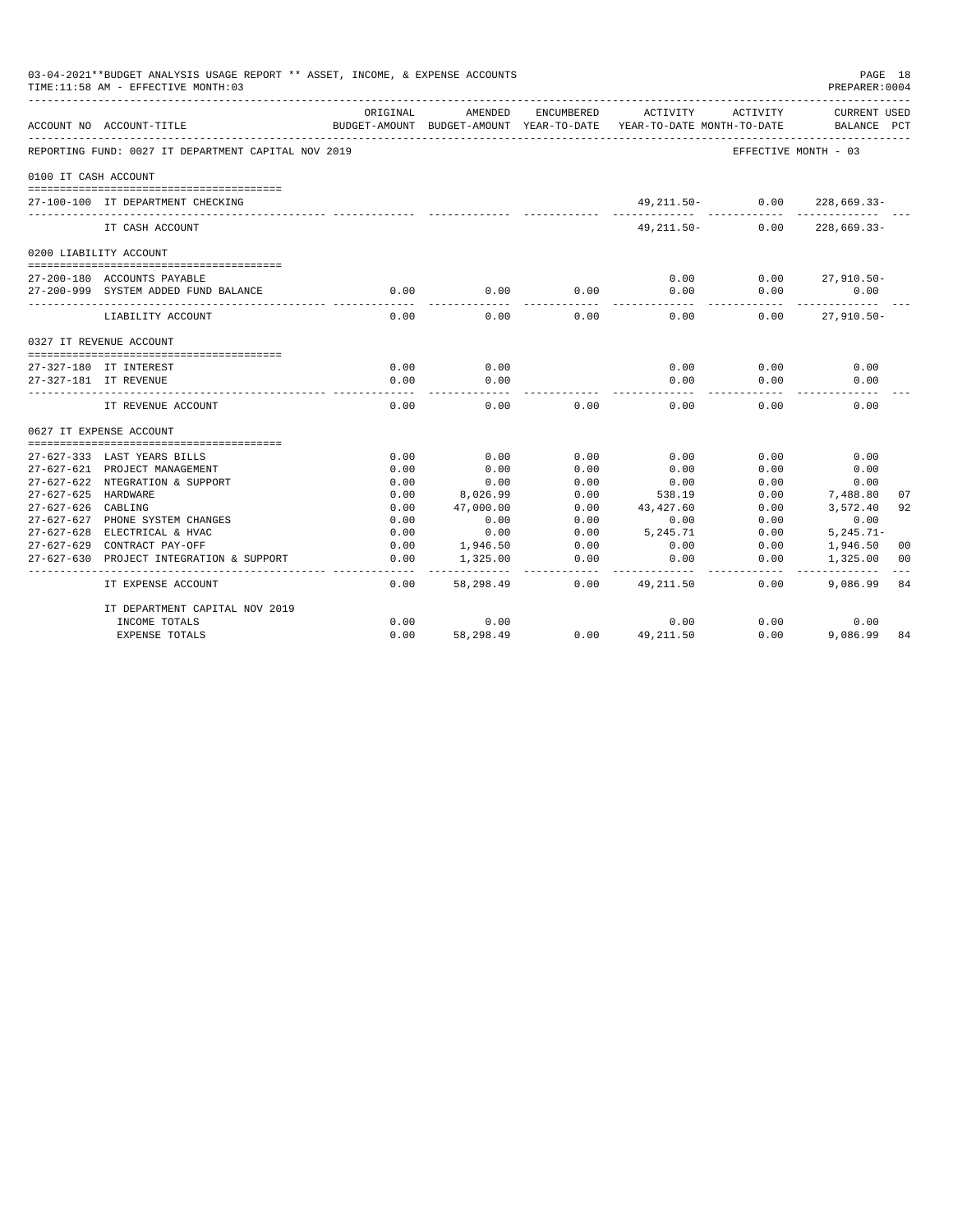| 03-04-2021**BUDGET ANALYSIS USAGE REPORT ** ASSET, INCOME, & EXPENSE ACCOUNTS<br>PAGE 19<br>TIME: 11:58 AM - EFFECTIVE MONTH: 03<br>PREPARER: 0004<br>ORIGINAL<br>AMENDED<br>ENCUMBERED<br>ACTIVITY<br>ACTIVITY<br><b>CURRENT USED</b><br>ACCOUNT NO ACCOUNT-TITLE<br>BUDGET-AMOUNT BUDGET-AMOUNT YEAR-TO-DATE YEAR-TO-DATE MONTH-TO-DATE<br>BALANCE PCT<br>REPORTING FUND: 0028 CONTINGENCY FUND<br>EFFECTIVE MONTH - 03<br>0100 CONTINGENCY CASH<br>0.00<br>0.00<br>8,402.13 0.00<br>28-100-100 CONTINGENCY FUND CHECKING<br>$8,402.13+$<br>------------ -------------<br>$0.00$ $8.402.13$<br>$8.402.13+$<br>0.00<br>0.00<br>0.00<br>CONTINGENCY CASH<br>0200 LIABILITY<br>0.00<br>0.00<br>0.00<br>0.00<br>0.00<br>0.00<br>28-200-999 SYSTEM ADDED FUND BALANCE<br>0.00<br>0.00<br>0.00<br>0.00<br>0.00<br>0.00<br>LIABILITY<br>0328 CONTIGENCY REVENUE<br>0.00<br>0.00<br>0.00<br>0.00<br>0.00<br>28-328-100 WIND TAX REVENUE<br>0.00<br>0.00<br>0.00<br>CONTIGENCY REVENUE<br>0.00<br>0.00<br>0.00<br>0628 CONTIGENCY EXPENSE<br>5.967.00<br>25, 267, 00<br>0.00<br>8,402.13<br>$0.00$ 16,864.87 33<br>28-628-628 CONTIGENCY MISC EXPENSE<br>5,967,00 25,267,00<br>$0.00$ $8.402.13$<br>$0.00$ 16,864.87 33<br>CONTIGENCY EXPENSE |                  |                   |      |                      |      |                                    |  |
|----------------------------------------------------------------------------------------------------------------------------------------------------------------------------------------------------------------------------------------------------------------------------------------------------------------------------------------------------------------------------------------------------------------------------------------------------------------------------------------------------------------------------------------------------------------------------------------------------------------------------------------------------------------------------------------------------------------------------------------------------------------------------------------------------------------------------------------------------------------------------------------------------------------------------------------------------------------------------------------------------------------------------------------------------------------------------------------------------------------------------------------------------------------------------------------------------------------------------------------|------------------|-------------------|------|----------------------|------|------------------------------------|--|
|                                                                                                                                                                                                                                                                                                                                                                                                                                                                                                                                                                                                                                                                                                                                                                                                                                                                                                                                                                                                                                                                                                                                                                                                                                        |                  |                   |      |                      |      |                                    |  |
|                                                                                                                                                                                                                                                                                                                                                                                                                                                                                                                                                                                                                                                                                                                                                                                                                                                                                                                                                                                                                                                                                                                                                                                                                                        |                  |                   |      |                      |      |                                    |  |
|                                                                                                                                                                                                                                                                                                                                                                                                                                                                                                                                                                                                                                                                                                                                                                                                                                                                                                                                                                                                                                                                                                                                                                                                                                        |                  |                   |      |                      |      |                                    |  |
|                                                                                                                                                                                                                                                                                                                                                                                                                                                                                                                                                                                                                                                                                                                                                                                                                                                                                                                                                                                                                                                                                                                                                                                                                                        |                  |                   |      |                      |      |                                    |  |
|                                                                                                                                                                                                                                                                                                                                                                                                                                                                                                                                                                                                                                                                                                                                                                                                                                                                                                                                                                                                                                                                                                                                                                                                                                        |                  |                   |      |                      |      |                                    |  |
|                                                                                                                                                                                                                                                                                                                                                                                                                                                                                                                                                                                                                                                                                                                                                                                                                                                                                                                                                                                                                                                                                                                                                                                                                                        |                  |                   |      |                      |      |                                    |  |
|                                                                                                                                                                                                                                                                                                                                                                                                                                                                                                                                                                                                                                                                                                                                                                                                                                                                                                                                                                                                                                                                                                                                                                                                                                        |                  |                   |      |                      |      |                                    |  |
|                                                                                                                                                                                                                                                                                                                                                                                                                                                                                                                                                                                                                                                                                                                                                                                                                                                                                                                                                                                                                                                                                                                                                                                                                                        |                  |                   |      |                      |      |                                    |  |
|                                                                                                                                                                                                                                                                                                                                                                                                                                                                                                                                                                                                                                                                                                                                                                                                                                                                                                                                                                                                                                                                                                                                                                                                                                        |                  |                   |      |                      |      |                                    |  |
|                                                                                                                                                                                                                                                                                                                                                                                                                                                                                                                                                                                                                                                                                                                                                                                                                                                                                                                                                                                                                                                                                                                                                                                                                                        |                  |                   |      |                      |      |                                    |  |
|                                                                                                                                                                                                                                                                                                                                                                                                                                                                                                                                                                                                                                                                                                                                                                                                                                                                                                                                                                                                                                                                                                                                                                                                                                        |                  |                   |      |                      |      |                                    |  |
|                                                                                                                                                                                                                                                                                                                                                                                                                                                                                                                                                                                                                                                                                                                                                                                                                                                                                                                                                                                                                                                                                                                                                                                                                                        |                  |                   |      |                      |      |                                    |  |
|                                                                                                                                                                                                                                                                                                                                                                                                                                                                                                                                                                                                                                                                                                                                                                                                                                                                                                                                                                                                                                                                                                                                                                                                                                        |                  |                   |      |                      |      |                                    |  |
|                                                                                                                                                                                                                                                                                                                                                                                                                                                                                                                                                                                                                                                                                                                                                                                                                                                                                                                                                                                                                                                                                                                                                                                                                                        |                  |                   |      |                      |      |                                    |  |
| CONTINGENCY FUND                                                                                                                                                                                                                                                                                                                                                                                                                                                                                                                                                                                                                                                                                                                                                                                                                                                                                                                                                                                                                                                                                                                                                                                                                       |                  |                   |      |                      |      |                                    |  |
| INCOME TOTALS<br><b>EXPENSE TOTALS</b>                                                                                                                                                                                                                                                                                                                                                                                                                                                                                                                                                                                                                                                                                                                                                                                                                                                                                                                                                                                                                                                                                                                                                                                                 | 0.00<br>5,967,00 | 0.00<br>25,267.00 | 0.00 | 8,402.13<br>8,402.13 | 0.00 | $0.00$ $8,402.13+$<br>16,864.87 33 |  |
|                                                                                                                                                                                                                                                                                                                                                                                                                                                                                                                                                                                                                                                                                                                                                                                                                                                                                                                                                                                                                                                                                                                                                                                                                                        |                  |                   |      |                      |      |                                    |  |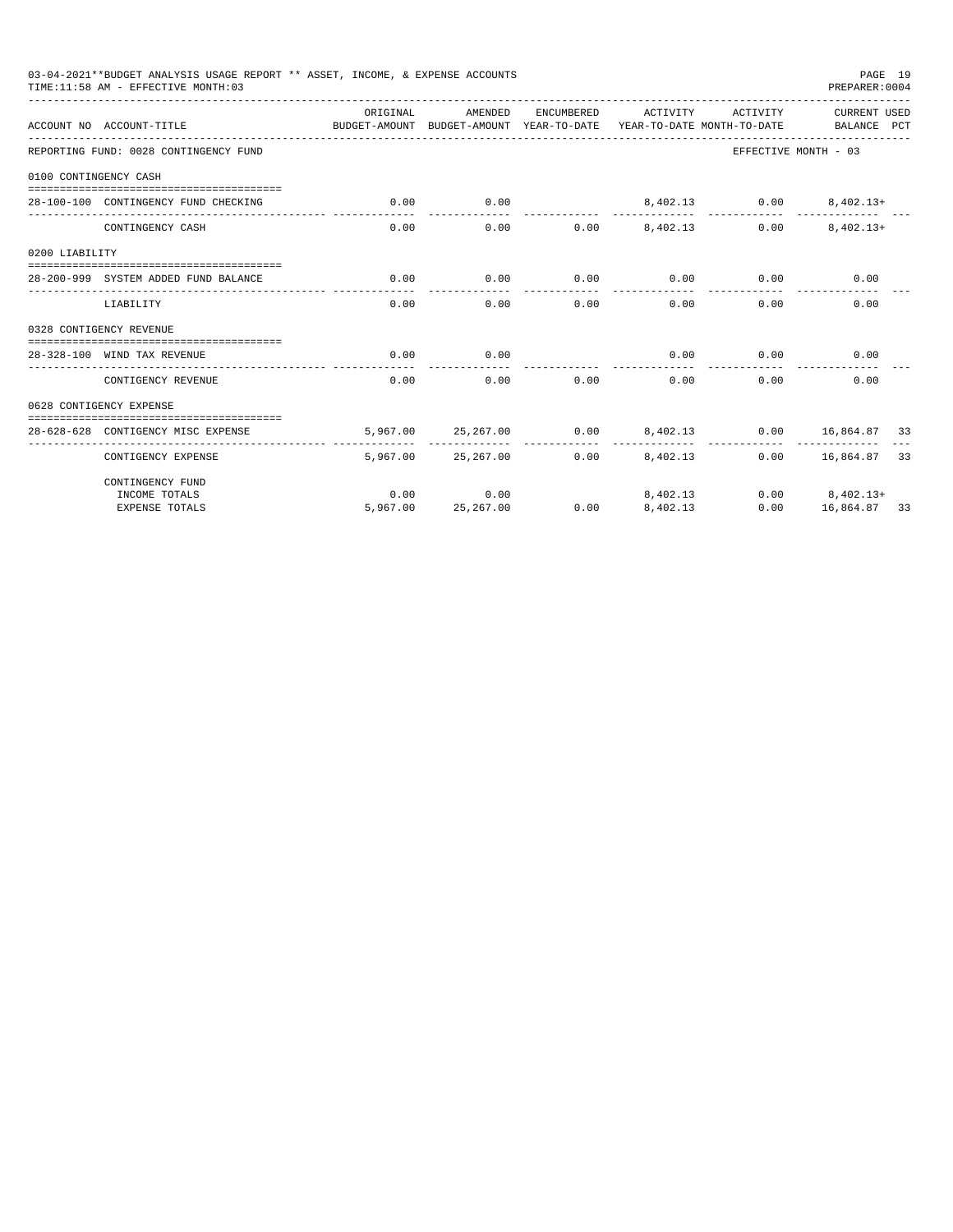|                       | 03-04-2021**BUDGET ANALYSIS USAGE REPORT ** ASSET, INCOME, & EXPENSE ACCOUNTS<br>TIME: 11:58 AM - EFFECTIVE MONTH: 03 |          |                       |              |                                                                                                                              |                      | PAGE 20<br>PREPARER: 0004 |    |
|-----------------------|-----------------------------------------------------------------------------------------------------------------------|----------|-----------------------|--------------|------------------------------------------------------------------------------------------------------------------------------|----------------------|---------------------------|----|
|                       | ACCOUNT NO ACCOUNT-TITLE                                                                                              | ORIGINAL | AMENDED               |              | ENCUMBERED ACTIVITY ACTIVITY CURRENT USED<br>BUDGET-AMOUNT BUDGET-AMOUNT YEAR-TO-DATE YEAR-TO-DATE MONTH-TO-DATE BALANCE PCT |                      |                           |    |
|                       | REPORTING FUND: 0029 COUNTY COURT REPORTER FUND                                                                       |          |                       |              |                                                                                                                              |                      | EFFECTIVE MONTH - 03      |    |
| 0100 CASH ACCOUNTS    |                                                                                                                       |          |                       |              |                                                                                                                              |                      |                           |    |
|                       | 29-100-100 COUNTY COURT REPORTER                                                                                      |          |                       |              |                                                                                                                              | $14.00 - 0.00$ 27.33 |                           |    |
|                       | CASH ACCOUNTS                                                                                                         |          |                       |              |                                                                                                                              | $14.00 -$            | 0.00<br>27.33             |    |
|                       | 0200 SYSTEM ADDED DEPARTMENT                                                                                          |          |                       |              |                                                                                                                              |                      |                           |    |
|                       | 29-200-999 SYSTEM ADDED FUND BALANCE                                                                                  | 0.00     | 0.00<br>------------- | ------------ | $0.00$ $0.00$ $0.00$ $0.00$                                                                                                  | -----------          | 0.00                      |    |
|                       | SYSTEM ADDED DEPARTMENT                                                                                               | 0.00     | 0.00                  |              | 0.00<br>0.00                                                                                                                 | 0.00                 | 0.00                      |    |
| 0390 REVENUE          |                                                                                                                       |          |                       |              |                                                                                                                              |                      |                           |    |
|                       | 29-390-390 COUNTY CLERK REPORTER FEES                                                                                 | 25.00    | 25.00                 |              | $14.00$ 0.00 11.00 56<br>___________                                                                                         |                      |                           |    |
|                       | <b>REVENUE</b>                                                                                                        | 25.00    |                       |              | 25.00 0.00 14.00                                                                                                             | 0.00                 | 11.00                     | 56 |
| 0690 EXPENSE ACCOUNTS |                                                                                                                       |          |                       |              |                                                                                                                              |                      |                           |    |
|                       | 29-690-395 COURT REPORTER EXPENSE                                                                                     | 0.00     | 0.00                  | 0.00         | 0.00                                                                                                                         | 0.00                 | 0.00                      |    |
|                       | <b>EXPENSE ACCOUNTS</b>                                                                                               | 0.00     |                       | 0.00         | 0.00                                                                                                                         | 0.00                 | 0.00<br>0.00              |    |
|                       | COUNTY COURT REPORTER FUND                                                                                            |          |                       |              |                                                                                                                              |                      |                           |    |
|                       | INCOME TOTALS                                                                                                         | 25.00    | 25.00                 |              | 14.00                                                                                                                        |                      | $0.00$ 11.00              | 56 |
|                       | <b>EXPENSE TOTALS</b>                                                                                                 | 0.00     | 0.00                  | 0.00         | 0.00                                                                                                                         | 0.00                 | 0.00                      |    |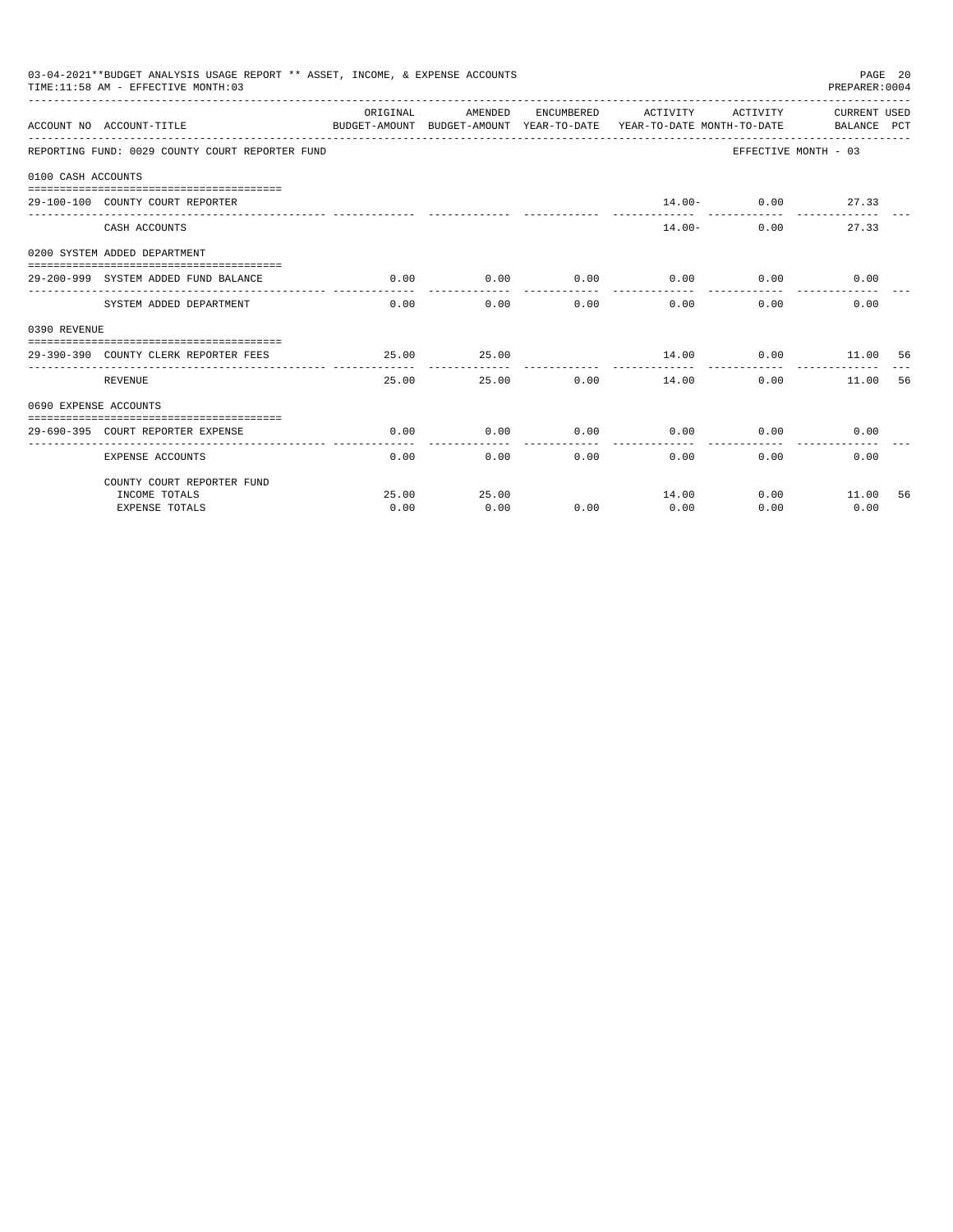| ORIGINAL<br>AMENDED<br>ENCUMBERED ACTIVITY<br>ACTIVITY CURRENT USED<br>ACCOUNT NO ACCOUNT-TITLE<br>BUDGET-AMOUNT BUDGET-AMOUNT YEAR-TO-DATE YEAR-TO-DATE MONTH-TO-DATE BALANCE PCT<br>REPORTING FUND: 0030 COURT RECORDS PRESERVATION FUND<br>EFFECTIVE MONTH - 03<br>0100 CASH ACCOUNTS | PAGE 21<br>PREPARER:0004 |      |
|------------------------------------------------------------------------------------------------------------------------------------------------------------------------------------------------------------------------------------------------------------------------------------------|--------------------------|------|
|                                                                                                                                                                                                                                                                                          |                          |      |
|                                                                                                                                                                                                                                                                                          |                          |      |
|                                                                                                                                                                                                                                                                                          |                          |      |
| 210.00   0.00   5,212.67<br>30-100-100 CFC: COURT RECORDS PRES FUND<br>$50.00 - 0.00$<br>30-100-230 DISTRICT CREDIT CARD ACCOUNT<br>10.00<br>30-100-231 COUNTY CLERK CREDIT CARD<br>10.00                                                                                                | 0.00<br>10.00            |      |
| ---------<br>_________________________________<br>170.00<br>10.00<br>CASH ACCOUNTS                                                                                                                                                                                                       | 5.222.67                 |      |
| 0330 REVENUE ACCOUNTS                                                                                                                                                                                                                                                                    |                          |      |
| -----------------------------------<br>0.00<br>$0.00$ $0.00$ $0.00$ $0.00$<br>0.00<br>30-330-180 INTEREST EARNED<br>170.00   10.00<br>30-330-730 RECORDS PRESERVATION FEES<br>500.00<br>500.00                                                                                           | 330.00                   | - 34 |
| REVENUE ACCOUNTS<br>500.00<br>10.00                                                                                                                                                                                                                                                      | 330.00                   | 34   |
| 0730 EXPENSE ACCOUNTS                                                                                                                                                                                                                                                                    |                          |      |
| 0.00<br>0.00<br>0.00<br>0.00<br>0.00<br>30-730-730 RECORDS PRES EXPENSES                                                                                                                                                                                                                 | 0.00                     |      |
| 0.00<br>0.00<br>0.00<br>0.00<br>0.00<br><b>EXPENSE ACCOUNTS</b>                                                                                                                                                                                                                          | 0.00                     |      |
| COURT RECORDS PRESERVATION FUND                                                                                                                                                                                                                                                          |                          |      |
| 500.00<br>INCOME TOTALS<br>500.00<br>0.00<br>0.00<br>0.00<br>0.00<br>0.00<br><b>EXPENSE TOTALS</b>                                                                                                                                                                                       | 0.00                     | 34   |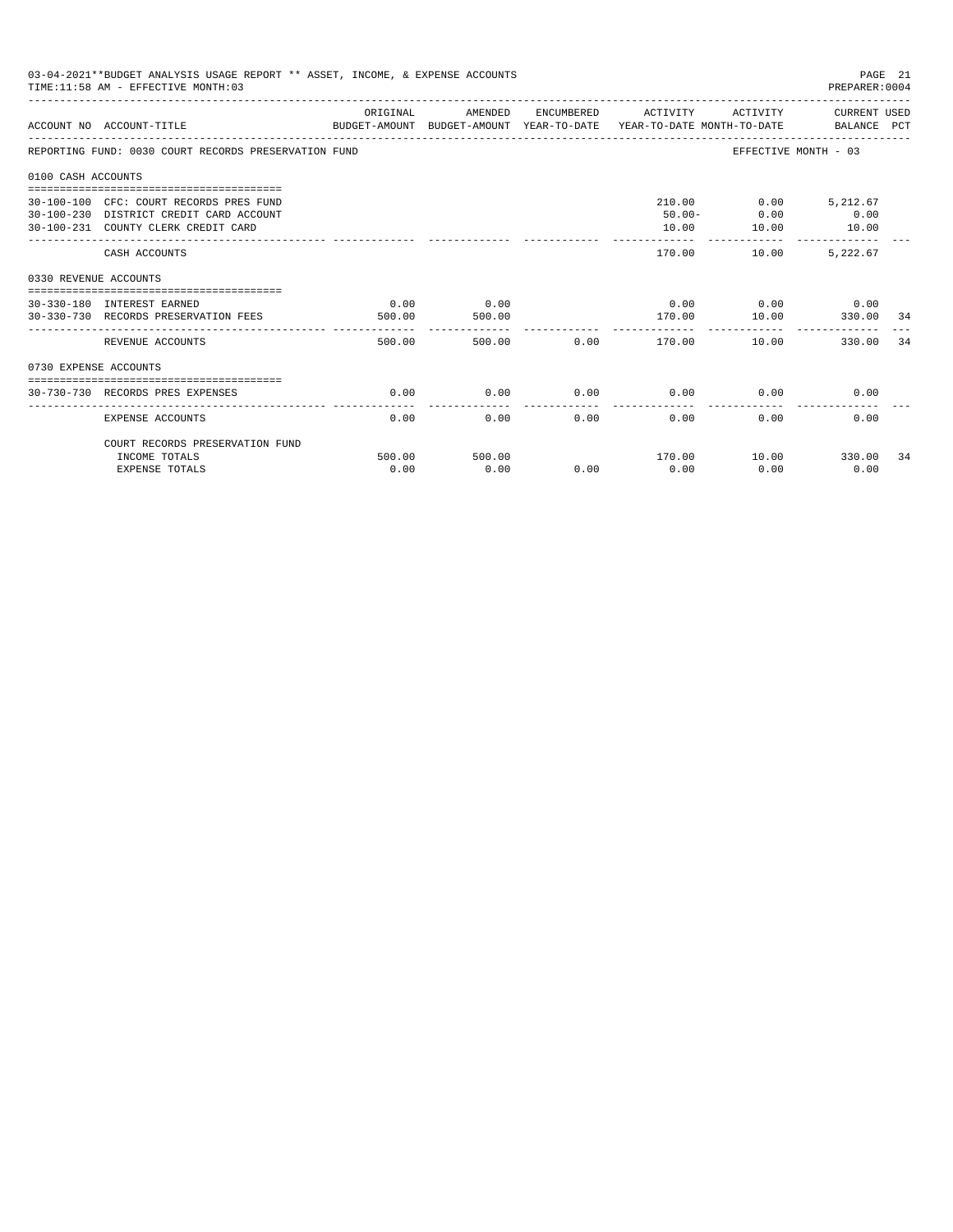|                       | 03-04-2021**BUDGET ANALYSIS USAGE REPORT ** ASSET, INCOME, & EXPENSE ACCOUNTS<br>TIME: 11:58 AM - EFFECTIVE MONTH: 03 |          |                        |              |                   |                                                        | PAGE 22<br>PREPARER: 0004                         |    |
|-----------------------|-----------------------------------------------------------------------------------------------------------------------|----------|------------------------|--------------|-------------------|--------------------------------------------------------|---------------------------------------------------|----|
|                       | BUDGET-AMOUNT BUDGET-AMOUNT YEAR-TO-DATE YEAR-TO-DATE_MONTH-TO-DATE BALANCE PCT<br>ACCOUNT NO ACCOUNT-TITLE           | ORIGINAL |                        |              |                   |                                                        | AMENDED ENCUMBERED ACTIVITY ACTIVITY CURRENT USED |    |
|                       | REPORTING FUND: 0031 COUNTY JURY FUND                                                                                 |          |                        |              |                   |                                                        | EFFECTIVE MONTH - 03                              |    |
| 0100 CASH ACCOUNTS    |                                                                                                                       |          |                        |              |                   |                                                        |                                                   |    |
|                       | 31-100-100 COUNTY CLERK JURY FEES                                                                                     |          |                        |              |                   | 4.67 0.00                                              | 9.11                                              |    |
|                       | CASH ACCOUNTS                                                                                                         |          |                        |              |                   | 4.67<br>0.00                                           | 9.11                                              |    |
|                       | 0200 SYSTEM ADDED DEPARTMENT                                                                                          |          |                        |              |                   |                                                        |                                                   |    |
|                       | 31-200-999 SYSTEM ADDED FUND BALANCE                                                                                  | 0.00     | 0.00<br>-------------- | ------------ | .                 | $0.00$ $0.00$ $0.00$ $0.00$<br>. _ _ _ _ _ _ _ _ _ _ _ | 0.00                                              |    |
|                       | SYSTEM ADDED DEPARTMENT                                                                                               |          | $0.00$ 0.00            |              | $0.00$ and $0.00$ | 0.00<br>0.00                                           | 0.00                                              |    |
| 0380 REVENUE ACCOUNTS |                                                                                                                       |          |                        |              |                   |                                                        |                                                   |    |
|                       | 31-380-380 COUNTY CLERK JURY FEES                                                                                     | 10.00    | 10.00<br>---------     |              | .                 | 4.67 0.00                                              | 5.33 47                                           |    |
|                       | REVENUE ACCOUNTS                                                                                                      | 10.00    |                        | 10.00        | 0.00<br>4.67      |                                                        | 0.00<br>5.33 47                                   |    |
| 0680 EXPENSE ACCOUNTS |                                                                                                                       |          |                        |              |                   |                                                        |                                                   |    |
|                       | 31-680-680 COUNTY PETIT JURY                                                                                          | 0.00     | 0.00                   | 0.00         | 0.00              | 0.00                                                   | 0.00                                              |    |
|                       | <b>EXPENSE ACCOUNTS</b>                                                                                               | 0.00     |                        | 0.00         | 0.00              | 0.00                                                   | 0.00<br>0.00                                      |    |
|                       | COUNTY JURY FUND                                                                                                      |          |                        |              |                   |                                                        |                                                   |    |
|                       | INCOME TOTALS                                                                                                         | 10.00    | 10.00                  |              |                   | 4.67                                                   | 0.00<br>5.33                                      | 47 |
|                       | <b>EXPENSE TOTALS</b>                                                                                                 | 0.00     | 0.00                   | 0.00         | 0.00              | 0.00                                                   | 0.00                                              |    |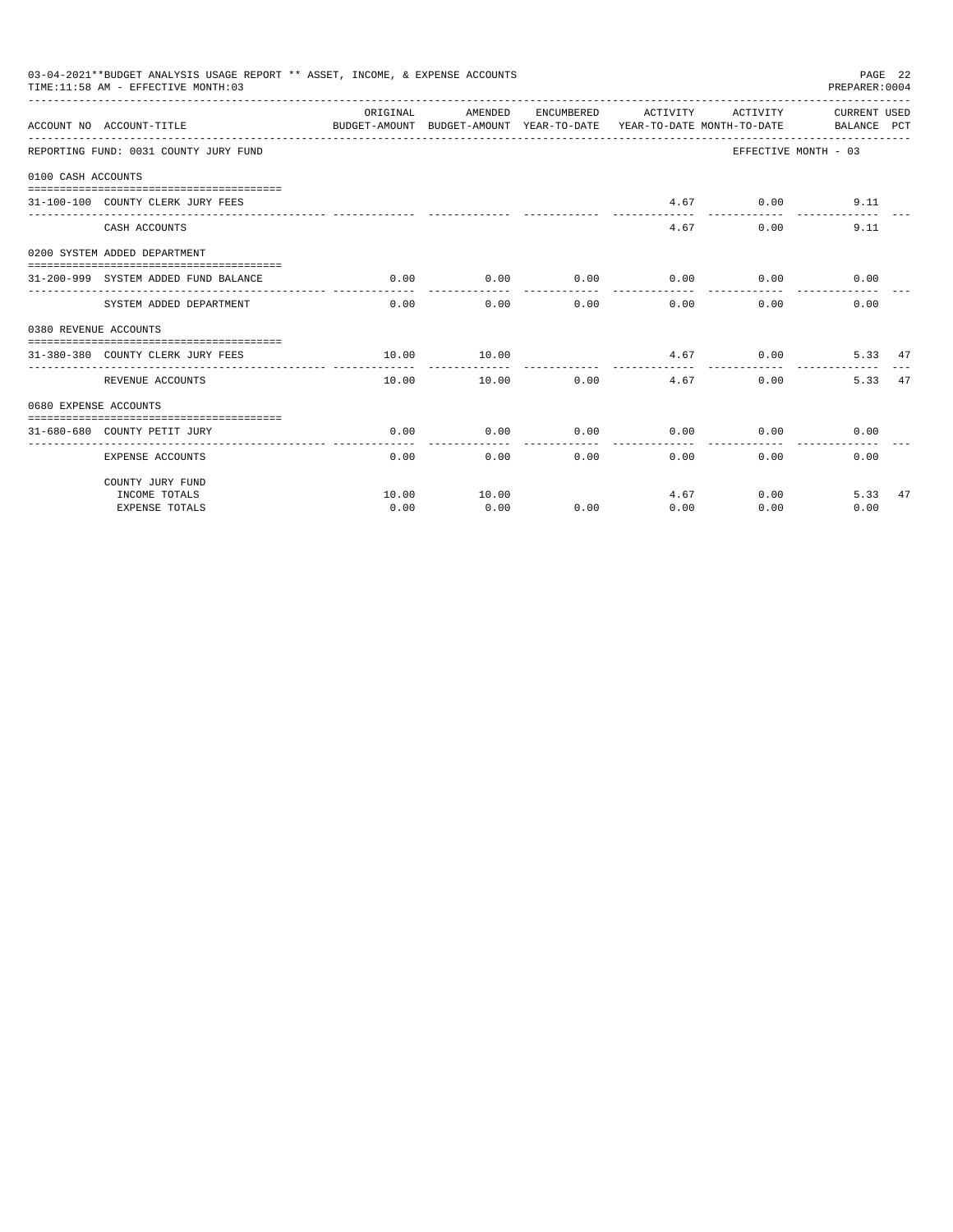|                       | 03-04-2021**BUDGET ANALYSIS USAGE REPORT ** ASSET, INCOME, & EXPENSE ACCOUNTS<br>TIME: 11:58 AM - EFFECTIVE MONTH: 03   |               |               |               |                     |                                      | PAGE 23<br>PREPARER: 0004                       |                |
|-----------------------|-------------------------------------------------------------------------------------------------------------------------|---------------|---------------|---------------|---------------------|--------------------------------------|-------------------------------------------------|----------------|
|                       | ACCOUNT NO ACCOUNT-TITLE COMPARENT AND BUDGET-AMOUNT BUDGET-AMOUNT YEAR-TO-DATE YEAR-TO-DATE MONTH-TO-DATE BALANCE PCT  | ORIGINAL      | AMENDED       |               | ENCUMBERED ACTIVITY |                                      | ACTIVITY CURRENT USED                           |                |
|                       | REPORTING FUND: 0033 C&D COURT TECHNOLOGY FUND                                                                          |               |               |               |                     |                                      | EFFECTIVE MONTH - 03                            |                |
| 0100 CASH ACCOUNTS    |                                                                                                                         |               |               |               |                     |                                      |                                                 |                |
|                       | 33-100-100 CFC: C&D COURT TECHNOLOGY FUND<br>33-100-230 DISTRICT CLERK CC ACCOUNT<br>33-100-231 COUNTY CLERK CC ACCOUNT |               |               |               | 0.00<br>0.00        | 25.19<br>0.00<br>0.00                | 0.00<br>606.90<br>0.00<br>0.00<br>------------- |                |
|                       | CASH ACCOUNTS                                                                                                           |               |               |               | 25.19               |                                      | 0.00<br>606.90                                  |                |
| 0333 REVENUE ACCOUNTS |                                                                                                                         |               |               |               |                     |                                      |                                                 |                |
|                       | 33-333-180 INTEREST EARNED<br>33-333-733 C&D COURT TECH FEES                                                            | 0.00<br>50.00 | 0.00<br>50.00 |               |                     | $0.00$ $0.00$ $0.00$ $0.00$<br>25.19 | 0.00<br>24.81                                   | - 50           |
|                       | REVENUE ACCOUNTS                                                                                                        | 50.00         |               | 50.00 0.00    |                     | 25.19                                | 0.00<br>24.81                                   | 50             |
| 0733 EXPENSE ACCOUNTS |                                                                                                                         |               |               |               |                     |                                      |                                                 |                |
|                       | 33-733-733 C&D COURT TECH EXPENSES                                                                                      | 50.00         | 50.00         | $0.00$ 0.00   |                     |                                      | 0.00<br>50.00 00                                |                |
|                       | <b>EXPENSE ACCOUNTS</b>                                                                                                 | 50.00         |               | 50.00<br>0.00 | 0.00                | 0.00                                 | 50.00                                           | 0 <sup>0</sup> |
|                       | C&D COURT TECHNOLOGY FUND                                                                                               |               |               |               |                     |                                      |                                                 |                |
|                       | INCOME TOTALS                                                                                                           | 50.00         | 50.00         |               | 25.19               |                                      | 0.00<br>24.81                                   | 50             |
|                       | <b>EXPENSE TOTALS</b>                                                                                                   | 50.00         | 50.00         | 0.00          | 0.00                | 0.00                                 | 50.00                                           | 00             |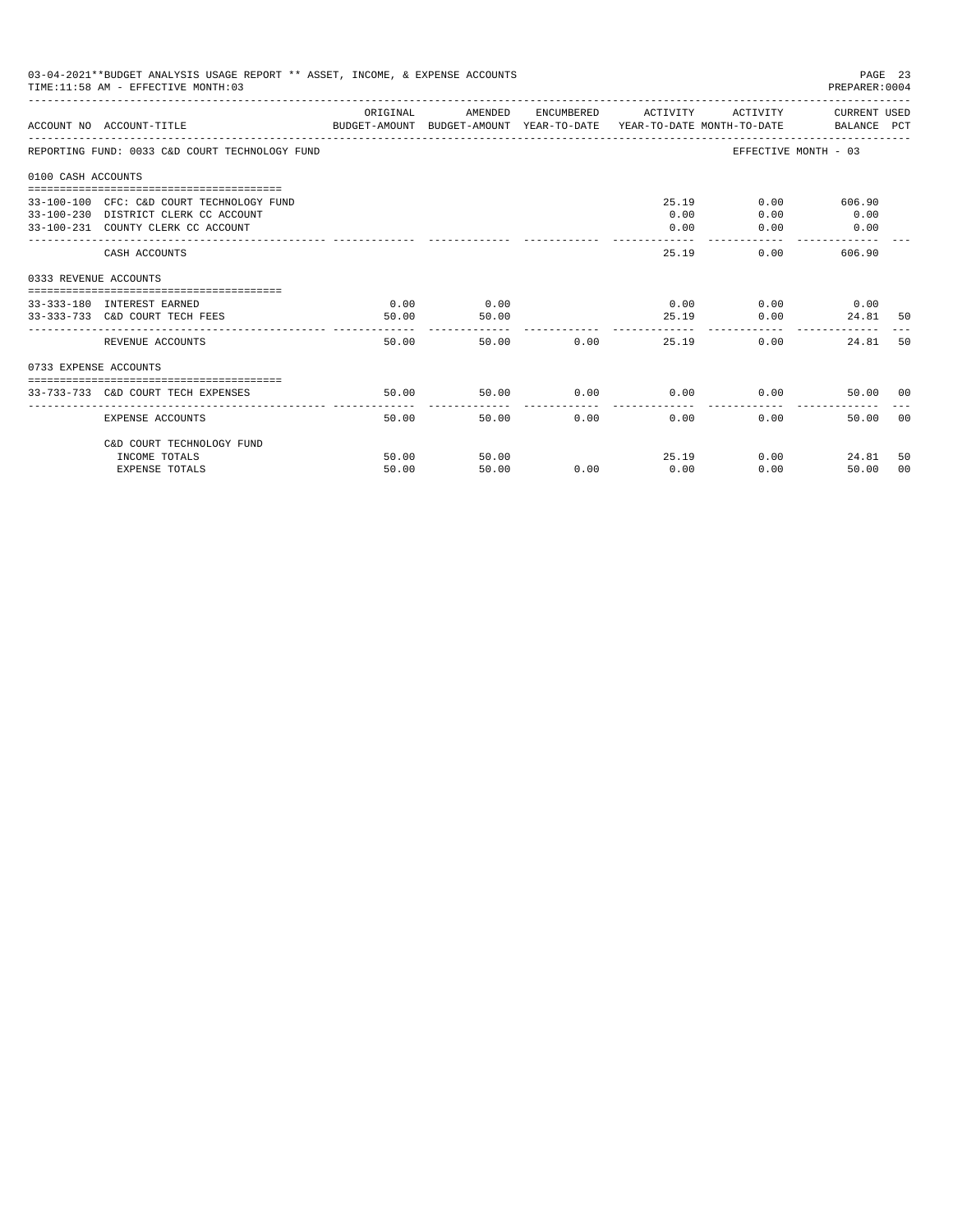|                       | 03-04-2021**BUDGET ANALYSIS USAGE REPORT ** ASSET, INCOME, & EXPENSE ACCOUNTS<br>TIME: 11:58 AM - EFFECTIVE MONTH: 03 |                |                |      |                     |                                  | PREPARER: 0004        | PAGE 24 |
|-----------------------|-----------------------------------------------------------------------------------------------------------------------|----------------|----------------|------|---------------------|----------------------------------|-----------------------|---------|
|                       | ACCOUNT NO ACCOUNT-TITLE<br>BUDGET-AMOUNT BUDGET-AMOUNT YEAR-TO-DATE  YEAR-TO-DATE MONTH-TO-DATE      BALANCE PCT     | ORIGINAL       | AMENDED        |      | ENCUMBERED ACTIVITY |                                  | ACTIVITY CURRENT USED |         |
|                       | REPORTING FUND: 0036 DISTRICT COURT RECORDS TECH FUND                                                                 |                |                |      |                     |                                  | EFFECTIVE MONTH - 03  |         |
| 0100 CASH ACCOUNTS    |                                                                                                                       |                |                |      |                     |                                  |                       |         |
|                       | 36-100-100 CFC: DIST COURT RECORDS TECH FUND<br>36-100-230 DISTRICT CLERK CC ACCOUNT                                  |                |                |      | 10.00               | 130.00   0.00   4,541.71<br>0.00 | 10.00                 |         |
|                       | CASH ACCOUNTS                                                                                                         |                |                |      |                     | 140.00<br>0.00                   | 4,551.71              |         |
| 0336 REVENUE ACCOUNTS |                                                                                                                       |                |                |      |                     |                                  |                       |         |
|                       | 36-336-180 INTEREST EARNED<br>36-336-736 DIST COURT REC TECH FEES                                                     | 0.00<br>400.00 | 0.00<br>400.00 |      | 0.00<br>100.00      | 0.00                             | $0.00$ 0.00<br>300.00 | -25     |
|                       | REVENUE ACCOUNTS                                                                                                      | 400.00         | 400.00         | 0.00 | 100.00              | 0.00                             | 300.00                | -25     |
| 0736 EXPENSE ACCOUNTS |                                                                                                                       |                |                |      |                     |                                  |                       |         |
|                       | 36-736-736 DIST COURT REC TECH EXPENSES                                                                               | 0.00           | 0.00           | 0.00 | 0.00                |                                  | 0.00<br>0.00          |         |
|                       | <b>EXPENSE ACCOUNTS</b>                                                                                               | 0.00           | 0.00           | 0.00 | 0.00                | 0.00                             | 0.00                  |         |
|                       | DISTRICT COURT RECORDS TECH FUND                                                                                      |                |                |      |                     |                                  |                       |         |
|                       | INCOME TOTALS<br><b>EXPENSE TOTALS</b>                                                                                | 400.00<br>0.00 | 400.00<br>0.00 | 0.00 | 100.00<br>0.00      | 0.00                             | $0.00$ 300.00<br>0.00 | -25     |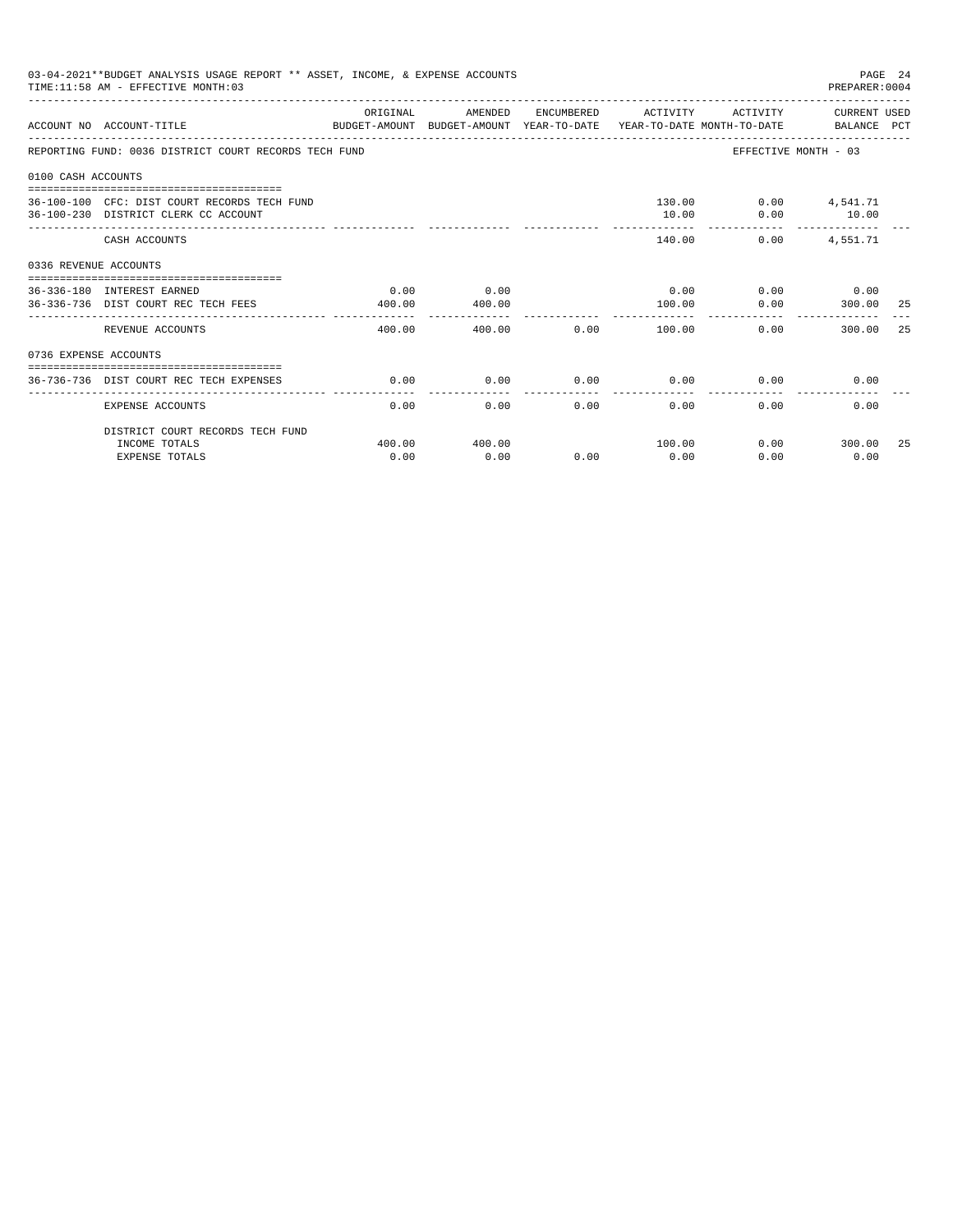|                    | 03-04-2021**BUDGET ANALYSIS USAGE REPORT ** ASSET, INCOME, & EXPENSE ACCOUNTS<br>TIME: 11:58 AM - EFFECTIVE MONTH: 03 |          |         |      |                       |                      | PAGE 25<br>PREPARER: 0004 |  |
|--------------------|-----------------------------------------------------------------------------------------------------------------------|----------|---------|------|-----------------------|----------------------|---------------------------|--|
|                    | ACCOUNT NO ACCOUNT-TITLE CONTROL CONTROLLER ANOUNT BUDGET-AMOUNT VEAR-TO-DATE YEAR-TO-DATE MONTH-TO-DATE BALANCE PCT  | ORIGINAL | AMENDED |      | ENCUMBERED ACTIVITY   | <b>ACTIVITY</b>      | CURRENT USED              |  |
|                    | REPORTING FUND: 0039 COMMISSARY PROFIT ACCOUNT                                                                        |          |         |      |                       | EFFECTIVE MONTH - 03 |                           |  |
| 0100 CASH ACCOUNTS |                                                                                                                       |          |         |      |                       |                      |                           |  |
|                    | 39-100-170 COMMISSARY CHECKING                                                                                        |          |         |      |                       | 37.60 0.00 3,333.84  |                           |  |
|                    | CASH ACCOUNTS                                                                                                         |          |         |      | 37.60                 | 0.00                 | 3, 333, 84                |  |
|                    | 0300 COMMISSARY REVENUE ACCOUNT                                                                                       |          |         |      |                       |                      |                           |  |
|                    | 39-300-110 REVENUE COMMISSARY                                                                                         | 700.00   | 700.00  |      | 0.00                  |                      | 0.00 700.00 00            |  |
|                    | 39-300-120 INTEREST EARNED                                                                                            | 22.00    | 22.00   |      | 37.60<br>-------      | 0.00                 | $15.60 + 171$             |  |
|                    | COMMISSARY REVENUE ACCOUNT                                                                                            | 722.00   | 722.00  | 0.00 | 37.60                 | 0.00                 | 684.40 05                 |  |
|                    | 0400 COMMISSARY EXPENSE                                                                                               |          |         |      |                       |                      |                           |  |
| 39-400-110 EXPENSE |                                                                                                                       | 0.00     | 0.00    | 0.00 | 0.00                  | 0.00                 | 0.00                      |  |
|                    | COMMISSARY EXPENSE                                                                                                    | 0.00     | 0.00    | 0.00 | -------------<br>0.00 | 0.00                 | 0.00                      |  |
|                    | COMMISSARY PROFIT ACCOUNT                                                                                             |          |         |      |                       |                      |                           |  |
|                    | INCOME TOTALS                                                                                                         | 722.00   | 722.00  |      | 37.60                 | 0.00                 | 684.40 05                 |  |
|                    | <b>EXPENSE TOTALS</b>                                                                                                 | 0.00     | 0.00    | 0.00 | 0.00                  | 0.00                 | 0.00                      |  |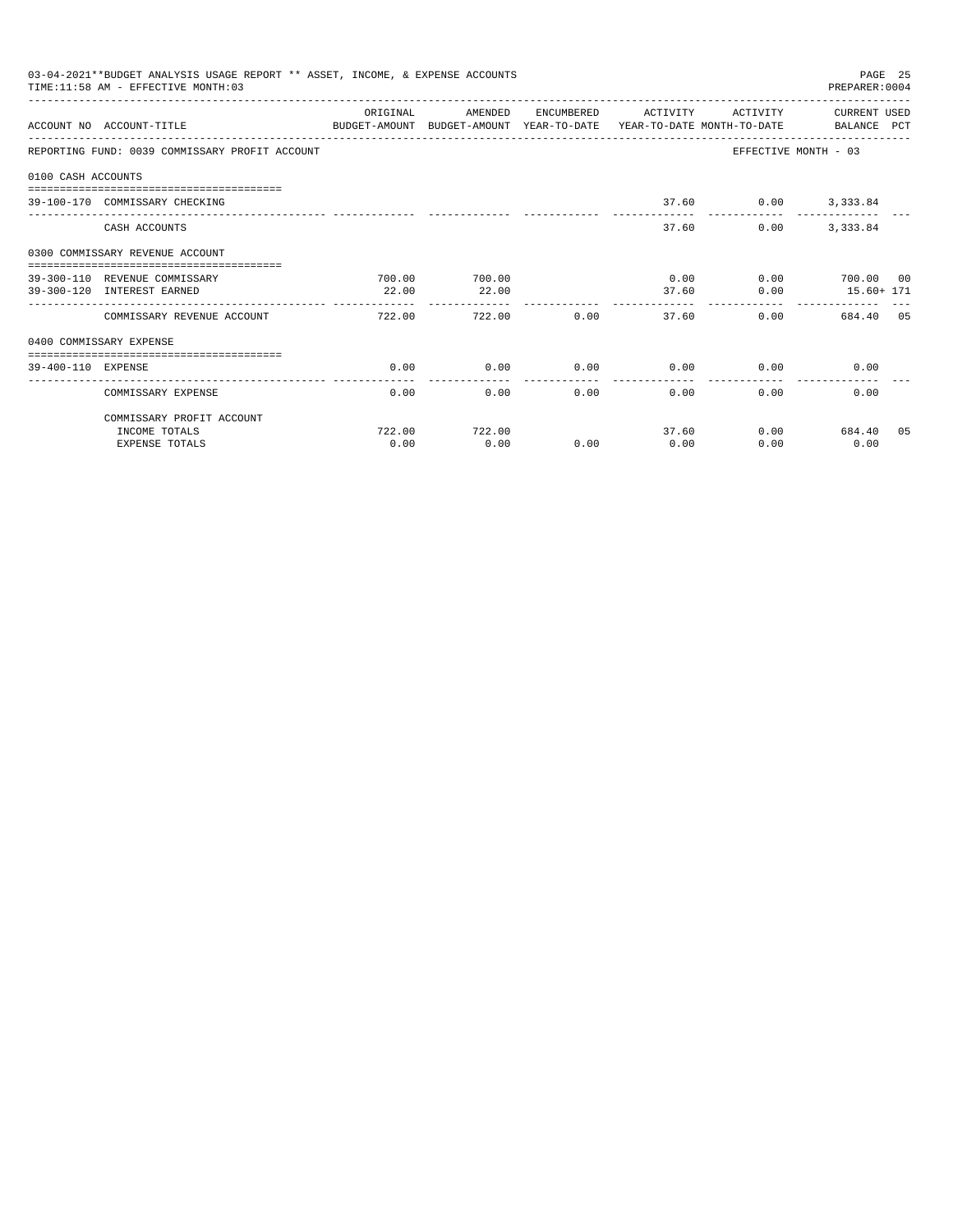| 03-04-2021**BUDGET ANALYSIS USAGE REPORT ** ASSET, INCOME, & EXPENSE ACCOUNTS<br>PAGE 26<br>TIME: 11:58 AM - EFFECTIVE MONTH: 03<br>PREPARER: 0004 |                                                                                                                  |          |                              |               |                          |                              |                                 |  |  |
|----------------------------------------------------------------------------------------------------------------------------------------------------|------------------------------------------------------------------------------------------------------------------|----------|------------------------------|---------------|--------------------------|------------------------------|---------------------------------|--|--|
|                                                                                                                                                    | ACCOUNT NO ACCOUNT-TITLE COMPUTE SUDGET-AMOUNT BUDGET-AMOUNT YEAR-TO-DATE YEAR-TO-DATE MONTH-TO-DATE BALANCE PCT | ORIGINAL | AMENDED                      |               |                          | ENCUMBERED ACTIVITY ACTIVITY | CURRENT USED                    |  |  |
|                                                                                                                                                    | REPORTING FUND: 0040 ELECTION SERVICE CONTRACT FUND                                                              |          |                              |               |                          |                              | EFFECTIVE MONTH - 03            |  |  |
| 0100 CASH ACCOUNTS                                                                                                                                 |                                                                                                                  |          |                              |               |                          |                              |                                 |  |  |
|                                                                                                                                                    | 40-100-100 CFC: ELECTION SERVICES CONT FUND                                                                      |          |                              |               |                          | 2, 114.90 0.00 3, 197.23     |                                 |  |  |
|                                                                                                                                                    | CASH ACCOUNTS                                                                                                    |          |                              |               |                          | 2,114.90                     | $0.00$ 3.197.23                 |  |  |
| 0340 REVENUE ACCOUNTS                                                                                                                              |                                                                                                                  |          |                              |               |                          |                              |                                 |  |  |
|                                                                                                                                                    | 40-340-180 INTEREST EARNED                                                                                       | 0.00     | 0.00                         |               |                          | $0.00$ $0.00$ $0.00$ $0.00$  |                                 |  |  |
|                                                                                                                                                    | 40-340-740 ELECTION SERVICE REVENUES                                                                             | 400.00   | 400.00                       |               |                          |                              | 2,114.90   0.00   1,714.90+ 529 |  |  |
|                                                                                                                                                    | REVENUE ACCOUNTS                                                                                                 | 400.00   | 400.00                       | ------------- | $0.00$ 2.114.90          |                              | $0.00$ 1, 714, 90+ 529          |  |  |
| 0740 EXPENSE ACCOUNTS                                                                                                                              |                                                                                                                  |          |                              |               |                          |                              |                                 |  |  |
|                                                                                                                                                    | $1,400.00$ $0.00$ $0.00$ $0.00$ $0.00$ $0.00$ $0.00$ $0.00$ $0.00$ $0.00$ $0.00$ $0.00$ $0.00$ $0.00$            |          |                              |               |                          |                              |                                 |  |  |
|                                                                                                                                                    | EXPENSE ACCOUNTS                                                                                                 |          | $1.400.00$ $1.400.00$        |               | ----------------<br>0.00 | 0.00                         | $0.00$ 1,400.00 00              |  |  |
|                                                                                                                                                    | ELECTION SERVICE CONTRACT FUND                                                                                   |          |                              |               |                          |                              |                                 |  |  |
|                                                                                                                                                    | INCOME TOTALS                                                                                                    |          | $400.00$ $400.00$ $2,114.90$ |               |                          |                              | $0.00$ 1, 714, 90+ 529          |  |  |
|                                                                                                                                                    | <b>EXPENSE TOTALS</b>                                                                                            | 1,400.00 | 1,400.00                     |               | $0.00$ 0.00              | 0.00                         | 1,400.00 00                     |  |  |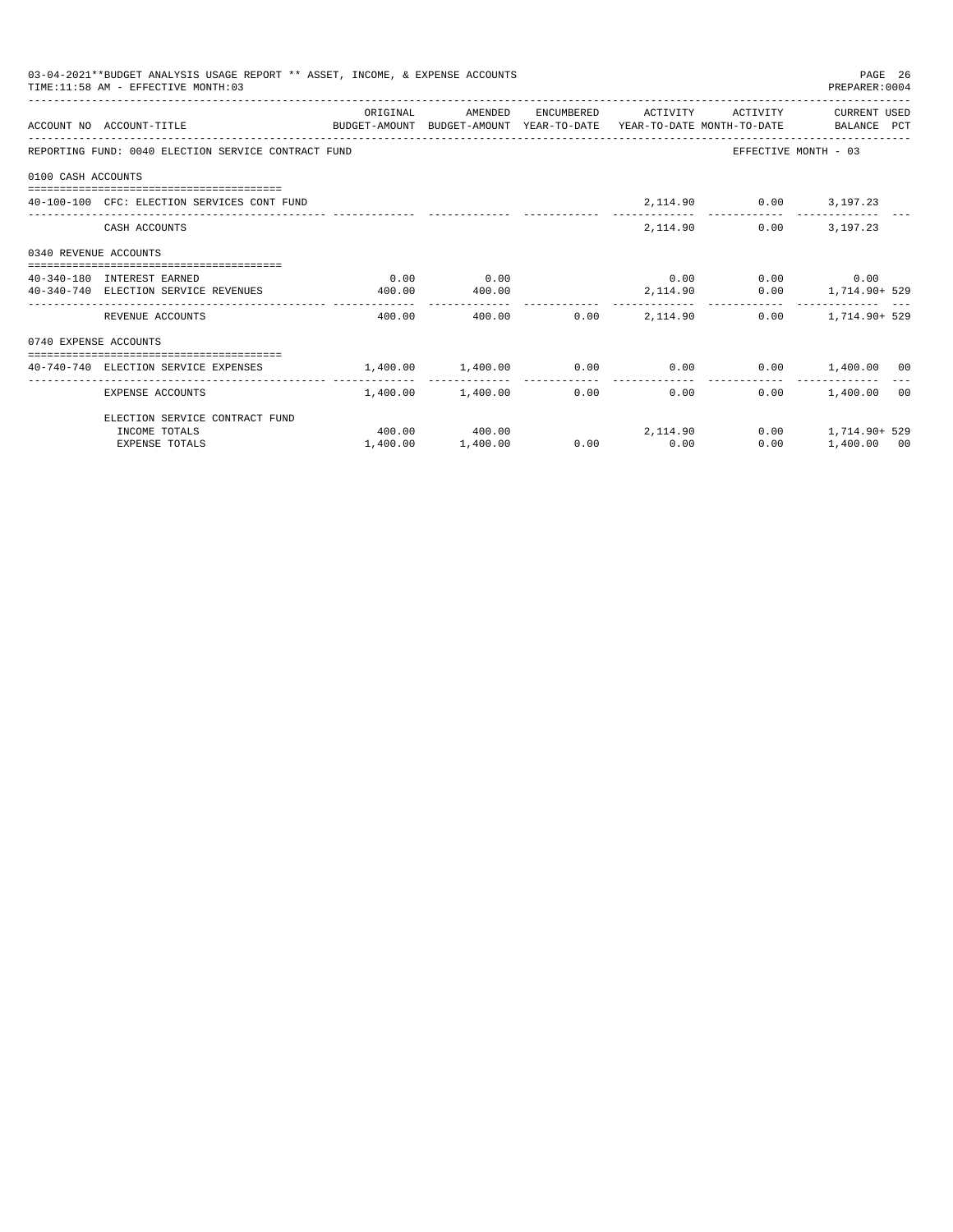|                       | 03-04-2021**BUDGET ANALYSIS USAGE REPORT ** ASSET, INCOME, & EXPENSE ACCOUNTS<br>TIME: 11:58 AM - EFFECTIVE MONTH: 03 |                                     |                                                     |            |                                                     |                                                                   | PAGE 27<br>PREPARER: 0004   |     |
|-----------------------|-----------------------------------------------------------------------------------------------------------------------|-------------------------------------|-----------------------------------------------------|------------|-----------------------------------------------------|-------------------------------------------------------------------|-----------------------------|-----|
|                       | ACCOUNT NO ACCOUNT-TITLE                                                                                              | ORIGINAL                            | AMENDED<br>BUDGET-AMOUNT BUDGET-AMOUNT YEAR-TO-DATE | ENCUMBERED | ACTIVITY<br>YEAR-TO-DATE MONTH-TO-DATE              | ACTIVITY                                                          | CURRENT USED<br>BALANCE PCT |     |
|                       | REPORTING FUND: 0050 COUNTY CLERK ARCHIVES FUND                                                                       |                                     |                                                     |            |                                                     | EFFECTIVE MONTH - 03                                              |                             |     |
| 0100 CASH ACCOUNTS    |                                                                                                                       |                                     |                                                     |            |                                                     |                                                                   |                             |     |
|                       | 50-100-100 CFC: COUNTY CLERK ARCHIVES FUND<br>50-100-231 COUNTY CLERK CC ACCOUNT                                      | ___ _____________ _________________ |                                                     |            | -----------                                         | 3,838.36 420.00 72,568.39<br>160.00 30.00 160.00<br>------------- |                             |     |
|                       | CASH ACCOUNTS                                                                                                         |                                     |                                                     |            | 3,998,36                                            |                                                                   | 450.00 72.728.39            |     |
| 0350 REVENUE ACCOUNTS |                                                                                                                       |                                     |                                                     |            |                                                     |                                                                   |                             |     |
|                       | 50-350-180 INTEREST EARNED                                                                                            | 0.00                                | 0.00                                                |            |                                                     | $0.00$ 0.00 0.00                                                  |                             |     |
|                       | 50-350-750 COUNTY CLERK ARCHIVE FEES 15,000.00                                                                        |                                     | 15,000.00                                           |            | 11,270.00  450.00  3,730.00  75                     |                                                                   |                             |     |
|                       | REVENUE ACCOUNTS                                                                                                      |                                     | --------------                                      |            | $15,000.00$ $15,000.00$ $0.00$ $11,270.00$ $450.00$ |                                                                   | 3,730.00                    | 75  |
| 0750 EXPENSE ACCOUNTS |                                                                                                                       |                                     |                                                     |            |                                                     |                                                                   |                             |     |
| $50 - 750 - 110$      | COUNTY CLERK ADMIN ASSISTANT                                                                                          |                                     | 25,000.00 25,000.00                                 | 0.00       | 6,418.78                                            |                                                                   | $0.00$ 18,581.22            | -26 |
| $50 - 750 - 200$      | FICA EXPENSE                                                                                                          | 2,800.00                            | 2,800.00                                            | 0.00       | 491.09                                              | 0.00                                                              | 2,308.91                    | 18  |
| $50 - 750 - 202$      | TCDRS GROUP TERM LIFE                                                                                                 | 0.00                                | 0.00                                                | 0.00       | 45.73                                               | 0.00                                                              | $45.73-$                    |     |
|                       | 50-750-205 RETIREMENT EXPENSE                                                                                         | 2,800.00                            | 2,800.00                                            | 0.00       | 528.26                                              | 0.00                                                              | 2,271.74 19                 |     |
| $50 - 750 - 750$      | COUNTY CLERK ARCHIVE EXPENSES                                                                                         | 0.00                                | 0.00                                                | 0.00       | 0.00                                                | 0.00                                                              | 0.00                        |     |
|                       | <b>EXPENSE ACCOUNTS</b>                                                                                               | 30,600.00                           | 30,600.00                                           | 0.00       | 7.483.86                                            | 0.00                                                              | 23,116.14                   | 24  |
|                       | COUNTY CLERK ARCHIVES FUND                                                                                            |                                     |                                                     |            |                                                     |                                                                   |                             |     |
|                       | INCOME TOTALS                                                                                                         |                                     | 15,000.00  15,000.00                                |            | $11,270.00$ $450.00$ $3,730.00$                     |                                                                   |                             | 75  |
|                       | <b>EXPENSE TOTALS</b>                                                                                                 | 30,600.00                           | 30,600.00                                           | 0.00       | 7,483.86                                            | 0.00                                                              | 23, 116.14                  | 24  |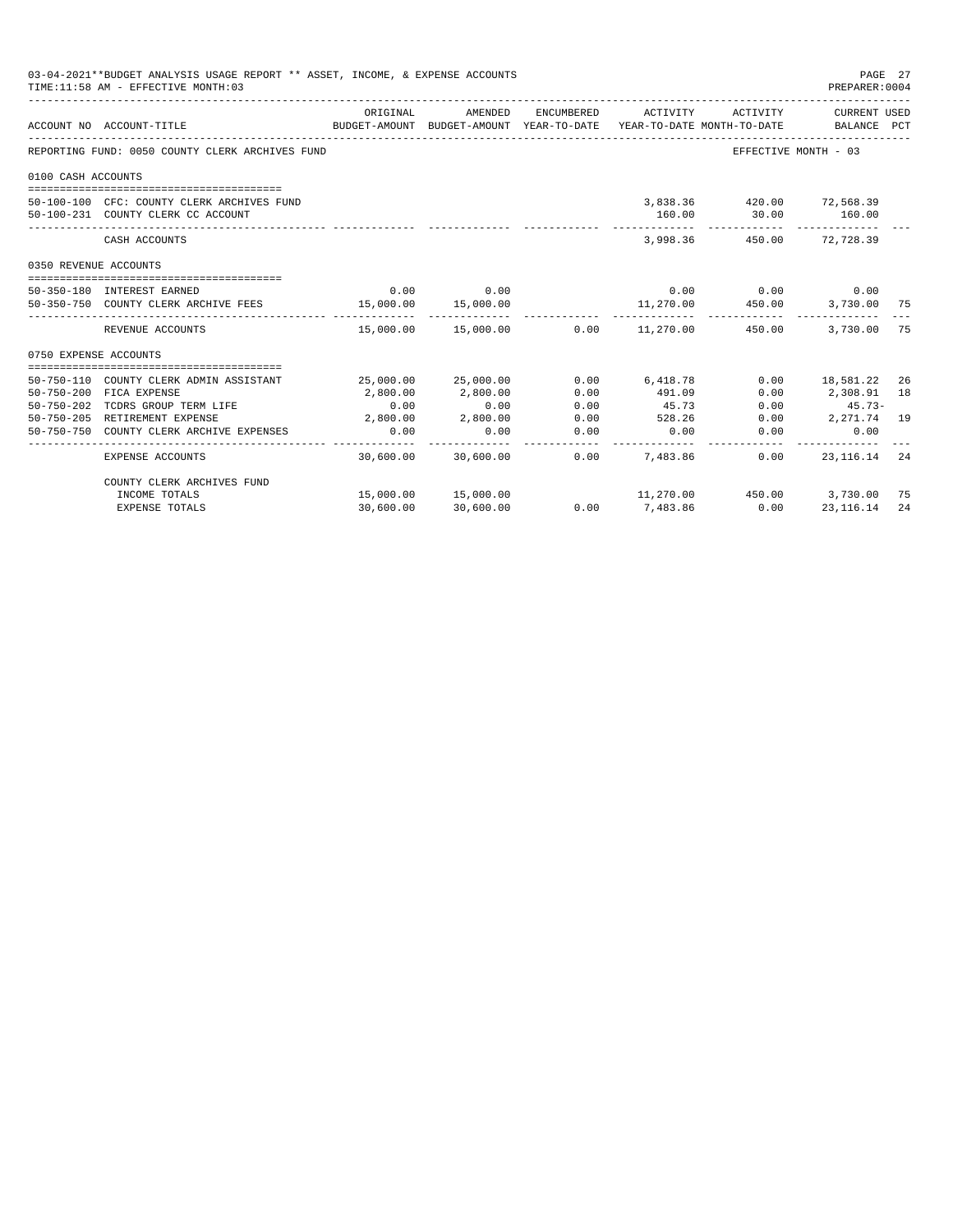|                       | 03-04-2021**BUDGET ANALYSIS USAGE REPORT ** ASSET, INCOME, & EXPENSE ACCOUNTS<br>TIME: 11:58 AM - EFFECTIVE MONTH: 03 |                |                             |                                                  |                 |                                           | PREPARER: 0004                                 | PAGE 28 |
|-----------------------|-----------------------------------------------------------------------------------------------------------------------|----------------|-----------------------------|--------------------------------------------------|-----------------|-------------------------------------------|------------------------------------------------|---------|
|                       | ACCOUNT NO ACCOUNT-TITLE CONTROL SUDGET-AMOUNT BUDGET-AMOUNT YEAR-TO-DATE YEAR-TO-DATE MONTH-TO-DATE BALANCE PCT      | ORIGINAL       | AMENDED                     |                                                  |                 | ENCUMBERED ACTIVITY ACTIVITY CURRENT USED |                                                |         |
|                       | REPORTING FUND: 0053 JUDICIAL TRAINING FUND                                                                           |                |                             |                                                  |                 |                                           | EFFECTIVE MONTH - 03                           |         |
| 0100 CASH ACCOUNTS    |                                                                                                                       |                |                             |                                                  |                 |                                           |                                                |         |
|                       | 53-100-100 JUDICIAL TRAINING FUND<br>53-100-231 COUNTY CLERK CC ACCOUNT                                               |                |                             |                                                  | 5.00<br>------- | 60.00                                     | $0.00$ 961.01<br>$5.00$ $5.00$                 |         |
|                       | CASH ACCOUNTS                                                                                                         |                |                             |                                                  |                 | 65.00                                     | 5.00 966.01                                    |         |
| 0353 REVENUE ACCOUNTS |                                                                                                                       |                |                             |                                                  |                 |                                           |                                                |         |
|                       | 53-353-180 INTEREST EARNED<br>53-353-753 JUDICIAL TRAINING FEES                                                       | 0.00<br>55.00  | 0.00<br>55.00               |                                                  |                 | $0.00$ $0.00$<br>5.00<br>55.00            | 0.00<br>$0.00$ 100                             |         |
|                       | ----------------------------<br>REVENUE ACCOUNTS                                                                      | 55.00          |                             | 55.00 0.00                                       | ------------    | 55.00                                     | 5.00<br>$0.00$ 100                             |         |
| 0753 EXPENSE ACCOUNTS |                                                                                                                       |                |                             |                                                  |                 |                                           |                                                |         |
|                       | 53-753-753 JUDICIAL TRAINING EXPENSES                                                                                 | 55.00          | $55.00$ 0.00 0.00 0.00 0.00 |                                                  |                 |                                           | 55.00 00                                       |         |
|                       | EXPENSE ACCOUNTS                                                                                                      | 55.00          |                             | _______________________________<br>0.00<br>55.00 | 0.00            | $0.00 -$                                  | 55.00 00                                       |         |
|                       | JUDICIAL TRAINING FUND                                                                                                |                |                             |                                                  |                 |                                           |                                                |         |
|                       | INCOME TOTALS<br><b>EXPENSE TOTALS</b>                                                                                | 55.00<br>55.00 | 55.00<br>55.00              | 0.00                                             | 0.00            | 55.00                                     | 5.00 0.00 100<br>$0.00$ and $0.00$<br>55.00 00 |         |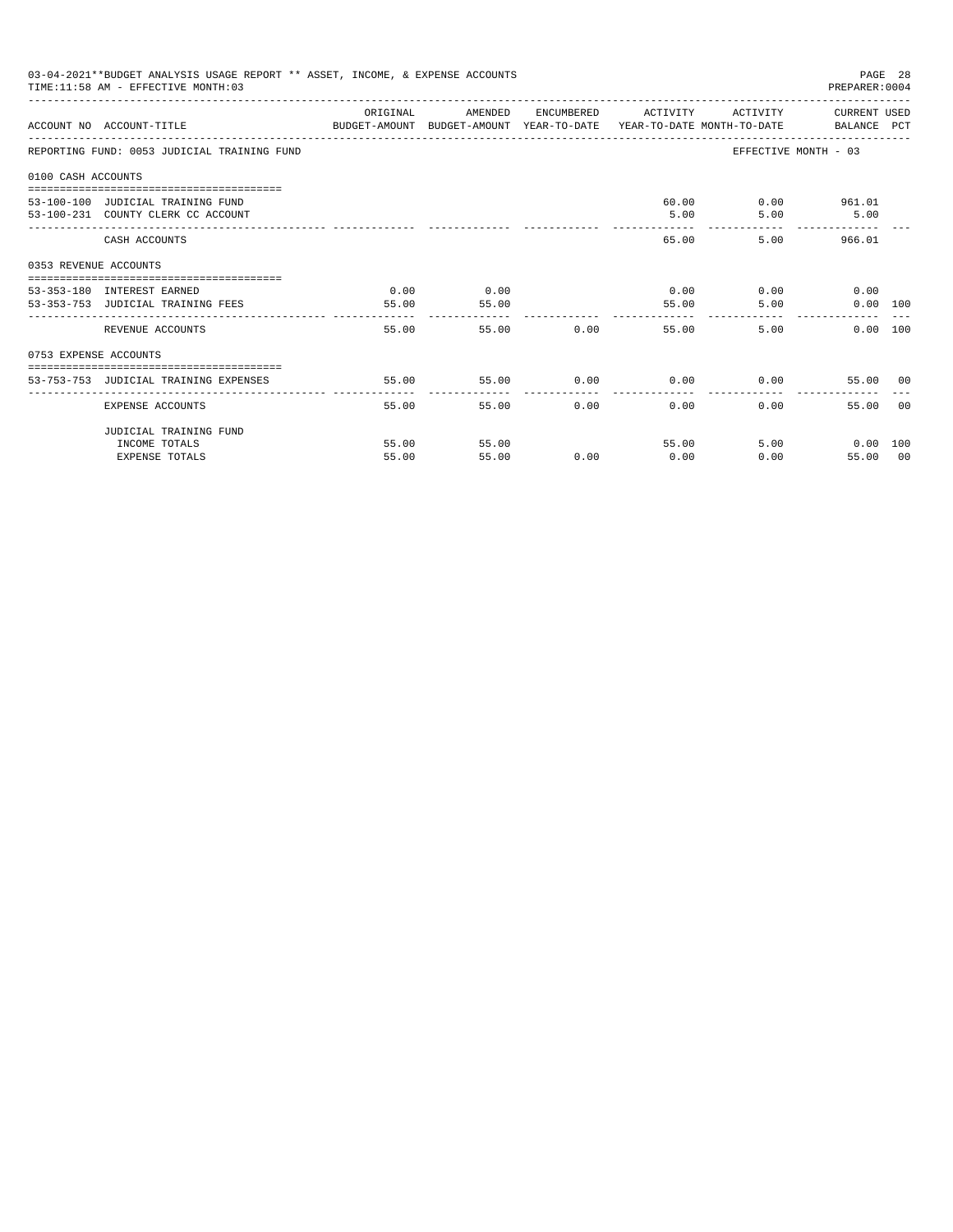|                            | 03-04-2021**BUDGET ANALYSIS USAGE REPORT ** ASSET, INCOME, & EXPENSE ACCOUNTS<br>TIME: 11:58 AM - EFFECTIVE MONTH: 03 |                   |                                                     |            |            |                                                                    | PAGE 29<br>PREPARER: 0004   |                |
|----------------------------|-----------------------------------------------------------------------------------------------------------------------|-------------------|-----------------------------------------------------|------------|------------|--------------------------------------------------------------------|-----------------------------|----------------|
|                            | ACCOUNT NO ACCOUNT-TITLE                                                                                              | ORIGINAL          | AMENDED<br>BUDGET-AMOUNT BUDGET-AMOUNT YEAR-TO-DATE | ENCUMBERED | ACTIVITY   | ACTIVITY<br>YEAR-TO-DATE MONTH-TO-DATE                             | CURRENT USED<br>BALANCE PCT |                |
|                            | REPORTING FUND: 0056 COUNTY CLERK PRESERVATION FUND                                                                   |                   |                                                     |            |            | EFFECTIVE MONTH - 03                                               |                             |                |
| 0100 CASH ACCOUNTS         |                                                                                                                       |                   |                                                     |            |            |                                                                    |                             |                |
|                            |                                                                                                                       |                   |                                                     |            |            |                                                                    |                             |                |
|                            | 56-100-100 CFC: COUNTY CLERK PRESERVATION                                                                             |                   |                                                     |            |            | 7,701.27 421.00 34,108.05                                          |                             |                |
|                            | 56-100-231 COUNTY CLERK CC ACCOUNT                                                                                    |                   |                                                     |            | 154.00     | 22.00 154.00                                                       |                             |                |
|                            | CASH ACCOUNTS                                                                                                         |                   |                                                     |            |            | 7,855.27 443.00 34,262.05                                          |                             |                |
| 0356 REVENUE ACCOUNTS      |                                                                                                                       |                   |                                                     |            |            |                                                                    |                             |                |
|                            |                                                                                                                       |                   |                                                     |            |            |                                                                    |                             |                |
| 56-356-180 INTEREST EARNED |                                                                                                                       |                   | $0.00$ 0.00                                         |            |            | $0.00$ $0.00$ $0.00$ $0.00$                                        |                             |                |
|                            | 56-356-756 COUNTY CLERK PRESERVATION FEES 18,000.00 18,000.00                                                         |                   |                                                     |            |            | 11,361.42<br>77.00<br>3.00<br>145.00                               |                             | 63             |
|                            | 56-356-757 PRESERVATION VS HB 1744                                                                                    | 222.00            | 222.00                                              |            | __________ | .                                                                  |                             | 35             |
|                            | REVENUE ACCOUNTS                                                                                                      |                   |                                                     |            |            | $18,222.00$ $18,222.00$ $0.00$ $11,438.42$ $443.00$ $6,783.58$     |                             | 63             |
| 0756 EXPENSE ACCOUNTS      |                                                                                                                       |                   |                                                     |            |            |                                                                    |                             |                |
|                            |                                                                                                                       |                   |                                                     |            |            |                                                                    |                             |                |
|                            | 56-756-110 COUNTY CLERK ADMIN ASSISTANT                                                                               |                   | 15,000.00 15,000.00                                 | 0.00       | 0.00       |                                                                    | 0.00 15,000.00              | 00             |
|                            | 56-756-200 FICA EXPENSE                                                                                               | 500.00            | 500.00                                              | 0.00       | 0.00       | 0.00                                                               | 500.00                      | 0 <sub>0</sub> |
|                            | 56-756-205 RETIREMENT EXPENSE                                                                                         | 500.00            | 500.00                                              | 0.00       | 0.00       | 0.00                                                               | 500.00                      | 0 <sup>0</sup> |
|                            | 56-756-334 LAST YEARS BILLS 2020                                                                                      | 0.00              | 0.00                                                | 0.00       | 2,077.93   | 0.00                                                               | 2,077.93-                   |                |
|                            | 56-756-756 COUNTY CLERK PRESERVATION EXPENSE 5,000.00 5,000.00 1,488.99                                               |                   |                                                     |            | 1,532.22   | 0.00                                                               | 1,978.79                    | 60             |
|                            | 56-756-757 PRESERVATION VS HB 1744                                                                                    | 0.00<br>_________ | 0.00<br>------------                                | 0.00       | 0.00       | 0.00<br>--------                                                   | 0.00<br>_________           |                |
|                            | EXPENSE ACCOUNTS                                                                                                      |                   | 21,000.00 21,000.00 1,488.99 3,610.15               |            |            | 0.00                                                               | 15,900.86                   | 24             |
|                            | COUNTY CLERK PRESERVATION FUND                                                                                        |                   |                                                     |            |            |                                                                    |                             |                |
|                            | INCOME TOTALS                                                                                                         |                   | 18,222.00 18,222.00                                 |            |            | $11,438.42$<br>$3,610.15$<br>$443.00$<br>$6,783.58$<br>$15,900.86$ |                             | 63             |
|                            | <b>EXPENSE TOTALS</b>                                                                                                 | 21,000.00         | 21,000.00                                           | 1,488.99   |            |                                                                    |                             | 24             |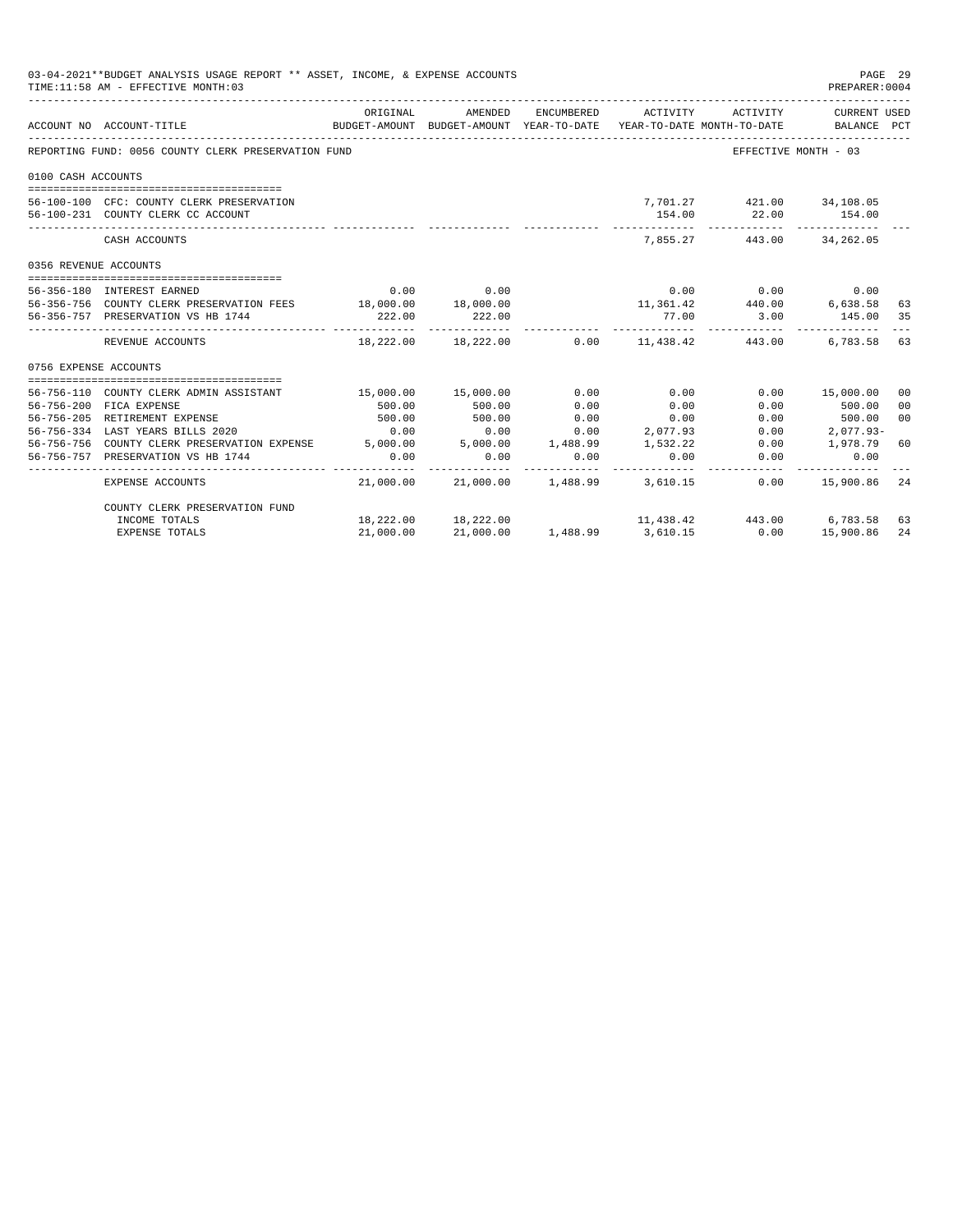|                       | 03-04-2021**BUDGET ANALYSIS USAGE REPORT ** ASSET, INCOME, & EXPENSE ACCOUNTS<br>TIME: 11:58 AM - EFFECTIVE MONTH: 03 |                                                                                                  |         |             |                     |                              | PAGE 30<br>PREPARER: 0004 |                |
|-----------------------|-----------------------------------------------------------------------------------------------------------------------|--------------------------------------------------------------------------------------------------|---------|-------------|---------------------|------------------------------|---------------------------|----------------|
|                       | ACCOUNT NO ACCOUNT-TITLE                                                                                              | ORIGINAL<br>BUDGET-AMOUNT BUDGET-AMOUNT YEAR-TO-DATE  YEAR-TO-DATE MONTH-TO-DATE     BALANCE PCT | AMENDED |             | ENCUMBERED ACTIVITY |                              | ACTIVITY CURRENT USED     |                |
|                       | REPORTING FUND: 0060 LAW LIBRARY FUND                                                                                 |                                                                                                  |         |             |                     | EFFECTIVE MONTH - 03         |                           |                |
| 0100 CASH ACCOUNTS    |                                                                                                                       |                                                                                                  |         |             |                     |                              |                           |                |
|                       |                                                                                                                       |                                                                                                  |         |             |                     |                              |                           |                |
|                       | 60-100-100 CFC: LAW LIBRARY<br>60-100-230 DISTRICT CLERK CC ACCOUNT                                                   |                                                                                                  |         |             | 665.00<br>0.00      |                              | $0.00$ 13,326.51<br>0.00  |                |
|                       | 60-100-231 COUNTY CLERK CC ACCOUNT                                                                                    |                                                                                                  |         |             | 35.00               | 0.00<br>35.00                | 35.00                     |                |
|                       |                                                                                                                       |                                                                                                  |         |             | ---------           | ------------- -------------- |                           |                |
|                       | CASH ACCOUNTS                                                                                                         |                                                                                                  |         |             | 700.00              |                              | 35.00 13.361.51           |                |
| 0360 REVENUE ACCOUNTS |                                                                                                                       |                                                                                                  |         |             |                     |                              |                           |                |
|                       | 60-360-180 INTEREST EARNED                                                                                            | 0.00                                                                                             | 0.00    |             |                     | $0.00$ $0.00$ $0.00$ $0.00$  |                           |                |
|                       | 60-360-760 LAW LIBRARY FEES                                                                                           | 900.00                                                                                           | 900.00  |             |                     | 525.00 35.00                 | 375.00                    | - 58           |
|                       |                                                                                                                       |                                                                                                  |         |             | -------------       |                              |                           |                |
|                       | REVENUE ACCOUNTS                                                                                                      | 900.00                                                                                           |         | 900.00 0.00 | 525.00              | 35.00                        | 375.00                    | 58             |
| 0760 EXPENSE ACCOUNTS |                                                                                                                       |                                                                                                  |         |             |                     |                              |                           |                |
|                       |                                                                                                                       |                                                                                                  |         |             |                     |                              |                           |                |
|                       | 60-760-760 LAW LIBRARY EXPENSES                                                                                       | 900.00                                                                                           | 900.00  | 0.00        | 0.00                | 0.00                         | 900.00 00                 |                |
|                       | EXPENSE ACCOUNTS                                                                                                      | 900.00                                                                                           | 900.00  | 0.00        | 0.00                | 0.00                         | 900.00                    | 00             |
|                       | LAW LIBRARY FUND                                                                                                      |                                                                                                  |         |             |                     |                              |                           |                |
|                       | INCOME TOTALS                                                                                                         | 900.00                                                                                           | 900.00  |             | 525.00              | 35.00                        | 375.00                    | 58             |
|                       | <b>EXPENSE TOTALS</b>                                                                                                 | 900.00                                                                                           | 900.00  | 0.00        | 0.00                | 0.00                         | 900.00                    | 0 <sup>0</sup> |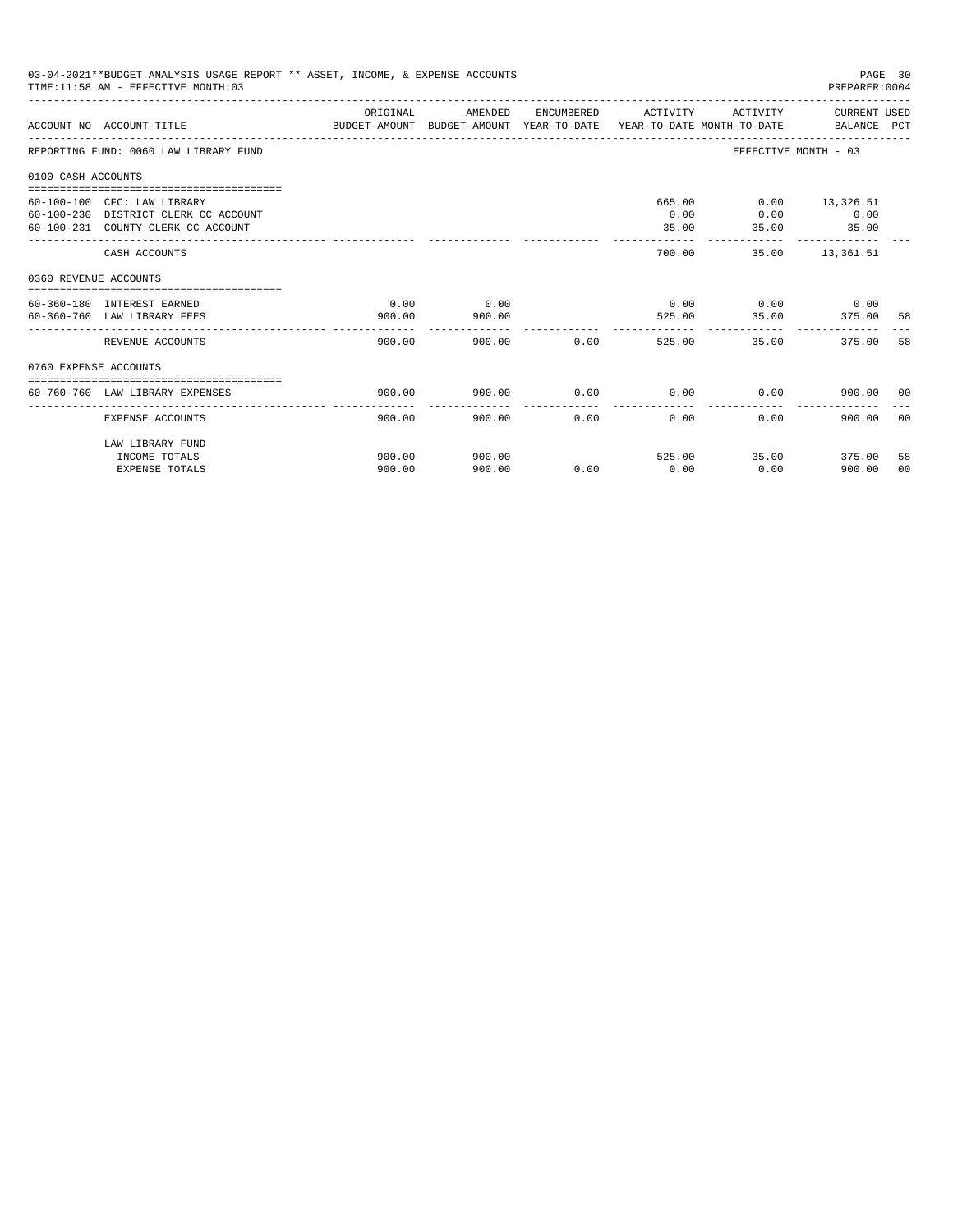| 03-04-2021**BUDGET ANALYSIS USAGE REPORT ** ASSET, INCOME, & EXPENSE ACCOUNTS<br>PAGE 31<br>TIME: 11:58 AM - EFFECTIVE MONTH: 03<br>PREPARER: 0004 |                                                                                     |              |                                                                                |                                                                                                                                                                                                                                                                                                                                                                                              |                                                                                                                                                                                                                                                                                                                                                                                                       |                             |                             |
|----------------------------------------------------------------------------------------------------------------------------------------------------|-------------------------------------------------------------------------------------|--------------|--------------------------------------------------------------------------------|----------------------------------------------------------------------------------------------------------------------------------------------------------------------------------------------------------------------------------------------------------------------------------------------------------------------------------------------------------------------------------------------|-------------------------------------------------------------------------------------------------------------------------------------------------------------------------------------------------------------------------------------------------------------------------------------------------------------------------------------------------------------------------------------------------------|-----------------------------|-----------------------------|
|                                                                                                                                                    | ACCOUNT NO ACCOUNT-TITLE                                                            | ORIGINAL     | AMENDED<br>BUDGET-AMOUNT BUDGET-AMOUNT YEAR-TO-DATE YEAR-TO-DATE MONTH-TO-DATE | ENCUMBERED                                                                                                                                                                                                                                                                                                                                                                                   | ACTIVITY                                                                                                                                                                                                                                                                                                                                                                                              | ACTIVITY                    | CURRENT USED<br>BALANCE PCT |
|                                                                                                                                                    | REPORTING FUND: 0063 DISTRICT CLERK ARCHIVE FUND                                    |              |                                                                                |                                                                                                                                                                                                                                                                                                                                                                                              |                                                                                                                                                                                                                                                                                                                                                                                                       |                             | EFFECTIVE MONTH - 03        |
| 0100 CASH ACCOUNTS                                                                                                                                 |                                                                                     |              |                                                                                |                                                                                                                                                                                                                                                                                                                                                                                              |                                                                                                                                                                                                                                                                                                                                                                                                       |                             |                             |
|                                                                                                                                                    | 63-100-100 CFC: DISTRICT CLERK PRESERVATION<br>63-100-230 DISTRICT CLERK CC ACCOUNT |              |                                                                                |                                                                                                                                                                                                                                                                                                                                                                                              | 0.00                                                                                                                                                                                                                                                                                                                                                                                                  | 54.08 0.00 1,692.40<br>0.00 | 0.00                        |
|                                                                                                                                                    | CASH ACCOUNTS                                                                       |              |                                                                                |                                                                                                                                                                                                                                                                                                                                                                                              | 54.08                                                                                                                                                                                                                                                                                                                                                                                                 |                             | $0.00$ 1.692.40             |
| 0363 REVENUE ACCOUNTS                                                                                                                              |                                                                                     |              |                                                                                |                                                                                                                                                                                                                                                                                                                                                                                              |                                                                                                                                                                                                                                                                                                                                                                                                       |                             |                             |
|                                                                                                                                                    |                                                                                     | 0.00         | 0.00                                                                           |                                                                                                                                                                                                                                                                                                                                                                                              | 0.00                                                                                                                                                                                                                                                                                                                                                                                                  | 0.00                        |                             |
|                                                                                                                                                    | 63-363-180 INTEREST EARNED<br>63-363-763 DIST CLERK PRESERVATION FEES               | 125.00       | 125.00                                                                         |                                                                                                                                                                                                                                                                                                                                                                                              | 39.08                                                                                                                                                                                                                                                                                                                                                                                                 | 0.00                        | 0.00<br>85.92<br>31         |
|                                                                                                                                                    | 63-363-764 DIST CLERK CHILD SUPPORT                                                 | 0.00         | 0.00                                                                           |                                                                                                                                                                                                                                                                                                                                                                                              | 0.00                                                                                                                                                                                                                                                                                                                                                                                                  | 0.00                        | 0.00                        |
|                                                                                                                                                    | 63-363-765 UNALLOCATED COURT COSTS BEFORE 03                                        | 0.00         | 0.00                                                                           |                                                                                                                                                                                                                                                                                                                                                                                              | 0.00                                                                                                                                                                                                                                                                                                                                                                                                  | 0.00                        | 0.00                        |
|                                                                                                                                                    | REVENUE ACCOUNTS                                                                    | 125.00       | ----------<br>125.00                                                           | 0.00                                                                                                                                                                                                                                                                                                                                                                                         | $\frac{1}{2} \frac{1}{2} \frac{1}{2} \frac{1}{2} \frac{1}{2} \frac{1}{2} \frac{1}{2} \frac{1}{2} \frac{1}{2} \frac{1}{2} \frac{1}{2} \frac{1}{2} \frac{1}{2} \frac{1}{2} \frac{1}{2} \frac{1}{2} \frac{1}{2} \frac{1}{2} \frac{1}{2} \frac{1}{2} \frac{1}{2} \frac{1}{2} \frac{1}{2} \frac{1}{2} \frac{1}{2} \frac{1}{2} \frac{1}{2} \frac{1}{2} \frac{1}{2} \frac{1}{2} \frac{1}{2} \frac{$<br>39.08 | 0.00                        | 85.92<br>31                 |
| 0763 EXPENSE ACCOUNTS                                                                                                                              |                                                                                     |              |                                                                                |                                                                                                                                                                                                                                                                                                                                                                                              |                                                                                                                                                                                                                                                                                                                                                                                                       |                             |                             |
|                                                                                                                                                    |                                                                                     |              |                                                                                |                                                                                                                                                                                                                                                                                                                                                                                              |                                                                                                                                                                                                                                                                                                                                                                                                       |                             |                             |
|                                                                                                                                                    | 63-763-763 DIST CLERK PRESERVATION EXPENSE<br>63-763-764 DIST CLERK CHILD SUPPORT   | 0.00<br>0.00 | 0.00<br>0.00                                                                   | 0.00<br>0.00                                                                                                                                                                                                                                                                                                                                                                                 | 0.00<br>0.00                                                                                                                                                                                                                                                                                                                                                                                          | 0.00<br>0.00                | 0.00<br>0.00                |
|                                                                                                                                                    | 63-763-765 UNALLOCATED COURT COSTS BEFORE 03                                        | 0.00         | 0.00                                                                           | 0.00                                                                                                                                                                                                                                                                                                                                                                                         | 0.00                                                                                                                                                                                                                                                                                                                                                                                                  | 0.00                        | 0.00                        |
|                                                                                                                                                    |                                                                                     | -----------  | ----------                                                                     | $\frac{1}{2} \frac{1}{2} \frac{1}{2} \frac{1}{2} \frac{1}{2} \frac{1}{2} \frac{1}{2} \frac{1}{2} \frac{1}{2} \frac{1}{2} \frac{1}{2} \frac{1}{2} \frac{1}{2} \frac{1}{2} \frac{1}{2} \frac{1}{2} \frac{1}{2} \frac{1}{2} \frac{1}{2} \frac{1}{2} \frac{1}{2} \frac{1}{2} \frac{1}{2} \frac{1}{2} \frac{1}{2} \frac{1}{2} \frac{1}{2} \frac{1}{2} \frac{1}{2} \frac{1}{2} \frac{1}{2} \frac{$ | -------                                                                                                                                                                                                                                                                                                                                                                                               |                             |                             |
|                                                                                                                                                    | <b>EXPENSE ACCOUNTS</b>                                                             | 0.00         | 0.00                                                                           | 0.00                                                                                                                                                                                                                                                                                                                                                                                         | 0.00                                                                                                                                                                                                                                                                                                                                                                                                  | 0.00                        | 0.00                        |
|                                                                                                                                                    | DISTRICT CLERK ARCHIVE FUND                                                         |              |                                                                                |                                                                                                                                                                                                                                                                                                                                                                                              |                                                                                                                                                                                                                                                                                                                                                                                                       |                             |                             |
|                                                                                                                                                    | INCOME TOTALS                                                                       | 125.00       | 125.00                                                                         |                                                                                                                                                                                                                                                                                                                                                                                              | 39.08                                                                                                                                                                                                                                                                                                                                                                                                 | 0.00                        | 85.92<br>31                 |
|                                                                                                                                                    | <b>EXPENSE TOTALS</b>                                                               | 0.00         | 0.00                                                                           | 0.00                                                                                                                                                                                                                                                                                                                                                                                         | 0.00                                                                                                                                                                                                                                                                                                                                                                                                  | 0.00                        | 0.00                        |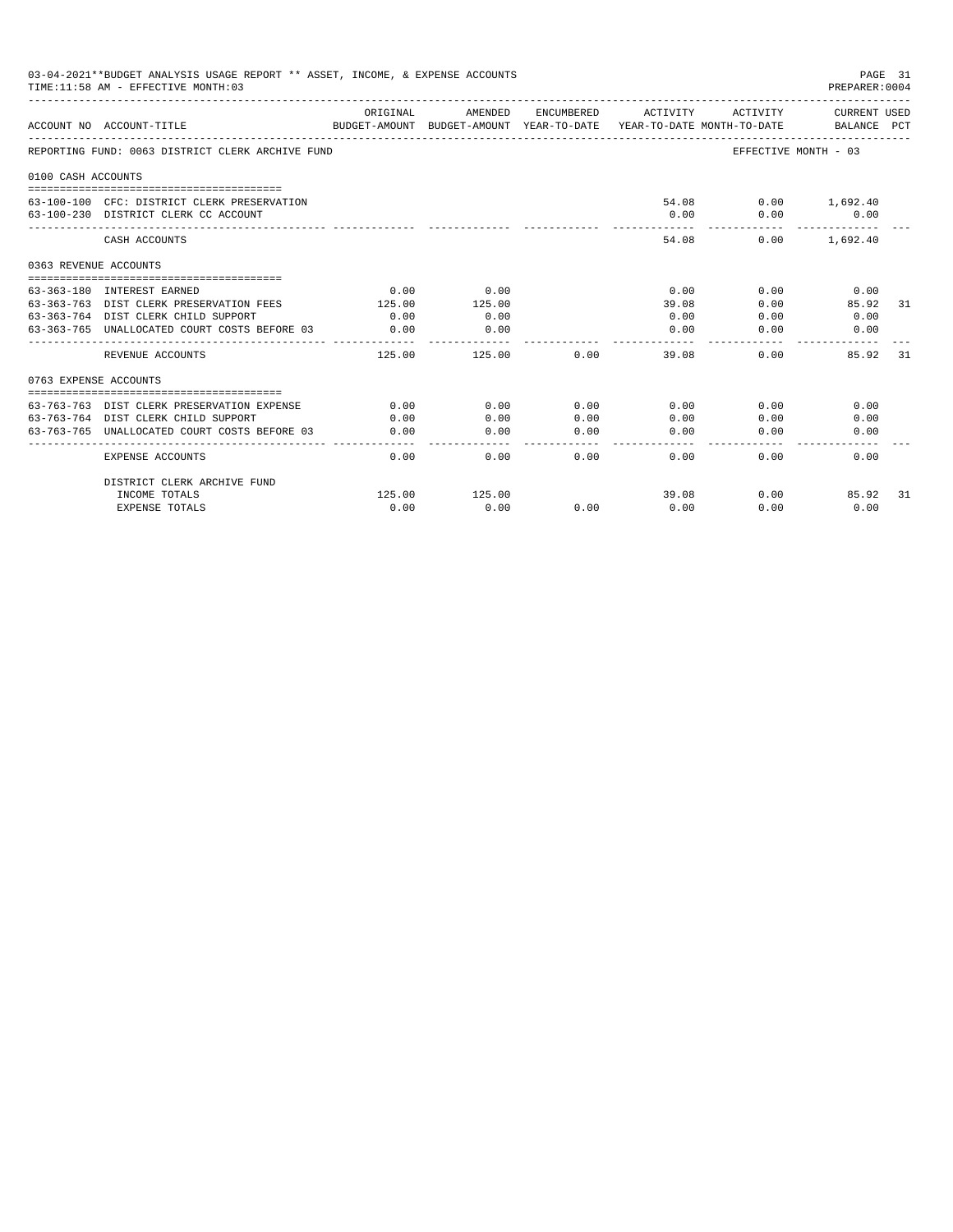|                       | 03-04-2021**BUDGET ANALYSIS USAGE REPORT ** ASSET, INCOME, & EXPENSE ACCOUNTS<br>TIME: 11:58 AM - EFFECTIVE MONTH: 03                      |                  |                     |            |                                                    |                                | PREPARER: 0004                       | PAGE 32        |
|-----------------------|--------------------------------------------------------------------------------------------------------------------------------------------|------------------|---------------------|------------|----------------------------------------------------|--------------------------------|--------------------------------------|----------------|
|                       | BUDGET-AMOUNT BUDGET-AMOUNT YEAR-TO-DATE YEAR-TO-DATE MONTH-TO-DATE<br>ACCOUNT NO ACCOUNT-TITUE                                            | ORIGINAL         | AMENDED             | ENCUMBERED | --------------------------------------<br>ACTIVITY | ACTIVITY                       | CURRENT USED<br>BALANCE PCT          |                |
|                       | REPORTING FUND: 0066 COURTHOUSE SECURITY FUND                                                                                              |                  |                     |            |                                                    |                                | EFFECTIVE MONTH - 03                 |                |
| 0100 CASH ACCOUNTS    |                                                                                                                                            |                  |                     |            |                                                    |                                |                                      |                |
|                       | 66-100-100 CFC: COURTHOUSE SECURITY<br>66-100-230 DISTRICT CLERK CC ACCOUNT<br>66-100-231 COUNTY CLERK CC ACCOUNT<br>66-100-232 JP ACCOUNT |                  |                     |            | 1,865.91<br>0.00<br>20.00<br>184.48                | 42.00<br>0.00<br>7.00<br>21.53 | 30,100.39<br>0.00<br>20.00<br>184.48 |                |
|                       | CASH ACCOUNTS                                                                                                                              |                  |                     |            | 2,070.39                                           | -------------<br>70.53         | 30,304.87                            |                |
| 0366 REVENUE ACCOUNTS |                                                                                                                                            |                  |                     |            |                                                    |                                |                                      |                |
|                       | 66-366-180 INTEREST EARNED<br>66-366-766 COURTHOUSE SECURITY FEES                                                                          | 0.00<br>3,000.00 | 0.00<br>3,000.00    |            | 0.00                                               | $0.00$ 0.00                    | 1,933.33 70.53 1,066.67 64           |                |
|                       | REVENUE ACCOUNTS                                                                                                                           | 3,000.00         | 3,000.00            |            | $0.00$ 1,933.33                                    | 70.53                          | 1,066.67                             | 64             |
| 0766 EXPENSE ACCOUNTS |                                                                                                                                            |                  |                     |            |                                                    |                                |                                      |                |
|                       | 66-766-766 COURTHOUSE SECURITY EXPENSES                                                                                                    |                  | 60,000.00 60,000.00 | 0.00       | 0.00                                               | 0.00                           | 60,000.00 00                         |                |
|                       | <b>EXPENSE ACCOUNTS</b>                                                                                                                    | 60,000.00        | 60,000.00           | 0.00       | ------------<br>0.00                               | 0.00                           | -------------<br>60,000.00           | - 00           |
|                       | COURTHOUSE SECURITY FUND<br>INCOME TOTALS                                                                                                  |                  | 3,000.00 3,000.00   |            | 1,933.33                                           |                                | 70.53 1,066.67                       | 64             |
|                       | <b>EXPENSE TOTALS</b>                                                                                                                      | 60,000.00        | 60,000.00           | 0.00       | 0.00                                               | 0.00                           | 60,000.00                            | 0 <sup>0</sup> |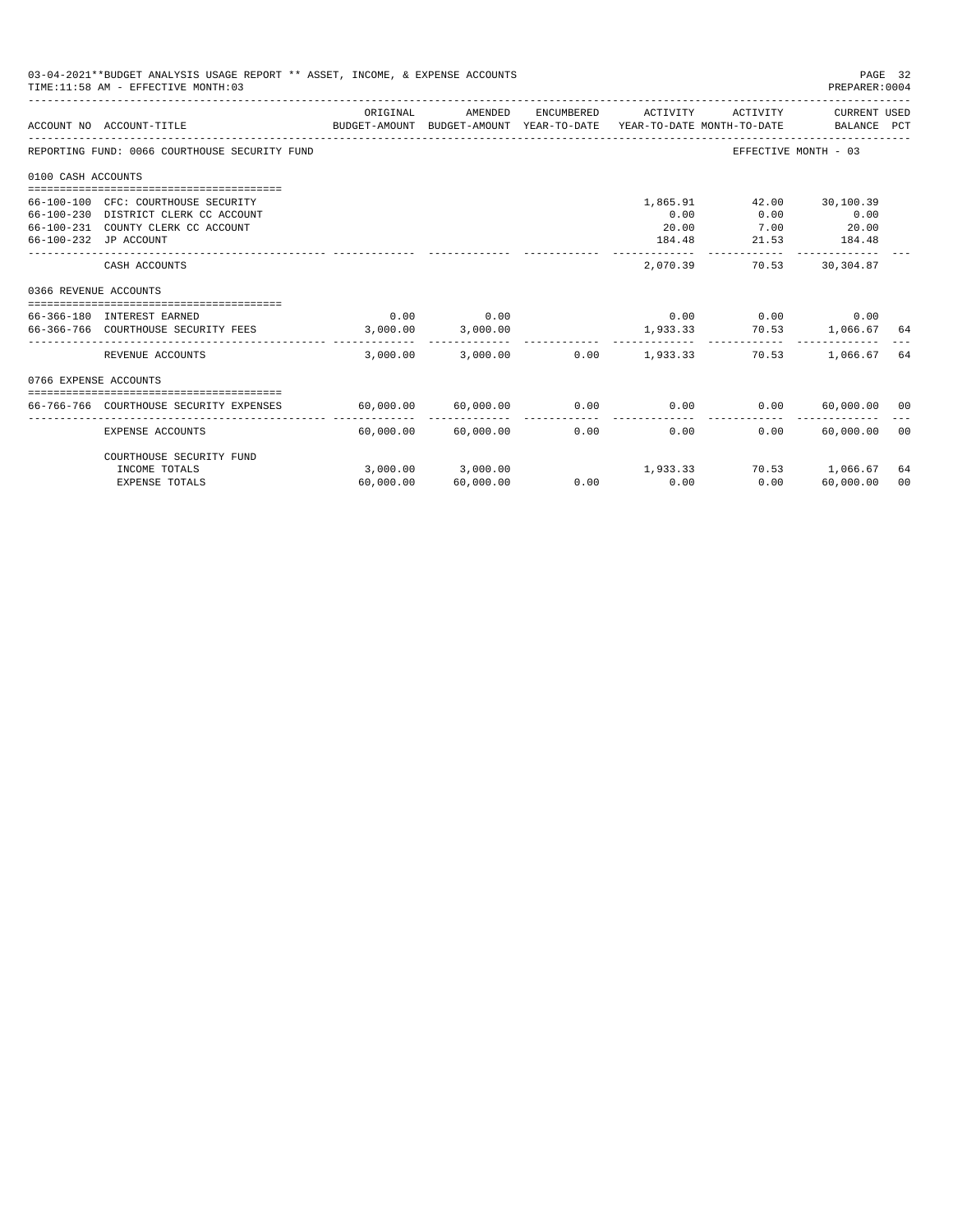|                       | 03-04-2021**BUDGET ANALYSIS USAGE REPORT ** ASSET, INCOME, & EXPENSE ACCOUNTS<br>TIME: 11:58 AM - EFFECTIVE MONTH: 03 |                |                |      |                                      |                             | PAGE 33<br>PREPARER: 0004                        |    |
|-----------------------|-----------------------------------------------------------------------------------------------------------------------|----------------|----------------|------|--------------------------------------|-----------------------------|--------------------------------------------------|----|
|                       | BUDGET-AMOUNT BUDGET-AMOUNT YEAR-TO-DATE  YEAR-TO-DATE MONTH-TO-DATE     BALANCE PCT<br>ACCOUNT NO ACCOUNT-TITLE      | ORIGINAL       | AMENDED        |      | ENCUMBERED ACTIVITY                  |                             | ACTIVITY CURRENT USED                            |    |
|                       | REPORTING FUND: 0068 COUNTY PRESERVATION FUND                                                                         |                |                |      |                                      | EFFECTIVE MONTH - 03        |                                                  |    |
| 0100 CASH ACCOUNTS    |                                                                                                                       |                |                |      |                                      |                             |                                                  |    |
|                       | 68-100-100 CFC: COUNTY PRESERVATION<br>68-100-230 DISTRICT CLERK CC ACCOUNT<br>68-100-231 COUNTY CLERK CC ACCOUNT     |                |                |      | 0.00<br>5.00                         | 146.68<br>0.00<br>5.00      | $0.00$ 3,840.83<br>0.00<br>5.00<br>------------- |    |
|                       | CASH ACCOUNTS                                                                                                         |                |                |      | 151.68                               | 5.00                        | 3,845.83                                         |    |
| 0368 REVENUE ACCOUNTS |                                                                                                                       |                |                |      |                                      |                             |                                                  |    |
|                       | 68-368-180 INTEREST EARNED<br>68-368-768 COUNTY PRESERVATION FEES                                                     | 0.00<br>300.00 | 0.00<br>300.00 |      | 126.68                               | $0.00$ $0.00$ $0.00$ $0.00$ | 5.00 173.32 42                                   |    |
|                       | REVENUE ACCOUNTS                                                                                                      | 300.00         |                |      | --------------<br>300.00 0.00 126.68 | 5.00                        | 173.32                                           | 42 |
| 0768 EXPENSE ACCOUNTS |                                                                                                                       |                |                |      |                                      |                             |                                                  |    |
|                       | 68-768-768 COUNTY PRESERVATION EXPENSES                                                                               | 0.00           | 0.00           |      | $0.00$ 0.00                          |                             | 0.00<br>0.00                                     |    |
|                       | <b>EXPENSE ACCOUNTS</b>                                                                                               | 0.00           | 0.00           | 0.00 | 0.00                                 | 0.00                        | 0.00                                             |    |
|                       | COUNTY PRESERVATION FUND                                                                                              |                |                |      |                                      |                             |                                                  |    |
|                       | INCOME TOTALS                                                                                                         | 300.00         | 300.00         |      | 126.68                               |                             | 5.00 173.32                                      | 42 |
|                       | <b>EXPENSE TOTALS</b>                                                                                                 | 0.00           | 0.00           | 0.00 | 0.00                                 | 0.00                        | 0.00                                             |    |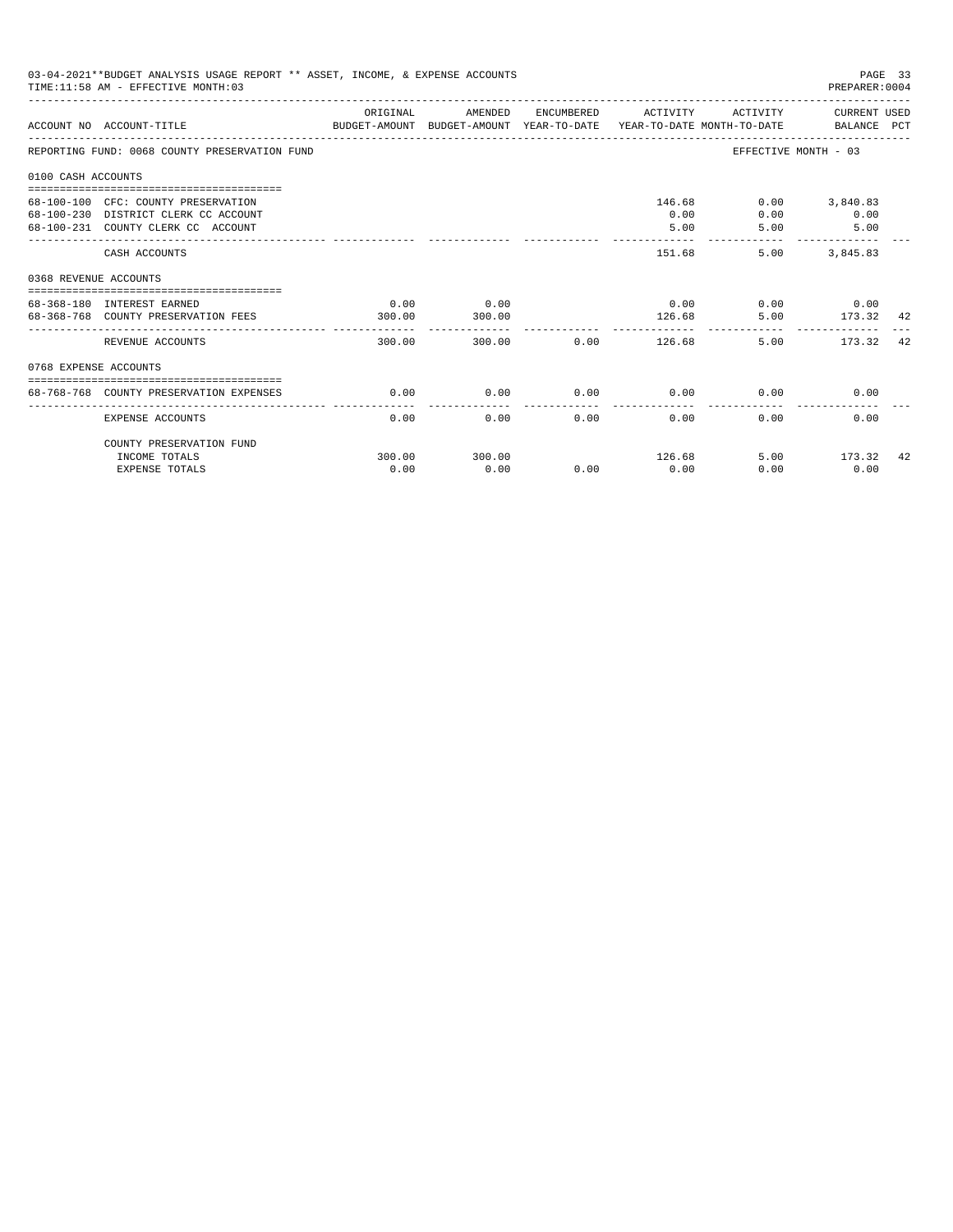| 03-04-2021**BUDGET ANALYSIS USAGE REPORT ** ASSET, INCOME, & EXPENSE ACCOUNTS<br>PAGE 34<br>TIME: 11:58 AM - EFFECTIVE MONTH: 03<br>PREPARER: 0004<br>ORIGINAL<br>ENCUMBERED ACTIVITY<br>ACTIVITY<br>CURRENT USED<br>AMENDED<br>ACCOUNT NO ACCOUNT-TITLE COMPUTE BUDGET-AMOUNT BUDGET-AMOUNT YEAR-TO-DATE YEAR-TO-DATE MONTH-TO-DATE BALANCE PCT<br>REPORTING FUND: 0070 INMATE PHONE FUND PROFIT ACCOUNT<br>EFFECTIVE MONTH - 03<br>0100 CASH ACCOUNTS<br>6,000.00   0.00   10,210.36<br>70-100-100 CFC: INMATE PHONE FUND<br>6,000.00<br>$0.00$ 10,210.36<br>CASH ACCOUNTS<br>0370 REVENUE ACCOUNTS<br>$0.00$ 0.00<br>$0.00$ $0.00$ $0.00$ $0.00$<br>70-370-180 INTEREST EARNED<br>$1,200.00$ $1,200.00$<br>$0.00$ 4,800.00+ 500<br>6,000.00<br>70-370-770 INMATE PHONE REVENUES<br>$1,200.00$ $1,200.00$ 0.00 6,000.00<br>0.00<br>$4.800.00+500$<br>REVENUE ACCOUNTS<br>0770 EXPENSE ACCOUNTS<br>-----------------------------------<br>$1,200.00$ $1,200.00$ $1,800.00$ $0.00$ $0.00$ $600.00$ $150$<br>70-770-770 INMATE PHONE EXPENSES<br>---------<br>$1,200.00$ $1,200.00$ $1,800.00$ 0.00<br>$600.00 - 150$<br>0.00<br>EXPENSE ACCOUNTS |          |                                  |          |      |                       |
|--------------------------------------------------------------------------------------------------------------------------------------------------------------------------------------------------------------------------------------------------------------------------------------------------------------------------------------------------------------------------------------------------------------------------------------------------------------------------------------------------------------------------------------------------------------------------------------------------------------------------------------------------------------------------------------------------------------------------------------------------------------------------------------------------------------------------------------------------------------------------------------------------------------------------------------------------------------------------------------------------------------------------------------------------------------------------------------------------------------------------------------------------|----------|----------------------------------|----------|------|-----------------------|
|                                                                                                                                                                                                                                                                                                                                                                                                                                                                                                                                                                                                                                                                                                                                                                                                                                                                                                                                                                                                                                                                                                                                                  |          |                                  |          |      |                       |
|                                                                                                                                                                                                                                                                                                                                                                                                                                                                                                                                                                                                                                                                                                                                                                                                                                                                                                                                                                                                                                                                                                                                                  |          |                                  |          |      |                       |
|                                                                                                                                                                                                                                                                                                                                                                                                                                                                                                                                                                                                                                                                                                                                                                                                                                                                                                                                                                                                                                                                                                                                                  |          |                                  |          |      |                       |
|                                                                                                                                                                                                                                                                                                                                                                                                                                                                                                                                                                                                                                                                                                                                                                                                                                                                                                                                                                                                                                                                                                                                                  |          |                                  |          |      |                       |
|                                                                                                                                                                                                                                                                                                                                                                                                                                                                                                                                                                                                                                                                                                                                                                                                                                                                                                                                                                                                                                                                                                                                                  |          |                                  |          |      |                       |
|                                                                                                                                                                                                                                                                                                                                                                                                                                                                                                                                                                                                                                                                                                                                                                                                                                                                                                                                                                                                                                                                                                                                                  |          |                                  |          |      |                       |
|                                                                                                                                                                                                                                                                                                                                                                                                                                                                                                                                                                                                                                                                                                                                                                                                                                                                                                                                                                                                                                                                                                                                                  |          |                                  |          |      |                       |
|                                                                                                                                                                                                                                                                                                                                                                                                                                                                                                                                                                                                                                                                                                                                                                                                                                                                                                                                                                                                                                                                                                                                                  |          |                                  |          |      |                       |
|                                                                                                                                                                                                                                                                                                                                                                                                                                                                                                                                                                                                                                                                                                                                                                                                                                                                                                                                                                                                                                                                                                                                                  |          |                                  |          |      |                       |
|                                                                                                                                                                                                                                                                                                                                                                                                                                                                                                                                                                                                                                                                                                                                                                                                                                                                                                                                                                                                                                                                                                                                                  |          |                                  |          |      |                       |
|                                                                                                                                                                                                                                                                                                                                                                                                                                                                                                                                                                                                                                                                                                                                                                                                                                                                                                                                                                                                                                                                                                                                                  |          |                                  |          |      |                       |
|                                                                                                                                                                                                                                                                                                                                                                                                                                                                                                                                                                                                                                                                                                                                                                                                                                                                                                                                                                                                                                                                                                                                                  |          |                                  |          |      |                       |
| INMATE PHONE FUND PROFIT ACCOUNT                                                                                                                                                                                                                                                                                                                                                                                                                                                                                                                                                                                                                                                                                                                                                                                                                                                                                                                                                                                                                                                                                                                 |          |                                  |          |      |                       |
| INCOME TOTALS                                                                                                                                                                                                                                                                                                                                                                                                                                                                                                                                                                                                                                                                                                                                                                                                                                                                                                                                                                                                                                                                                                                                    |          | $1,200.00$ $1,200.00$ $6,000.00$ |          |      | $0.00$ $4.800.00+500$ |
| <b>EXPENSE TOTALS</b>                                                                                                                                                                                                                                                                                                                                                                                                                                                                                                                                                                                                                                                                                                                                                                                                                                                                                                                                                                                                                                                                                                                            | 1,200.00 | 1,200.00                         | 1,800.00 | 0.00 | $0.00$ 600.00 - 150   |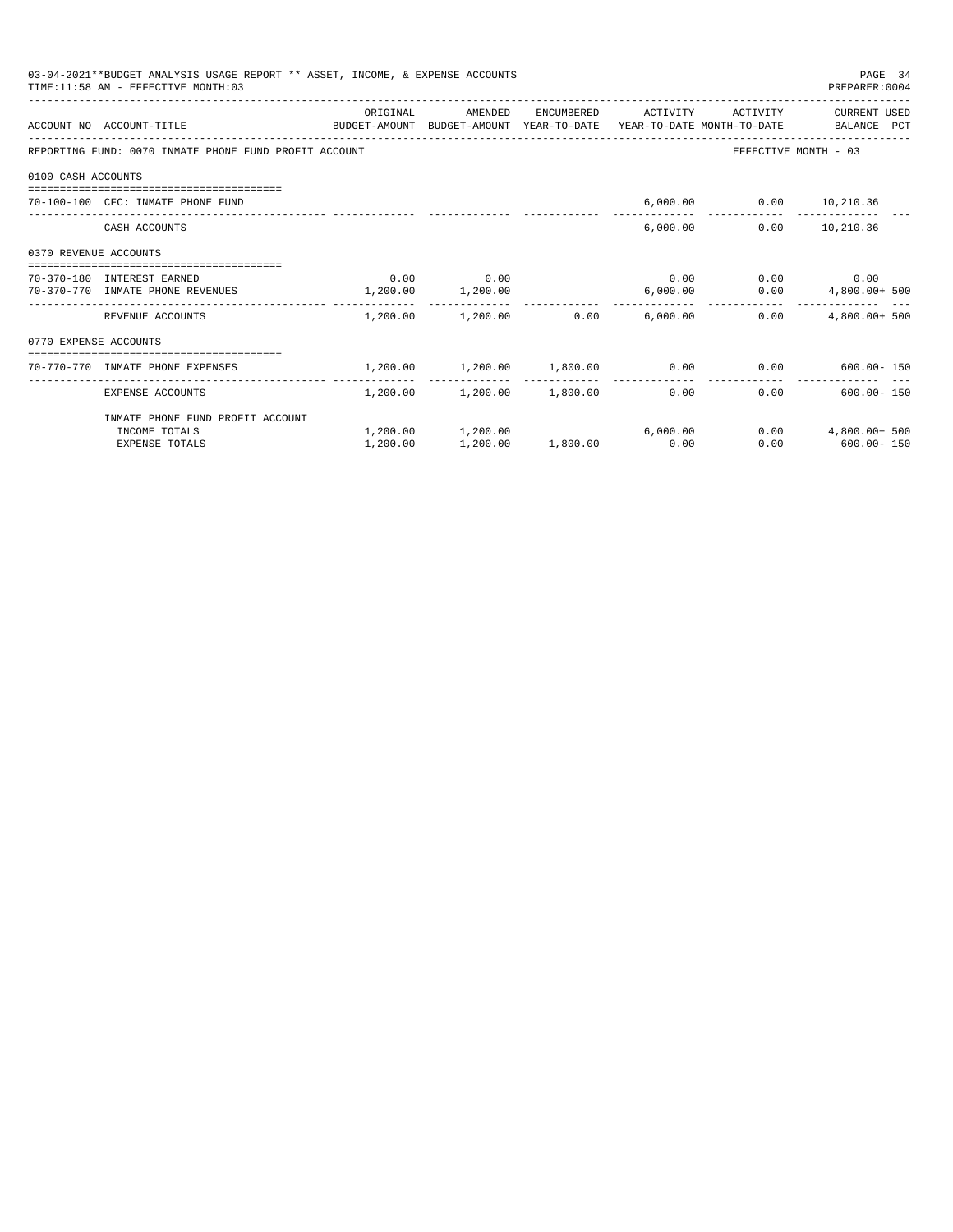|                       | 03-04-2021**BUDGET ANALYSIS USAGE REPORT ** ASSET, INCOME, & EXPENSE ACCOUNTS<br>TIME: 11:58 AM - EFFECTIVE MONTH: 03 |               |         |              |                |                      | PAGE 35<br>PREPARER: 0004 |       |
|-----------------------|-----------------------------------------------------------------------------------------------------------------------|---------------|---------|--------------|----------------|----------------------|---------------------------|-------|
|                       |                                                                                                                       | ORIGINAL      | AMENDED | ENCUMBERED   | ACTIVITY       | ACTIVITY             | CURRENT USED              |       |
|                       | ACCOUNT NO ACCOUNT-TITLE<br>BUDGET-AMOUNT BUDGET-AMOUNT YEAR-TO-DATE YEAR-TO-DATE MONTH-TO-DATE BALANCE PCT           |               |         |              |                |                      |                           |       |
|                       | REPORTING FUND: 0072 HOT CHECK FUND                                                                                   |               |         |              |                | EFFECTIVE MONTH - 03 |                           |       |
| 0100 CASH ACCOUNTS    |                                                                                                                       |               |         |              |                |                      |                           |       |
|                       | 72-100-100 CFC: HOT CHECK FUND                                                                                        |               |         |              | 0.00           | $0.00$ 2,766.07      |                           |       |
|                       | CASH ACCOUNTS                                                                                                         |               |         |              | 0.00           | 0.00                 | 2,766.07                  |       |
| 0372 REVENUE ACCOUNTS |                                                                                                                       |               |         |              |                |                      |                           |       |
|                       | 72-372-180 INTEREST EARNED                                                                                            | 0.00          | 0.00    |              | 0.00           |                      | $0.00$ 0.00               |       |
|                       | 72-372-772 HOT CHECK REVENUES                                                                                         | 600.00        | 600.00  |              | 0.00           | 0.00                 | 600.00 00                 |       |
|                       | REVENUE ACCOUNTS                                                                                                      | 600.00        |         | 600.00 0.00  | 0.00           | 0.00                 | 600.00                    | - 0.0 |
| 0772 EXPENSE ACCOUNTS |                                                                                                                       |               |         |              |                |                      |                           |       |
|                       | =================================<br>72-772-772 HOT CHECK EXPENSES                                                    | 540.00        | 540.00  |              | $0.00$ 0.00    | 0.00                 | 540.00 00                 |       |
|                       |                                                                                                                       | ------------- | .       | ------------ | -------------- |                      |                           |       |
|                       | EXPENSE ACCOUNTS                                                                                                      | 540.00        | 540.00  |              | 0.00<br>0.00   | 0.00                 | 540.00                    | - 0.0 |
|                       | HOT CHECK FUND                                                                                                        |               |         |              |                |                      |                           |       |
|                       | INCOME TOTALS                                                                                                         | 600.00        | 600.00  |              | 0.00           | 0.00                 | 600.00                    | 00    |
|                       | <b>EXPENSE TOTALS</b>                                                                                                 | 540.00        | 540.00  | 0.00         | 0.00           | 0.00                 | 540.00                    | 00    |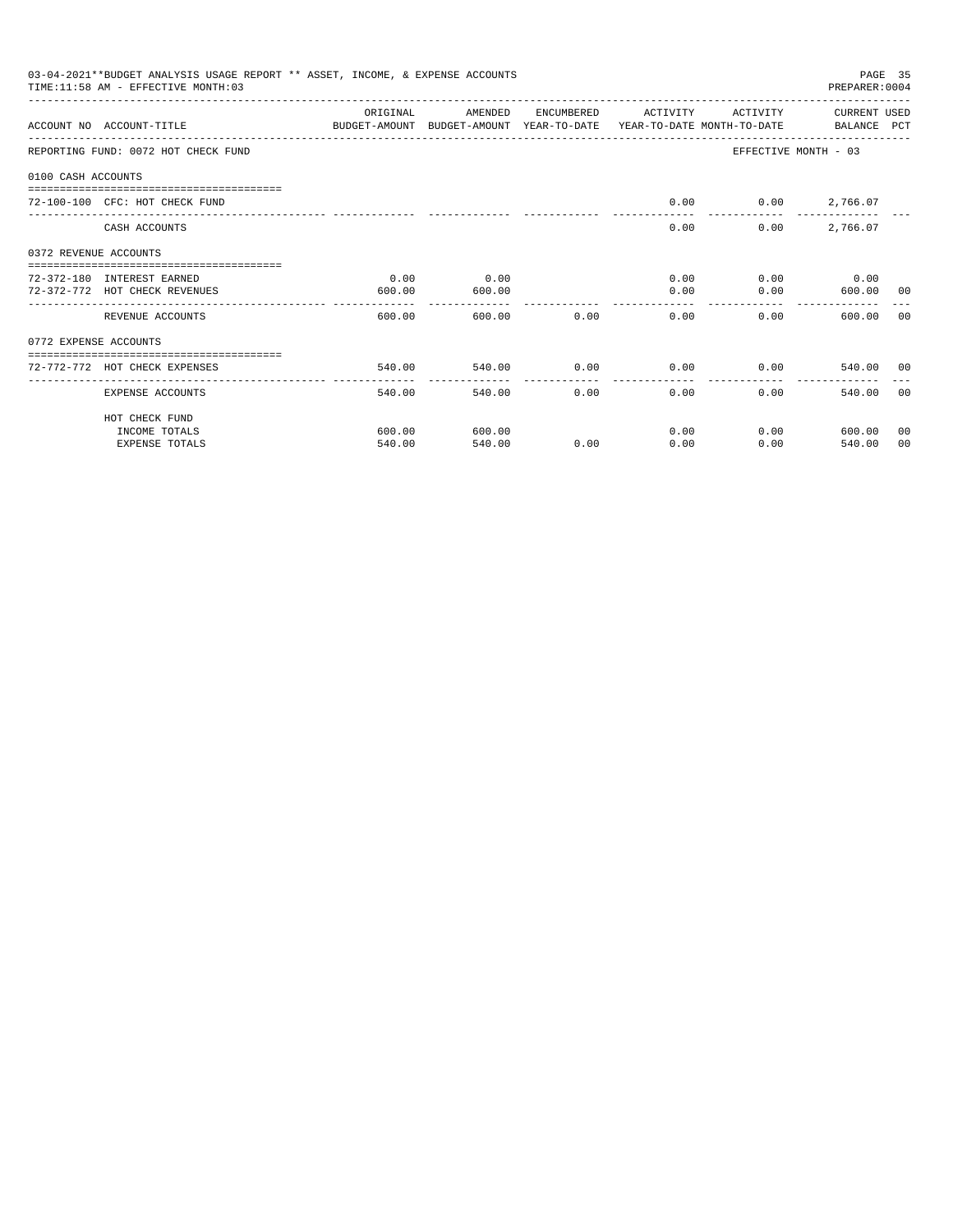|                                                                                                                            | 03-04-2021**BUDGET ANALYSIS USAGE REPORT ** ASSET, INCOME, & EXPENSE ACCOUNTS<br>TIME: 11:58 AM - EFFECTIVE MONTH: 03 |                       |                              |      |                                                                                            |                          | PAGE 36<br>PREPARER: 0004   |    |
|----------------------------------------------------------------------------------------------------------------------------|-----------------------------------------------------------------------------------------------------------------------|-----------------------|------------------------------|------|--------------------------------------------------------------------------------------------|--------------------------|-----------------------------|----|
|                                                                                                                            |                                                                                                                       | ORIGINAL              | AMENDED                      |      | ENCUMBERED ACTIVITY<br>BUDGET-AMOUNT BUDGET-AMOUNT YEAR-TO-DATE YEAR-TO-DATE MONTH-TO-DATE | ACTIVITY                 | CURRENT USED<br>BALANCE PCT |    |
|                                                                                                                            | REPORTING FUND: 0074 BAIL BOND FUND                                                                                   |                       |                              |      |                                                                                            | EFFECTIVE MONTH - 03     |                             |    |
|                                                                                                                            |                                                                                                                       |                       |                              |      |                                                                                            |                          |                             |    |
|                                                                                                                            |                                                                                                                       |                       |                              |      |                                                                                            |                          |                             |    |
|                                                                                                                            | 74-100-100 CFC: BAIL BOND FUND                                                                                        |                       |                              |      |                                                                                            | 3,150.00- 0.00 31,065.98 |                             |    |
|                                                                                                                            | 74-100-232 JP CREDIT CARD ACCOUNT                                                                                     |                       |                              |      | 185.00                                                                                     |                          | $0.00$ 185.00               |    |
|                                                                                                                            | CASH ACCOUNTS                                                                                                         |                       |                              |      | $2.965.00 -$                                                                               |                          | $0.00$ $31,250.98$          |    |
|                                                                                                                            |                                                                                                                       |                       |                              |      |                                                                                            |                          |                             |    |
|                                                                                                                            |                                                                                                                       |                       |                              |      |                                                                                            |                          |                             |    |
|                                                                                                                            | 74-374-180 INTEREST EARNED                                                                                            | 0.00                  | 0.00                         |      | 0.00                                                                                       | 0.00                     | 0.00                        |    |
|                                                                                                                            | 74-374-774 BAIL BOND FEES                                                                                             | 300.00                | 300.00                       |      | 0.00                                                                                       | 0.00                     | 300.00 00                   |    |
| ACCOUNT NO ACCOUNT-TITLE<br>0100 CASH ACCOUNTS<br>0374 REVENUE ACCOUNTS<br>74-374-776 CASH BOND'S<br>0774 EXPENSE ACCOUNTS | 74-374-775 SALE OF ESTRAY                                                                                             | 0.00                  | 0.00                         |      | 0.00                                                                                       | 0.00                     | 0.00                        |    |
|                                                                                                                            |                                                                                                                       | 6,000.00              | 6,000.00                     |      | 785.00                                                                                     | 0.00                     | 5,215.00 13                 |    |
|                                                                                                                            | REVENUE ACCOUNTS                                                                                                      |                       | $6,300.00$ $6,300.00$ $0.00$ |      | 785.00                                                                                     | $0.00 -$                 | 5,515.00                    | 12 |
|                                                                                                                            |                                                                                                                       |                       |                              |      |                                                                                            |                          |                             |    |
|                                                                                                                            | --------------------------------                                                                                      |                       |                              |      |                                                                                            |                          |                             |    |
|                                                                                                                            | 74-774-774 BAIL BOND EXPENSES                                                                                         | 25.00                 | 25.00                        | 0.00 | 0.00                                                                                       | 0.00                     | 25.00 00                    |    |
|                                                                                                                            | 74-774-775 SALE OF ESTRAY                                                                                             | 0.00                  | 0.00                         | 0.00 | 0.00                                                                                       | 0.00                     | 0.00                        |    |
|                                                                                                                            | 74-774-776 CASH BOND EXPENSES                                                                                         | 6.000.00<br>--------- | 6.000.00<br>-------------    | 0.00 | 3,750.00<br>_______________________                                                        | 0.00                     | 2,250.00 63                 |    |
|                                                                                                                            | EXPENSE ACCOUNTS                                                                                                      |                       | 6,025.00 6,025.00            | 0.00 | 3,750.00                                                                                   | 0.00                     | 2,275.00 62                 |    |
|                                                                                                                            | BAIL BOND FUND                                                                                                        |                       |                              |      |                                                                                            |                          |                             |    |
|                                                                                                                            | INCOME TOTALS                                                                                                         |                       | 6,300.00 6,300.00            |      | 785.00                                                                                     | 0.00                     | 5,515.00 12                 |    |
|                                                                                                                            | <b>EXPENSE TOTALS</b>                                                                                                 | 6,025.00              | 6,025.00                     |      | $0.00$ $3,750.00$                                                                          | 0.00                     | 2,275.00 62                 |    |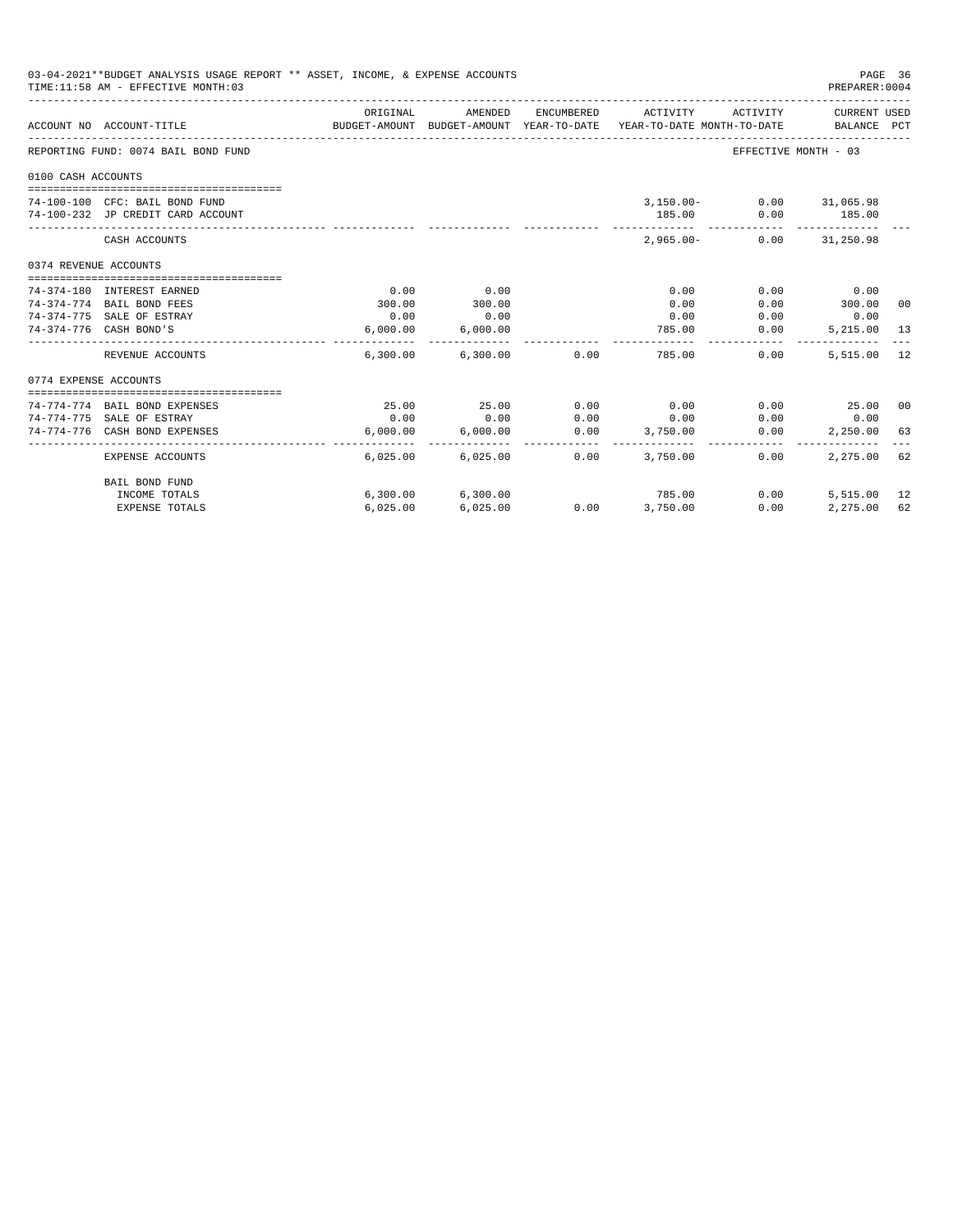|                       | 03-04-2021**BUDGET ANALYSIS USAGE REPORT ** ASSET, INCOME, & EXPENSE ACCOUNTS<br>TIME: 11:58 AM - EFFECTIVE MONTH: 03 |                         |                                                     |                        |                |                                        | PAGE 37<br>PREPARER: 0004   |                      |
|-----------------------|-----------------------------------------------------------------------------------------------------------------------|-------------------------|-----------------------------------------------------|------------------------|----------------|----------------------------------------|-----------------------------|----------------------|
|                       | ACCOUNT NO ACCOUNT-TITLE                                                                                              | ORIGINAL                | AMENDED<br>BUDGET-AMOUNT BUDGET-AMOUNT YEAR-TO-DATE | ENCUMBERED             | ACTIVITY       | ACTIVITY<br>YEAR-TO-DATE MONTH-TO-DATE | CURRENT USED<br>BALANCE PCT |                      |
|                       | REPORTING FUND: 0076 STATE CRIMINAL & CIVIL FEES FUND                                                                 |                         |                                                     |                        |                | EFFECTIVE MONTH - 03                   |                             |                      |
| 0100 CASH ACCOUNTS    |                                                                                                                       |                         |                                                     |                        |                |                                        |                             |                      |
|                       | 76-100-100 CFC: STATE CRIMINAL & CIVIL FEES                                                                           |                         |                                                     |                        |                | 2,395.84 1.80 80,147.80                |                             |                      |
|                       | 76-100-230 DISTRICT CLERK CC ACCOUNT                                                                                  |                         |                                                     |                        | 10.00          | 0.00                                   | 10.00                       |                      |
|                       | 76-100-231 COUNTY CLERK CC ACCOUNT                                                                                    |                         |                                                     |                        | 155.60         |                                        |                             |                      |
|                       | 76-100-232 JP CC ACCOUNT                                                                                              |                         |                                                     |                        | 4,252.38       | 153.80 155.60<br>489.51 4,252.38       |                             |                      |
|                       | CASH ACCOUNTS                                                                                                         |                         |                                                     |                        | 6,813.82       | 645.11                                 | 84,565.78                   |                      |
| 0376 REVENUE ACCOUNTS |                                                                                                                       |                         |                                                     |                        |                |                                        |                             |                      |
|                       |                                                                                                                       | 0.00                    |                                                     |                        |                |                                        | 0.00                        |                      |
|                       | 76-376-180 INTEREST EARNED                                                                                            |                         | 0.00                                                |                        | 0.00           | 0.00                                   |                             |                      |
|                       | 76-376-701 DELINQUENT CASES<br>76-376-702 GUARDIANSHIP                                                                | 0.00<br>200.00          | 0.00<br>200.00                                      |                        | 0.00<br>220.00 | 0.00<br>20.00                          | 0.00<br>$20.00 + 110$       |                      |
|                       | 76-376-703 DC-CAR-BVS TO TX VITAL STATISTICS                                                                          |                         | $500$<br>500<br>500                                 |                        | 0.00           | 0.00                                   | 6.00                        | 0 <sup>0</sup>       |
|                       | 76-376-704 PARKS & WILDLIFE                                                                                           | $6.00$<br>500.00        |                                                     |                        | 240.35         | 0.00                                   | 259.65                      | 48                   |
|                       | 76-376-705 JP OMNI FEE                                                                                                | 300.00                  | 300.00                                              |                        | 47.83          | 0.00                                   | 252.17                      | 16                   |
|                       | 76-376-706 OLD DRUG COURT                                                                                             | 0.00                    | 0.00                                                |                        | 0.00           | 0.00                                   | 0.00                        |                      |
|                       | 76-376-707 NEW SPECIALITY COURT 1-1-2020                                                                              | 0.00                    | 0.00                                                |                        |                | 93.33 0.00                             | $93.33+$                    |                      |
|                       | 76-376-776 STATE FEE CRIMINAL & CIVIL                                                                                 | 49.000.00               | 49,000.00                                           |                        | 19,904.91      | 625.11                                 | 29,095.09                   | 41                   |
|                       | REVENUE ACCOUNTS                                                                                                      | 50,006.00               |                                                     | 50.006.00 0.00         |                | 20.506.42 645.11                       | 29,499.58                   | 41                   |
| 0776 EXPENSE ACCOUNTS |                                                                                                                       |                         |                                                     |                        |                |                                        |                             |                      |
|                       |                                                                                                                       |                         |                                                     |                        |                |                                        |                             |                      |
|                       | 76-776-701 DELINQUENT CASES                                                                                           |                         | 1,000.00 1,000.00                                   | 0.00                   | 0.00           |                                        | 0.00 1,000.00               | 00                   |
|                       | 76-776-703 DC-CAR-BVS TO TX VITAL STATISTICS                                                                          | 120.00                  | 120.00                                              | 25.62                  | 27.45          | 0.00                                   | 66.93                       | 44                   |
|                       | 76-776-704 PARKS & WILDLIFE<br>76-776-705 JP OMNI EXPENSE                                                             | 1,500.00<br>90.00       | 1,500.00<br>90.00                                   | 0.00<br>0.00           | 0.00           | 0.00                                   | 1,500.00                    | 0 <sup>0</sup><br>20 |
|                       | 76-776-706 OLD DRUG COURT                                                                                             | 0.00                    |                                                     | 0.00                   | 18.00          | 0.00<br>0.00                           | 72.00<br>0.00               |                      |
|                       | 76-776-707 NEW SPECIALITY COURT 1-1-2020                                                                              | 0.00                    | 0.00<br>0.00                                        | 0.00                   | 0.00<br>0.00   | 0.00                                   | 0.00                        |                      |
|                       | 76-776-776 STATE FEE CRIMINAL & CIVIL                                                                                 | 47,000.00               | 47,000.00                                           | 0.00                   | 16,989.42      | 0.00                                   | 30,010.58                   | 36                   |
|                       | EXPENSE ACCOUNTS                                                                                                      | __________<br>49,710.00 | ------------<br>49,710.00                           | ----------- -<br>25.62 | .<br>17,034.87 | ------------<br>0.00                   | .<br>32,649.51              | 34                   |
|                       | STATE CRIMINAL & CIVIL FEES FUND                                                                                      |                         |                                                     |                        |                |                                        |                             |                      |
|                       | INCOME TOTALS                                                                                                         |                         | 50,006.00 50,006.00                                 |                        |                | 20,506.42 645.11 29,499.58             |                             | 41                   |
|                       | <b>EXPENSE TOTALS</b>                                                                                                 | 49,710.00               | 49,710.00                                           |                        |                | 25.62 17.034.87 0.00                   | 32,649.51                   | 34                   |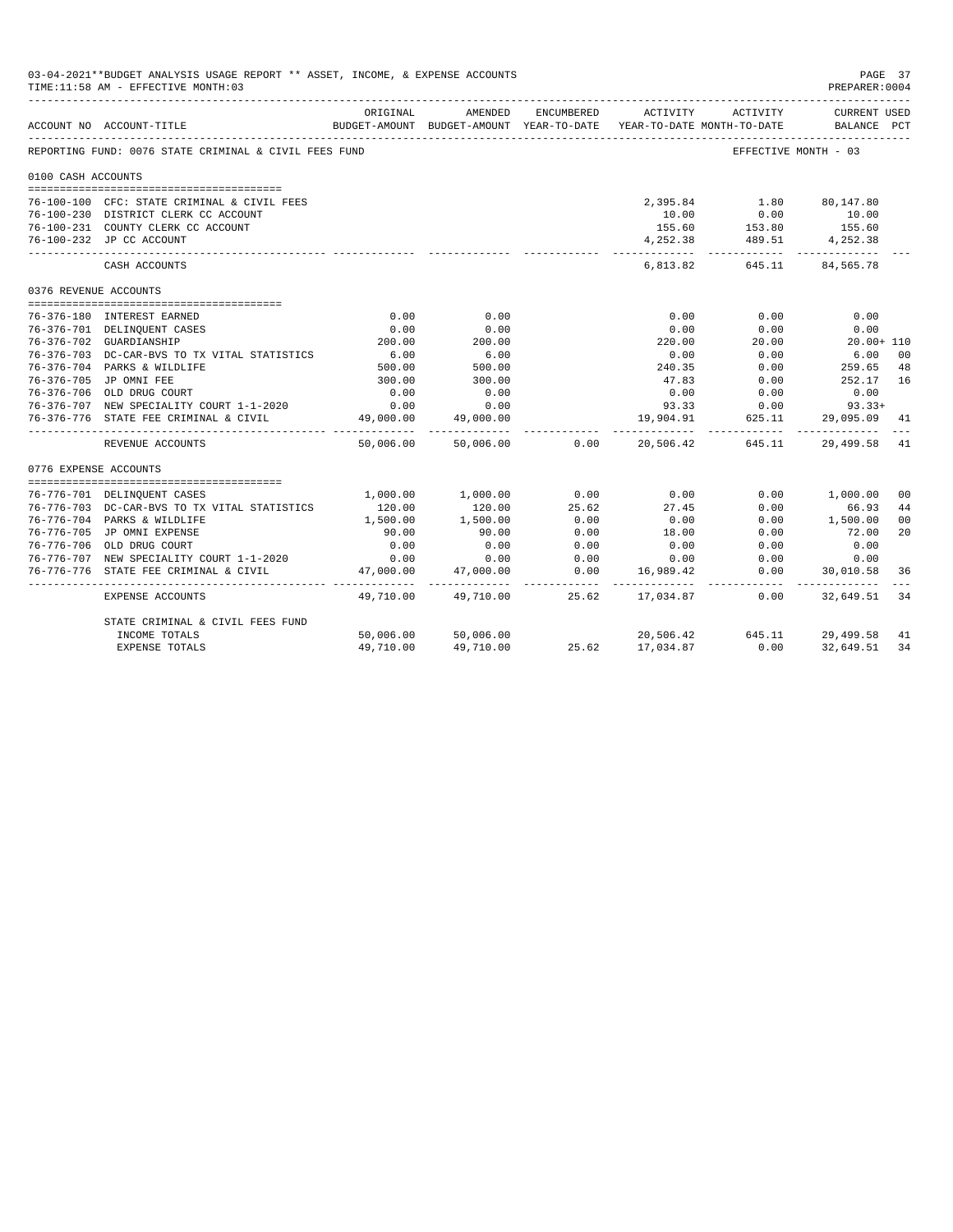|                     | 03-04-2021**BUDGET ANALYSIS USAGE REPORT ** ASSET, INCOME, & EXPENSE ACCOUNTS<br>TIME: 11:58 AM - EFFECTIVE MONTH: 03 |                    |                                                                                |                     |                     |                     | PREPARER: 0004                     | PAGE 38        |
|---------------------|-----------------------------------------------------------------------------------------------------------------------|--------------------|--------------------------------------------------------------------------------|---------------------|---------------------|---------------------|------------------------------------|----------------|
|                     | ACCOUNT NO ACCOUNT-TITLE                                                                                              | ORIGINAL           | AMENDED<br>BUDGET-AMOUNT BUDGET-AMOUNT YEAR-TO-DATE YEAR-TO-DATE MONTH-TO-DATE | ENCUMBERED          |                     | ACTIVITY ACTIVITY   | <b>CURRENT USED</b><br>BALANCE PCT |                |
|                     | REPORTING FUND: 0078 SENIOR CITIZENS FUND                                                                             |                    |                                                                                |                     |                     |                     | EFFECTIVE MONTH - 03               |                |
| 0100 CASH ACCOUNTS  |                                                                                                                       |                    |                                                                                |                     |                     |                     |                                    |                |
|                     | 78-100-100 CFC: SENIOR CITIZENS                                                                                       |                    |                                                                                |                     |                     | 20,509.22- 75.70    | 174,920.44-                        |                |
|                     | CASH ACCOUNTS                                                                                                         |                    |                                                                                |                     | $20.509.22 -$       | 75.70               | $174.920.44-$                      |                |
|                     | 0200 LIABILITY ACCOUNTS                                                                                               |                    |                                                                                |                     |                     |                     |                                    |                |
|                     | --------------------------------------                                                                                |                    |                                                                                |                     |                     |                     |                                    |                |
|                     | 78-200-180 ACCOUNTS PAYABLE                                                                                           |                    |                                                                                |                     | 7.00<br>----------  | 0.00<br>----------- | 0.00<br>----------                 |                |
|                     | LIABILITY ACCOUNTS                                                                                                    |                    |                                                                                |                     | 7.00                | 0.00                | 0.00                               |                |
|                     | 0378 REVENUE ACCOUNTS                                                                                                 |                    |                                                                                |                     |                     |                     |                                    |                |
|                     | 78-378-160 SALE OF FIXED ASSETS                                                                                       | 0.00               | 0.00                                                                           |                     | 0.00                | 0.00                | 0.00                               |                |
|                     | 78-378-180 INTEREST EARNED                                                                                            | 0.00               | 0.00                                                                           |                     | 0.00                | 0.00                | 0.00                               |                |
|                     | 78-378-710 WCTCOG PROGRAM                                                                                             | 22,000.00          | 22,000.00                                                                      |                     | 12,032.46           | 0.00                | 9,967.54                           | 55             |
|                     | 78-378-711 DEPT OF HUMAN RESOURCES                                                                                    | 0.00               | 0.00                                                                           |                     | 0.00                | 0.00                | 0.00                               |                |
|                     | 78-378-712 FOOD DONATIONS                                                                                             | 6,500.00           | 6,500.00                                                                       |                     | 2,256.55            | 75.70               | 4,243.45                           | 35             |
|                     | 78-378-713 BUILDING RENT                                                                                              | 25.00              | 25.00                                                                          |                     | 0.00                | 0.00                | 25.00                              | 0 <sup>0</sup> |
|                     | 78-378-714 DEPT OF AGING & DISABILITY                                                                                 | 15,000.00          | 15,000.00                                                                      |                     | 5,161.32            | 0.00                | 9,838.68                           | 34             |
|                     | 78-378-715 GIFT DONATIONS                                                                                             | 2,500.00           | 2,500.00                                                                       |                     | 2,170.00            | 0.00                | 330.00                             | 87             |
|                     | 78-378-716 OTHER INCOME                                                                                               | 50.00              | 50.00                                                                          |                     | 0.00                | 0.00                | 50.00                              | 0 <sup>0</sup> |
|                     | 78-378-815 INCOME FROM OTHER FUNDS                                                                                    | 0.00<br>.          | 0.00<br>----------                                                             |                     | 0.00<br>----------- | 0.00<br>$- - - - -$ | 0.00<br>-----------                |                |
|                     | REVENUE ACCOUNTS                                                                                                      | 46,075.00          | 46,075.00                                                                      | 0.00                | 21,620.33           | 75.70               | 24,454.67                          | 47             |
|                     | 0778 EXPENSE ACCOUNTS                                                                                                 |                    |                                                                                |                     |                     |                     |                                    |                |
|                     | 78-778-100 SALARY - SR CITIZENS COORDINATOR                                                                           | 23,983.00          | 23,983.00                                                                      | 0.00                | 9,421.66            | 0.00                | 14,561.34                          | 39             |
|                     | 78-778-105 LONGEVITY PAY                                                                                              | 750.00             | 750.00                                                                         | 0.00                | 0.00                | 0.00                | 750.00                             | 0 <sub>0</sub> |
|                     | 78-778-110 SALARY - FULL TIME & PART TIME                                                                             | 33,813.00          | 33,813.00                                                                      | 0.00                | 12,487.75           | 0.00                | 21,325.25                          | 37             |
|                     | 78-778-200 FICA EXPENSE                                                                                               | 4,757.00           | 4,757.00                                                                       | 0.00                | 1,676.00            | 0.00                | 3,081.00                           | 35             |
|                     | 78-778-202 TCDRS GROUP TERM LIFE                                                                                      | 0.00               | 0.00                                                                           | 0.00                | 156.22              | 0.00                | 156.22-                            |                |
|                     | 78-778-205 RETIREMENT                                                                                                 | 4,587.00           | 4,587.00                                                                       | 0.00                | 1,803.08            | 0.00                | 2,783.92                           | 39             |
| 78-778-300 TRAVEL   |                                                                                                                       | 1,500.00           | 1,500.00                                                                       | 0.00                | 46.00               | 0.00                | 1,454.00                           | 03             |
| 78-778-305 SUPPLIES |                                                                                                                       | 2,000.00           | 2,000.00                                                                       | 344.46              | 848.96              | 0.00                | 806.58                             | 60             |
|                     | 78-778-310 COMMUNICATIONS                                                                                             | 1,300.00           | 1,300.00                                                                       | 0.00                | 446.05              | 0.00                | 853.95                             | 34             |
|                     | 78-778-320 REPAIRS & MAINTENANCE                                                                                      | 2,000.00           | 2,000.00                                                                       | 1,900.00            | 75.00               | 0.00                | 25.00                              | 99             |
|                     | 78-778-333 LAST YEARS BILLS                                                                                           | 0.00               | 0.00                                                                           | 0.00                | 0.00                | 0.00                | 0.00                               |                |
|                     | 78-778-334 LAST YEARS BILLS 2020                                                                                      | 0.00               | 0.00                                                                           | 125.00              | 242.70              | 0.00                | $367.70 -$                         |                |
|                     | 78-778-380 UTILITIES                                                                                                  | 6,500.00           | 6,500.00                                                                       | 0.00                | 1,657.74            | 0.00                | 4,842.26                           | 26             |
|                     | 78-778-400 NEW EQUIPMENT                                                                                              | 5,450.00           | 5,450.00                                                                       | 0.00                | 0.00                | 0.00                | 5,450.00                           | 0 <sup>0</sup> |
|                     | 78-778-680 VAN EXPENSE                                                                                                | 4,500.00           | 4,500.00                                                                       | 225.30              | 1,533.69            | 0.00                | 2,741.01                           | 39             |
|                     | 78-778-685 NEW VAN - BUDGET AMENDMENT 2019                                                                            | 0.00               | 0.00                                                                           | 0.00                | 0.00                | 0.00                | 0.00                               |                |
|                     | 78-778-690 EDIBLE GOODS                                                                                               | 25,000.00          | 25,000.00                                                                      | 2,852.72            | 9,703.06            | 0.00<br>0.00        | 12,444.22                          | 50             |
|                     | 78-778-692 PAPER GOODS<br>78-778-693 GIFT EXPENSE                                                                     | 7,900.00<br>300.00 | 7,900.00<br>857.54                                                             | 571.58<br>0.00      | 1,849.78<br>857.54  | 0.00                | 5,478.64<br>0.00 100               | 31             |
|                     |                                                                                                                       | -----------        | ------------                                                                   | . _ _ _ _ _ _ _ _ _ | -----------         | ------              | ----------                         |                |
|                     | EXPENSE ACCOUNTS                                                                                                      | 124,340.00         | 124,897.54                                                                     | 6,019.06            | 42,805.23           | 0.00                | 76,073.25                          | 39             |
|                     | SENIOR CITIZENS FUND                                                                                                  |                    |                                                                                |                     |                     |                     |                                    |                |
|                     | INCOME TOTALS                                                                                                         | 46,075.00          | 46,075.00                                                                      |                     | 21,620.33           | 75.70               | 24, 454.67                         | 47             |
|                     | EXPENSE TOTALS                                                                                                        | 124,340.00         | 124,897.54                                                                     | 6,019.06            | 42,805.23           | 0.00                | 76,073.25                          | 39             |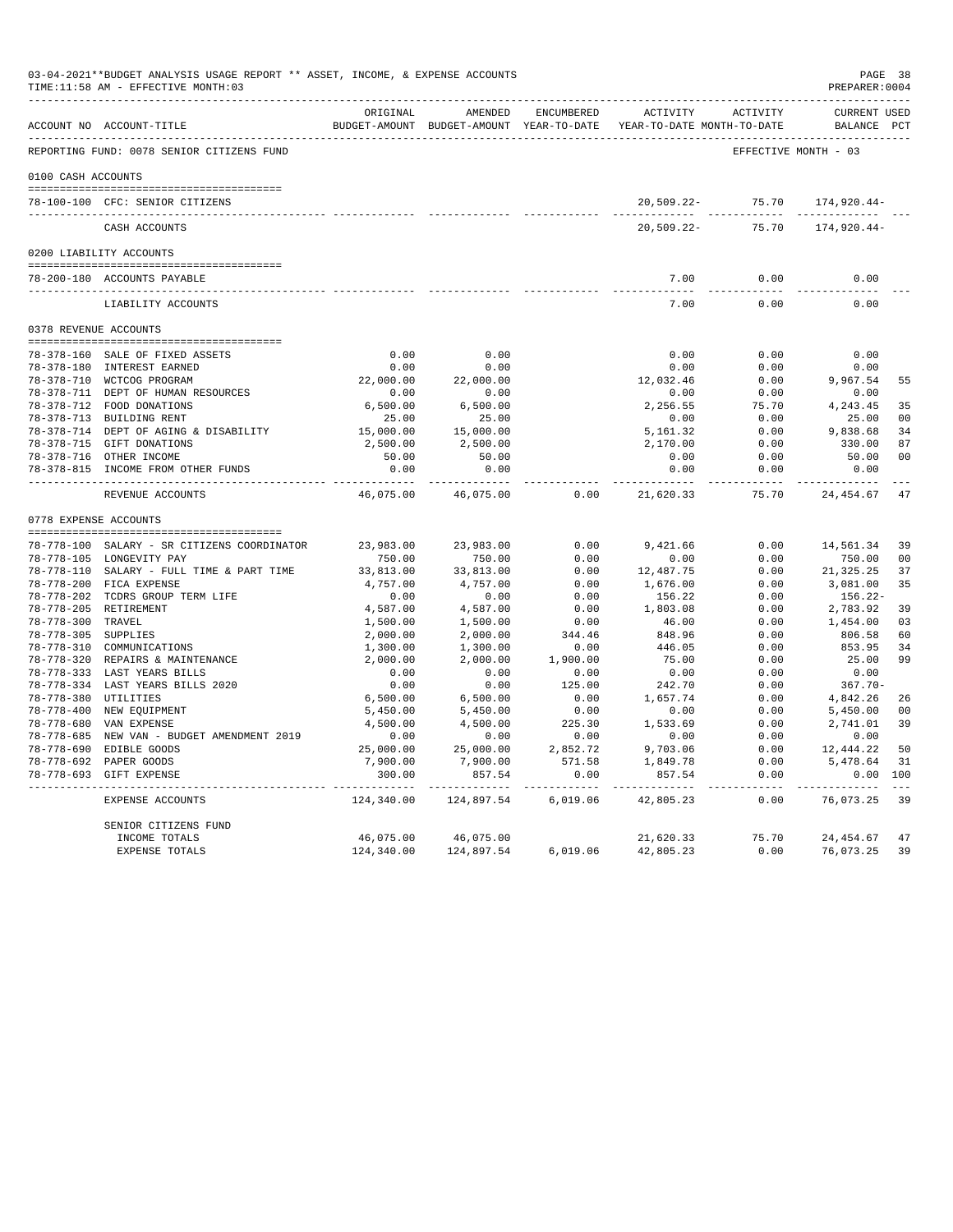|                   | 03-04-2021**BUDGET ANALYSIS USAGE REPORT ** ASSET, INCOME, & EXPENSE ACCOUNTS<br>PAGE 39<br>TIME: 11:58 AM - EFFECTIVE MONTH: 03<br>PREPARER: 0004<br>ORIGINAL<br>AMENDED<br>ENCUMBERED<br>ACTIVITY<br>ACTIVITY<br><b>CURRENT USED</b> |      |                                                                     |      |      |      |                      |  |  |
|-------------------|----------------------------------------------------------------------------------------------------------------------------------------------------------------------------------------------------------------------------------------|------|---------------------------------------------------------------------|------|------|------|----------------------|--|--|
|                   | ACCOUNT NO ACCOUNT-TITLE                                                                                                                                                                                                               |      | BUDGET-AMOUNT BUDGET-AMOUNT YEAR-TO-DATE YEAR-TO-DATE MONTH-TO-DATE |      |      |      | BALANCE PCT          |  |  |
|                   | REPORTING FUND: 0079 SYLVESTER/MCCAULLEY WATER GRANT                                                                                                                                                                                   |      |                                                                     |      |      |      | EFFECTIVE MONTH - 03 |  |  |
| 0100 CASH ACCOUNT |                                                                                                                                                                                                                                        |      |                                                                     |      |      |      |                      |  |  |
|                   | 79-100-100 WATER GRANT CASH ACCOUNT                                                                                                                                                                                                    |      |                                                                     |      | 0.00 | 0.00 | 0.00                 |  |  |
|                   | CASH ACCOUNT                                                                                                                                                                                                                           |      |                                                                     |      | 0.00 | 0.00 | 0.00                 |  |  |
| 0380 REVENUE      |                                                                                                                                                                                                                                        |      |                                                                     |      |      |      |                      |  |  |
|                   | 79-380-179 WATER GRANT REVENUE                                                                                                                                                                                                         | 0.00 | 0.00                                                                |      | 0.00 | 0.00 | 0.00                 |  |  |
|                   | REVENUE                                                                                                                                                                                                                                | 0.00 | 0.00                                                                | 0.00 | 0.00 | 0.00 | 0.00                 |  |  |
| 0850 EXPENSE      |                                                                                                                                                                                                                                        |      |                                                                     |      |      |      |                      |  |  |
|                   | 79-850-850 WATER GRANT EXPENSE                                                                                                                                                                                                         | 0.00 | 0.00                                                                | 0.00 | 0.00 | 0.00 | 0.00                 |  |  |
|                   | <b>EXPENSE</b>                                                                                                                                                                                                                         | 0.00 | 0.00                                                                | 0.00 | 0.00 | 0.00 | 0.00                 |  |  |
|                   | SYLVESTER/MCCAULLEY WATER GRANT                                                                                                                                                                                                        |      |                                                                     |      |      |      |                      |  |  |
|                   | INCOME TOTALS                                                                                                                                                                                                                          | 0.00 | 0.00                                                                |      | 0.00 | 0.00 | 0.00                 |  |  |
|                   | <b>EXPENSE TOTALS</b>                                                                                                                                                                                                                  | 0.00 | 0.00                                                                | 0.00 | 0.00 | 0.00 | 0.00                 |  |  |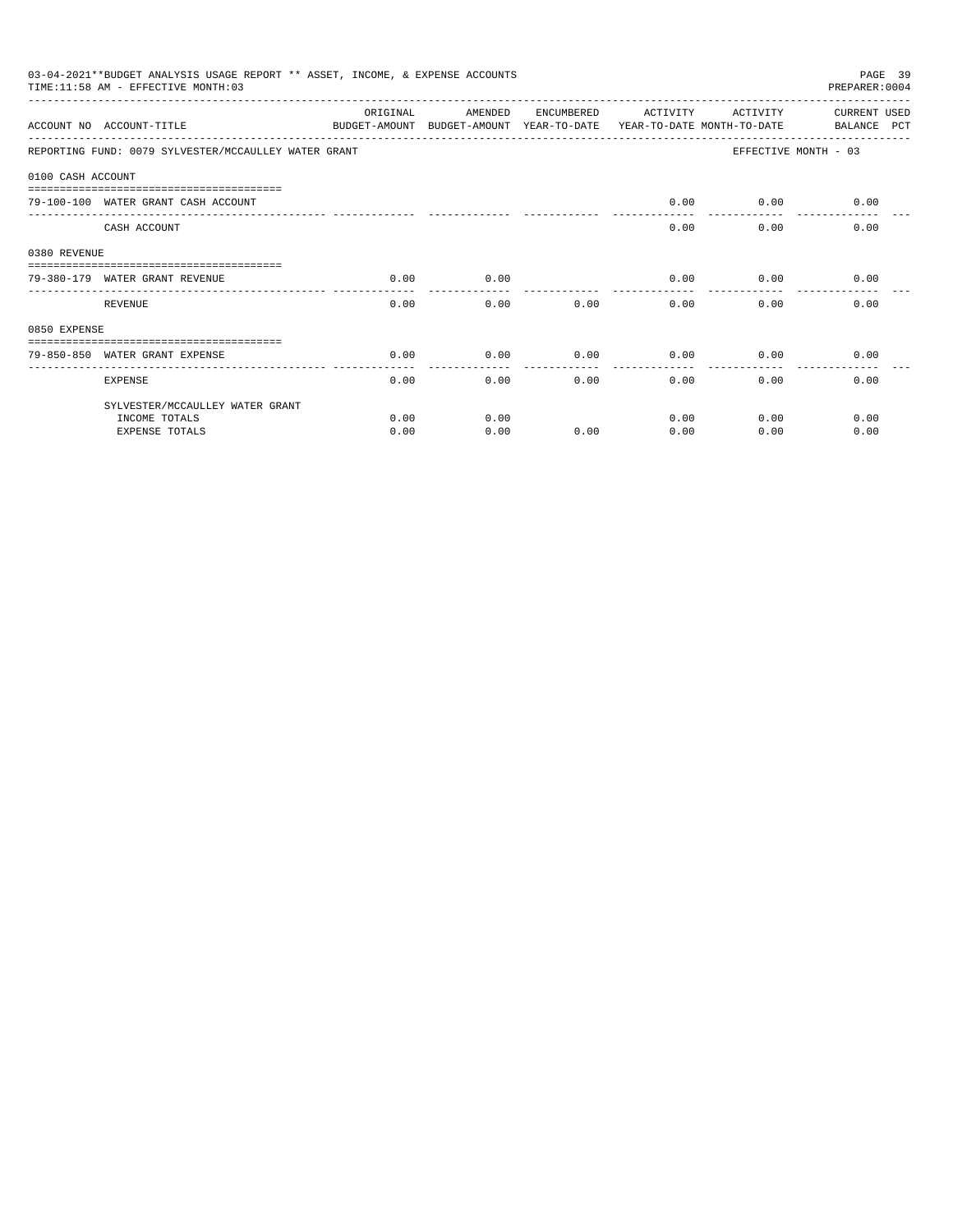|                       | 03-04-2021**BUDGET ANALYSIS USAGE REPORT ** ASSET, INCOME, & EXPENSE ACCOUNTS<br>TIME: 11:58 AM - EFFECTIVE MONTH: 03 |          |                        |            |                                                             |                      | PREPARER: 0004     | PAGE 40 |
|-----------------------|-----------------------------------------------------------------------------------------------------------------------|----------|------------------------|------------|-------------------------------------------------------------|----------------------|--------------------|---------|
|                       |                                                                                                                       | ORIGINAL | AMENDED                | ENCUMBERED | ACTIVITY                                                    | ACTIVITY             | CURRENT USED       |         |
|                       | ACCOUNT NO ACCOUNT-TITLE COMPUTE BUDGET-AMOUNT BUDGET-AMOUNT YEAR-TO-DATE YEAR-TO-DATE MONTH-TO-DATE BALANCE PCT      |          |                        |            |                                                             |                      |                    |         |
|                       | REPORTING FUND: 0080 LEOSE GRANT FUND                                                                                 |          |                        |            |                                                             | EFFECTIVE MONTH - 03 |                    |         |
| 0100 CASH ACCOUNTS    |                                                                                                                       |          |                        |            |                                                             |                      |                    |         |
|                       | 80-100-100 CFC: LEOSE GRANT CHECKING                                                                                  |          |                        |            | 0.00                                                        | $0.00$ 3,787.10      |                    |         |
|                       | CASH ACCOUNTS                                                                                                         |          |                        |            | 0.00                                                        | 0.00                 | 3,787.10           |         |
| 0380 REVENUE ACCOUNTS |                                                                                                                       |          |                        |            |                                                             |                      |                    |         |
|                       | 80-380-180 INTEREST EARNED                                                                                            | 0.00     | 0.00                   |            | 0.00                                                        |                      | $0.00$ 0.00        |         |
|                       | 80-380-800 LEOSE GRANT REVENUES                                                                                       | 1,500.00 | 1,500.00               |            | 0.00                                                        |                      | $0.00$ 1,500.00 00 |         |
|                       | REVENUE ACCOUNTS                                                                                                      |          | 1,500.00 1,500.00 0.00 |            | 0.00                                                        | 0.00                 | 1,500.00 00        |         |
| 0800 EXPENSE ACCOUNTS |                                                                                                                       |          |                        |            |                                                             |                      |                    |         |
|                       | ----------------------------------<br>80-800-800 LEOSE GRANT EXPENSES                                                 |          |                        |            | $1,500.00$ $1,500.00$ $0.00$ $0.00$ $0.00$ $1,500.00$ $0.0$ |                      |                    |         |
|                       |                                                                                                                       | -------- | ------------           |            | -------------                                               |                      |                    |         |
|                       | EXPENSE ACCOUNTS                                                                                                      |          | 1,500.00 1,500.00      |            | 0.00<br>0.00                                                | 0.00                 | 1,500.00 00        |         |
|                       | LEOSE GRANT FUND                                                                                                      |          |                        |            |                                                             |                      |                    |         |
|                       | INCOME TOTALS                                                                                                         |          | 1,500.00 1,500.00      |            | 0.00                                                        |                      | $0.00$ 1,500.00    | 00      |
|                       | <b>EXPENSE TOTALS</b>                                                                                                 | 1,500.00 | 1,500.00               | 0.00       | 0.00                                                        | 0.00                 | 1,500.00           | 00      |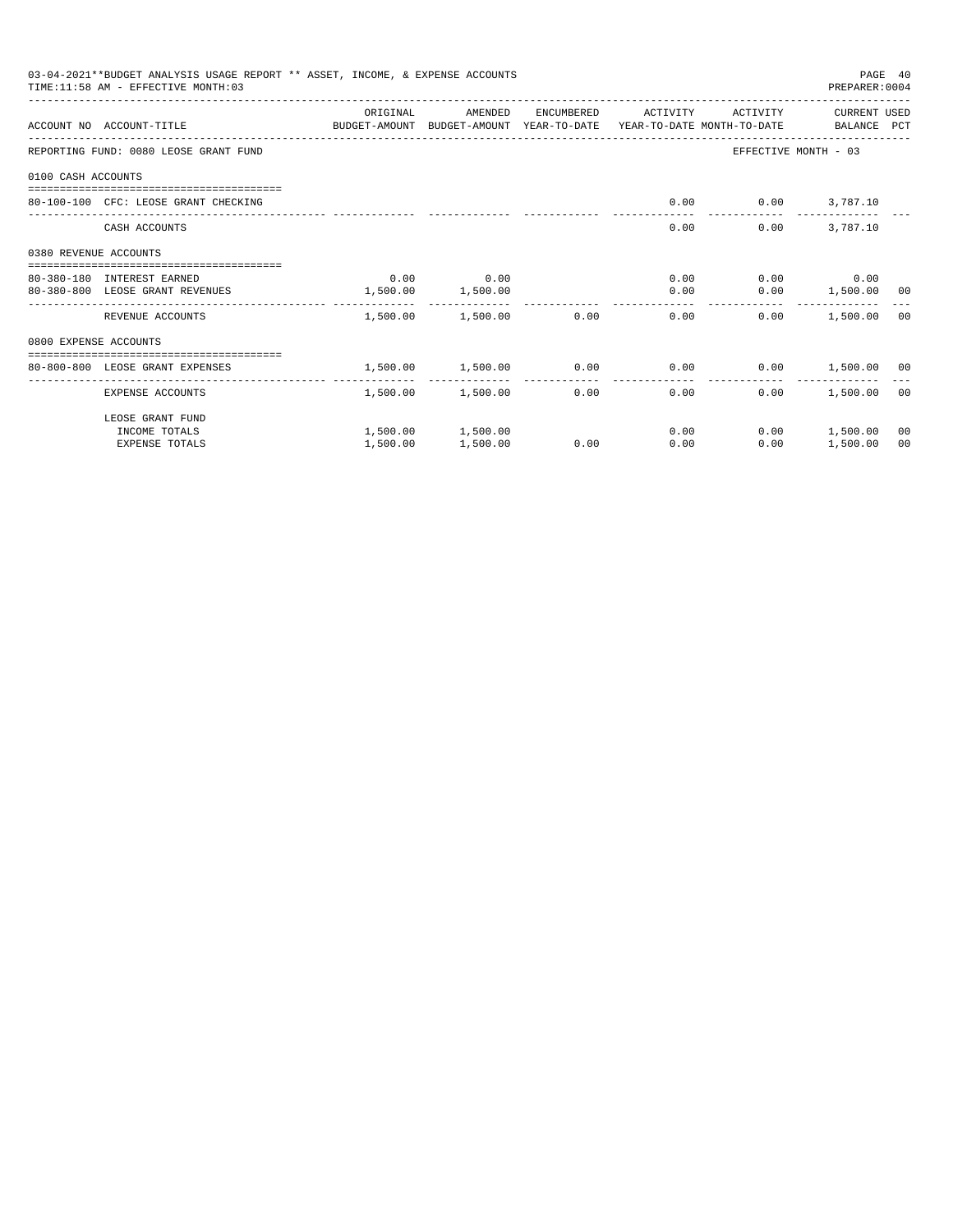|                       | 03-04-2021**BUDGET ANALYSIS USAGE REPORT ** ASSET, INCOME, & EXPENSE ACCOUNTS<br>TIME: 11:58 AM - EFFECTIVE MONTH: 03  |                       |                                           |      |      |                                                           | PAGE 41<br>PREPARER: 0004 |    |
|-----------------------|------------------------------------------------------------------------------------------------------------------------|-----------------------|-------------------------------------------|------|------|-----------------------------------------------------------|---------------------------|----|
|                       | ACCOUNT NO ACCOUNT-TITLE COMMONICATION BUDGET-AMOUNT BUDGET-AMOUNT YEAR-TO-DATE YEAR-TO-DATE MONTH-TO-DATE BALANCE PCT |                       |                                           |      |      | ORIGINAL MENDED ENCUMBERED ACTIVITY ACTIVITY CURRENT USED |                           |    |
|                       | REPORTING FUND: 0082 JUSTICE COURT TECHNOLOGY FUND                                                                     |                       |                                           |      |      |                                                           | EFFECTIVE MONTH - 03      |    |
| 0100 CASH ACCOUNTS    |                                                                                                                        |                       |                                           |      |      |                                                           |                           |    |
|                       | 82-100-100 CFC: JUSTICE COURT TECH CHECKING<br>82-100-232 JP CC ACCOUNT                                                |                       |                                           |      |      | 516.20 0.00 8,263.92<br>155.25 19.93 155.25               |                           |    |
|                       | CASH ACCOUNTS                                                                                                          |                       |                                           |      |      | 671.45 19.93 8.419.17                                     |                           |    |
| 0380 REVENUE ACCOUNTS |                                                                                                                        |                       |                                           |      |      |                                                           |                           |    |
|                       | 82-380-180 INTEREST EARNED                                                                                             |                       | $0.00$ 0.00                               |      |      | $0.00$ $0.00$ $0.00$ $0.00$                               |                           |    |
|                       | 82-380-820 JUSTICE COURT TECH FEES                                                                                     | $1,200.00$ $1,200.00$ |                                           |      |      | 574.67 19.93                                              | 625.33 48                 |    |
|                       | REVENUE ACCOUNTS                                                                                                       |                       | $1,200.00$ $1,200.00$ $0.00$ $574.67$     |      |      | 19.93                                                     | 625.33                    | 48 |
| 0820 EXPENSE ACCOUNTS |                                                                                                                        |                       |                                           |      |      |                                                           |                           |    |
|                       |                                                                                                                        |                       |                                           |      |      |                                                           |                           |    |
|                       | 82-820-333 LAST YEARS BILLS                                                                                            |                       | $0.00$ $0.00$ $0.00$ $0.00$ $0.00$ $0.00$ |      |      |                                                           | $0.00$ 0.00               |    |
|                       | 82-820-820 JUSTICE COURT TECH EXPENSES                                                                                 | 1,500.00 1,500.00     |                                           | 0.00 | 0.00 |                                                           | $0.00$ 1,500.00 00        |    |
|                       | EXPENSE ACCOUNTS                                                                                                       |                       | $1.500.00$ $1.500.00$ $0.00$ $0.00$       |      |      | 0.00                                                      | 1,500.00 00               |    |
|                       | JUSTICE COURT TECHNOLOGY FUND                                                                                          |                       |                                           |      |      |                                                           |                           |    |
|                       | INCOME TOTALS                                                                                                          |                       |                                           |      |      | $1,200.00$ $1,200.00$ $574.67$ $19.93$ $625.33$           |                           | 48 |
|                       | <b>EXPENSE TOTALS</b>                                                                                                  | 1,500.00              | 1,500.00                                  |      |      | $0.00$ $0.00$ $0.00$ $0.00$                               | 1,500.00                  | 00 |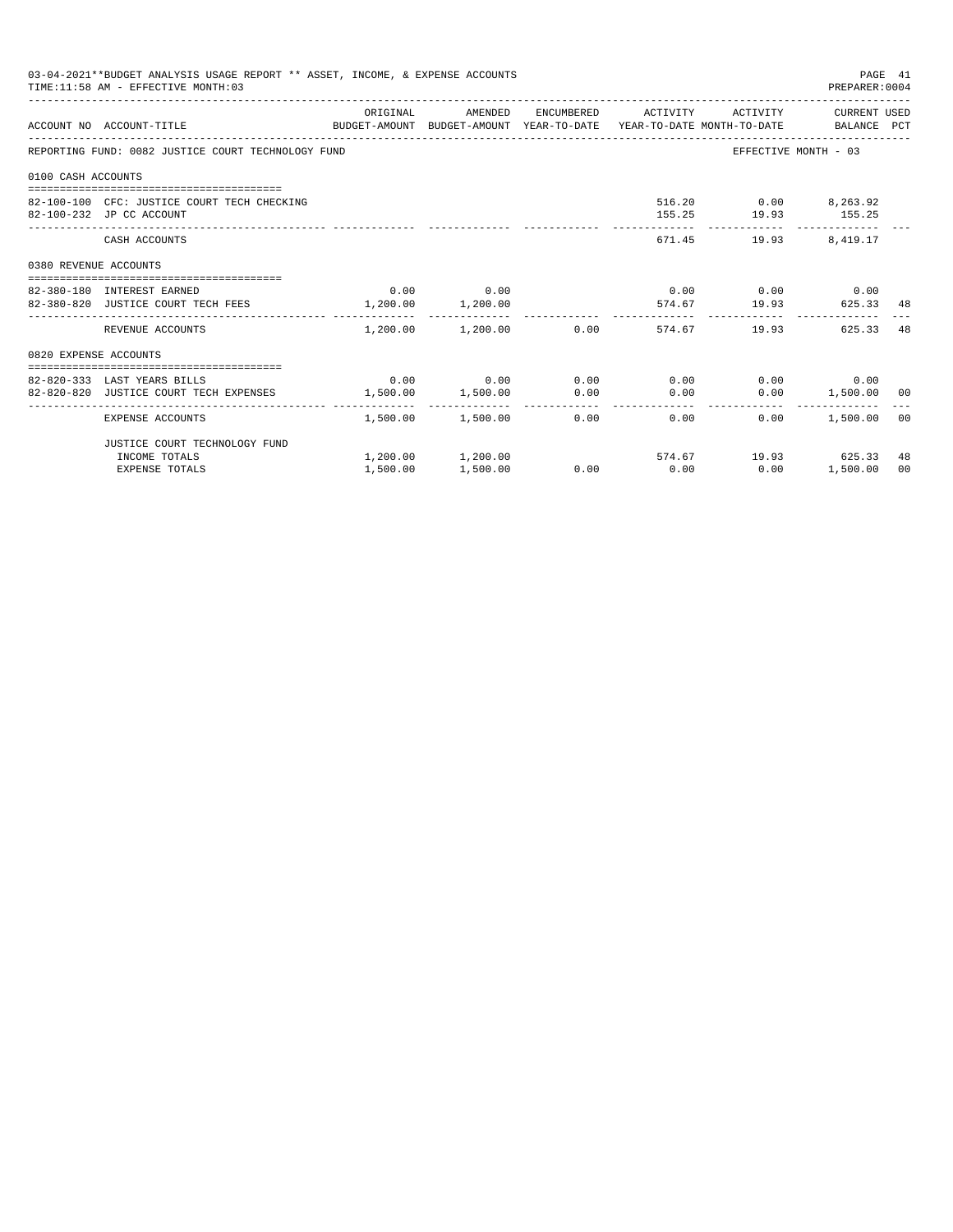| 03-04-2021**BUDGET ANALYSIS USAGE REPORT ** ASSET, INCOME, & EXPENSE ACCOUNTS<br>PAGE 42<br>TIME: 11:58 AM - EFFECTIVE MONTH: 03<br>PREPARER:0004<br>ORIGINAL AMENDED ENCUMBERED ACTIVITY ACTIVITY CURRENT USED<br>BUDGET-AMOUNT BUDGET-AMOUNT YEAR-TO-DATE YEAR-TO-DATE MONTH-TO-DATE BALANCE PCT<br>ACCOUNT NO ACCOUNT-TITLE<br>REPORTING FUND: 0084 FC DRUG FORFEITURE FUND<br>EFFECTIVE MONTH - 03<br>0100 CASH ACCOUNTS<br>$1,555.20 - 0.00$ 0.00<br>84-100-100 CFC: FC DRUG FORFEITURE CHECKING<br>84-100-150 CFC: FC DRUG FORFEITURE CHECKING<br>998.57 0.00 44,833.12<br>556.63- 0.00 44.833.12<br>CASH ACCOUNTS<br>0384 REVENUE ACCOUNTS<br>$80.91$ 0.00 269.09<br>350.00 350.00<br>84-384-180 INTEREST EARNED<br>-23<br>$0.00$ $41,444.80$ 04<br>84-384-840 FC DRUG FORFEITURE REVENUES 43,000.00 43,000.00<br>1,555.20<br>$43.350.00$ $43.350.00$ $0.00$ $1.636.11$<br>$0.00$ $41.713.89$ 04<br>REVENUE ACCOUNTS<br>0840 EXPENSE ACCOUNTS<br>0.00<br>0.00<br>0.00<br>0.00<br>0.00<br>0.00<br>84-840-110 ADMIN ASSISTANT - SUPPLEMENT |                                        |               |                          |      |                          |                       |                                 |     |
|-------------------------------------------------------------------------------------------------------------------------------------------------------------------------------------------------------------------------------------------------------------------------------------------------------------------------------------------------------------------------------------------------------------------------------------------------------------------------------------------------------------------------------------------------------------------------------------------------------------------------------------------------------------------------------------------------------------------------------------------------------------------------------------------------------------------------------------------------------------------------------------------------------------------------------------------------------------------------------------------------------------------------------------------------|----------------------------------------|---------------|--------------------------|------|--------------------------|-----------------------|---------------------------------|-----|
|                                                                                                                                                                                                                                                                                                                                                                                                                                                                                                                                                                                                                                                                                                                                                                                                                                                                                                                                                                                                                                                 |                                        |               |                          |      |                          |                       |                                 |     |
|                                                                                                                                                                                                                                                                                                                                                                                                                                                                                                                                                                                                                                                                                                                                                                                                                                                                                                                                                                                                                                                 |                                        |               |                          |      |                          |                       |                                 |     |
|                                                                                                                                                                                                                                                                                                                                                                                                                                                                                                                                                                                                                                                                                                                                                                                                                                                                                                                                                                                                                                                 |                                        |               |                          |      |                          |                       |                                 |     |
|                                                                                                                                                                                                                                                                                                                                                                                                                                                                                                                                                                                                                                                                                                                                                                                                                                                                                                                                                                                                                                                 |                                        |               |                          |      |                          |                       |                                 |     |
|                                                                                                                                                                                                                                                                                                                                                                                                                                                                                                                                                                                                                                                                                                                                                                                                                                                                                                                                                                                                                                                 |                                        |               |                          |      |                          |                       |                                 |     |
|                                                                                                                                                                                                                                                                                                                                                                                                                                                                                                                                                                                                                                                                                                                                                                                                                                                                                                                                                                                                                                                 |                                        |               |                          |      |                          |                       |                                 |     |
|                                                                                                                                                                                                                                                                                                                                                                                                                                                                                                                                                                                                                                                                                                                                                                                                                                                                                                                                                                                                                                                 |                                        |               |                          |      |                          |                       |                                 |     |
|                                                                                                                                                                                                                                                                                                                                                                                                                                                                                                                                                                                                                                                                                                                                                                                                                                                                                                                                                                                                                                                 |                                        |               |                          |      |                          |                       |                                 |     |
|                                                                                                                                                                                                                                                                                                                                                                                                                                                                                                                                                                                                                                                                                                                                                                                                                                                                                                                                                                                                                                                 |                                        |               |                          |      |                          |                       |                                 |     |
|                                                                                                                                                                                                                                                                                                                                                                                                                                                                                                                                                                                                                                                                                                                                                                                                                                                                                                                                                                                                                                                 |                                        |               |                          |      |                          |                       |                                 |     |
|                                                                                                                                                                                                                                                                                                                                                                                                                                                                                                                                                                                                                                                                                                                                                                                                                                                                                                                                                                                                                                                 |                                        |               |                          |      |                          |                       |                                 |     |
|                                                                                                                                                                                                                                                                                                                                                                                                                                                                                                                                                                                                                                                                                                                                                                                                                                                                                                                                                                                                                                                 |                                        |               |                          |      |                          |                       |                                 |     |
|                                                                                                                                                                                                                                                                                                                                                                                                                                                                                                                                                                                                                                                                                                                                                                                                                                                                                                                                                                                                                                                 |                                        |               |                          |      |                          |                       |                                 |     |
|                                                                                                                                                                                                                                                                                                                                                                                                                                                                                                                                                                                                                                                                                                                                                                                                                                                                                                                                                                                                                                                 |                                        |               |                          |      |                          |                       |                                 |     |
|                                                                                                                                                                                                                                                                                                                                                                                                                                                                                                                                                                                                                                                                                                                                                                                                                                                                                                                                                                                                                                                 |                                        |               |                          |      |                          |                       |                                 |     |
|                                                                                                                                                                                                                                                                                                                                                                                                                                                                                                                                                                                                                                                                                                                                                                                                                                                                                                                                                                                                                                                 | 84-840-200 FICA EXPENSE                | 0.00          | 0.00                     | 0.00 | 0.00                     | 0.00                  | 0.00                            |     |
|                                                                                                                                                                                                                                                                                                                                                                                                                                                                                                                                                                                                                                                                                                                                                                                                                                                                                                                                                                                                                                                 | 84-840-205 RETIREMENT EXPENSE          | 0.00          | 0.00                     | 0.00 | 0.00                     | 0.00                  | 0.00                            |     |
| $84 - 840 - 210$                                                                                                                                                                                                                                                                                                                                                                                                                                                                                                                                                                                                                                                                                                                                                                                                                                                                                                                                                                                                                                | MEDICAL INSURANCE                      | 0.00          | 0.00                     | 0.00 | 0.00                     |                       | 0.00<br>0.00                    |     |
|                                                                                                                                                                                                                                                                                                                                                                                                                                                                                                                                                                                                                                                                                                                                                                                                                                                                                                                                                                                                                                                 | 84-840-333 LAST YEARS BILLS            |               | $0.00$ 0.00              |      | $0.00$ 0.00              |                       | 0.00<br>0.00                    |     |
|                                                                                                                                                                                                                                                                                                                                                                                                                                                                                                                                                                                                                                                                                                                                                                                                                                                                                                                                                                                                                                                 | 84-840-840 FC DRUG FORFEITURE EXPENSES | ----------- - | 43,000.00 43,000.00      | 0.00 | 2,192.74<br>------------ | ------------ <b>.</b> | 0.00 40,807.26<br>------------- | 05  |
|                                                                                                                                                                                                                                                                                                                                                                                                                                                                                                                                                                                                                                                                                                                                                                                                                                                                                                                                                                                                                                                 | EXPENSE ACCOUNTS                       |               | 43.000.00 43.000.00 0.00 |      | 2,192,74                 | 0.00                  | 40.807.26                       | 0.5 |
|                                                                                                                                                                                                                                                                                                                                                                                                                                                                                                                                                                                                                                                                                                                                                                                                                                                                                                                                                                                                                                                 | FC DRUG FORFEITURE FUND                |               |                          |      |                          |                       |                                 |     |
|                                                                                                                                                                                                                                                                                                                                                                                                                                                                                                                                                                                                                                                                                                                                                                                                                                                                                                                                                                                                                                                 | INCOME TOTALS                          |               | 43,350.00 43,350.00      | 0.00 | 1,636.11                 |                       | $0.00$ $41,713.89$ 04           |     |
|                                                                                                                                                                                                                                                                                                                                                                                                                                                                                                                                                                                                                                                                                                                                                                                                                                                                                                                                                                                                                                                 | <b>EXPENSE TOTALS</b>                  | 43,000.00     | 43,000.00                | 0.00 | 2,192.74                 | 0.00                  | 40,807.26                       | 05  |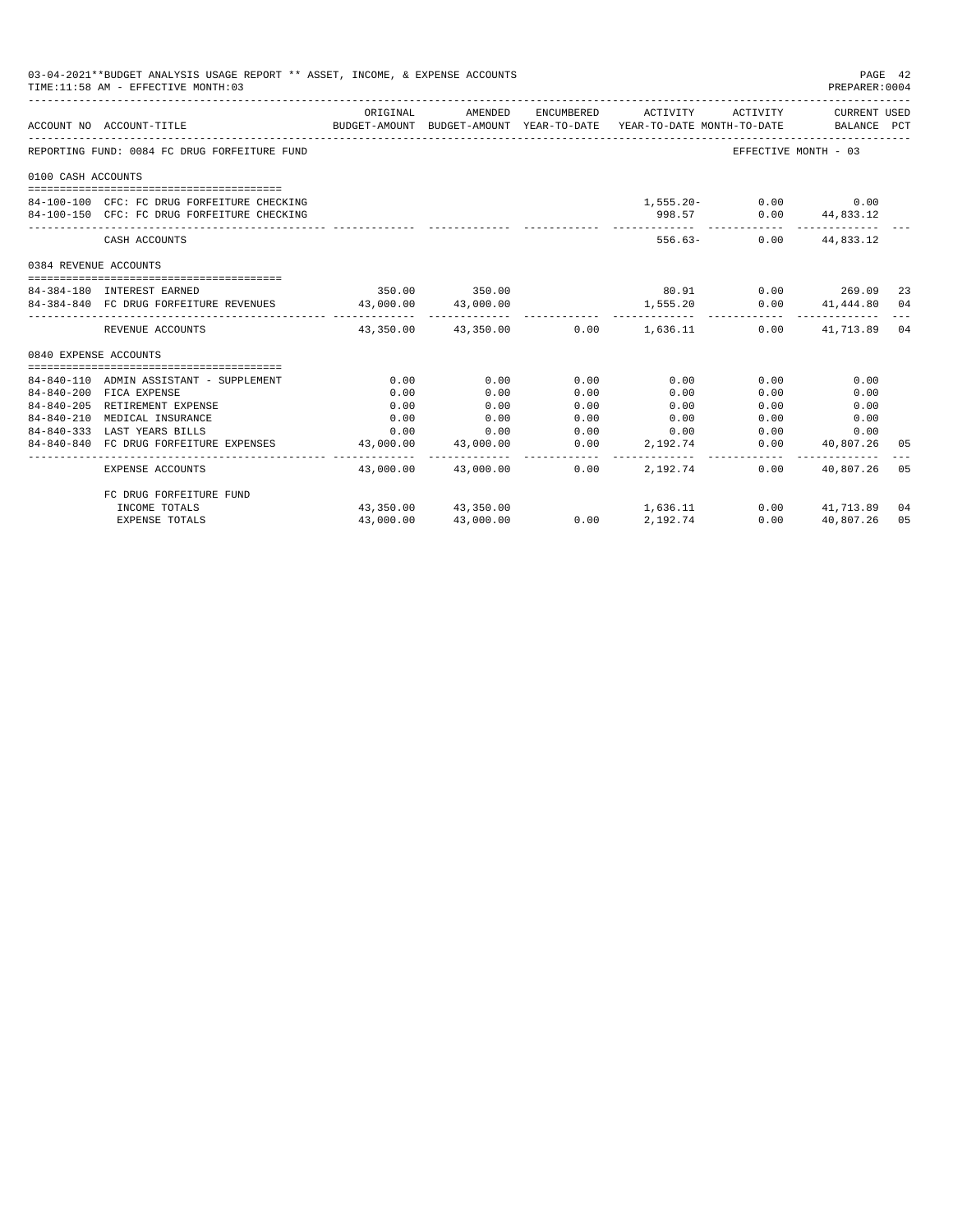|                       | 03-04-2021**BUDGET ANALYSIS USAGE REPORT ** ASSET, INCOME, & EXPENSE ACCOUNTS<br>TIME: 11:58 AM - EFFECTIVE MONTH: 03 |                                                                                             |                   |                 |                                                   |                                      | PAGE 43<br>PREPARER: 0004  |    |
|-----------------------|-----------------------------------------------------------------------------------------------------------------------|---------------------------------------------------------------------------------------------|-------------------|-----------------|---------------------------------------------------|--------------------------------------|----------------------------|----|
|                       | ACCOUNT NO ACCOUNT-TITLE                                                                                              | ORIGINAL<br>BUDGET-AMOUNT BUDGET-AMOUNT YEAR-TO-DATE YEAR-TO-DATE MONTH-TO-DATE BALANCE PCT | AMENDED           |                 | ENCUMBERED ACTIVITY ACTIVITY CURRENT USED         |                                      |                            |    |
|                       | REPORTING FUND: 0088 AIRPORT FUND                                                                                     |                                                                                             |                   |                 |                                                   | EFFECTIVE MONTH - 03                 |                            |    |
| 0100 CASH ACCOUNTS    |                                                                                                                       |                                                                                             |                   |                 |                                                   |                                      |                            |    |
|                       | 88-100-100 CFC - AIRPORT FUND                                                                                         |                                                                                             |                   |                 |                                                   | $1,155.42 - 300.00 - 10,971.16 -$    |                            |    |
|                       | CASH ACCOUNTS                                                                                                         |                                                                                             |                   |                 |                                                   | 1, 155. 42 - 300. 00 - 10, 971. 16 - |                            |    |
| 0380 REVENUE ACCOUNTS |                                                                                                                       |                                                                                             |                   |                 |                                                   |                                      |                            |    |
|                       | 88-380-180 INTEREST EARNED                                                                                            |                                                                                             | $0.00$ 0.00       |                 |                                                   | $0.00$ $0.00$ $0.00$ $0.00$          |                            |    |
|                       | 88-380-810 AIRPORT REVENUES                                                                                           |                                                                                             | 5,500.00 5,500.00 |                 | $2,475.00$ $300.00 - 3,025.00$ $45$               |                                      |                            |    |
|                       | REVENUE ACCOUNTS                                                                                                      |                                                                                             |                   |                 | $5.500.00$ $5.500.00$ $0.00$ $2.475.00$ $300.00-$ |                                      | 3,025,00 45                |    |
| 0800 EXPENSE ACCOUNTS |                                                                                                                       |                                                                                             |                   |                 |                                                   |                                      |                            |    |
|                       |                                                                                                                       |                                                                                             |                   |                 |                                                   |                                      |                            |    |
|                       | 88-800-120 PART TIME SALARY                                                                                           | 0.00                                                                                        | 0.00              | 0.00            | 0.00                                              | 0.00                                 | 0.00                       |    |
|                       | 88-800-200 FICA - EMPLOYER MATCH<br>88-800-205 RETIREMENT - EMPLOYER MATCH                                            | 0.00<br>0.00                                                                                | 0.00              | 0.00            | 0.00<br>$0.00$ $0.00$ $0.00$ $0.00$               | 0.00<br>0.00                         | 0.00                       |    |
|                       | 88-800-810 AIRPORT EXPENSES                                                                                           | 5,500.00                                                                                    |                   |                 | 5,500.00 336.77 3,630.42                          |                                      | 0.00<br>$0.00$ 1,532.81 72 |    |
|                       |                                                                                                                       |                                                                                             |                   |                 |                                                   |                                      |                            |    |
|                       | EXPENSE ACCOUNTS                                                                                                      | 5,500.00                                                                                    |                   | 5,500.00 336.77 | 3,630.42                                          | 0.00                                 | 1,532.81 72                |    |
|                       | AIRPORT FUND                                                                                                          |                                                                                             |                   |                 |                                                   |                                      |                            |    |
|                       | INCOME TOTALS                                                                                                         |                                                                                             | 5,500.00 5,500.00 |                 |                                                   | 2,475.00 300.00-                     | 3,025.00 45                |    |
|                       | <b>EXPENSE TOTALS</b>                                                                                                 | 5,500.00                                                                                    |                   |                 | 5,500.00 336.77 3,630.42                          | 0.00                                 | 1,532.81                   | 72 |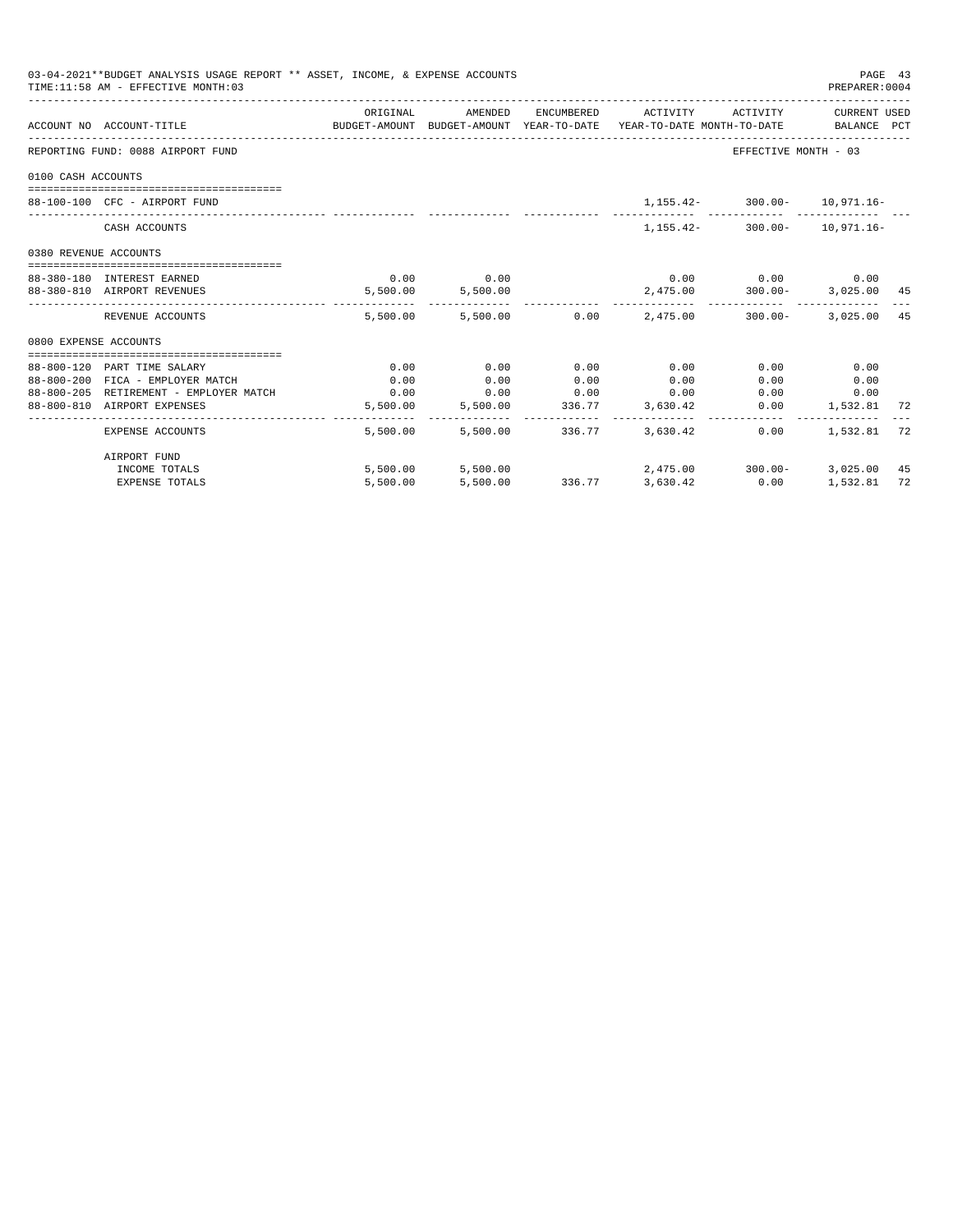| 03-04-2021**BUDGET ANALYSIS USAGE REPORT ** ASSET, INCOME, & EXPENSE ACCOUNTS<br>PAGE 44<br>TIME: 11:58 AM - EFFECTIVE MONTH: 03<br>PREPARER: 0004 |                                                                                                                  |                      |                           |            |                 |          |                                                   |     |  |  |
|----------------------------------------------------------------------------------------------------------------------------------------------------|------------------------------------------------------------------------------------------------------------------|----------------------|---------------------------|------------|-----------------|----------|---------------------------------------------------|-----|--|--|
|                                                                                                                                                    | ACCOUNT NO ACCOUNT-TITLE CONTROL SUDGET-AMOUNT BUDGET-AMOUNT YEAR-TO-DATE YEAR-TO-DATE MONTH-TO-DATE BALANCE PCT | ORIGINAL             | AMENDED                   | ENCUMBERED | ACTIVITY        | ACTIVITY | CURRENT USED                                      |     |  |  |
|                                                                                                                                                    | REPORTING FUND: 0092 PRE-TRIAL DIVERSION PROGRAM                                                                 |                      |                           |            |                 |          | EFFECTIVE MONTH - 03                              |     |  |  |
| 0100 CASH ACCOUNTS                                                                                                                                 |                                                                                                                  |                      |                           |            |                 |          |                                                   |     |  |  |
|                                                                                                                                                    |                                                                                                                  |                      |                           |            |                 |          |                                                   |     |  |  |
|                                                                                                                                                    | 92-100-100 PRE-TRIAL CHECKING<br>92-100-222 PRE-TRIAL CHECKING                                                   |                      |                           |            |                 |          | $0.00$ $0.00$ $0.00$<br>$1,547.39$ 0.00 33,194.99 |     |  |  |
|                                                                                                                                                    |                                                                                                                  |                      |                           |            |                 |          | ________________________________                  |     |  |  |
|                                                                                                                                                    | CASH ACCOUNTS                                                                                                    |                      |                           |            |                 | 1,547.39 | $0.00$ 33.194.99                                  |     |  |  |
| 0399 REVENUE ACCOUNTS                                                                                                                              |                                                                                                                  |                      |                           |            |                 |          |                                                   |     |  |  |
|                                                                                                                                                    |                                                                                                                  |                      |                           |            |                 |          |                                                   |     |  |  |
|                                                                                                                                                    | 92-399-180 INTEREST EARNED                                                                                       |                      | 200.00 200.00             |            | 47.39           |          | $0.00$ 152.61 24                                  |     |  |  |
|                                                                                                                                                    | 92-399-920 PRE-TRIAL FEES                                                                                        | 7.000.00<br>-------- | 7,000.00<br>_____________ |            | 1,500.00        | 0.00     | 5,500.00 21                                       |     |  |  |
|                                                                                                                                                    | REVENUE ACCOUNTS                                                                                                 |                      | 7,200.00 7,200.00         |            | $0.00$ 1,547.39 | 0.00     | 5,652.61 21                                       |     |  |  |
| 0929 EXPENSE ACCOUNT                                                                                                                               |                                                                                                                  |                      |                           |            |                 |          |                                                   |     |  |  |
|                                                                                                                                                    |                                                                                                                  |                      |                           |            |                 |          |                                                   |     |  |  |
|                                                                                                                                                    | 92-929-929 PRE-TRIAL EXPENSE                                                                                     | 0.00                 | 0.00                      | 0.00       | 0.00            | 0.00     | 0.00                                              |     |  |  |
|                                                                                                                                                    | EXPENSE ACCOUNT                                                                                                  | 0.00                 | 0.00                      | 0.00       | 0.00            | 0.00     | 0.00                                              |     |  |  |
|                                                                                                                                                    | PRE-TRIAL DIVERSION PROGRAM                                                                                      |                      |                           |            |                 |          |                                                   |     |  |  |
|                                                                                                                                                    | INCOME TOTALS                                                                                                    |                      | 7,200.00 7,200.00         |            | 1,547.39        |          | 0.00<br>5,652.61                                  | -21 |  |  |
|                                                                                                                                                    | <b>EXPENSE TOTALS</b>                                                                                            | 0.00                 | 0.00                      | 0.00       | 0.00            | 0.00     | 0.00                                              |     |  |  |